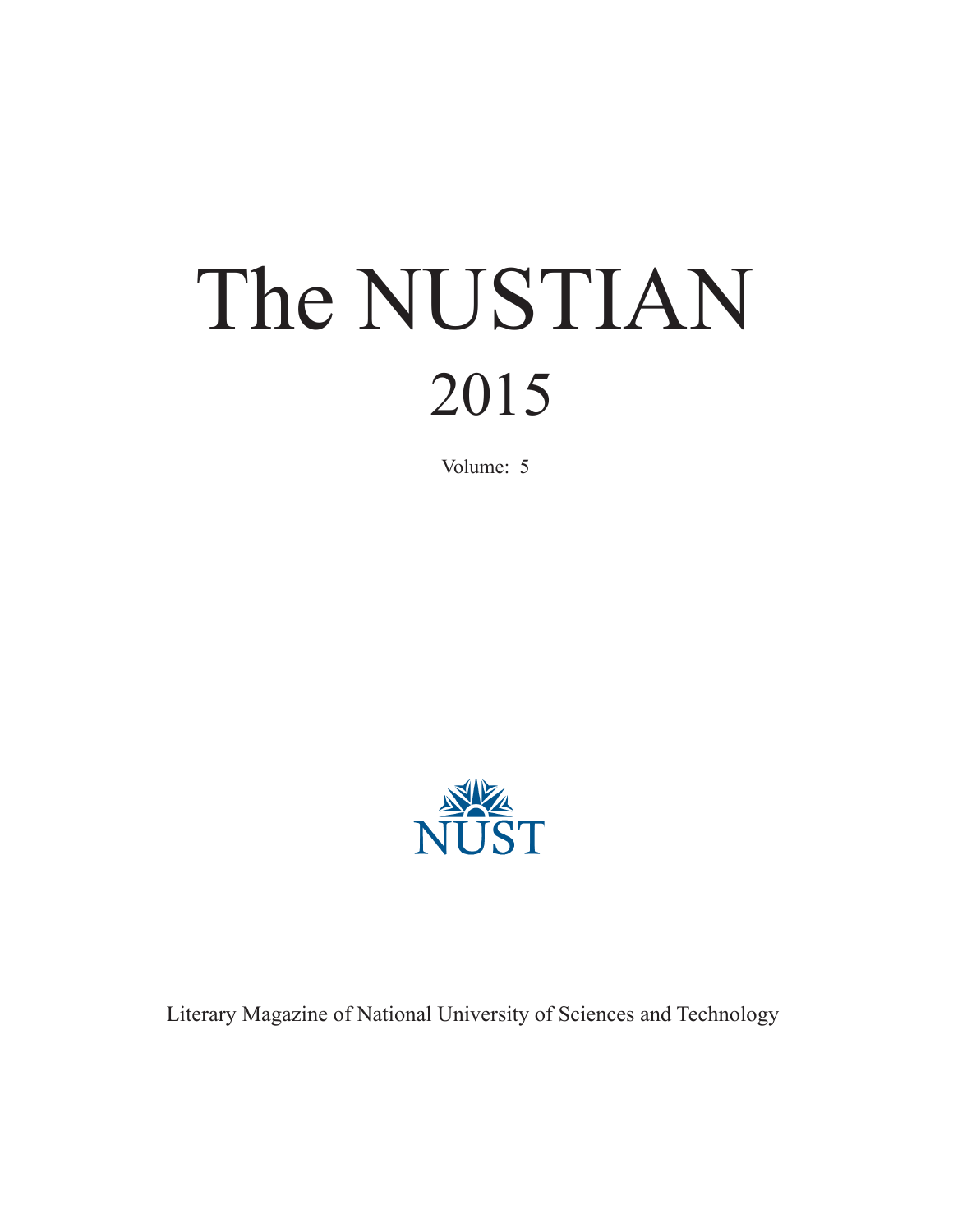*Patron*

 **Engr Muhammad Asghar Rector**

 *Advisory Board*

 **Engr. Muhammad Shahid Pro-Rector Planning and Resources**

 **Dr. Asif Raza Pro-Rector Academics and Research**

 **Dr. Safdar Ali Shah Director Publishing & Student Affairs**

*Editor*

**Ehsan Ul Haq DD Student Affairs**

*Student Editors*

**Maryam Dodhy Ramsha Khurram**

*Composing/Graphics*

**Ahmad Raza**

*Publisher:* **Publishing & Student Affairs Directorate** *Printer:* **NUST Press**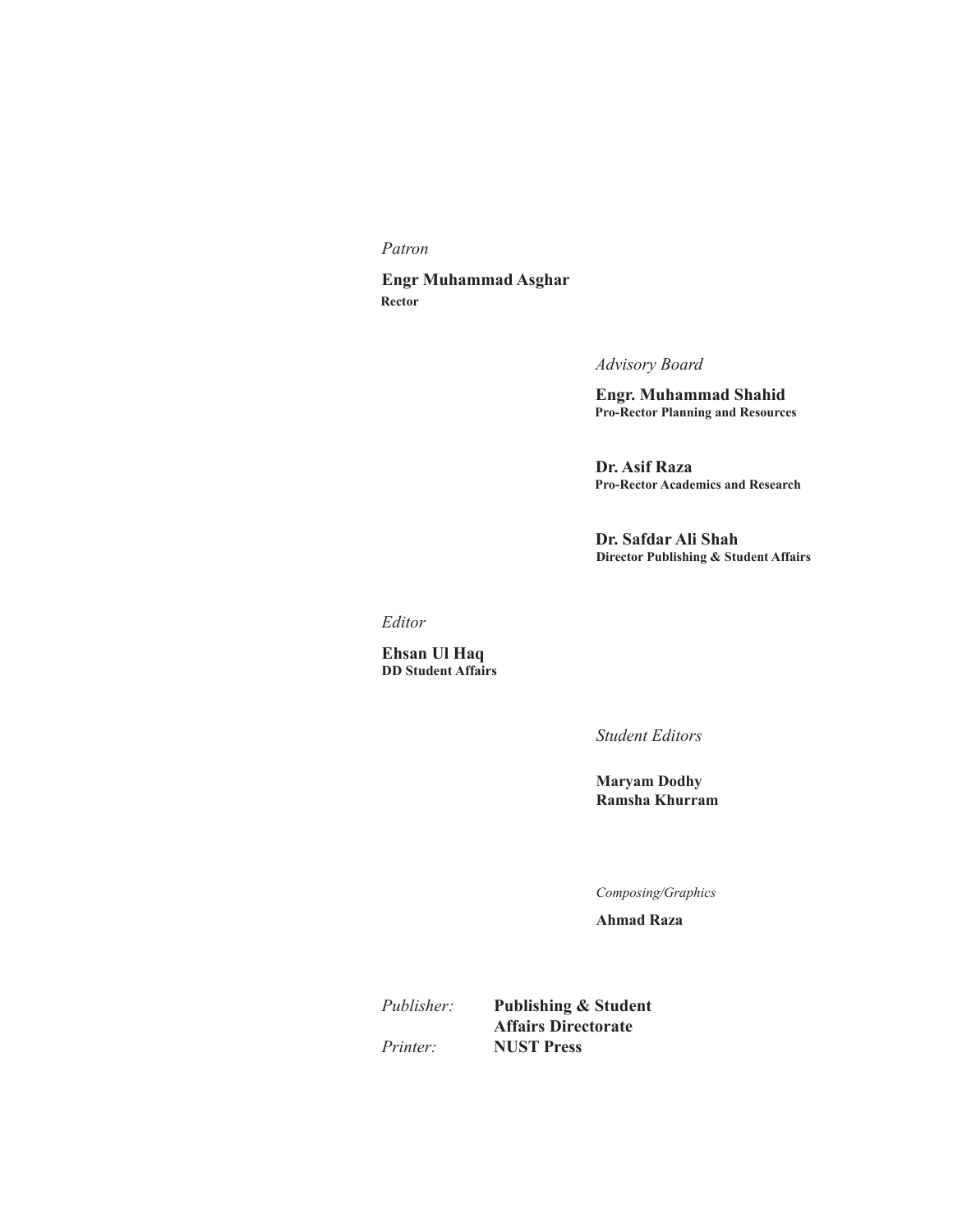# **CONTENTS**

### **Reflections**

| Attaining Peace in a Pace-Hungry World | Aslam Bazmi         | 07 |
|----------------------------------------|---------------------|----|
| A Society's Responsibility             | Muhammad Abubakar   | 13 |
| Perfection is a Myth                   | Warda Batool        | 14 |
| The Clock Just Doesn't Stop Ticking    | Aiman Farzeen       | 16 |
| Decisions in the Mid-air               | Fazeel Ahmed        | 16 |
| Straying from Reality                  | Ramsha Khuram       | 17 |
| Truth                                  | Isha Lodhi          | 19 |
| Truth                                  | Rizwan Ahmed        | 20 |
| Yellow Journalism                      | Arslan Naseer       | 21 |
| Make Things Happen                     | Danish lqbal        | 23 |
| The Doors of Sadaqah                   | Mughees Ahmad       | 24 |
| Never Back Down                        | Muneeb Hassan Khan  | 24 |
| Negative Body Image                    | Izza Faheem Tahir   | 25 |
| When You Smile, the World Smiles Back  | Novera Tahir        | 26 |
| To Study or not to Study               | Ahmed Raheeq Sultan | 27 |
| Carve Your Names on Hearts             | Muneeb Ur Rehman    | 27 |
| A Word about Attitude                  | Anoosha Masood Keen | 28 |
| <b>Education System</b>                | Sheheryar Zafar Ch. | 29 |

### **Views and Voices**

| <b>Slow Learners</b>                     | Ehsan Ul Haq             | 31 |
|------------------------------------------|--------------------------|----|
| The Ghost Dam                            | Abdullah Ashfaq Solehria | 37 |
| The Bookworms and Introverts             | Fazeel Ahmed             | 38 |
| Are you a Pessimist or a Realist?        | Moatasim Farooque        | 39 |
| Tackling Interview Questions Effectively | M. Raheem                | 40 |
| Programming-A Passion                    | Ramsha Khuram            | 42 |
| The Challenges of Today                  | Muhammad Mustafa Masud   | 42 |
| I Need Some Moderate People to Answer    | Mutayab Khalid           | 44 |
| Nature in Romantic Poetry                | Alia Razia Malik         | 45 |
| <b>Emotional Bank Account</b>            | Musharaf Aslam           | 46 |
| A Global Challenge                       | Usama bin Sana           | 47 |
| Managing Life's Issues                   | Shahid Aziz              | 48 |
| Self-knowledge                           | Fatima Nasim             | 49 |
| Rebound                                  | Hassan Kamran            | 50 |
| Say No to Self-pity                      | Safdar Ali Khan          | 51 |
| Recent Advancements in Technology        | M. Awwab Tahir           | 52 |

### **Humor**

| Lahore is Lahore | Aslam Bazmi     |  |
|------------------|-----------------|--|
| Rozi and I       | Safdar Ali Khan |  |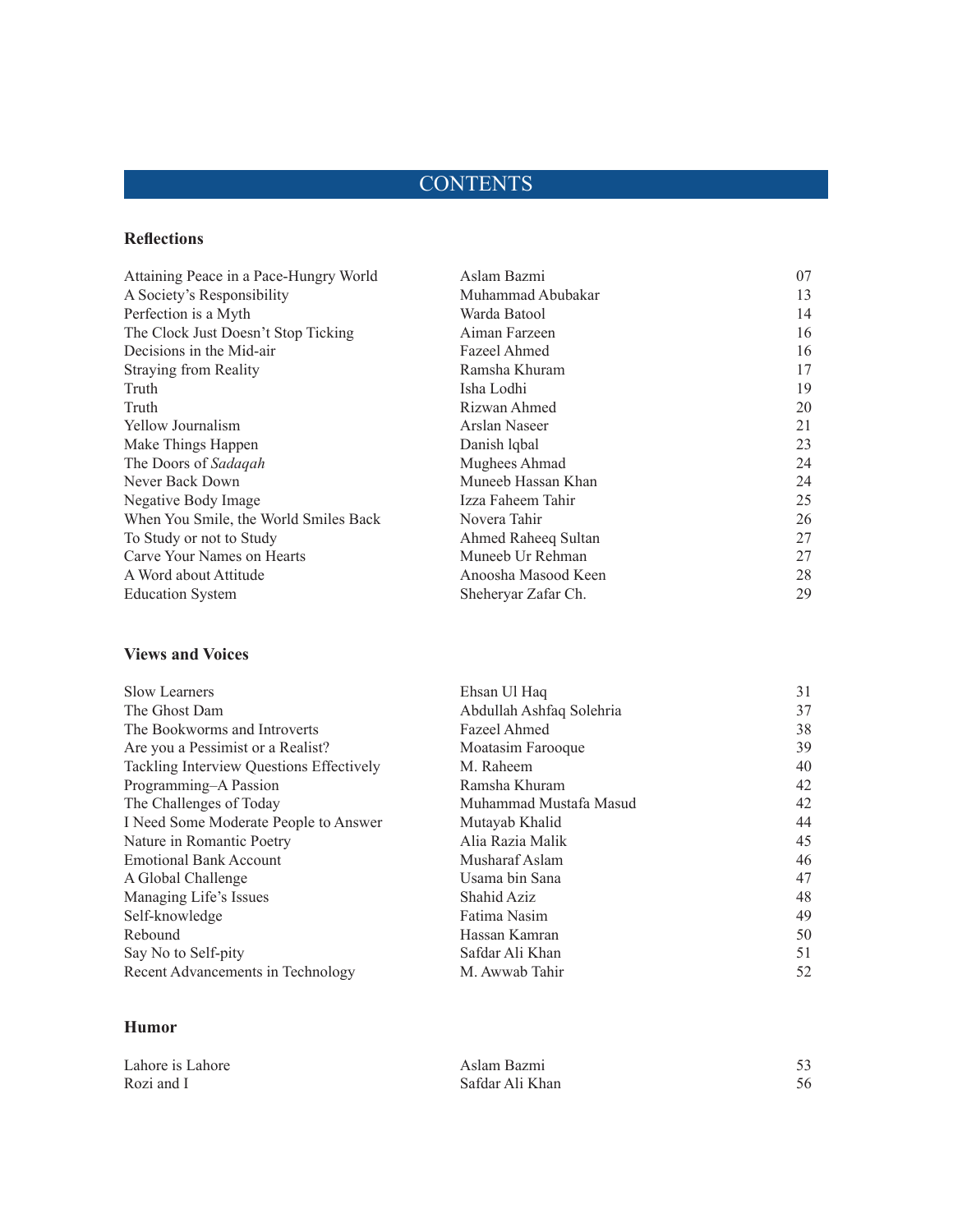### **Facts & Fiction**

| The Haunted House                    | Zafar Abbas Nagvi     | 57  |
|--------------------------------------|-----------------------|-----|
| The Weird Sorrow                     | Ahmad Fahad           | 58. |
| Fishing with Robin                   | Aslam Bazmi           | 59. |
| Anguish                              | Muhammad Sohaib Tariq | 61  |
| The Pressure of Proving One's Gender | Shabih-e-Zainab       | 63  |
| Old Man's Wife                       | Safdar Ali Khan       | 63  |

### **National**

| My Teachers                                | Syed Babar Ali    | 65 |
|--------------------------------------------|-------------------|----|
| $14th$ August                              | Mutayab Khalid    | 66 |
| A Letter to Father of the Nation           | Sohail Farid      | 67 |
| Terrorism in Pakistan-How to Eradicate it? | Muhammad Uzair    | 68 |
| The Way Towards Change                     | Areeba Farooq     | 70 |
| Visit to Northern Areas                    | PC Muhammad Usama | 71 |

### **Poetry**

| We Shall Rise Again                             | Mahnoor Amir             | 73 |
|-------------------------------------------------|--------------------------|----|
| Untimely Departure (Peshawar School Incident)   | Furqan Khalil            | 74 |
| Veiled Creature                                 | Ramsha Khuram            | 75 |
| The Flower Bed                                  | Ramsha Khuram            | 75 |
| The Better Love                                 | Muhammad Makhshif Tanvir | 76 |
| I Closed my Eyes                                | Ummul Baneen Fatima      | 76 |
| We Are Over                                     | M. Abdullah Nawaz        | 77 |
| Let's Renew the Friendship                      | Muhammad Makhshif Tanvir | 78 |
| A Man of Great Sanity                           | Amna Khalil              | 79 |
| A Man who Lost his Soul                         | Faran Ahmed Hameed       | 80 |
| When I Cry                                      | Mutaher Ijaz             | 81 |
| The Human                                       | Mehar Mushtaq            | 81 |
| Spread the Wings!                               | Tasmiya Sheikh           | 82 |
| Suicide Bombers                                 | Saad Ahmad               | 82 |
| Recovering                                      | Saad Ali Khan            | 83 |
| Crossroads                                      | Nawal Bate Aamer         | 84 |
| Yes I Love Things More                          | M.Abdullah Nawaz         | 85 |
| The Colour of Thine Heart                       | Novera Tahir             | 86 |
| We Don't Care                                   | Huma Razzaq              | 87 |
| The Fog                                         | Hira Binte Asim          | 88 |
| Story of a Backbencher                          | Muhammad Badar           | 89 |
| I am the Soldier (Dedicated to a Martyr Friend) | Zohaib Nazir             | 90 |
| For My Beloved Mother                           | Muhammad Kashif          | 91 |
| Remedy, O Remedy!                               | Affan bin Usman          | 92 |
| The Dream Catcher (A tribute to Roald Dahl)     | Maira Yasir              | 93 |
| All Praises be to Allah                         | Waleed Umer              | 94 |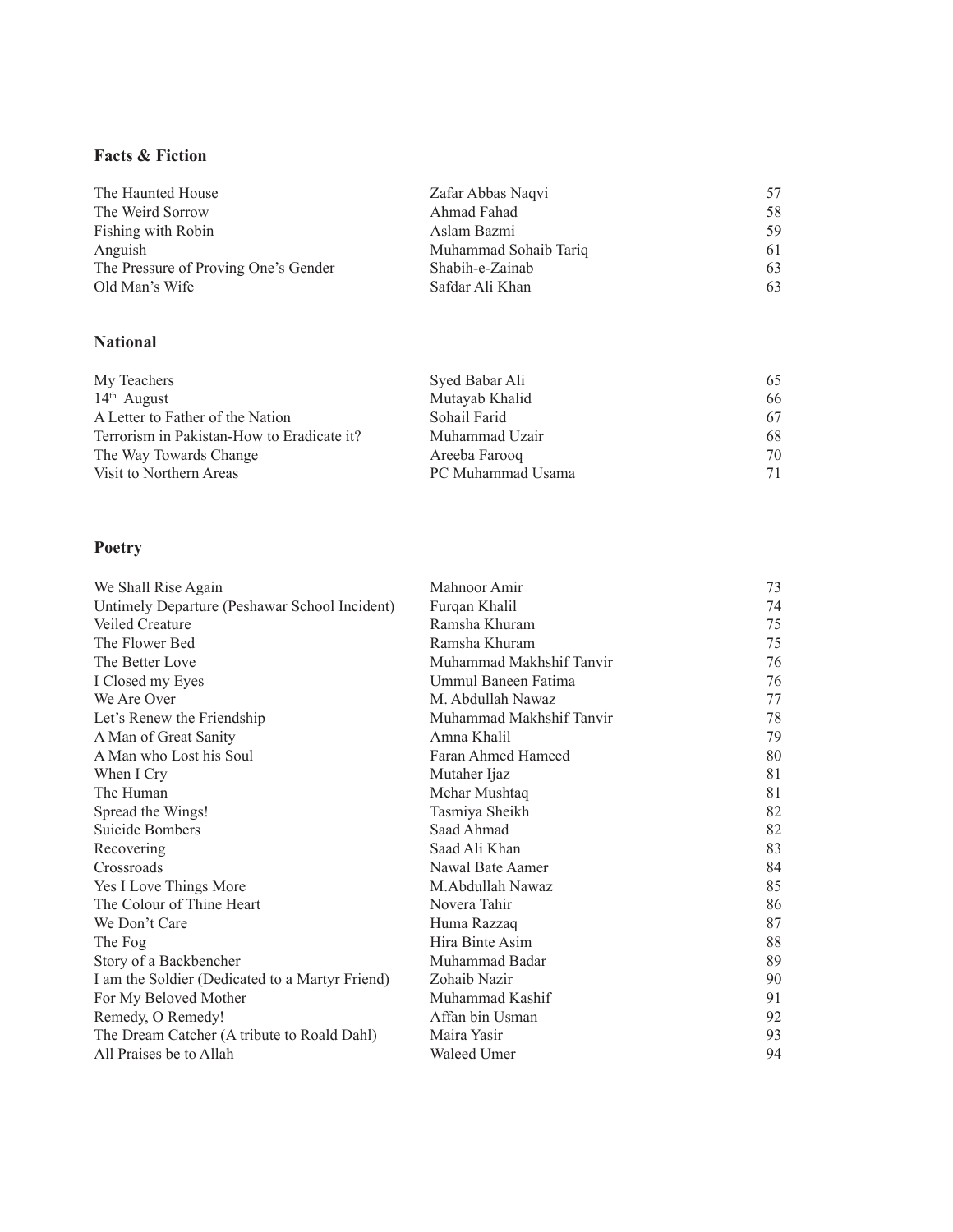# **Editorial**

I feel privileged to present to the readers the fresh ( and overall 5th) issue of The Nustian, the annual bilingual literary magazine of the University. Despite the fiercely competitive academic environment, our students were able to squeeze some time from their busy schedules and contribute their essays, short stories, and poems for the magazine. Their ideas are fresh, illuminating, candid and positive. There is energy, exuberance and hope in their writings. One will find in this issue something about everything, i.e., ethics, humour and stray thoughts on a variety of topics. As a pleasant surprise, our prospective engineers, scientists, doctors and corporate leaders have written short stories and composed verses as well. The Nustians have manifested the potential that they "can do it well" even when it comes to writing.

 The present issue of The Nustian is a happy mix of contributions from veterans and novices. It is heartening to note that the students' contributions account for as much as 80% of the content. Veterans like Mr. Aslam Bazmi led from the front and contributed both in prose and poetry. There are significant contributions of students and faculty from Military College of Signals (MCS), which I acknowledge with gratitude. I urge upon the other NUST institutions also to send their contributions for the upcoming editions of The Nustian. All these endeavours are intended to make The Nustian a representative magazine of the University.

 I owe my profound gratitude to the writers, poets and student editors who helped me a great deal in preparing the draft. Student Editor Ramsha Khuram did a fine job by meticulously proof reading the content. She has made her mark as a responsible student and a sound editor. I am also indebted to our diligent composers, Ahmad Raza and Nadeem Shahzad, for their assistance and a job well done.

 Editorial Board gratefully bids adieu to student editors Usman Akhtar, Asad Tariq and Owais Aziz from NUST. We hope they will stay in touch, and keep contributing to the magazine with the same zeal. I lean on the enthusiastic support of the students and faculty of all NUST campuses in future too, and hope they will keep sharing with our readership their creative thoughts, views and reflections on various themes and issues. Your feedback for improvement of the magazine will be highly appreciated.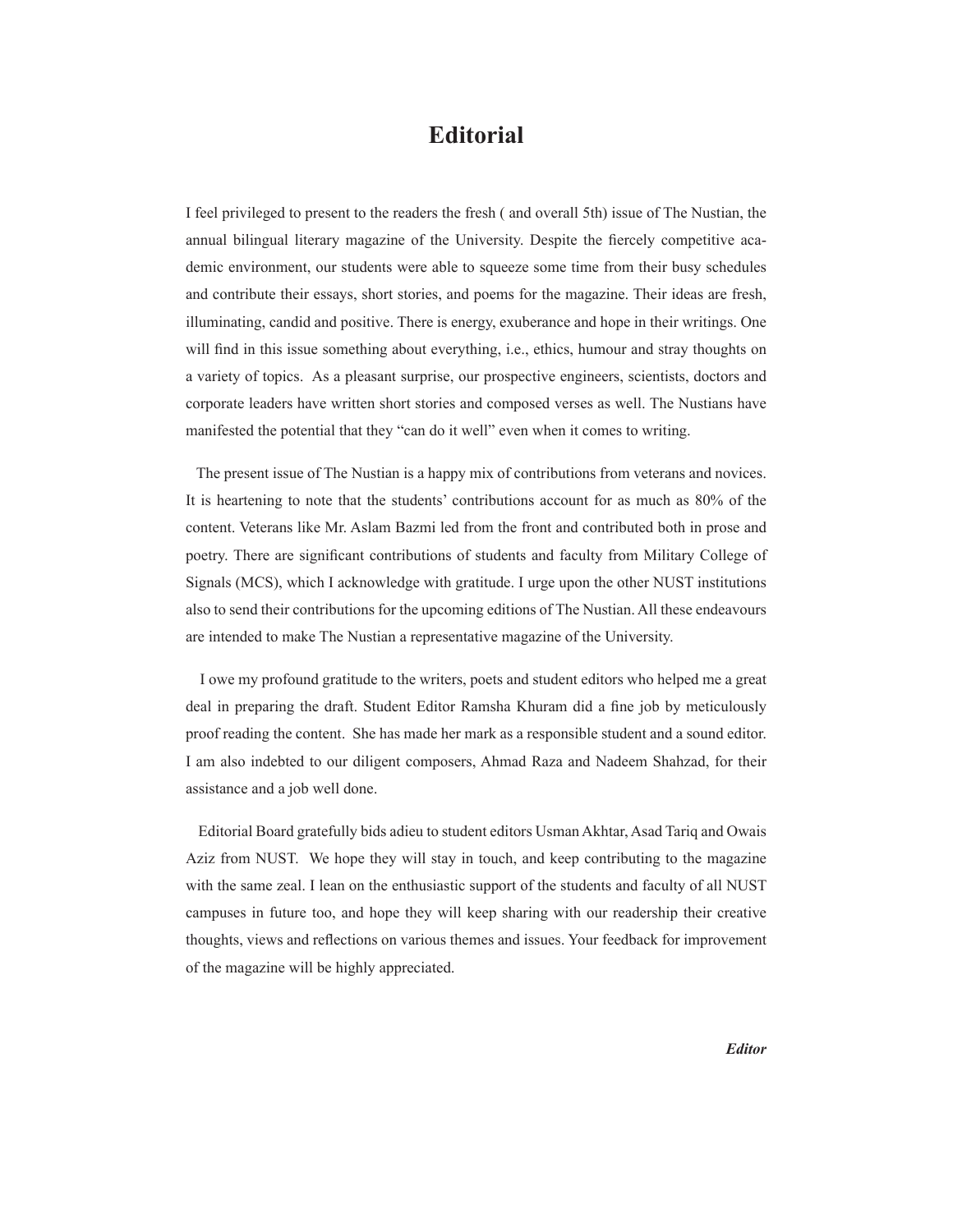### Academic Institutions

- (CAE) ─ College of Aeronautical Engineering, Risalpur
- $(C \text{ of } E\&\text{ME})$  College of Electrical and Mechanical Engineering, Rawalpindi
- (MCS) ─ Military College of Signals, Rawalpindi
- (MCE) ─ Military College of Engineering, Risalpur
- (NIPCONS) ─ NUST Institute of Peace & Conflict Studies, Rawalpindi
- (PNEC) ─ Pakistan Navy Engineering College, Karachi
- (ASAB) ─ Atta-ur-Rahman School of Applied Biosciences, Islamabad

(USPCAS-E) ─ U.S Pakistan Center For Advanced Studies In Energy

- (NBS) ─ NUST Business School, Islamabad
- (RCMS) ─ Research Center for Modelling & Simulation, Islamabad
- $(SCME)$   $-$  School of Chemical & Materials Engineering, Islamabad
- $(SCEE)$   $-$  School of Civil & Environmental Engineering, Islamabad
- (SNS) ─ School of Natural Sciences, Islamabad
- (SEECS) ─ School of Electrical Engineering & Computer Science, Islamabad
- $(SMME)$   $-$  School of Mechanical & Manufacturing Engineering, Islamabad
- (S3 H) ─ School of Social Sciences and Humanities, Islamabad
- (SADA) ─ School of Art, Design & Architecture, Islamabad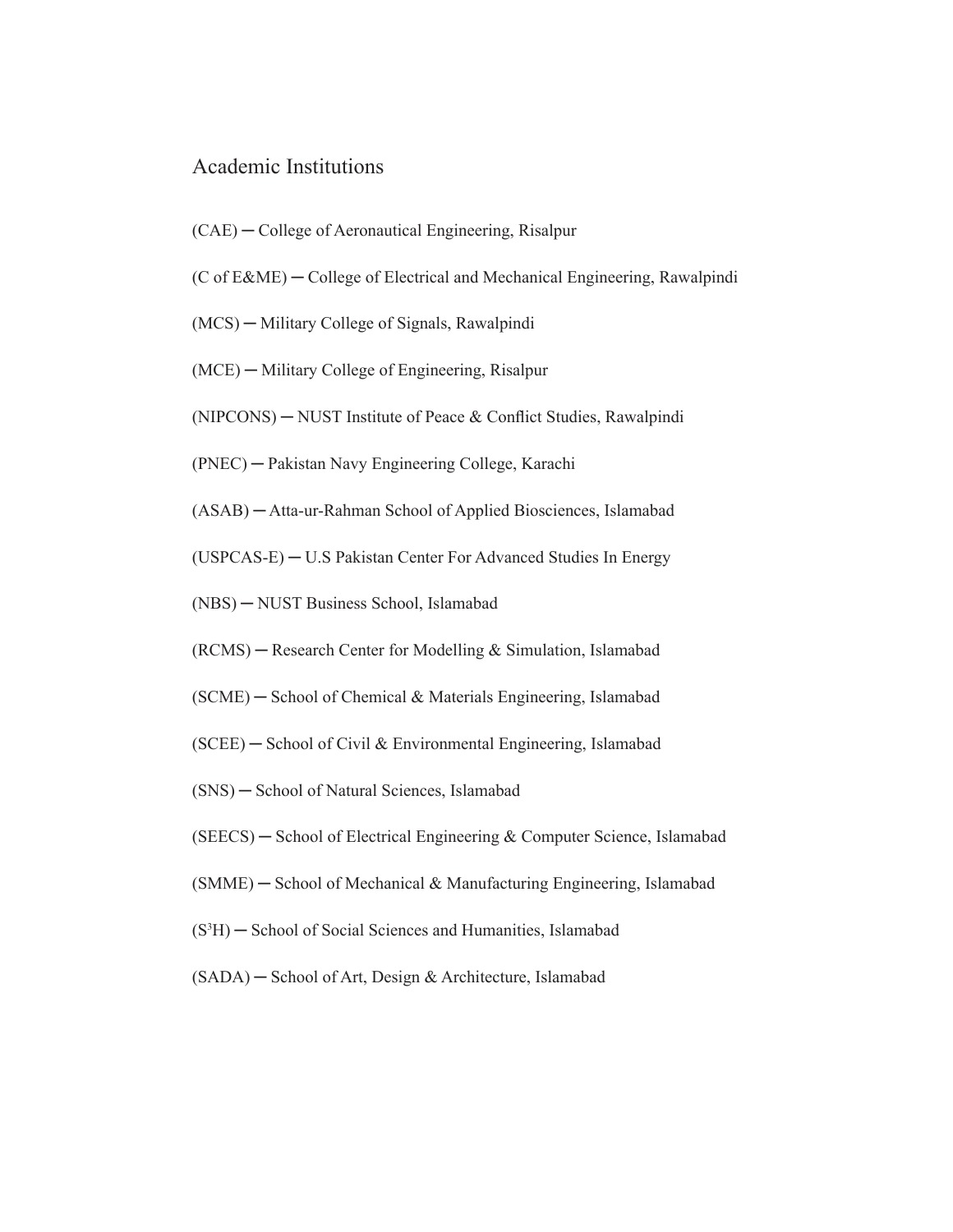### **Attaining Peace in a Pace-Hungry World**

Aslam Bazmi, SEECS

Now, the world so desperately needs peace We all need endlessly to learn and teach And teach and learn, as far as we can reach To make cruel war decline and peace increase For peace with all blessings in its train Comes from unused potential in our brain

### ─Kenneth Boulding

Peace is a universal aspiration today but unfortunately it continues to elude a large section of mankind around the globe. Sadly, inspite of passionate appeals of divine messengers, moralists, scholars and sages over the years, peace and stability are still a far cry for many nations in different parts of the world. Major hotbeds of instability are spread all over the globe. One out of six nations is plagued by the scourge of war and violence in one way or the other, with cumulative costs running into trillions of dollars, apart from the long-enduring adverse psychological and emotional effects stemming from traumatic dislocations, grave injuries, incapacitations, diseases, destruction of infrastructure, debts and poverty which cannot be calculated even remotely.

War alone is not the enemy of peace. Rather paradoxically, in certain circumstances, war becomes the only inevitable option to combat violence and secure peace. Humans tend to sour their lives in a myriad of ways and manners, manifesting in acts of violence starting from home—arising from internal strife, strained relationships, injustice, greed, anger, envy, hate, arrogance, bigotry and extremism. Ethnic cleansings and genocides in various parts of the world—Myanmar,

Bosnia, Sri Lanka, Chechnya, Indonesia, Sudan, Iraq, Niger, and South Africa, for instance─have been equally disruptive to peace and stability on this planet. Ironically, while all religions preach harmony and peaceful co-existence among people, misguided religiosity and sectarian extremism have done untold harm to peace and stability by fanning hatred and causing bloodshed in the garb of a holy cause.

### **Peace dividends and blessings**

In her book, The Psychology of Peace (2012), Rachel M. MacNair describes peace as "a positive societal state in which violence, whether direct or structural, is not likely and in which all humans, animals and ecology are treated with fairness, dignity and respect." A state of peace is central to man's personal, social, emotional and intellectual development. Human genius flourishes best in peace and serenity. Peace and security, characterized by fairness with all stakeholders, including environment and ecology, promote a culture of harmonious co-existence. Peaceful environment in a society provides ideal opportunities for scholastic pursuits, promotion of art and culture and developments in the fields of science, technology and commerce. Peace helps nations build bridges of understanding and collaboration with other states across the globe. Wars and conflicts, on the other hand, instill in people fear and insecurity, the arch-enemies of human happiness and fulfilment. War and crises devour the wealth of nations, destroy ecology and bleed their economies white, strangle creativity and innovation, multiply pov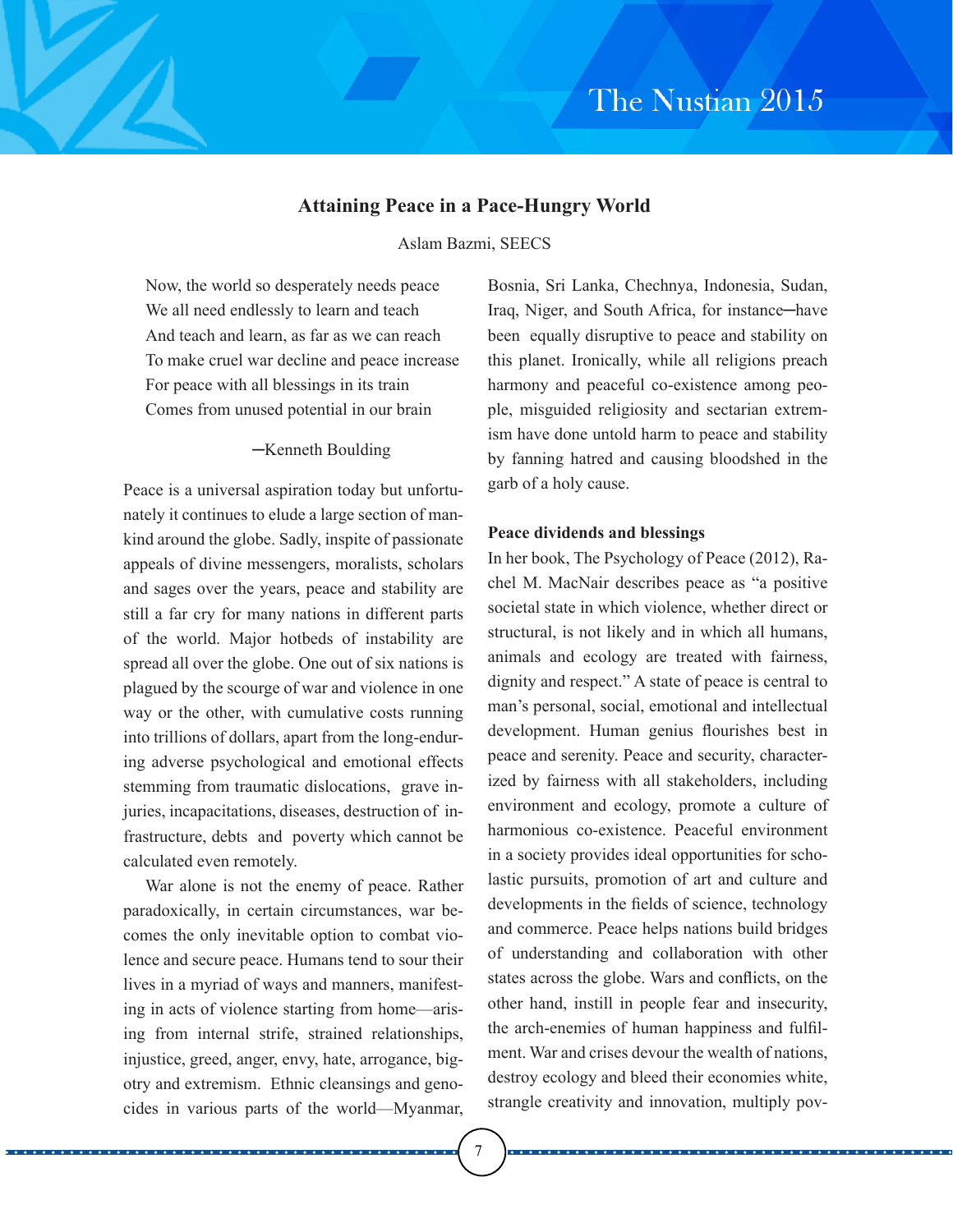erty, and spread hunger, homelessness and diseases—the scars that may not heal even in decades. A look at the amazing progress and prosperity made by nations at peace with themselves and others provides substantial evidence, among other factors, of the efficacious role of peace in their success stories in diverse fields of life. This factor is clearly visible in the prosperity of nations such as, Norway, Australia, Germany, Netherlands, Sweden and Switzerland. In the opinion of the Institute for Economics and Peace, as reported by Ian Morris and Mary Morrison, authors of Peace Education (2012) "Peace is cheaper and that the economic benefits of creating peace are measurable"

### **Peace through non-violence**

Far from an abstract idea, peace through nonviolence is a vibrant phenomenon. In recent history, the efforts of the US citizens committed to the cause of peace in the 1960s and 1970s eventually led to the end of the Vietnam War. Similarly, espousing the principles of non-violence, Dr. Martin Luther King Jr. and other civil rights leaders helped minority people gain dignity and civil rights. In the 1950s and 1960s, citizen protests against atmospheric testing of nuclear weapons led to a partial test ban treaty. In 1986, the Philippines people used non-violent tactics to depose Ferdinand Marcos. So did peace protests in Eastern Europe in 1989 led to collapse of the Iron Curtain. In 2011, protests across the Middle East, known as the Arab Spring, overthrew repressive governments with peoples' protests.

### **Promoting peace through education**

Man is said to be pugnacious by nature. However, by exercising good judgment and self-restrainttempered with values of justice, compassion, empathy, fairness-tendencies to violence can be reduced, tamed and controlled to a great extent. Living in peace implies living harmoniously with one's own self, others, and all sentient souls around. It is both an outward and an inward process. Outwardly, living in peace is a way of life showing respect and love to one another regardless of one's cultural, religious, and political differences. Inwardly, it requires of people to search their hearts and minds and discover and diagnose the fear that causes the impulse to violence; ignoring the storm within will only keep the storm outside raging. Immanuel Kant in his essay translated and published as "To a Perpetual Peace-A Philosophical Sketch" (2013) asserts that humans are capable of and owe it to mankind to pursue strategies that will preserve and promote peace. In his view, what is morally obligatory must always take precedence over mere prudence. This section contains a set of random thoughts, suggestions and strategies to internalize peace in human psyche and create conditions for promotion of peace and stability in the world.

### **Peace education**

Preamble of the Constitution of the United Nations Education, Scientific and Cultural Organization (UNESCO) underscores: "Since wars begin in the minds of men, it is in the minds of men that the defence for peace must be constructed." The new paradigm shift of education with its overwhelming focus on science and technology has gravely diminished the value of character and core ethical values in societies across the world. In the post-modern world, it seems that people are neither aware nor appreciative of the power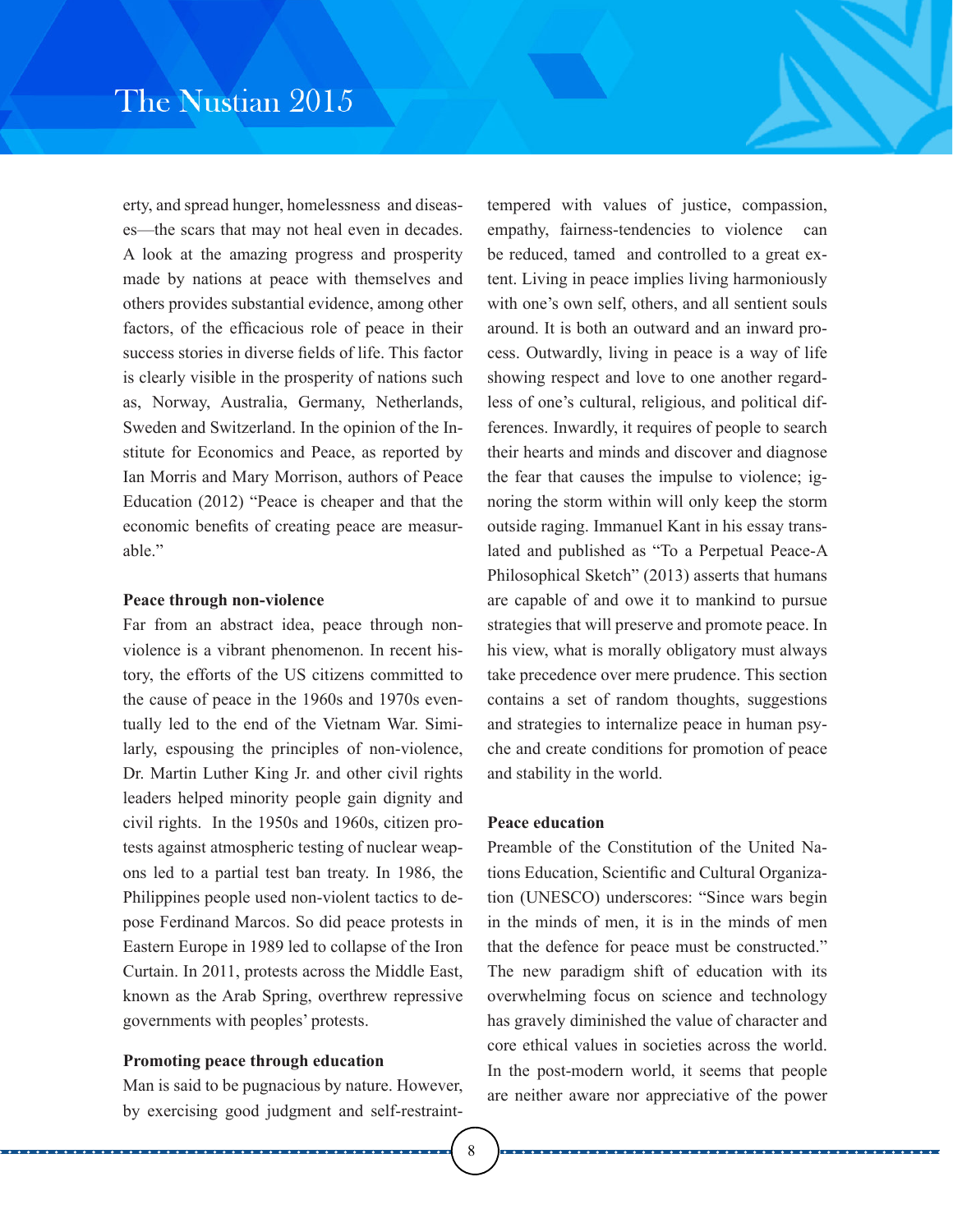of non-violence. Education for peace is needed to supplant the culture of violence that looms the media, entertainment industry, politics, national policy, academic institutions, community, family and the world at large. Ian Morris and Mary Morrison, authors of Peace Education (2103) rightly point out:

By the time children become adults, if they have neither learned how to resolve conflicts peacefully nor how to treat living things in a peaceful manner, they may become violent citizens, further promoting dysfunctional social behaviours.

They argue that while societies spend money and resources to train physicians to heal the ill, they should also pay heed to educate citizens to conduct their affairs nonviolently. In the view of Rachel M. MacNair, author of Peace Psychology (2012), an understanding of what causes human mind to violent behaviour is crucially important for the societal health of a nation or community. In 1910 William James, the distinguished American philosopher advocated in his essay captioned "The Moral Equivalent of War" the need for educators and leaders to wage a campaign against the militaristic thinking that was perverting civilization at that time. Such campaign needs to be pursued with added vigour and commitment in all societies in order to transform citizens charmed by war as an instrument of displaying bravery and heroism. Since the true aim of education is to enable the full development of human potential and wellbeing as well as contribute to the common good, the goal of peace must be embedded in all formal and non-formal learning experiences. Peace education aims to engage the community of students and educators in a commitment to create a more just and peaceful world order, embracing individuals' quest for inner peace and concern for family, community, nation and the world. It equips and empowers people with requisite skills, attitudes, as well as knowledge so as to build their capacity to solve problems non-violently and help create a sustainable environment. Judiciously designed peace courses highlighting the critical value of peace and harmony are, therefore, the need of the hour, and should find place in our study schemes at all levels.

### **Peace literature**

All nations need to strive to develop a body of peace literature. Learned people, leading scholars, sages, literary figures, poets, playwrights and film-makers can contribute a great deal towards promoting peace through their messages of love and harmony and raising voice against violence of all kinds. Stirring poetry and prose deeply touch the chords of people's hearts. It would be beneficial for societies and nations to institute poetry and essay competitions to glorify the blessings and boons of peace. Besides affording literary figures and scholars a forum to share their lofty thoughts and feelings on peace, such activities will serve the purpose of motivating and inspiring the audience and help them shun negativity and cherish peace.

### **Eradication of hate literature**

Hate-mongering continues to eat into the cohesiveness of societies and nations. Respect for others' views, opinions, beliefs and eschewing bigotry and prejudices are the basic tenets of promoting peace among various segments of society. The venom of hate can potentially poison human minds to the extent of brazen killings of innocent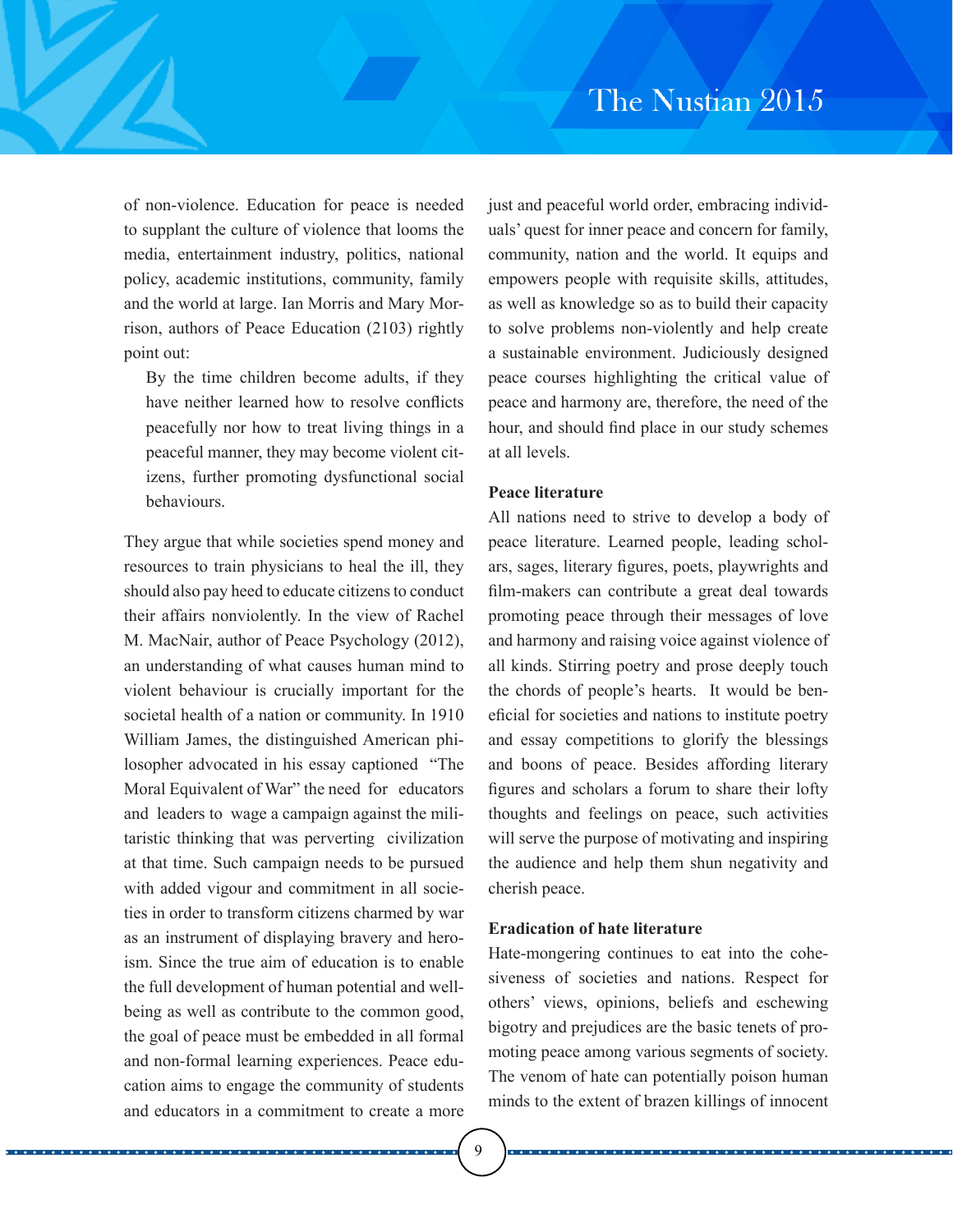lives with no scruples or qualms of conscience. All steps ought to be taken to arrest and contain the spread of hate literature in any form or genre, both at national and international levels. The abuse of freedom of speech should be bridled and tamed with reason, and moves like publishing profane material and releasing libelous and blasphemous videos and cartoons targeted at a particular religious community must be viewed as acts of unprovoked violence. World leaders and the UNO should consider legislating ban on literature provoking religious sensitivities of the followers of all faiths and religions. All faiths and religious denominations should be respected and no one should be allowed to indulge in sacrilegious and blasphemous activities against any faith, religion or sect.

### **Tolerance**

Cultivating and practising tolerance is the heart of living peacefully. Tolerance in all that we think and do makes a difference not only in our lives but also in the lives of others. Tolerance for others is about appreciating diversity, the plurality of modern society, the readiness to live and let others live. Failure to tolerate others' beliefs and opinions causes friction, discrimination, repression, dehumanization, and ultimately violence. Rather than being judgmental about others, we should change our own perspective and help nourish the good in others.

### **Peace with oneself**

Absence of inner peace drives people to a constant state of conflict. In the bid to raise possessions on the way of social climbing without ever pausing to value their inner worth, people are likely to become perpetually unhappy. When we crave something and we cannot have it, we are in a state of conflict. It's easy to forget to be grateful for what people possess when they are madly in the race to build their possessions, career, estate etc. People should make conscious choices about what improves and beautifies their lives rather than exhausting themselves in the rat-race. It is worthwhile going out into nature or taking a good walk and listening to some soft music to calm one's anxiety. Living in peace means more than living in the absence of violence. It is important for people to cultivate peace in all dimensions of their lives.

Peace with oneself relates to inner peace that is achieved through the psyche. In the view of Dalai Lama and Thich Nhat Hanh, "inner peace" and "outer peace" are interrelated. Those who aspire to work for peace in the world must themselves be striving to acquire a measure of inner harmony. Lack of peace and contentment arising from obsessive concern for worldly gains would be found at the core of most of human conflicts. Discontentment brings with it a battalion of physical, emotional and psychological problems. By our own negative attitudes, we tend to heckle our nerves with anxiety, despair, fear and frustration. The cumulative adverse effect tells on our efficiency, sours our dispositions and turns existence into futility. In other words, chaos and disorder in the human society are the inevitable corollaries of absence of inner peace in the psyche of modern man. Plagued with high ambition and little faith in the betterment of things, people tend to turn hostile even to their own well-being. We cannot change the nerve shattering pace and tenor of the whirligig of life in this cyber age. Yet, with a little healthy attitudinal change, it is possible to cope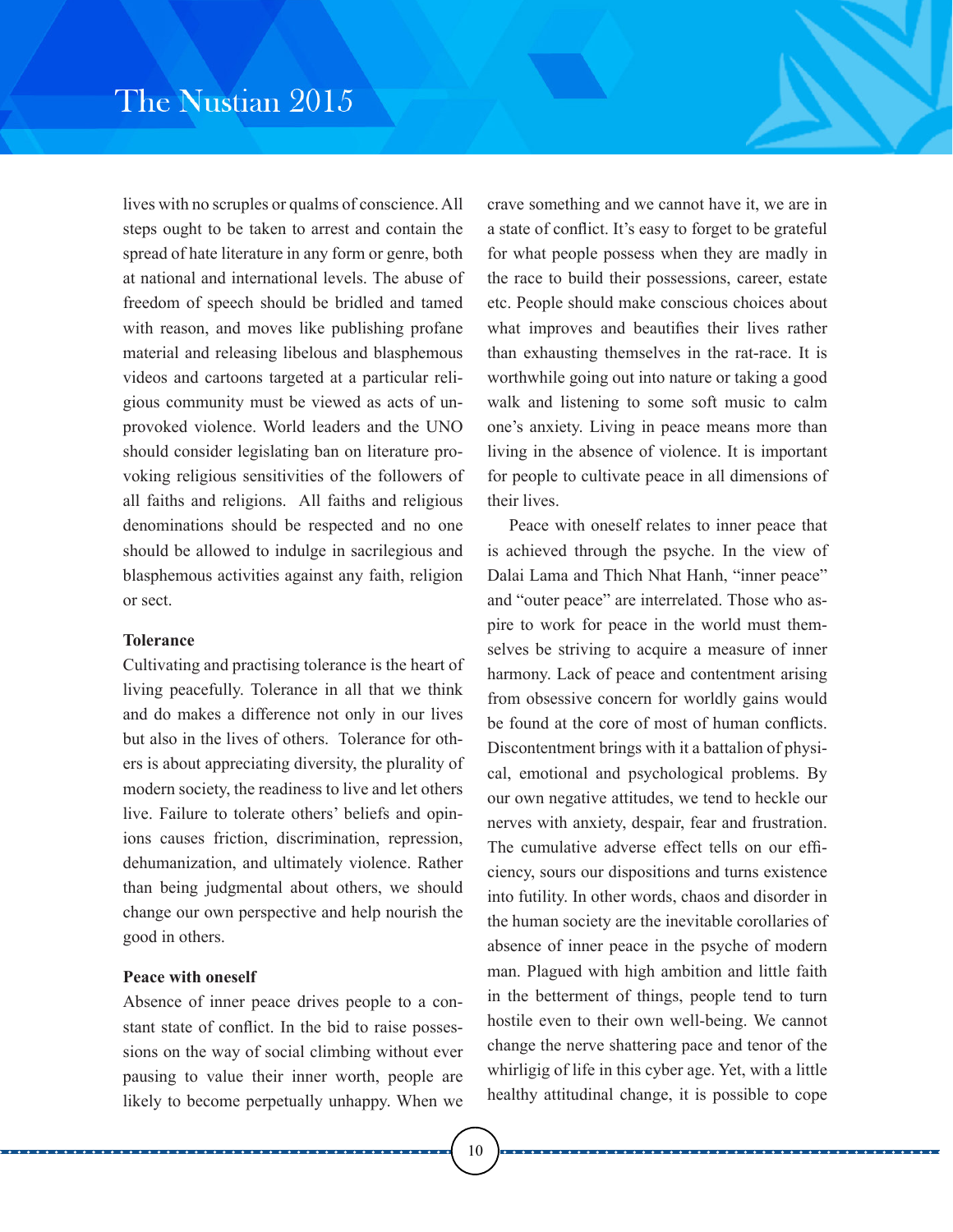well with the challenges of modern life. The secret lies in developing a conscious belief and faith in the goodness of life in all its hues and shades. Faith is the conviction that there is a mystery, and that it is greater than us. Let us admit honestly, all humans have their share of misfortunes and failures. The test of courage and patience lies in accepting the harsh realities of life.

### **Reflection**

Hasty decisions with tragic outcomes can be avoided by thinking through all important issues and angles of a problem. Of course, at times fast action is essential to ensure safety but in normal circumstances reacting with care and consideration will result in much better outcomes for all concerned. When we feel like the need to respond to something in a manner that betrays our anger, frustration, or irritation, we should remove ourselves from the situation that is causing confusion and inability to reflect. This will allow us space to overcome the initial angry feelings and replace them with thoughtful solutions. It pays to practice reflective listening. Spoken language is imprecise, particularly when people are stressed. According to John Powell, British composer and conductor, "In true listening, we reach behind the words and see through them to be able to find the person who is being revealed." Listening is a search to find the treasure of the true person as revealed verbally and non-verbally." The importance of reflective listening to living a peaceful life consists in its contribution to stop people seeing things purely from their perspective and start trying hard to dig down into what another person is really saying and means. Nothing should be taken on the face of it.

### **Forgiveness**

In the profound words of the British poet and playwright, Hannah Moore, "Forgiveness is the economy of the heart... forgiveness saves the expense of anger, the cost of hatred, the waste of spirits." No matter where people live, what religion they follow or what culture they belong to, at the heart of everything, they are all essentially humans, with the same ambitions and aspirations to raise family, and to live life to its fullest. Our cultural, religious, and political differences should not become a cause of hostility and conflict that can lead the world to sadness and destruction. By feeling compelled to harm a person out of a perceived damage to one's reputation or contemplating an equally abhorrent reaction, people only perpetuate anger, violence, and sorrow. Forgiveness will help to seek the way of living. Dwelling on what should have been and reliving past hurts will only keep the negatives of the past ablaze and bring constant internal conflict. Forgiveness allows people to live in the present, to look forward to the future, and to let the past settle gently. It is the ultimate victory as it lets people relish life again by making peace with the past, thus lifting them up and freeing them of rancour. Forgiveness is about learning to cope with the negative feelings. And in forgiving, we empathize with the offenders and this leads us to understand what motivated them to cause us harm. When it is perceived that someone else's honour has been hurt, allow the purported victim to speak his or her own mind, and be willing to seek resolution through forgiveness and greater understanding. Even when one feels forgiveness cannot be given, there is no cause for violence. Instead, one should choose to distance and be the better person.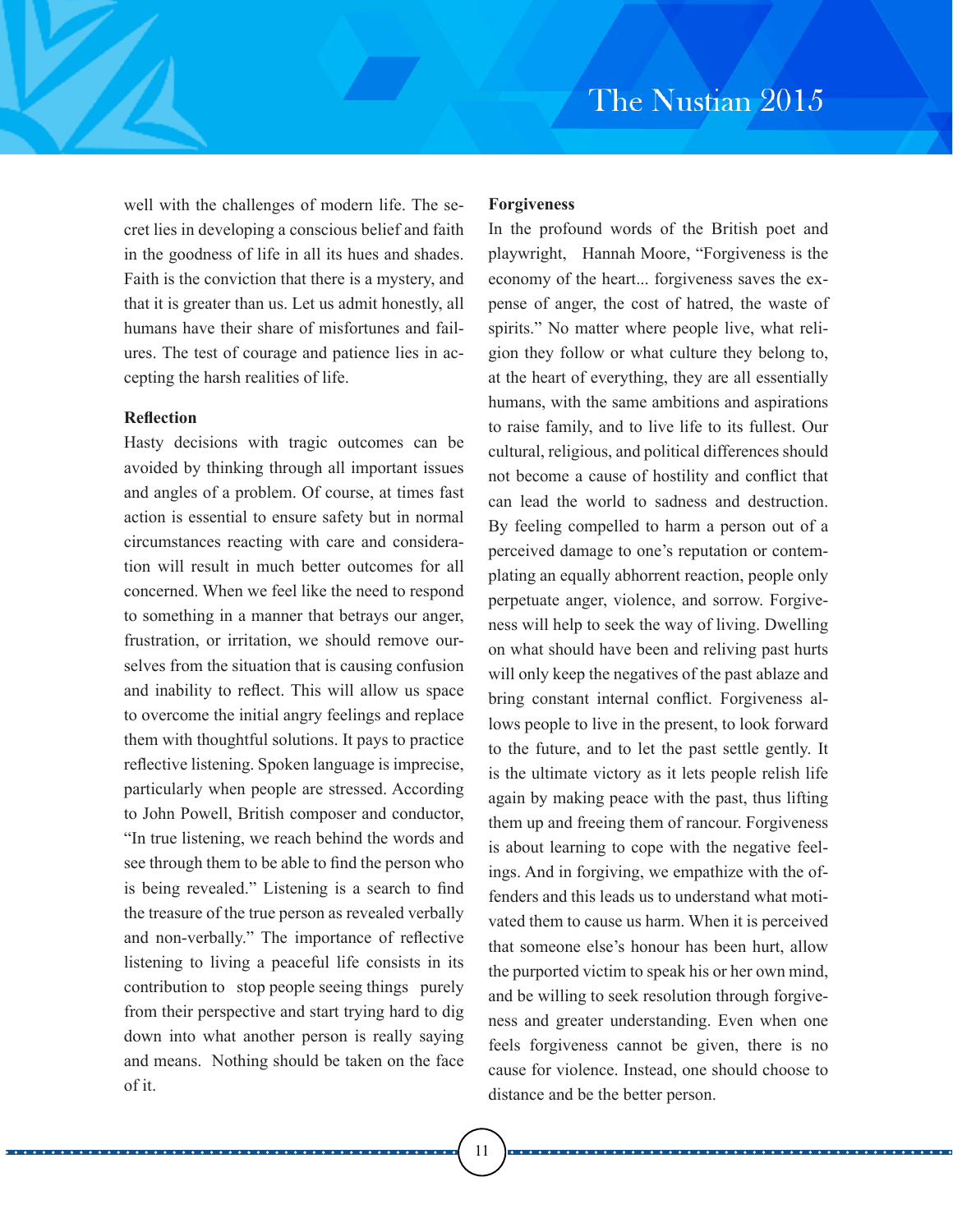# The Nustian 2015

### **Self-change**

Violence starts with one's acceptance of its possibility—often its inevitability—as a solution. In seeking not to harm living beings, live peacefully, and change the world, first people need to change themselves. It requires cultivating an attitude to love and care for people for what they truly are. It is important to make people comfortable around us. This will promote environment of mutual respect and amity. We need to share our ideas about ways to help create a more peaceful world and ways to embrace differences without falling into conflict. We should be willing and ready to make sacrifices to help others. A worthwhile contribution would be to make videos, write stories, poems or articles to share with everyone about the importance of peace. Certainly, the greatest noble cause is to demonstrate in all possible manners and ways our desire to bring about peace in the world. People's hearts can be won only by showing our willingness to serve causes higher than ourselves.

### **Interfaith Harmony**

Inter-faith harmony is sorely needed to curb and eliminate religious extremism in various parts of the world. Fortunately, all three of the Abrahamic faiths─Christianity, Judaism and Islam─contain strong exhortations to protect human lives and create conditions for the living in peace and harmony. Islam is credited with showing unprecedented tolerance towards non-Muslims right from the conquest of Mecca in 630 AD. In Moghul India, in Umayyad Spain, in the Ottoman Empire and in Egypt and Syria, Muslim rulers treated non-Muslims amicably, allowing them to practise freely their religious beliefs.

During the last four decades, we find some

good examples of mediation and peacemaking by religious leaders and institutions, including the short-lived 1972-peace agreement in Sudan; the leading role of various churches against apartheid in South Africa and the peaceful transition; and the most frequently cited successful mediation achieved by the Rome-based Community of Sant'Egidio to help end the civil war in Mozambique in 1992. All religious leaders and preachers should demonstrate the true spirit of their respective faiths and denominations and promote harmony and peace. All revealed religions, as well as other faiths like Buddhism, Hinduism, Taoism, and Jainism are strong proponents of love and peace. The teachings of love, compassion and tolerance common to various religions and faiths can be a strong basis to promote inter-faith harmony as a goal of world peace.

### **Saints and mystics**

In all religious streams, there is a section of spiritually evolved individuals, the true devotees and apostles of God. They are embodiments of our love and compassion-incarnate with hearts of gold. Their hearts and souls radiate peace and serenity with hardly any taint of envy, hatred, arrogance and malice. Their edifying teachings will enrich masses both morally and spiritually. Their sublime thoughts and noble deeds are worth preserving and disseminating to spiritually starved souls around the globe. Unlike religion acquired as a socially-learned behaviour, which may precipitate into fanaticism or extremism, mysticism is based on direct inner spiritual experiences. Such spiritual experiences have occurred in mystics from all the world's religions throughout the ages. Interestingly, mystics of all religions are generally able to communicate with one another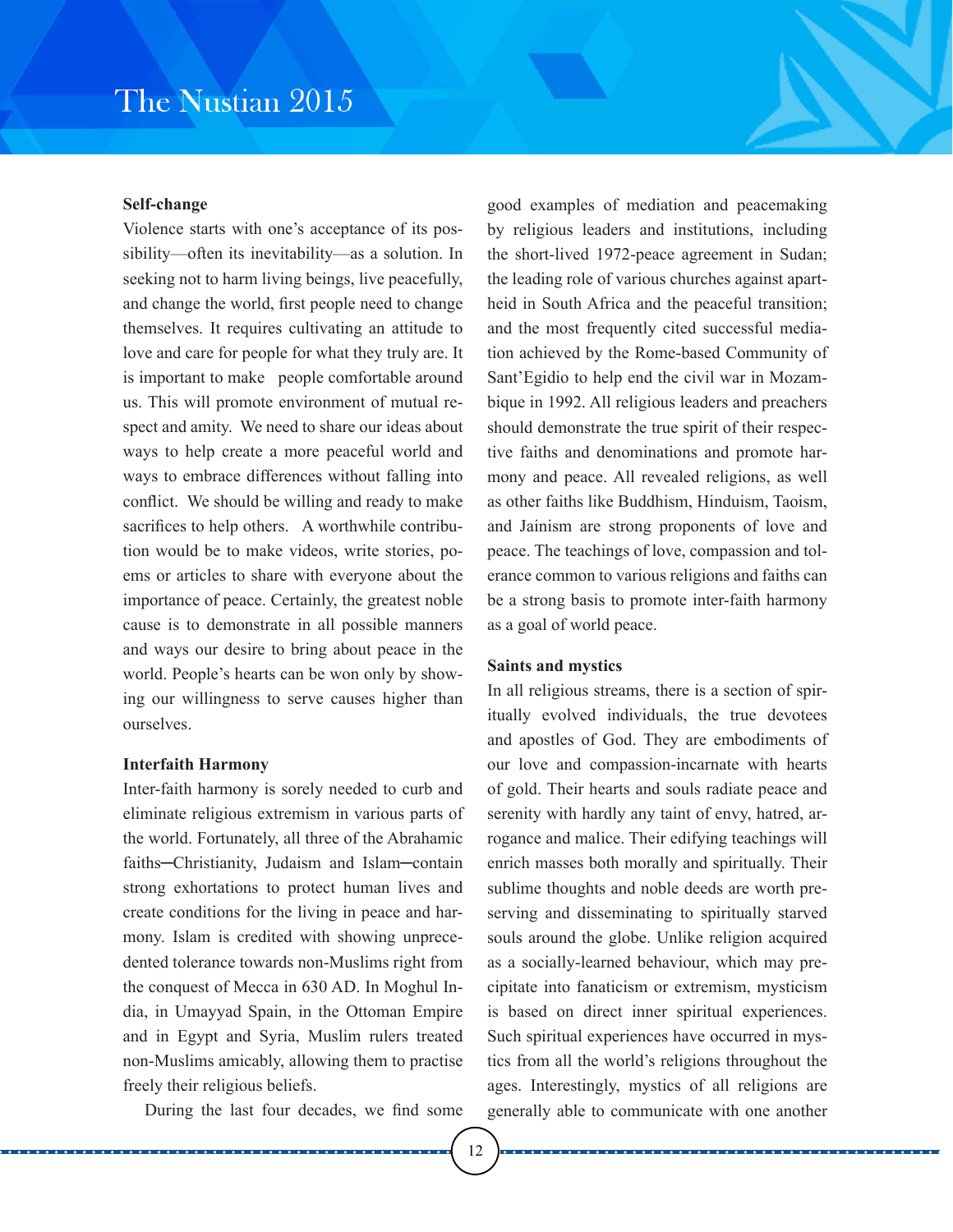and appreciate the spiritual or God force operating within others, regardless of their religious tradition. Mystics respect cultural and religious diversity. Rigid followers of a religion are likely to face difficulties in dealing with diversity in a tolerant manner. It is rightly said that if the whole world were mystics, world peace would not have been far cry in present times, because mystics ungrudgingly honour the mystical experiences of others.

# **A Society's Responsibility**

**Muhammad Abubakar, MCS**

The standard of life has changed in such a manner that people have become enslaved by their own wishes and habits. A materialistic approach in every niche and corner and superfluity of the amenities of life have caused a potential threat to the sanctity of moral values that just being the wealthy suffices to be respectable, righteous and honorable. So, the paradigms of relationships among people in society have changed terribly. The earlier Muslims were successful in their expeditions because they were simple in daily life and resolute in divine commandments; they were not enslaved by their habits and wishes. The study of history reveals that even during the best practices of democratic values, the governments and states were devastated because of corrupt social values. Had there been the healthy society and moral values among the masses, the states would not have perished. Societal values determine the type of government and rules. The best governments and finest administrations and bureaucracies can be formed provided the society is vibrant, receptive, lively and responsible. But, miserably, in our type of society even if Junaid Baghdadi becomes the head of the state, the prospective change will not occur. It is the duty of the society to produce capable, proficient and consummate leadership according to their demands and necessities but we only want to talk about the effect and not the principal cause.The current crisis of leadership that we see is because of our lethargic social values.

When back in 1258 AD, Tartars of Mongols demolished Muslim states, Islam re-emerged just because of some spirited people who were vigorous in the revival of spiritual and moral ideals in society. The Tartars beat Muslims on political, military and administrative fronts but surrendered before moral, educational and spiritual values of Islam. Nonetheless they became the caretakers and custodians of Islam.

Renowned English historian Arnold Taibu says, "This was unbelievable that Tartars would embrace Islam because in case of choosing religion, the Christians were closer than Muslims. Islam just emerged from the remnants of its burns and conquered the hearts of Tartars." Thus governments and authority are not permanent things. The primary thing is the norms of society. If the society is producing righteous, virtuous, just and capable people, there is no perplexity.

Revival of society means that the society must be standing on some values and principles. We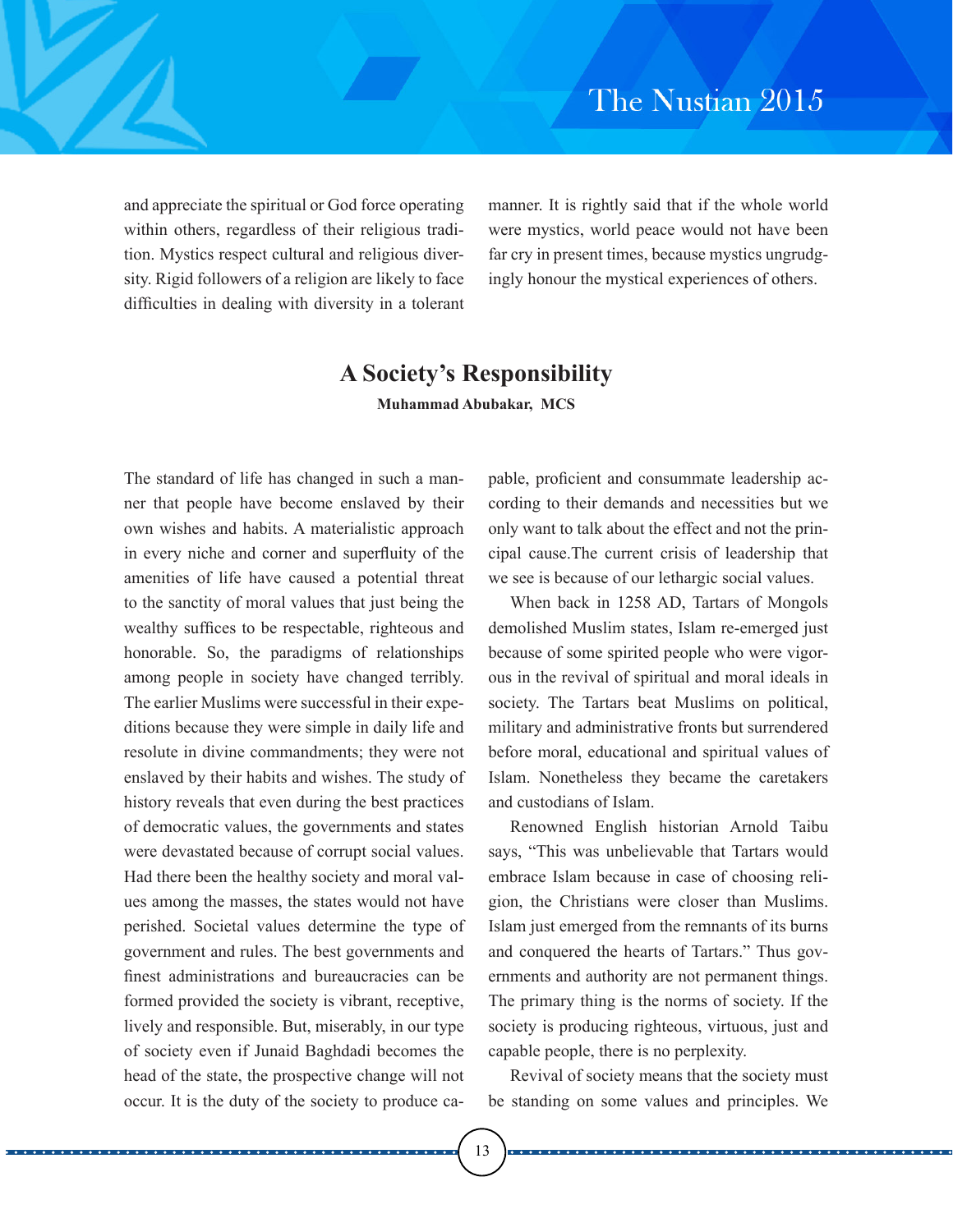must primarily take care of building these values, as when these values are ascertained, they emanate and prevail in the society. The resulting social, political and financial institutions will rest on such values and principles. For instance, the western society has some values and principles and the institutions there owe and oblige them.The West was at a time not civilized, so some intellectuals and conscious people started the movement of following certain values. When the society accepted them, they also became part of their institutions. For example democracy is a western value. It says difference of opinion will be accommodated as a basic right and the majority votes will be considered in decision making. When society accepted it as a social value, it also became part of institutions and corporations. Thus parliamentary democracy originated.

An Islamic society has some values and principles. Unless we practice and establish them in our society, they will never become part of our institutions. For example, the Muslim society is founded on the belief of judgement on the doomsday. When

this belief is firmed up in the daily practices of society, it will also become part of our institutions leading to the sense of responsibility and fear of impeachment on doomsday. This will help us in eradicating corruption. The institutional policies will emanate from this color of belief and value. The people at work in shops and corporate institutions will not be able to neglect this factor that they will be answerable on doomsday. We must now promote our social values and practice them in our lives. We sometimes feel hesitant to follow our Islamic values. This sense of shyness is leading to graduall elimination of moral and ethical values which, if become norm of society, would in effect eliminate lots of potential problems and dilemmas that we are facing now. Therefore, revival of such values should be promoted and be practiced in not only private but public and corporate life too. This will ensure the actual change that we aspire to occur, although it is an evolutionary process, we must not get tired of practicing these values.

# **Perfection is a Myth**

### Warda Batool

We have always been told to adapt to the surroundings and evolve. That is one of the primitive rules of surviving on this planet. Society tells us that we have to be "fit" for its ways in every way possible. If I had to give a word to what everyone wants us to be, that would be "perfect". Yes, perfect. Not suitable or befitting but perfect. That's what parents want their children to be, a teacher

wants the students to be and a boss wants the employees to be.

Perfection is an illusion, change what you can, accept the rest and move on. Setting aside this widely agreed upon concept, I would like to say that perfection is unattainable; it is nothing but a myth. Nobody leads a perfect life or has a perfect personality. All have flaws hidden underneath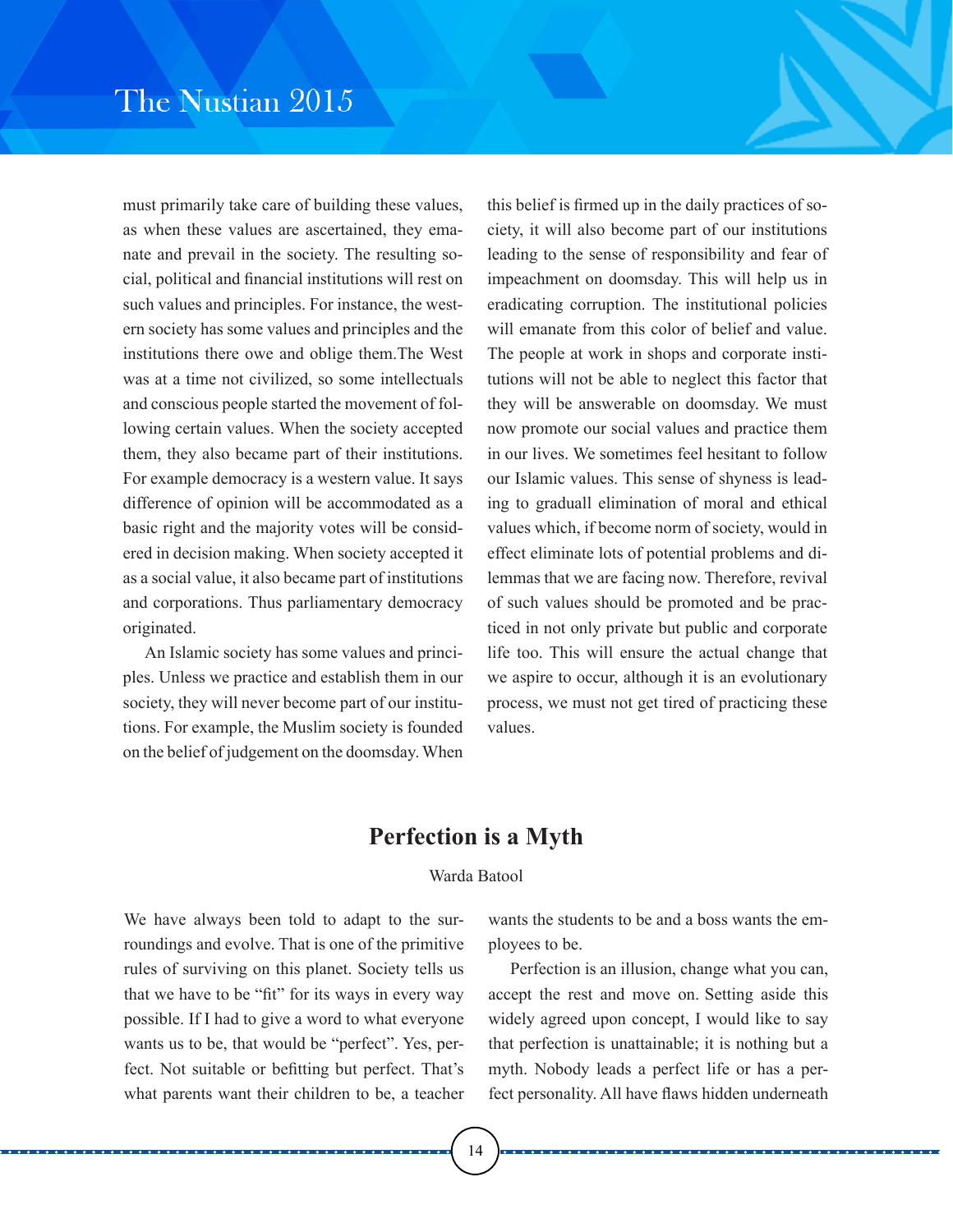their presentable exterior. The person closest to perfection in a field would actually be the one who is 'better' than others but not 'perfect'. The people around us and, may I say, we ourselves have programmed ourselves to strive for the unattainable, i.e., perfection. Somebody once said, "Perfection is an illusion: change what you can, accept the rest and move on". I would not challenge even a syllable of this sentence. Undoubtedly, being able to fit into everyone's definition of perfection is not only difficult but somewhat impossible. The best each one of us can do is to find errors in our ways, correct it where it's possible, let it go when it cannot be done and live with it.

Has anyone of you ever stopped to wonder as to who developed the criteria of perfection? Who classifies us as being perfect or imperfect? Well, the answer is nobody. Nobody knows what perfection is, so why not build a definition of our own? Every person perceives perfection in a different manner and, therefore, must have the right to be perfect according to one's own standards and not that of their boss, teacher or parents.

In our society parents have great expectations from their children. Parents dream of their children to be 'perfect', in the eyes of the society, by either pursuing the career of medicine or engineering. I do not in any way think of these careers as being unacceptable but what I am saying is that everyone must have a liking and opinion of one's own as to what one wants to become, when one grows up. We should stop labeling people from the day they are born. Dreams of becoming a guitarist, an entertainer, a comedian, an actor, a scientist, an astronaut, or an entrepreneur should not be scrutinized and thought of as absurd ideas generated as a result of westernization or watching too

much television. We ourselves listen to, watch, get entertained by and appreciate these artists but we don't let our children be one of them. I believe we can prosper as a community when we let go of these labels and stop judging, not only people, but also their careers. So what if we don't get to be the perfect individuals with the perfect jobs? At least we would be content with what we are doing. This is your life and your life story should have your mistakes, your choices and the inevitable outcomes. There should be no one to blame or appreciate for what your life turns out to be, but you.

I believe I can explain this better with an example from a Hollywood movie, The Black Swan, the leading star tries to perfect her ballet moves to such an extent that she herself turns into the 'black swan' in the end. Thus, if you're trying to live up to somebody else's expectations, you may end up being someone you are not. And losing yourself is definitely not worth it.

The key is to keep experimenting and striving for betterment. It is important to be better than you were the day before. This would help you in being motivated and therefore excel in both your personal and professional life. So let's stop fussing about attaining perfection and happily live our imperfect lives.

` One crazy day in our pediatric clinic saw me hand a young patient a urine sample container and tell him to fill it up in the bathroom. A few minutes later, he returned to my nurse's station with an empty cup. "I didn't need this after all," he said. "There was a toilet in there."

─ **Linda Feikle**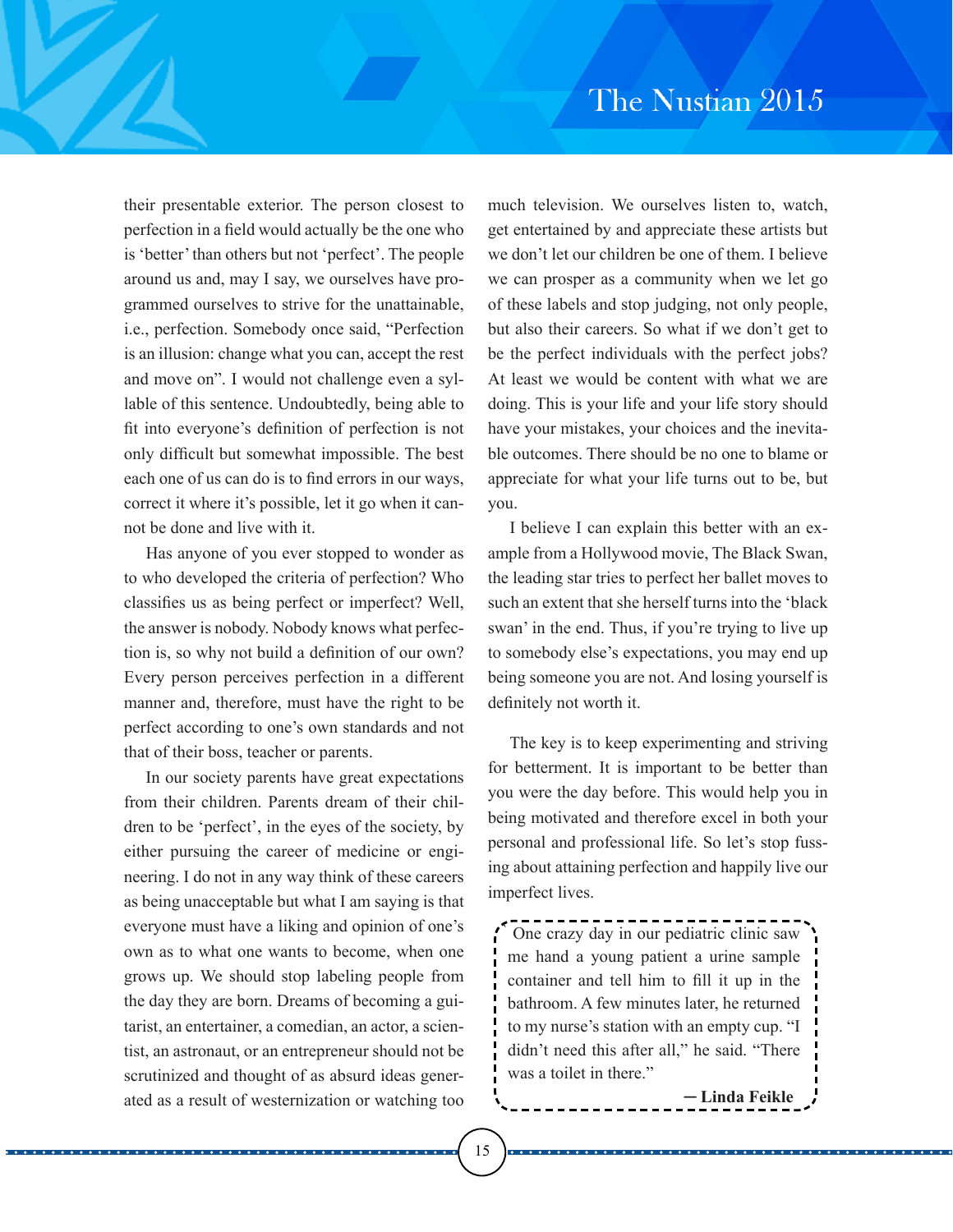

# **The Clock Just Doesn't Stop Ticking**

### Aiman Farzeen

Every single particle in this universe follows an explicit pattern without fail. From the enigmatic celestial bodies to the creatures inhabiting the deep, dark depths of the ocean floor, everything is slave to the innate periodicity bestowed by nature. All these ways of conduct seem to follow time religiously. Among all this flawlessness, there exists an aberration we call the human race. We do not give time or the value that it deserves. Pondering over the fact that at a particular moment that we're living is never going to come back: I see the moment as all the more unique and squandering it foolishly never seems to end well.

People are more important than they realize! Man was not designed to live in isolation, implying that he shoulders some responsibility for others around him. Think of all the great minds who worked selflessly to improve the quality of life. Considering they gave into their wishes of slacking off, life as we know it would have never existed. So the next time you think of abandoning your responsibilities, think again! You will never find time for anything. If you want time, you must make it.

In the course of our brief lives, we've been repeatedly lectured on how wasting time may leave us in an appalling predicament. Growing up, the trite statement, 'You will never find time for anything. If you want time, you must make it' haunted me like some ghost of an octogenarian. I might be going out on a limb saying this but I think wasting time is something that can't be helped. For obvious reasons, human beings are far from perfection. There are limits to what they can pull off and once in a while letting go off is the only remedy. Even then we should try to manage skilfully and try to make up for the lost time.

There is no match for a soul driven by purpose. We can make every tick of the clock count if only our mind can comprehend our true potential when purpose comes into the equation. Understandably, we can't make the flow of time come to a halt, but we sure can use and bend it the way it suits us best.

# **Decisions in the Mid-air**

### Fazeel Ahmed

He stood at the edge of the cliff, looking down at the world below, the world which he judged to be cruel, unjust and not worth living. He hated what he saw for the world had given him nothing in return. What he wanted he never got and what he loved was taken away from him. His job, his friends and his everything were in a downward spiral bound to hit rock bottom. Thus here he was, standing at the top of the cliff. He took a deep breath.

"Good-bye cruel Earth", he said. "Good-bye you just Nature, for far too long have you pried on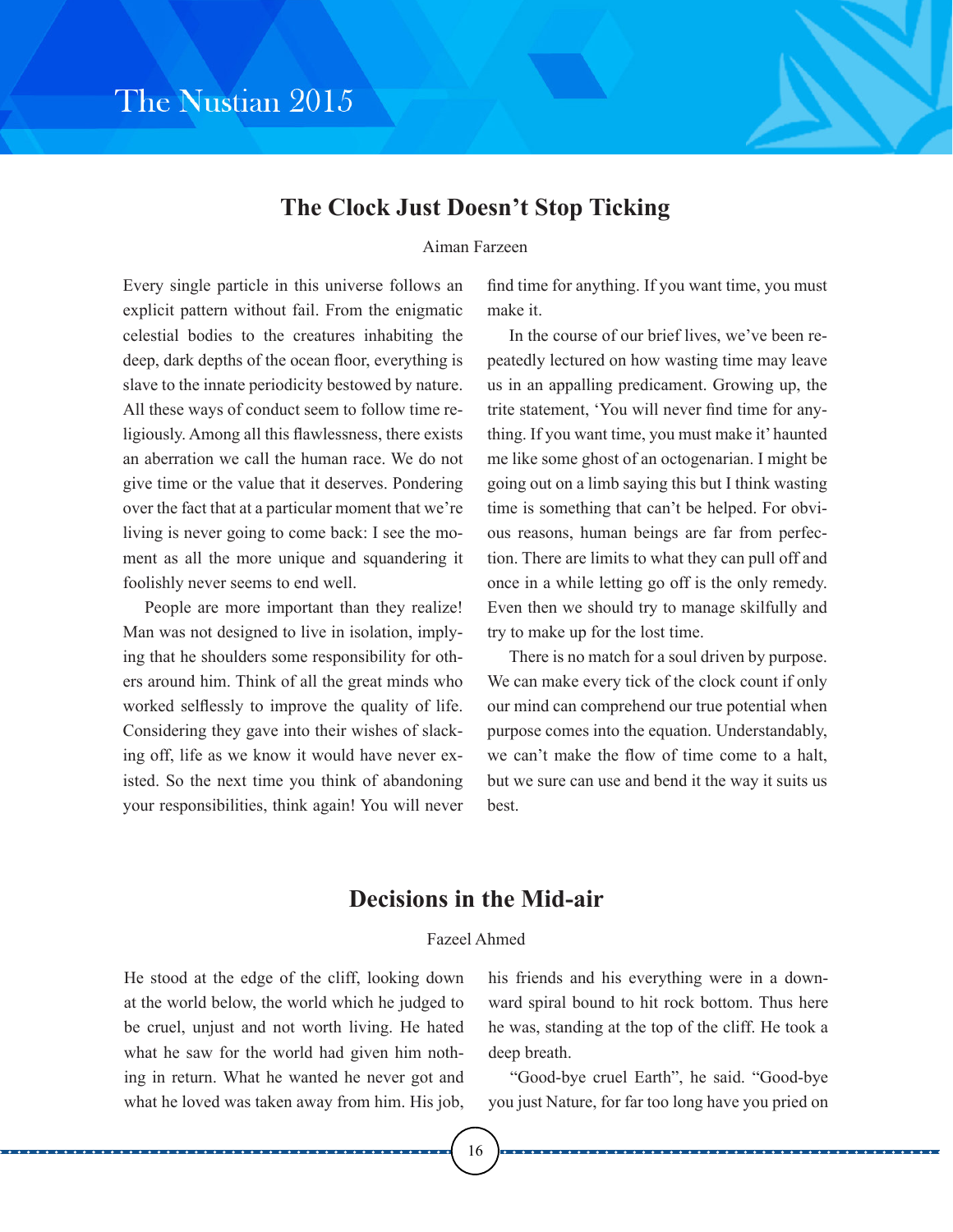the weak and the helpless". And then, he jumped.

Going down, falling faster and faster, he saw the world coming up to meet him in the air. He felt the rush of air, he spread his arms and there he was flying. For the first time in his life he was free and he was happy. Why would he not be happy? He was flying and everybody wants to fly. But like all things, happiness must also pass. The ground got closer and closer and his thoughts changed.

He could only think about the fact that once the ground hit him, it would all be over. He would never ever have the chance to improve his life. He would never be able to take his revenge on those who had wronged him. And more and more fears came up to him. What if this life is all there is in his fate? What if there is no afterlife and no heaven and hell, but only dark oblivion? What if he only has this life to make the best of and nothing else?

The thought came to him that he was wasting the only thing good about him. He was to extinguish his spirit, his life force. It was then that he decided if given another chance, he would make the best of what he has. If given another chance to live and breathe in this world, he would work as hard as he can and succeed. He would not let anything stand in his way and he would be the best there ever could be.

Such were his thoughts and decisions while he was flying. You may think that his time is now over. It was over as soon as he jumped and forsook the world. And everything he thought or decided after that moment would not alter his destiny; it would not change the fact that he would hit the ground.

You are right to do so. But is there no chance that he would survive? And if he survives will he not keep his resolve to be better and best? The answer to that is that he will keep his resolve and he will work as hard as he can. So I say to you, why does someone need to jump from a cliff to understand that he matters in this life and he can succeed in this life if he works hard?

I would like to see you try to jump off a metaphorical cliff. Think about all the things that you never achieved. Think about all the things that you want to achieve. Think of the glory that awaits you after those achievements. Think and remember your mistakes. Now that's enough thinking. It's time for a promise, an oath. Take an oath to learn from your mistakes, you will keep your goals clear in your mind till your last breath you will never lose hope. Work towards success and continue to set new goals as you go. And keep that promise till the end. Success will come. It will.

# **Straying from Reality**

Ramsha Khuram, SEECS

I've lived on this earth for 19 years. 19 years isn't quite a lot to see the world and understand it; for in the first 6 or 7 years you're alive but you're indifferent. You know well what you want but re-

fuse to see what this world has to offer. In fact, you're an embodiment of selfishness. You cry when you feel hungry, oblivious to whether all those who starve in this mundane world are fed

17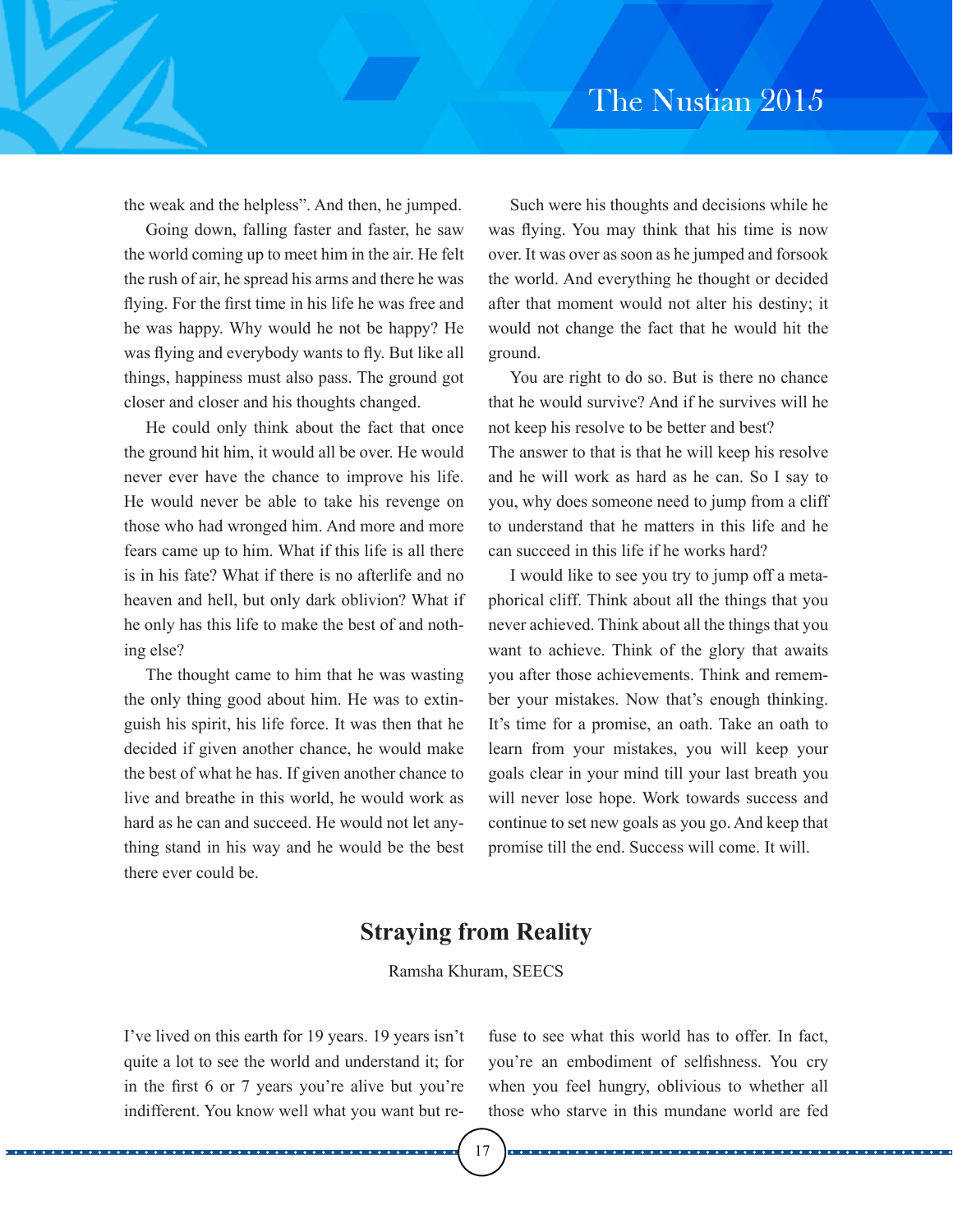when they are tearful and yearn to fill their lean bellies with only as much as can help them stay alive. When drowsiness and tiredness overcomes you, you tend to get all cranky and your mother cradles you in her warm arms. Of course, you do not know that the servant that works in your house can't even imagine throwing tantrums like yours when he is drowsy and exhausted after a day's labor. In other words, you are young and innocent and God didn't want to disappoint you with what this world has to offer so he gave you a mother and she is responsible for everything! She supplies it no matter how meager her means may be and the world seems all so perfect - a utopia where your wish is her command.

Quite frankly I feel as if I still thrive in a utopian world but much often this impression gets fogged- all hazy and vague. This is but a consequence of flashes of reality that occasionally tap my shoulder and manage to seek my attention. Even though I endeavor to be indifferent like before; this world does not let me live in my Utopian shell anymore. I'm grown up enough to see beyond the veil my mother had once protected me with. Here are a few times that really shook me and I realized I wasn't only in some Utopia but in fact God had held me in His own lap. Will they shake you? Well, only if you are human enough!

We, especially girls, are so demanding. Only our parents can fully bear witness to how expensive we can be. We turn a blind eye towards those in need and, well, it is something we all need to be ashamed of. Let me not digress from the topic and instead admit that we tend to adopt this highly unforgiveable attitude of complaining about what accessories we don't have that others do. Do we care about those who possess nothing? The answer

lies in the question itself. Ever thought of the girl who was born without any hands? Measure your needs against hers. Back in school, during my A level papers I saw a girl sitting in the hall with the students who are given the leniency of extra time because of some disability. She seemed perfectly normal. In fact, I thought she was quite pretty for her skin had a glow to it. As she raised her arms, I realized that she had no hands. How awful did I feel, for while I was measuring how good looking she was compared to most of us in the hall, I had failed to see that she lacked something so fundamental, something I had assumed had to be there in every human and had taken it for granted. Not once in these 19 years had I thanked God for mine but rather assumed, quite shamefully, that it was binding on Him to give me a pair to thrive on earth.

Similarly, waiting in a jam packed elevator at the Centaurus mall, I heard the voice of a young boy. "How cute and innocent," I contemplated as I heard him pretend to be Superman. I heard a girl trying to tell him to stop talking and guessing it was an older sibling, I turned. Reality shot through me-searing my heart. The beholder of the cute voice was a 5 year old albino-oblivious to how different he was from others. He was lost in his own world. His sisters, however, were trying to make him quiet so he could avoid drawing attention. They apparently seemed to be embarrassed about his disability and tried to conceal it. I instantly became teary eyed, and my heart became filled with gratitude to the brim. Oh how innocent this child was! Not once had I valued how my sisters were normal. They just seemed to be a part of my life and the thought of "what if God had put me through this test?" made me shudder. This young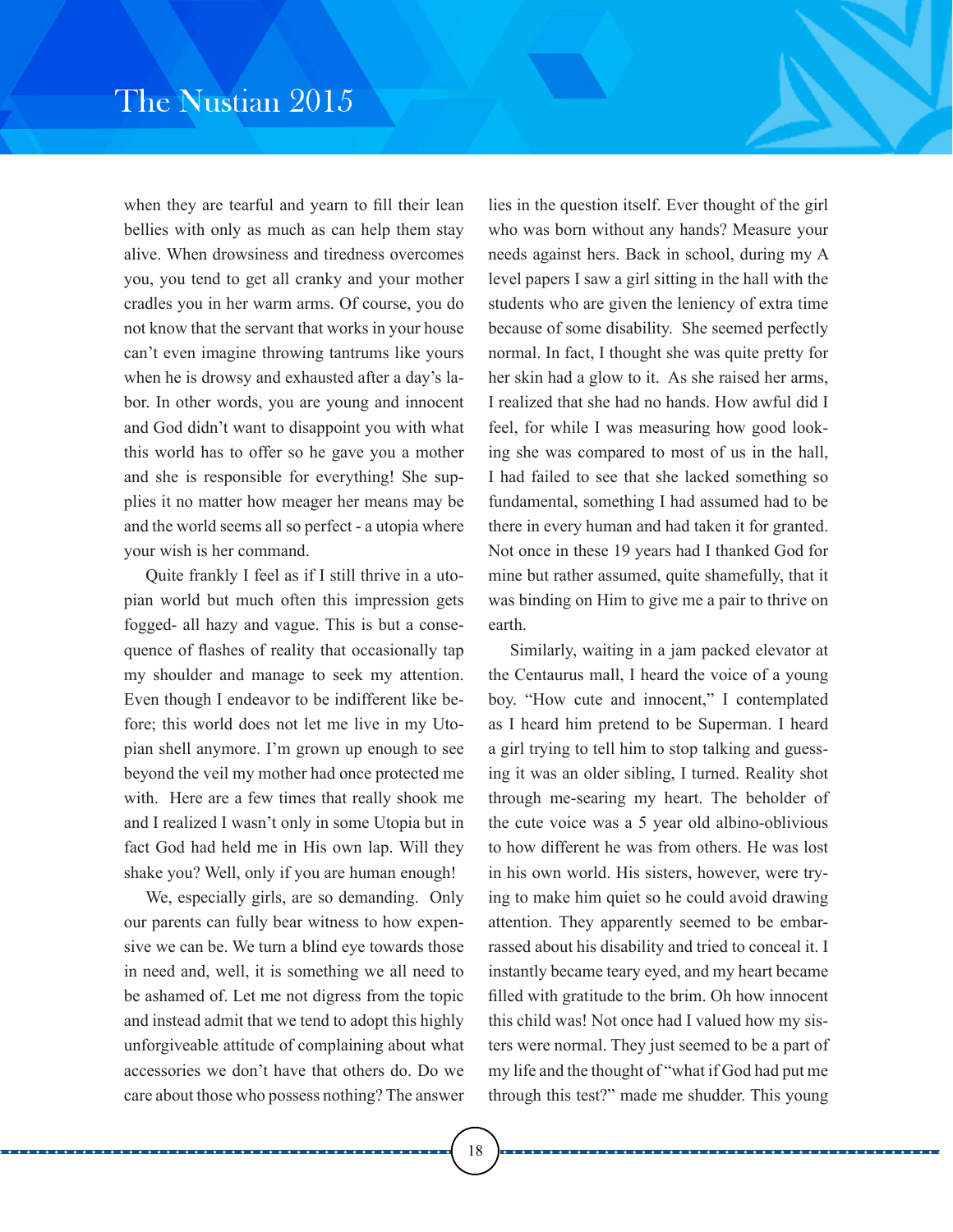albino boy did not know how differently the world would see him. Perhaps kids would mock at him for being so different but to me this young boy was an allegory of the verse "Then which of the bounties of your Lord will you deny?" His discolored body roared of it. But I, with grief, must say few in this world would hear this scream and respond to it by thanking God.

These people with disabilities are more blessed than us. They are like chess pieces that God Himself gave purpose while we struggle to discover our own. Their every action is meaningful, and their disabilities a message. We are far beyond handicapped than the blind man when we refuse to see the message that these people behold.

I am 19. Not too old and not too young. I wouldn't say I've seen the real world. Saying I've seen a fraction of it would also still be an exaggeration. Nevertheless, an occasional glimpse reminds me of who I am. This keeps me close to God and I'd say I'm still more fortunate than many who have to struggle to see God's bounties and be grateful to Him. We can never be grateful enough so we are still and will always remain indebted to Him. May we realize and repent before our circumstances force us to. And may we clear this debt as much as possible before we meet God. Aameen.

# **Truth**

### Isha Lodhi, SEECS

Truth is strong, and she is infallible. But naïve too. And almost always bitter. What mesmerizes me is not truth, but it is the length humans go to kill her. Truth is the letters written on a beach by simplicity. She has no voice, no meaning, no purpose. She's just there because she's there. And time after time, she's washed over by humans. Either by human weakness, or by their cleverness, or by their never-ending desire to stay cozy in their skins.

Why do people not speak to themselves about the bad that happened to them? Why don't they speak about the wrong they knew happened? Sometimes, we think it doesn't matter. Sometimes, we're too lazy or afraid to face the consequences of truth being exposed. Sometimes we want to forget. So, we stop thinking about her, and tell ourselves she's not there. And truth, she's not like a monster. She doesn't stay no matter what. She goes away if we stop seeing her. With every wave, she washes out, and fades a little more. All she leaves is faint traces in the wet sand. Visible enough to be retraced if we want to remember her. Yet so light that she stops mattering to us. Sometimes, seeing the letters in the sand even once changes us forever. And truth finds something else to live in, apart from the sad beach.

Truth is bitter. She's not comfortable. She's not happy. She can't be changed. You cannot make her smile. You cannot make her beautiful. But she's always there. Somehow, I think that even though she's not pretty, and not sweet, and not cozy, embracing her would make the world more happy, much prettier, and more comfortable than it is now.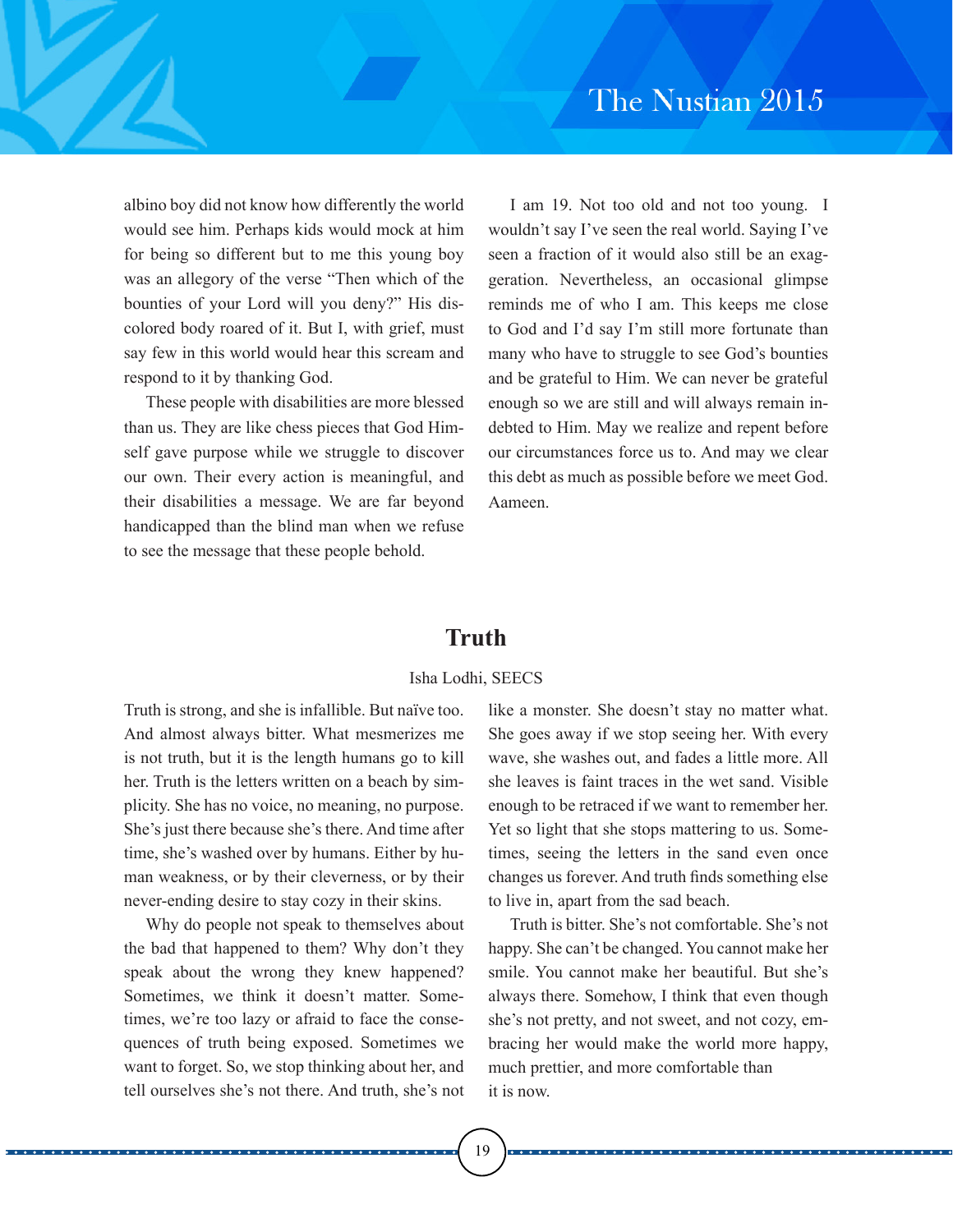Truth is rugged and thorny but very powerful. It is disfigured but it survives like cactus despite scanty water in the desert. It is not transient but long- lasting and durable.

Truth is steady, and falsehood is soft and dusty. Truth stands motionless while falsehood withers, and disappears. Truth is bitter in the beginning but tastes sweet later. Falsehood tastes sweet in the beginning but bitter later on. Truth makes us happy but late. Man is born short sighted so looks for instant pleasures. Man looks for cash and lets the credit go. That's why truth goes unwanted and finds few customers.

Truth stands the test of time while a lie avoids the moment. A lie makes you a coward and dissatisfied person. One lie leads to many more lies. Then a time comes that telling lies becomes your way of life. Truth kills you once while a lie kills you time and again. Lies weaken the spirit while truth strengthens it. People who listen to our lies immediately make out that we are lying but out of courtesy or some other consideration they may keep quiet. Truth is brief, pointed and sharp. A lie is elaborate, disjointed and long. Truth is either 'yes' or 'no' but a lie is verbosity.

Truth is iron, and lie is rubber, flexible and adjustable. Truth is a hard nut to crack while rubber needs not crack. It just moulds itself as per pressure exerted. Iron is noisy but rubber works softly and quietly. Iron leaves permanent scars and prints on the surfaces it touches, while rubber erases all prints and impressions. Rubber is impressionless. The choice is yours. You want to leave any impression or erase it.

# **Truth**

### Rizwan Ahmed, MCS

Life is often described as a constant battle against the afflictions encountered upon. Man is always susceptible to infirmities throughout the course of his life. In the quest to negotiate one of the challenges, he's prone to many others. And in this way, the battle goes on till the very last day. Perhaps, the only people without worldly problems are found in the cemetery. Thus encountering the problems is an indication of life and being alive. Does it mean everybody leads a life full of problems only? No. Allah, the Almighty, mentions in the Holy Quran, "Verily, with every hardship there is relief (94:6). A very interesting phenomenon of life reveals that we appreciate relief only after having faced the misery; just

as health is treasured when we meet ailment. So, why not contemplate the adversities of life positively? The happenings that are meant to make us feel stronger when we overcome any of these. As a matter of fact, we learn courage when we face danger; we learn patience when we endure suffering; we learn tenderness when we taste pain; we learn to prize true friends when false ones forsake us. Hazrat Ali (Karamullah Wajjhu) says: "Do not let your difficulties fill you with anxiety; after all it is only in the darkest nights that the stars shine more brightly."

We don't just get the sweet out of life without the bitter - we'd like to, but we don't. The sun doesn't always shine; sometimes there are storms,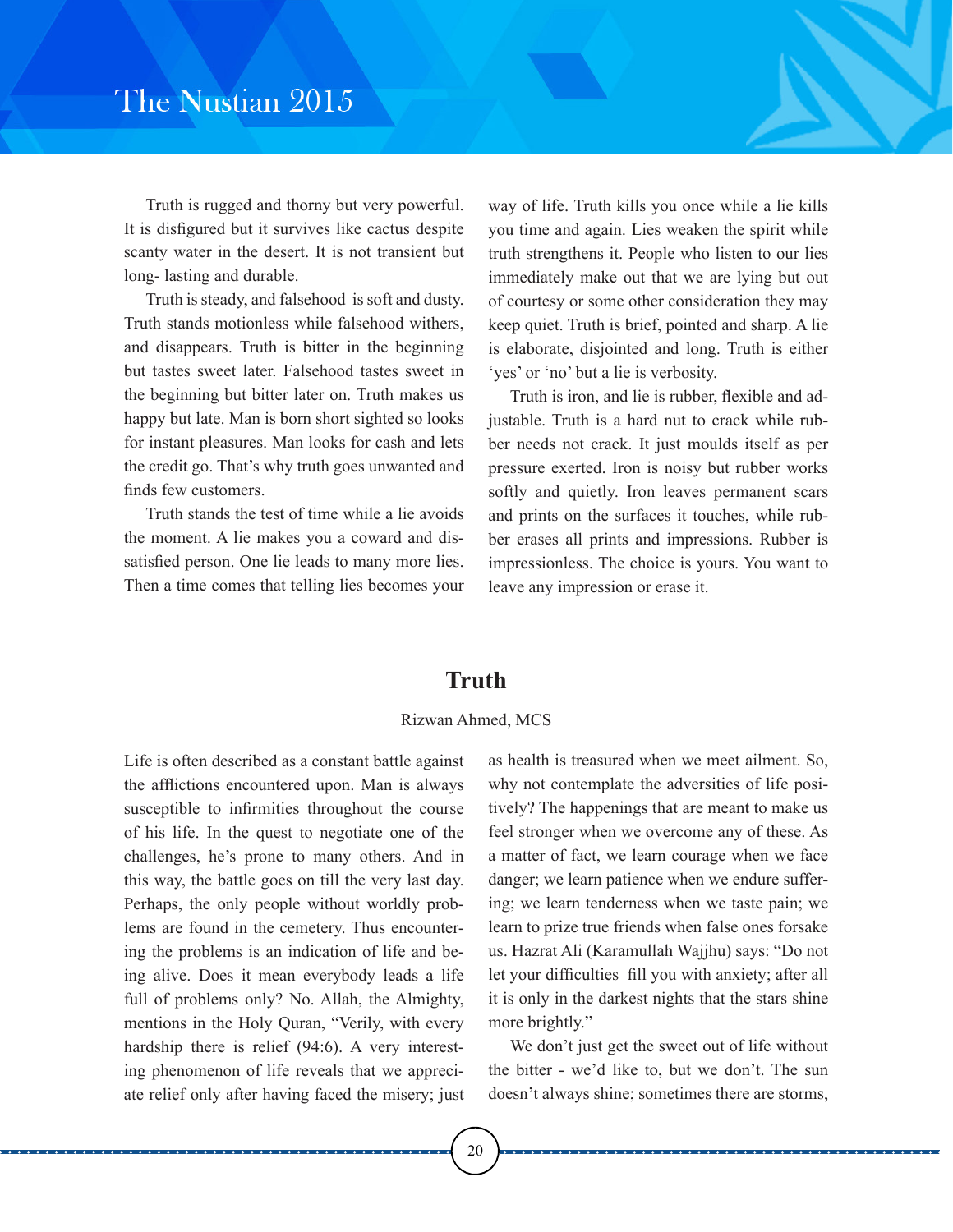tornadoes, earthquakes, car accidents, fires and death. No one escapes the problems of life. If it doesn't happen sooner in life, it will happen later. We can overcome just about any problem, obstacle, or adversity that life hurls at us - if we have a willpower; because where there is a will, there is a way. An old Chinese saying goes, "If you live with a problem long enough, it could eventually become a blessing." Within every adversity in life, there is always a seed of an equivalent or greater benefit. We have to look for it - find it - and act on it. When we see a highly decorated military person, all dressed up with battle ribbons and awards on his chest; we are actually looking at those who audaciously faced and conquered hardships, dangers, life-threatening situations, injuries, and heartbreak watching their buddies die terrible deaths. Yes, there must be the times when they bite off more than they could chew; the moments when the frailties pose much stronger challenges than they could probably respond. Yet they stand valiantly for the cause and bear the brunt;

and the records show, they took the blows - and made their way. Charles Lindberg says: "Success is not measured by what a person accomplishes, but by the opposition they have encountered, and by the courage with which they have maintained the struggle against overwhelming odds".

Without trouble we would be like plants that have sprouted, grown, and been nurtured in the overprotected shelter of a greenhouse - too tender to live in the open. How can we possibly become a strong person, if we have an easy life? We must realize it, no matter what problems we have to face today there is always a solution, because we have nothing to deal with but our own thoughts. As long as we think that our destiny is in the hands of other people, the situation is hopeless. We will have to confront our problems with courage, self-assurance and action; with a firm belief that tougher the life is, the tougher we have a chance to become-because with every hardship there's a relief.

# **Yellow Journalism**

Arslan Naseer, MCS

### **Definition**

The practice of seeking out sensational news for the purpose of boosting a newspaper's circulation or if such stories are hard to find, trying to make comparatively simple news appear sensational is called yellow journalism. It is also called sensationalism.

### **Historical Background**

The beginning of yellow journalism is attributed

to William Randolph Hearst and Joseph Pulitzer. The industrial revolution brought about a printing press that could create thousands of copies of a newspaper overnight. In 1895, Pulitzer's paper, New York World, was the top paper in New York City and the surrounding area. Then Hearst bought the New York Journal, and quickly became Pulitzer's main competitor.

The term yellow journalism came from a fight between the two papers over a cartoonist, who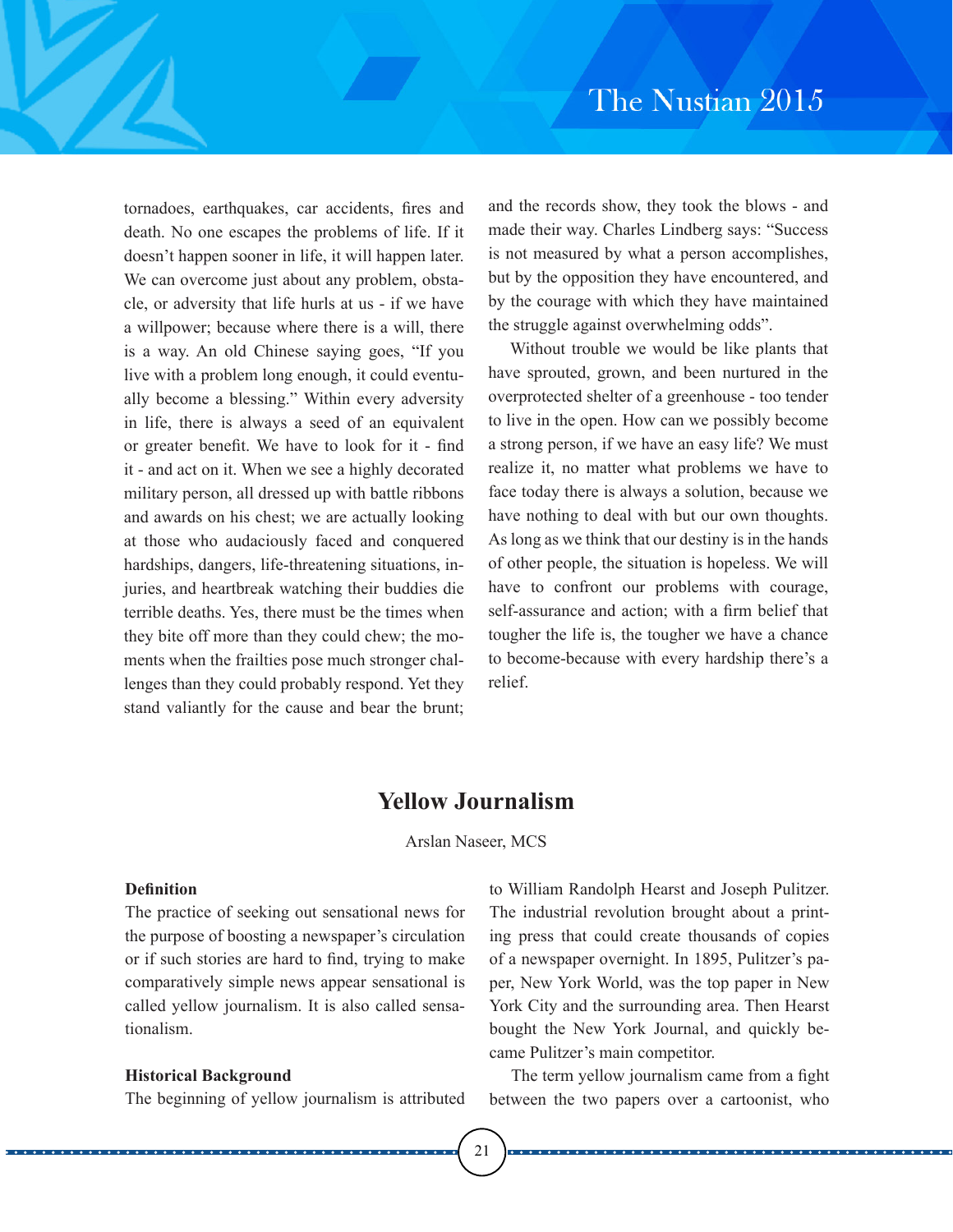# The Nustian 2015

created a strip called the "Yellow Man." The comic strip used a special no-smudge yellow ink. Hearst took the cartoonist away from Pulitzer to create the comic strip in his paper. Pulitzer then hired a second cartoonist to duplicate the work of the first. This competition between the two papers quickly spiralled out of control. Yellow Journalism has the following characteristics:-

- a. Frightening headlines in huge print, often of minor news
- b. Massive use of pictures, or imaginary draw ings
- c. Use of fake interviews, misleading headlines, pseudoscience, and a parade of false learning from so-called experts
- d. Emphasis on full-color Sunday supplements, usually with comic strips
- e. Dramatic sympathy with the loser against the system.

### **Impact of yellow journalism in Pakistan**

The rise of sensationalist media and yellow journalism in Pakistan has led to the emergence of a debate in various circles in the country about the accountability of the media and the journalistic profession. The media is ideally perceived as the fourth pillar of the state; the original three are Judicial, Legislative and Executive, but in Pakistan, most people have come to distrust the media and those who practice journalism.

Presently, Pakistanis are demanding that star anchors of various current affairs programs and other journalists be held accountable for their actions. The media in general and yellow journalists are criticized on various platforms, internet forums and television programs. People also resort to wall chalking against the practice of yellow journalism and media exaggeration in the streets of major cities. Since 2002 media has been projecting Pak Army as if they are fighting

against their own innocent people in Wana and other tribal areas by publishing headlines against this operation of Govt and Army and criticizing by giving false news. But later on when the facts were revealed, everyone was in favour of Army's operation in these areas. So here Pakistani media was exercising yellow Journalism.

### **Causes of yellow journalism**

A few causes of Yellow Journalism are:-

- a. **Bribery.** Bribery is the root cause to get any thing published even false stories.
- b. **Independence of media**. It is also a cause of publishing fake news when there is no check of Govt on publications, there will definitely be yellow journalism.
- c. **People's interest.** Media gives news which public wants to listen to and our public un fortunately loves to hear sensational news even if it is based on false stories.
- d. **Competition.** These days there is a compe tition between different channels to attract the public toward their channel. Most of the newspapers give false sensational headlines.

### **Recommendations**

There are a few recommendations to eradicate yellow journalism:-

- a. There is a need for strong initiatives for the promotion of positive journalism, its ethics and values.
- b. Journalists should realize the importance of having a healthy profession. They should be reminded of their social responsibility and be discouraged from practicing yellow jour nalism and publishing dubious news items.
- c. There is a need for proper professional jour nalistic training in this part of the world, car ried out by objective and renowned organiza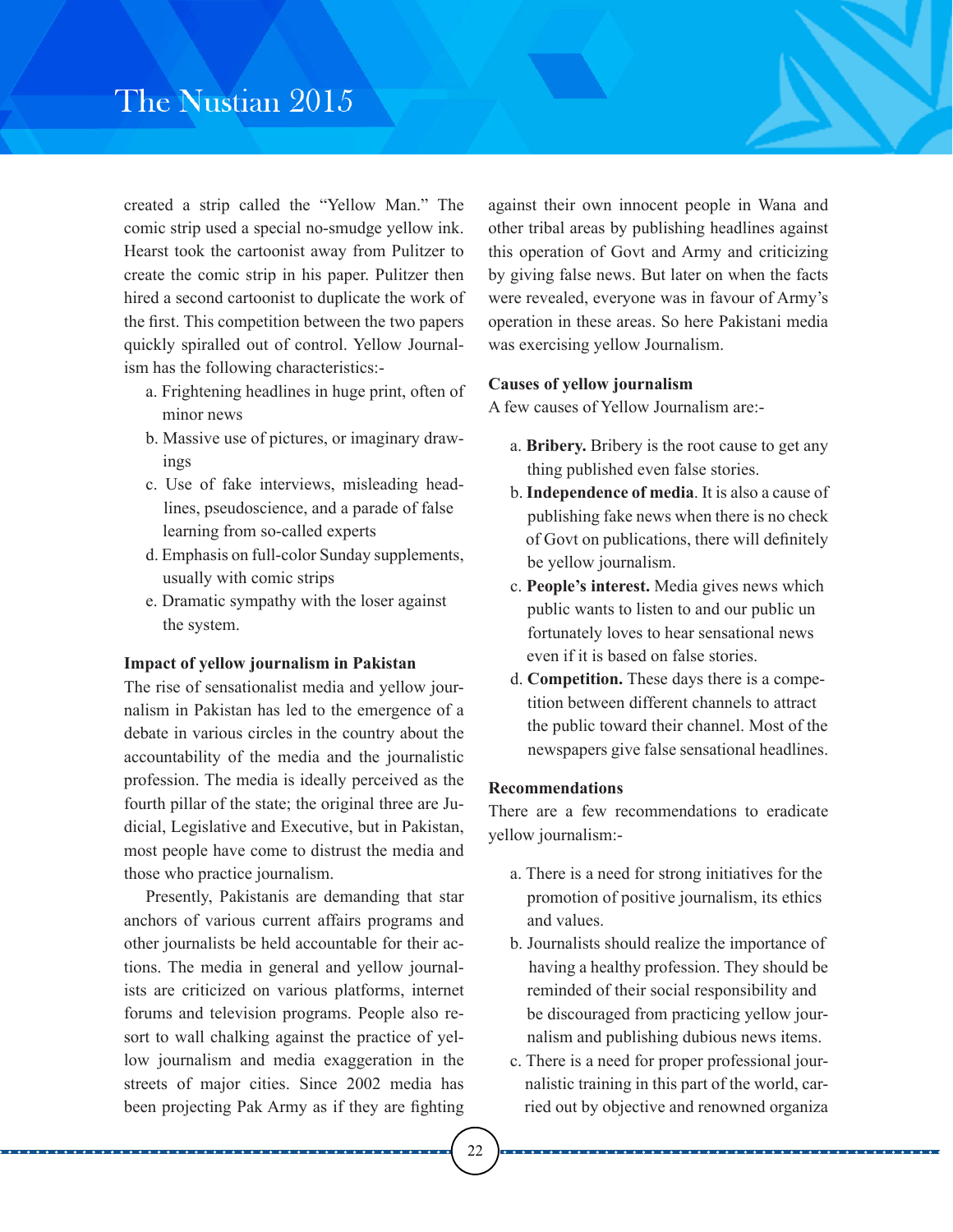tions in the media industry.

d. Finally, there should be a code of conduct that binds all journalists and journalistic bodies, as well as strict defamation acts and laws.

e. The authorities should take steps to control and punish yellow journalists.

# **Make Things Happen**

### GC Danish lqbal, MCS

A champion is a person who keeps on going even when he has nothing left in his vat, and that's what separates him from those who do not. There's no comparison to human energy and power. He could wrestle with a whale and still beat it, and he could kill a rock and still stand straight and he could tear down mountains and could still jump. It all comes down to us and how we take things. There's no 'I can't take anymore' or 'That's enough for today. Life is a game, and indeed a tough one! And we know that in every game the margin for error is so small that one moment too late or too early and we don't quite get it, one step too fast or too slow and we don't quite make it.

There's a possibility, that you don't work it up and could still survive but there's no pleasure in living a life without success. Nobody has ever appreciated an easy living. Take risks, take challenges, bear the hardship and be strong. Nobody's going to come down to you and share your pain, and I wish I could tell you that things will get better automatically but I can't because that's not the truth. At the end of the day, success is what we all want; we all want to win. And the truth is that you need to find something within you that elevates you and motivates you, inspires you, stimulates you and fuels you up.

You have to define a motive to yourself and

then stick to it. Never give up on it. After every morning you wake up and before going to bed every night, analyze your daily progress. Question yourself if you were able to succeed, if yes, then to what degree and if no then why not. Remember that good luck does not bring itself to your door step. If you are waiting for that perfect moment, perfect timing, let me tell you that's not going to happen. In order to stay up, you have to challenge your will; you have to create that perfect timing and perfect moment. If you think you are good enough to fight, to work day and night, gladly sweat for it with all your will and think you will make it. Then never waste a single moment. Never let a minute go discarded. Make every day count. Make things happen.

` When I worked as a medical intern in a hospital, one of my patients was an elderly man with a thick accent. It took a while before I understood that he had no health insurance. Since he was a World War II vet, I had him transported to a VA hospital, where he'd be eligible for benefits. The next day, my patient was back, along with this note from the VA admitting nurse: "Right war, wrong side."

─ **M. Murray**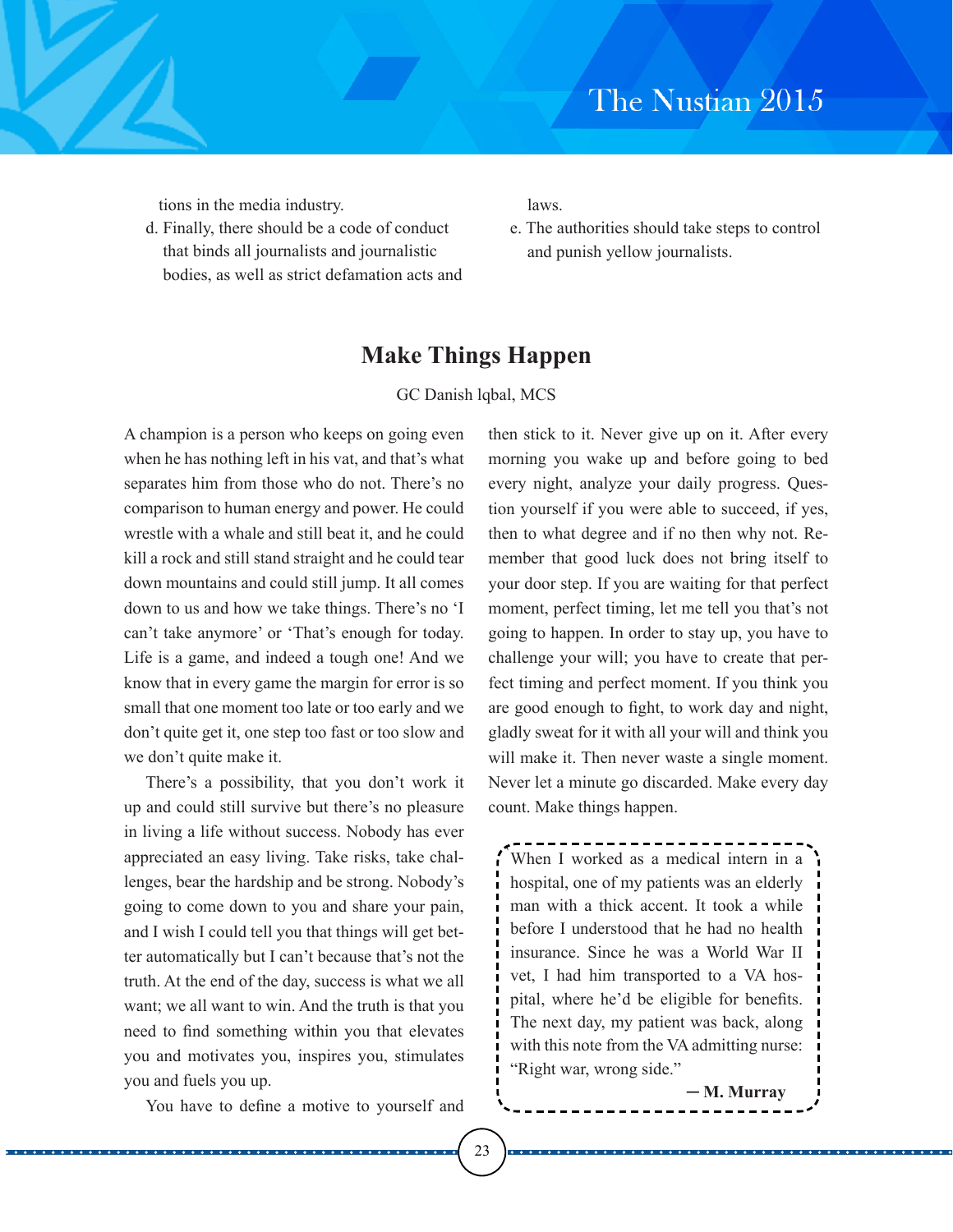# **The Doors of Sadaqah**

### Mughees Ahmad, MCS

Abu Dhar-AI-Ghafari said: "The messenger of Allah (PBUH) said: "Sadaqah is prescribed for every person, everyday the sun rises", I said: "O Messenger of Allah, from what do we give Sadaqah if we don't possess property?" He said: "The doors of Sadaqah are Takbir (Allahu Akbar), SubhanAllah, Allahamdulillh, La-illaha-illaAllah, enjoying good, forbidding evil, removing thorns, bones and stones from the paths of people, guiding the blind, listening to the deaf and dumb until you understand them, guiding a person to his objects of need if you know where it is, hurrying with strength of your leg to one in sorrow, who is appealing for help and supporting the weak with the strength of your arms. These are all doors of Sadaqah." (Masnad Ahmad)

In other words one does not need to have financial resources to earn the reward of Sadaqah. There are many deeds that qualify as Sadaqah with Allah. In addition to those listed above the ordinary courtesies are also Sadaqah if we do them with the intention of pleasing Allah.

# **Never Back Down**

Muneeb Hassan Khan, MCS

There comes a point in life where it seems as if nothing is going your way. It appears that all odds have finally defeated you and you are check-mated. The joys around seem to have no meaning for you. The atmosphere seems to have lost its equilibrium, the winds of pleasure seem to have forgotten their duty, and the peace of winds seems to be gone somewhere far, very far from you. Life simply sleeps.

Yes, there comes a point in life when you fall down, and when you are down you are going to be stepped on. Life is hard, incredibly hard. Nobody has praised in living it easily. Sometimes you get pushed, you get hurt, and you stumble, cry, shout, sob, and throb. But every time that happens, you get back on your feet again. You get up just as fast as you have never been before, you feel more confident than before. Vengeance ignites you from within. You stand back again, more motivated and more inspired. You start believing in your abilities again.

You have got to know that disappointments, failures, despair are all tools God uses to help us learn and succeed eventually. You have to show the odds that this breakthrough was just a pause, a mere 'warm up again' thing. Tell them the game is not over yet, somewhere around the corner of the board lies your knight, alive. Believe that every moment in life is an act of faith and belief. Life is an unending race. No matter how bad things go, each one of us has to win the race, and at the end of the day success is what we all want. We all want to win and the race will be won, there's no question about that.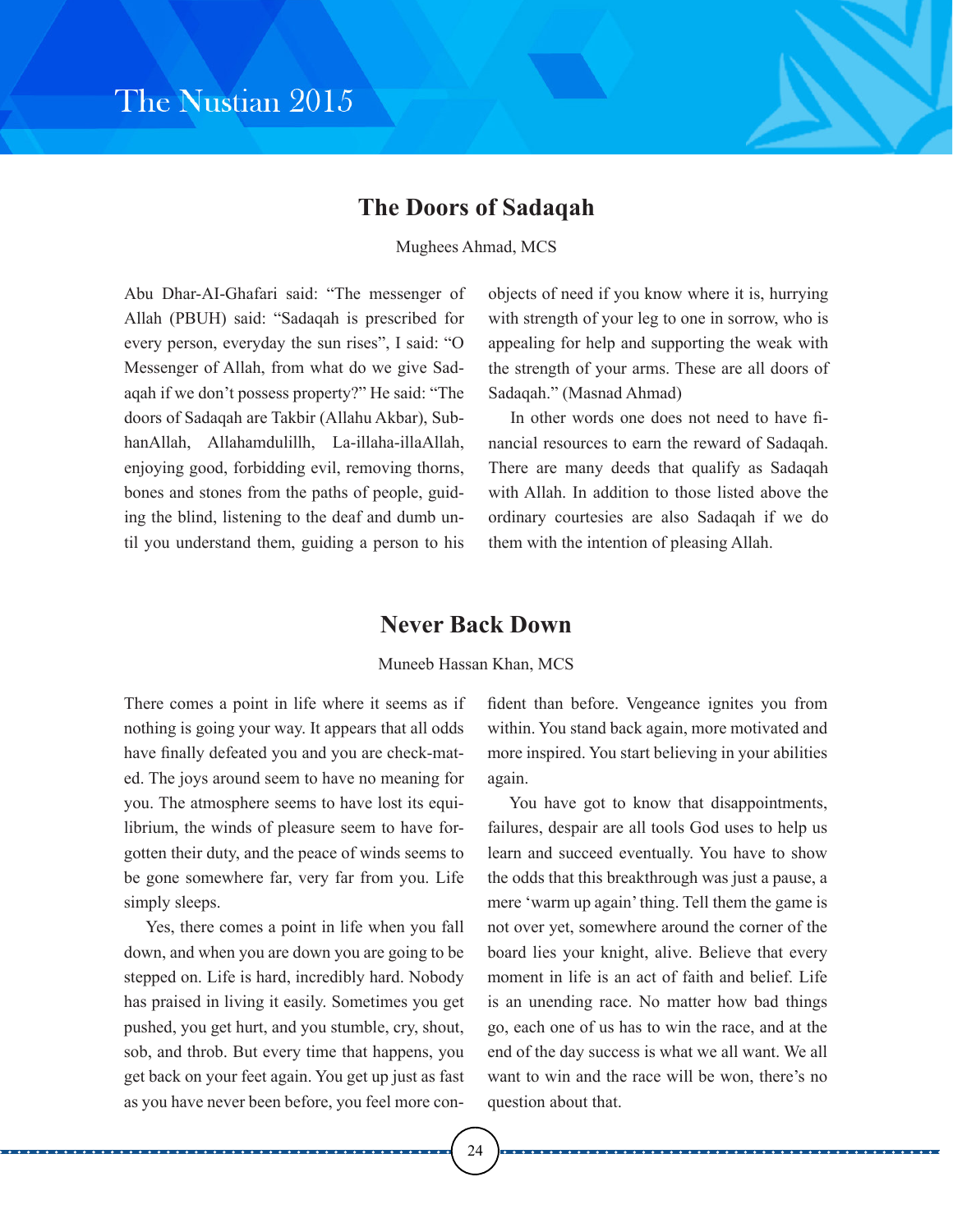So, come on. Call out to yourself, wake up, if you are asleep. Get up, if you are still sitting. Run faster than before, dream bigger. Start working out on your goals again for it's never too far and never too late and nothing's impossible. Say to yourself 'No one can deny me, yes, no one can defy me. Say to yourself 'Defeat, retreat, these words are not in my world, I don't understand these definitions.

Say to yourself "I don't understand mistakes, I don't understand quitting but what I do understand is victory; I understand never surrendering

and I understand never giving in and never giving up."

Be a champion for yourself, be your own ideal, your very own role model. History must not forget you for what you do is never done before. You do extraordinary, you make records, and you create miracles. Vision beyond horizons. And only then, beyond any shadow of doubt, you'll recover your game, you will write your own praises; you'll be great; you'll feel awesome; you'll be what you want to be; what you've got to be. Just keep in mind: 'Never Back Down'

# **Negative Body Image**

### Izza Faheem Tahir, MCS

Growing up in today's world, we cannot deny the effect media has on us. Whether you turn on the television, grab a newspaper or open up your computer, the images we see subconsciously affect us, and amongst some of us, they paint an ideal we strive to achieve.

The same can be said about magazines, film and television influencing young people, especially girls to not only think of physical attractiveness as something of utmost importance, but also what constitutes as 'good looks. Unfortunately, a lot of this is tied to an individual's weight, and girls are constantly putting themselves under pressure to achieve a super model thin body.

With sentences such as '10 ways to get in shape this summer' or 'best desi *totkas* for weight loss' emblazoned across magazines, there is a bigger stress; one changing one's look into a narrow idea of beauty, rather than loving and embracing oneself in all the different ways everyone is uniquely

beautiful. Sadly, instead of depicting women in all shapes and sizes, fashion magazines tend to photoshop models into unbelievable and almost unnatural proportions. Plus size models are a rarity on the runway, compared to their thinner counterparts.

Watching our dramas, things seem to be no different. It doesn't matter if they're simply doing household chores or even going to a beloved relative's funeral, our heroines are all ready, with their makeup perfectly applied. While I'm not against makeup, I know most of us like our comfy clothes and messy buns when we are relaxing at home after a hard day's work. This seems to show that women need to always look 'perfect' and 'ready, as their looks matter a lot.

Looking at the diversity of lead female roles, again, they tend to adhere to conventional ideas of beauty. Characters of larger sizes, are often sidelined and shown as supporting characters, or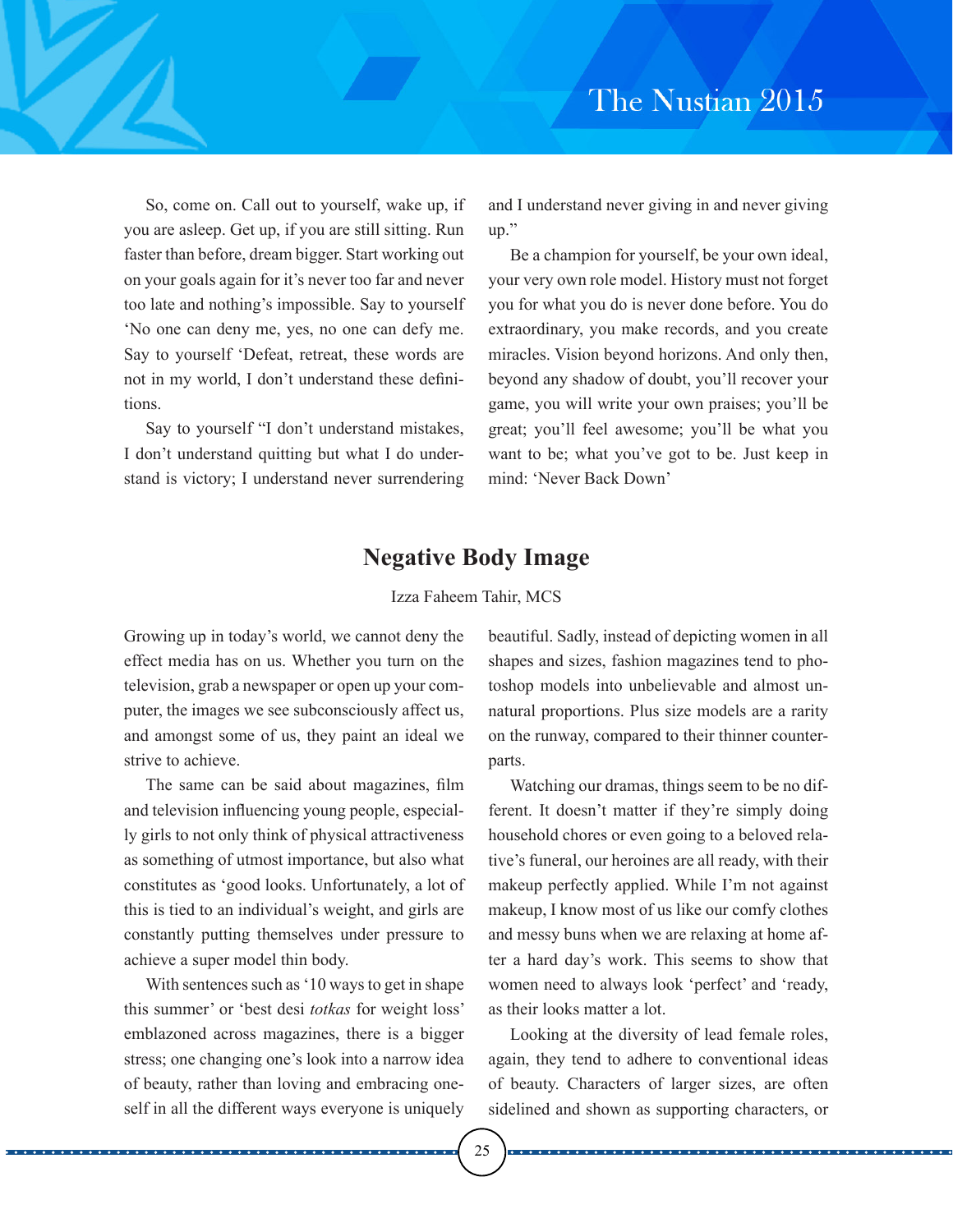worse, serve as comic relief where the humour hinges on their never ending love of food.

As I see the rising prevalence of eating disorders, it's obvious we need to change what we see

in the media and start portraying a more positive body image, so we can help others feel more comfortable in their own skin and learn to love themselves the way they are.

## **When you Smile, the World Smiles Back**

### Novera Tahir, MCS

26

According to Phyllis Diller, "a smile is a curve that sets everything straight;" I pondered upon this statement for a moment then decided, it could not have been more aptly put. As stated, a smile really has the capability to dissolve hatred and enmity. It means as if to say 'Let bygones be bygones' or simply 'Let's have a new start. It can portray forgiveness, acceptance, gratitude or simply a gesture of love.

So I am justified to say a small smile carries in itself a plethora of emotions. Some have the belief that you need a reason to smile and smiling without a reason, as per such people, is sheer absurdity, maybe a social discourtesy but for them only this will suffice "a smile confuses an approaching frown" — Anonymous

People smile for many reasons, some because they are happy, some because it looks beautiful on them, some because its feels good to smile and some simply because it's free. It is generally said that "Love is in the air" (my elementary chemistry taught me something on the line of oxygen and nitrogen) but let me introduce you to another such love-type of gas─smile─this when goes into the air effects all and sundry.

An anonymous poet rightly wrote;

Smiling is infectious You can catch it like the flu, Someone smiled at me today And I started smiling today

A great many poets have spent ages characterizing the smile of their beloved. If one likens it to the blooming of a rose then another to the bright shining day and another to the full moon. People ask me why do you smile so much and quietly reflect: "The robber that smiles, steals something from the thief" ─Shakespeare

So I am justified to say that this five letter word is so deep and so vast that I actually made it into an article for the Literary Society. Hence, smile, so the world can smile back at you.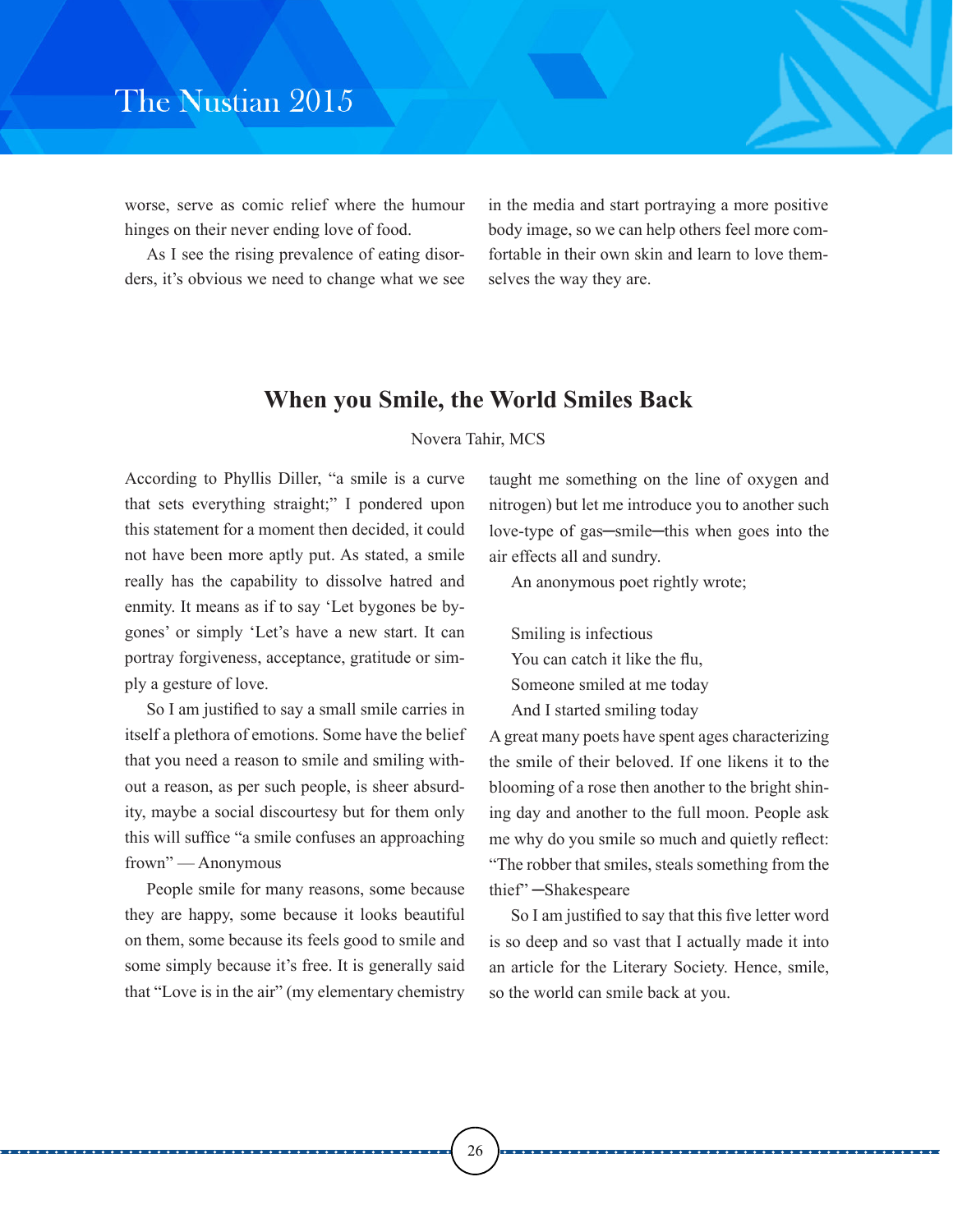# **To Study or not to Study**

Ahmed Raheeq Sultan, MCS

On the threshold of the seventeenth century, a young prince was perplexed and questioned; "To be or not to be?"

Fast forward a few centuries and another young prince, baffled, has somewhat similar thoughts; "To study or not to study?"

The difference is that prince was seeking revenge, and I am seeking redemption; redemption from having to face my books.

Sitting idly in front of me, they beckon me to open them, promising a new light, enlightenment, but then threaten to gnaw at my small brain with equal fervour. In such circumstances, what can one do rather them call for help from above.

"O Lord! Let the lightning strike and grant me wisdom."

But this light is reserved for only a few lucky ones those who study all day all, night long and those who don't study and still conjure the so called "*Chauka*".

And what I say to this "*Chauka*?"

It was not in my fate to meet you. Had I lived any longer, I would have waited for you. And

with these thoughts I gaze for a last time at my unopened books and I am alas, reminded what I read somewhere; "Love is for the brave hearted".

A sly smile crosses my face as I think. That guy wouldn't have been an engineering student otherwise he wouldn't have made such an empty proclamation.

Love can be encountered by even the fainthearted, but facing one's books is only for the valiant; the brave-hearted.

With another glance, I stack away my internal damnation for the final night before what we call; Oh!, the "one hour torture".

And, hence, another semester withers away right in front of my eyes and I find myself again standing at another crossroad of my degree, thinking what went wrong. Finally, I have reached this conclusion that the only one at fault here is the over-achiever who is destined to ruin my degree. Once again, equally baffled and puzzled I am asking myself;

"To study or not to study, that is the question".

# **Carve Your Names on Hearts**

### Muneeb Ur Rehman, MCS

To conquer the world is not victory; to conquer hearts is the real victory. Heart is the place where God lives. So, what a blessed place to dwell in! "Rulers of hearts live in hearts even after bodies perish. What makes people immortal is not wealth but their decency and hospitality by which they

influence the lives of others.

Kindness is the noblest weapon to conquer hearts with. Good behaviour is the best asset one can have in order to win hearts. Being happy and making others happy is a key to it. Only a happy person is good to himself and to others. But hap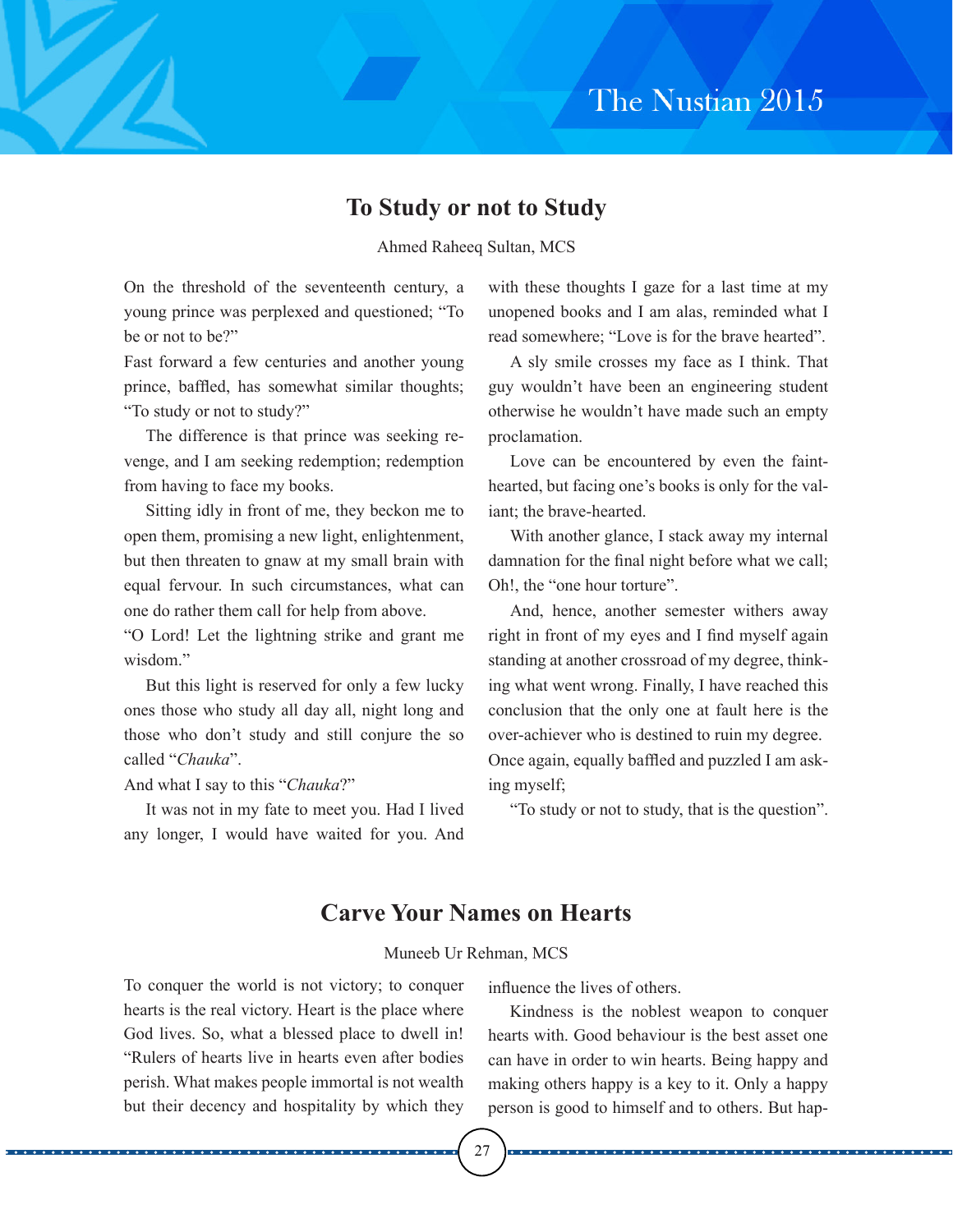piness is not just the absence of problems; it is rather, the ability to deal with them.

Live in hearts, develop your personality and try to make yourself a better person. Always be cheerful and smiling; that's the beauty of your outlook. Always keep away from anger and pride because these not only spoil the character but also your outward appearance. Wishing good for everybody will give a sparkling luster to your face. What you don't wish to be done to yourself, don't do it to others. The people who spoil the lives of others collect no good for themselves; they always end up in tangles of problems and are caught in worries and tensions. We have no right to form opinions about others without evidence.

Hatred injures the heart. Never hate; be sure to

get rid of it completely. We should never hurt others where the shoe pinches. If you understand others you will be understood. Similarly, if you love others you will be loved truly. Always be thankful, because being thankful to a person is being thankful to God.

Never be too busy to say, 'please, 'sorry' and, 'thank you. These little words cost nothing but have a great impact. They reflect the kind heart of a person, if uttered with sincerity. Laugh and make others laugh. Humour to life is what salt and spice are to food. Never trouble others and in turn you will always be loved and admired. Give love and affection and God will bestow His blessings upon you. Carve your name on people's hearts that's where you will remain alive, forever.

# **A Word about Attitude**

### Anoosha Masood Keen

Attitude, as we all know, is everything. It is the thing we all need to monitor in our lives. We should use the ABC formula where A stands for attitude, B for behavior and C for the consequence. We can't change our behavior unless and until we change our attitude. By shifting our attitude we can change our behavior and can also control the consequence. In this way we can control what is going to happen to us.

Human mind is a software which can be programed. It is totally up to us whether we want to install a productive or an unproductive software. Our inner thought is the thing which programs the software of our attitude.

Attitude comes from the core of a person. Attitude reveals the real you e.g. if you have a glass of water with a loose lid on it and you shake it then

what comes out of it? The answer is that water comes out of it. Why? Because it was actually in it. Same is the case with a person's attitude.

Attitude decides the strengths of relationships in life. It is everything needed for joy. In order to have a good attitude we need to replace:

Anger with love Complain with gratitude Fear with faith.

Someone has said about power of attitude that:

It can heal you or hurt you Make you or break you Make you feel happy or make you feel sad Make you friends or make you enemies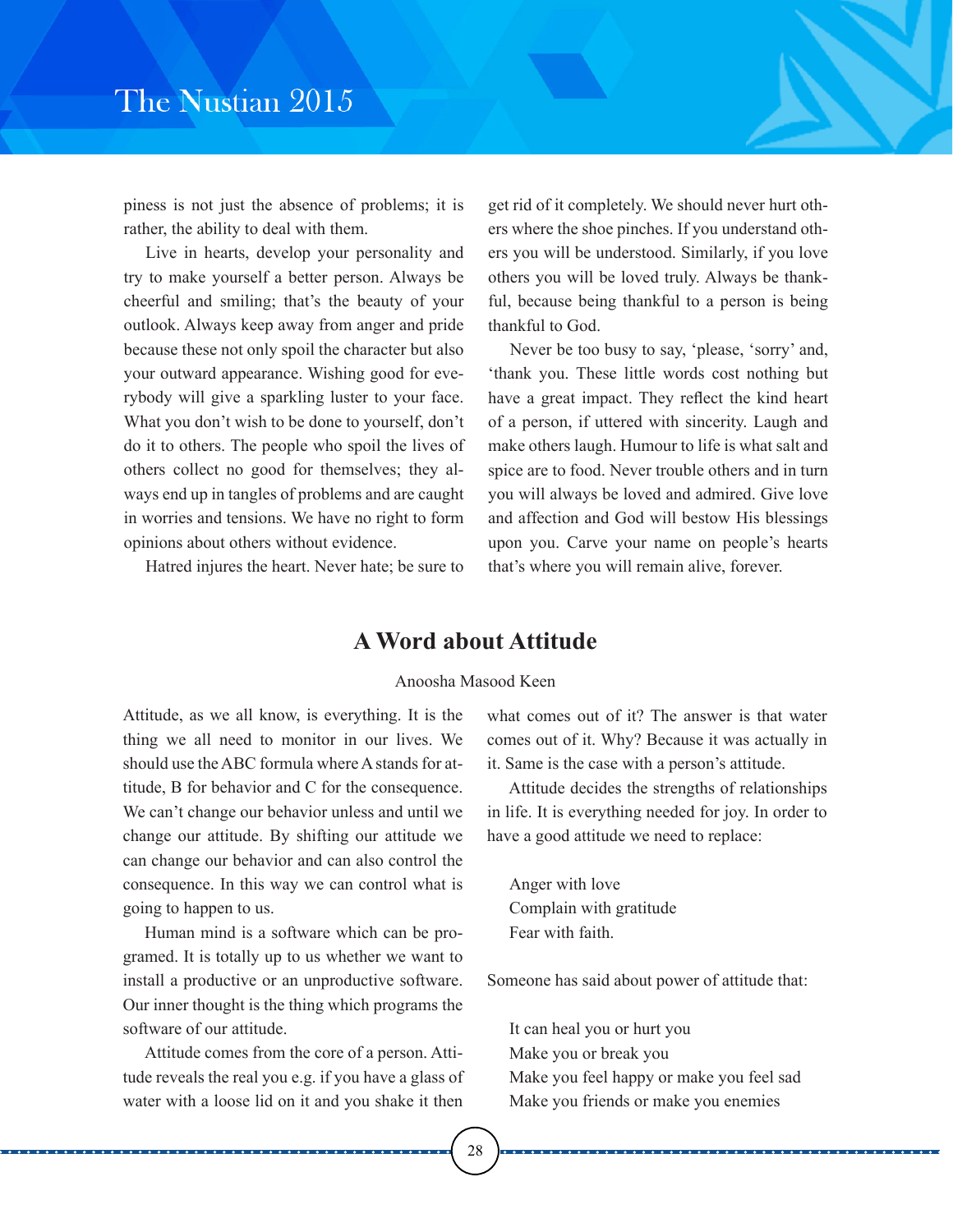# **Education System**

### Sheheryar Zafar Ch., NBS

This article is based on a TED Talk by Sir Ken Robinson about Schools and Creativity that addresses why the education system is starting to fail; why there is high unemployment; why are people no longer satisfied and happy with their jobs and what actually is creativity.

Are Creative Inner abilities and talents linked with the education we acquire? In my opinion, it isn't linked so much. Abilities, creativity, imagination and talents are already in all of us and they are waiting for the right moment for us to discover them, explore them, nurture and grow them and finally develop them in the way we want to utilize them. These cannot be taught by education. Obviously you can teach a person to paint, but you cannot teach him to paint a masterpiece as it would require his abilities and imagination as well as the creative process of thinking and applying.

"Creativity, as defined by Sir Ken Robinson, is the process of having original ideas that have value." So in other words, all content that is original can be defined as to be creative, not as an extension of something that exists already in our environment.

He further argues that our modern schools have become tools of destruction of our children's creative abilities. This is because the system was developed by keeping one thing in mind – Standardized Education for all. This is obvious because the public system of education was first conceived in the 18th century by the then intellectuals who later on developed and implemented the idea in the 19th century as public education. This system involved the revolutionary idea of using tax

payer's money towards providing standardized education to everyone. It didn't matter if a person was rich or poor, it was meant to educate everyone with the principles of standardization in transfer of knowledge as well as the testing and examinations. The whole system was based on the fulfilment of needs of the industrialized economy.

The schools operated as large scale factories with standardized assembly lines. The input or the raw materials were the uneducated children and the output were the children that were educated along the lines of and were fully in accordance with the needs of the society. The students are taught in batches which are known as classes. Classes have a definitive age group restriction. There are separate facilities, bell rings, specialized subjects and standardized tools and tests that measure the ability of the children on the basis of academics alone. The testing is focused on one thing alone; how well the student is able to retain the information in his mind and reproduce when required.

However, the trends are changing slowly in the  $20<sup>th</sup>$  and the  $21<sup>st</sup>$  Century. The old perception was that hard work leads to a good college which leads to a degree which in turn provides a job. This is however no longer true as we see a lot of unemployed graduates and employed/self-made entrepreneur dropouts. Most of the employed graduates also are earning salaries that could've been earned without earning that specific degree. In this modern century, people invest in education by assessing its expected Return on Investment for their children. There is this belief that a good degree will provide social mobility towards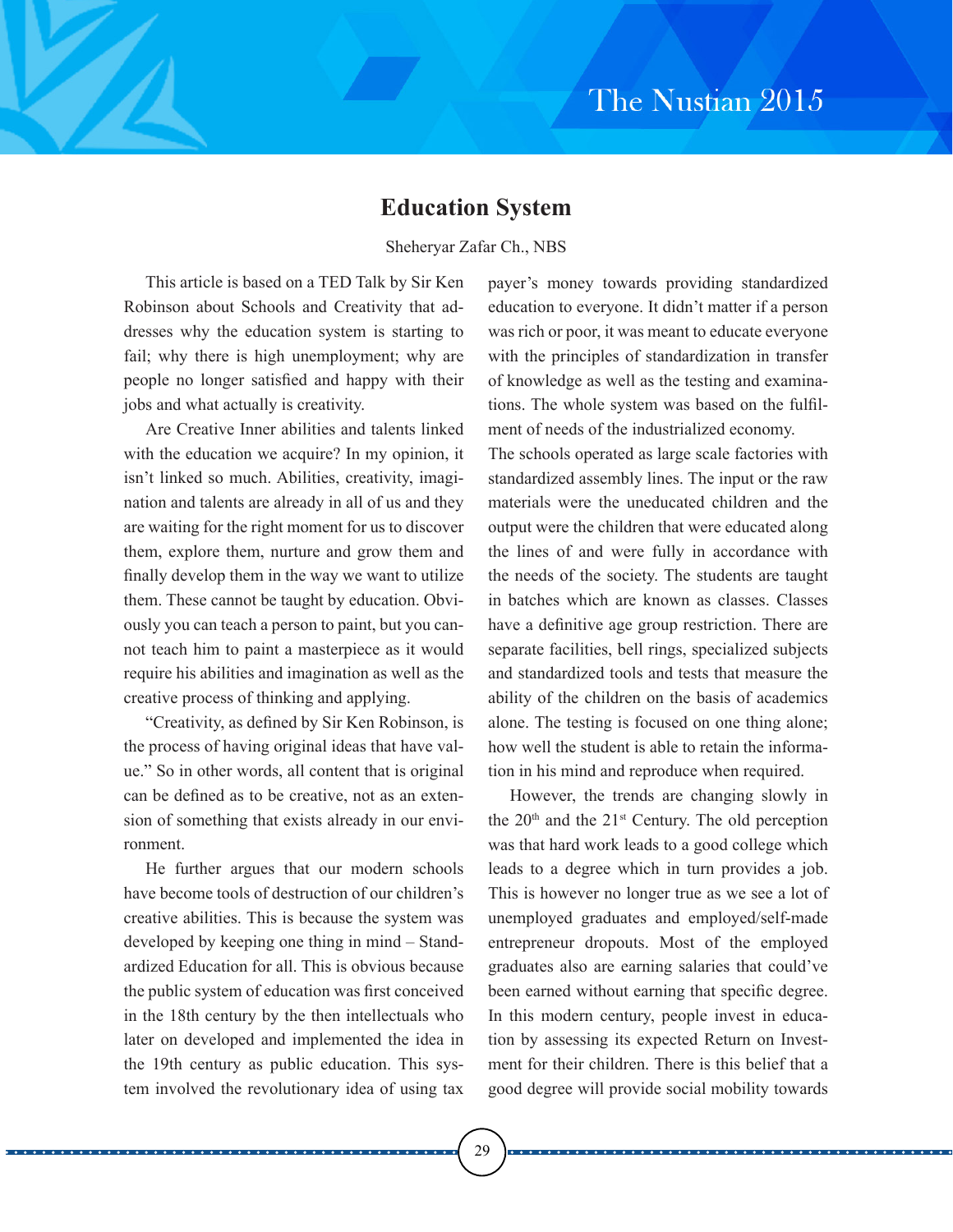the upper middle class segment and even beyond. Some also believe that a mere association with a prestigious institution will increase their chances of positive/upward social mobility.

Another problem is that the education system is updated very slowly as compared to the students who will enter the economy and workforce in a mere 20 years and work for another 30-40 years. Education is meant to take us in the future that we cannot yet grasp. This is because the unpredictability for the future is huge. We are unable to forecast what the economy will look like at the end of the month, yet our education system hasn't been updated for years.

Due to the change in economics, we see that education has become very costly and people are finding it difficult to get their children educated to the same level of education they once received. Many schools are now introducing the concepts of differentiation and better value proposition where they say they are providing their students with access to facilities like performing arts, physical education and better career counselling but all this does not directly affect the life

According to the current system of education, there are two kinds of people that are produced, academic and non academic. The academic people are the ones who are classified as smart, the ones who pay attention in class and remember everything and reproduce it properly on the exam. Non-academic ones are those that are classified as not-smart, the ones who fail to do so. They both enter into different parts of the society where one thrives and the other struggles to make ends meet. Why is it that some people are academic and some are not? The answer lies in the methods of the education provided and assessed. If the same lot was taught in a different way where each and

every student had opportunities to discover and experiment with his or her abilities without any fear of the societies' definition of successful careers and successful lives, they would have discovered something in which they are good at. It can be anything from performing arts, debating, mathematics, business running skills or literature. If they were further given a chance to appear in a methodology that creatively assesses each of their unique skills or abilities and allows them to make mistakes in order to learn from it, they will have developed and grown their abilities on their own. Children are frightened to make mistakes and mistakes are dealt with punishments. This takes away their confidence to try something new and reduce their uncertainty. If you are not prepared to be wrong, you will not be able to create something original. As we grow older we stigmatize mistakes.

Thus we can safely assume that we require to re-build the education and examination system if we are to succeed not only in this world for ourselves but also if we want our children to be successful at what they do and what they believe in. We need to give more importance to the discovery of creative abilities and talents from an early age of students. This way we can avoid career and education field switching as well as eliminate the uncertainty that is carried by many students when they have to make a decision. This will in turn help the students realize that the career paths they have chosen is according to their own abilities and later in life they will still be passionate about them.

I would like to end my article with this quote by Picasso: All children are born artists, the problem is to remain artists as we grow up.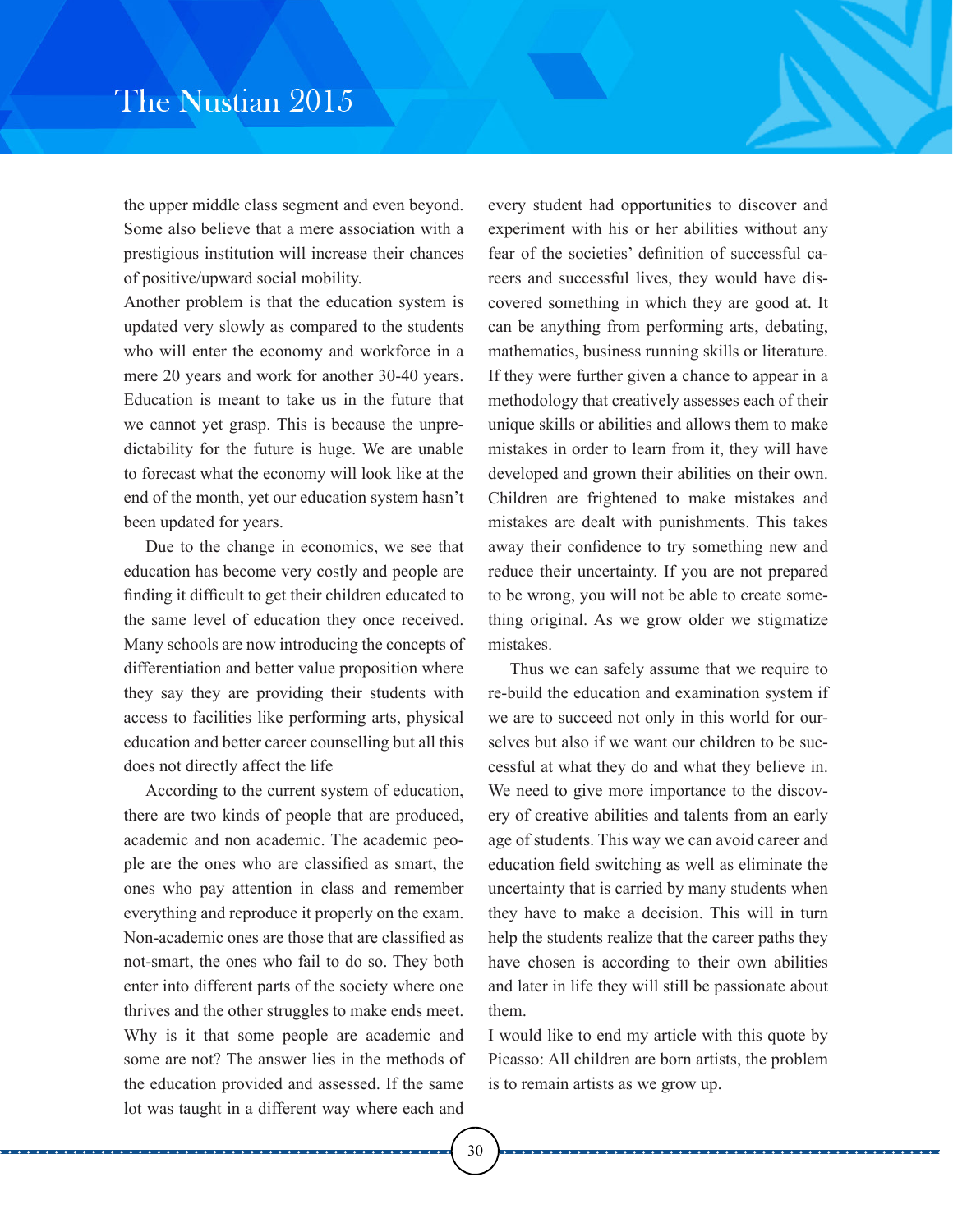# **Slow Learners**

Ehsan Ul Haq, DD PSA

### **Introduction**

An old man was sitting under a shady tree and watching his son plough the fields on a hot sunny day. The old man was feeling uneasy seeing his son working hard in scorching heat. He asks his son to take a break as it was mid-day and very hot. He suggested that he could do the remaining work in the late afternoon when the temperature fell and became more tolerable. His son did not pay any heed to the old man's suggestion and continued working in the field. The old man appealed to the young and headstrong son many times to take a break but to no avail. Finally he does a trick which works. He saw his grandson playing under the same tree. He picked up the child and placed him in the burning sun where there was no shade. Seeing his son exposed to the sun, the farmer left his plough and ran to the child to take him to a shady place complaining to his father why he wanted to expose his son to the sun and make him sick. Upon hearing this, the old man said that he just wanted to make him realize that the way 'you could not see your son in the discomfort of the sun, the same way I also could not see my son in the scorching heat'. So is the law of nature. All parents want to provide a comfortable and secure future to their children even at the cost of their own comfort.

It is profound desire of every parent to have brilliant children who outclass all others in the school. Children are no doubt the biggest asset the parents, society and a nation have. Extremely lucky are the parents who are blessed by Almighty Allah with physically, mentally and morally healthy children. One can say about such children what Mirza Ghalib said about the mangoes that they should be sweet and in plenty. Such children are like desert plants (cactus) which survive and

. . . . . . . . . . .

flourish despite scanty water. They are tough and hardy. Healthy and balanced children are resilient and focused while slow learners are prone to lose focus even by minor diversion. Future of a nation depends upon its youth who have to lead the nation in the times to come. If the youth is brilliant and healthy, the nation will successfully negotiate all the challenges that will come its way and make progress. If the youth is sloth, sick and clumsy, the nation would always be fighting for mere survival. The old adage, survival of the fittest, applies to it. Weakness is a crime in today's competitive world. Poor grades of the children at school frustrate the parents and children understandably. Repeated poor grades of the children may sound alarm bell for teachers, parents and children. It is the beginning of a battle which the three have to fight all their lives. All the affected parties must remain patient and positive which is easier said than done. It is a malady which needs to be identified carefully, consistently and objectively, spread over months and may be years. There are no medical or scientific tests to determine whether the child is a slow learner or a normal one. However, the school achievement scores, IQ tests and careful observation of the peers, teachers, and parents can serve as reliable indicators. One should not hurry to label a child as slow learner unless the performance remains unsatisfactory over an extended period. Such children need more time to comprehend the concepts and relations than peers. They need more time to complete their homework than their classfellows. They tend to make friends with children younger than their age. They tend to remain quiet and unnoticed in the classroom; avoid voicing their queries even if they have any; feel shy and insecure. Such children go to school

reluctantly. They don't feel like getting up early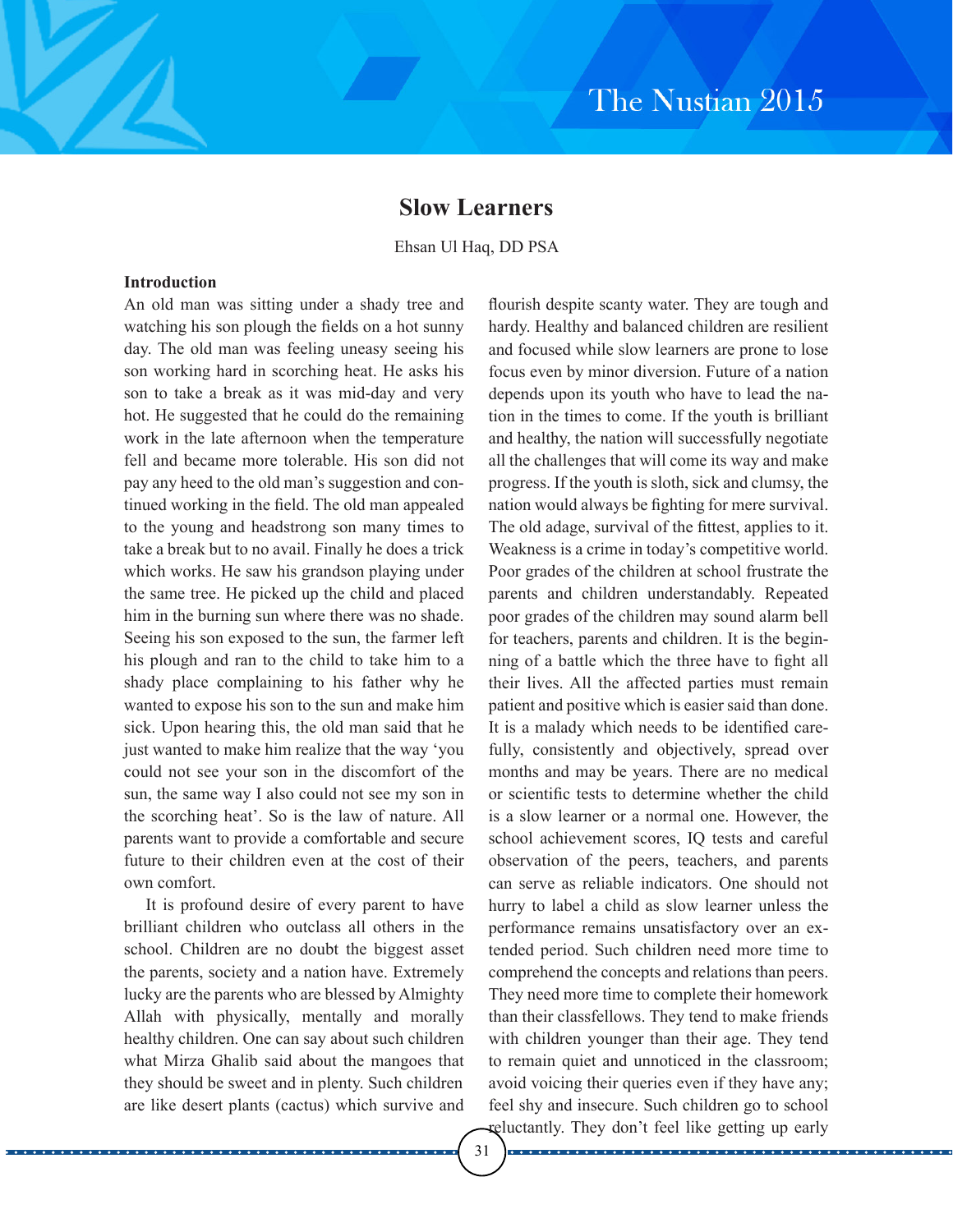in the morning for school. They pretend to be sick and cause a lot of trouble to the mothers at school time. They are either timid or aggressive in the classroom. Their handwriting has gaps. They tend to leave a lot of space at the top, bottom and sides of the page. They are not only slow learners but also slow thinkers.

Parents should remember one thing that their children can definitely learn but they need more time to learn. Their progress may be slow but it will surely be there. They need to work harder than their more fortunate colleagues. Their parents and teachers need to pay them personal attention. They can learn better from peers and in small groups where they remain connected and attended. Their teacher has to be kind and considerate to them. They need to be pushed and pulled with affection and understanding. They are fragile and need to be handled with care. If they are dealt with sternly they may lose confidence and feel hurt. They need to be involved in the learning process.

### **How to identify a slow learner**

According to G. L. Reddy (1999), the handicap of those children who are blind, deaf or physically handicapped are readily apparent to the observer but the handicaps of a slow learner are usually not so obvious. Their difficulty is related to their ability to think and learn. Many of them will be absorbed into the society and contribute without being conspicuously noticed. A slow learner doesn't require diagnostic investigations and needs not be labeled as such hurriedly. He has the ability to learn in a normal school from a normal teacher yet requires a little more time to internalize the complex concepts and relationships than a normal child. The teacher has to pay him/her a little extra time without hindering the progress of the rest of the class. The teacher has to be more resourceful and patient towards these children as they need

additional support. They may lag behind their peers and need repetitions while learning new ideas. If we describe these children in terms of IQ levels they may fall in the range of 70-85. They don't fall in the category of intellectually disabled children having special needs with IQ levels below 70.

To teach the slow learner the teacher has to go step by step from easy to difficult. Such students face difficulty learning higher concepts and reasoning skills. Move over from easy to difficult has to be gradual and slow otherwise these children lose track and are left behind. The teacher must be conscious of the fact that to keep these children on board connecting with their previous experience is vital. Slow learners may give up if they are treated sternly or humiliated in front of peers. They are mentally softer than their age fellows and prone to lack of confidence. They need encouragement doing other activities where they are strong and feel sense of achievement. It will help them gain their lost esteem. They feel clumsy in public and prefer the company of much younger children or no company at all. They may start hating the school. They should not be allowed to slide into the shell of aloofness or school run-aways.

### **What to do**

The teacher of a slow learner has to be more resourceful and able to experiment different teaching methodologies. Sometimes mere repetition works. The teacher should not be shy of repeating to the slow learner what has been taught and learnt by other children with better learning ability. There is no escape from repetition because drill method is useful for slow learners. It may be boring for the teacher and other students but it will be useful for the slow learner. While teaching concepts the teacher may explain with homely examples which facilitate the students with less learning rate.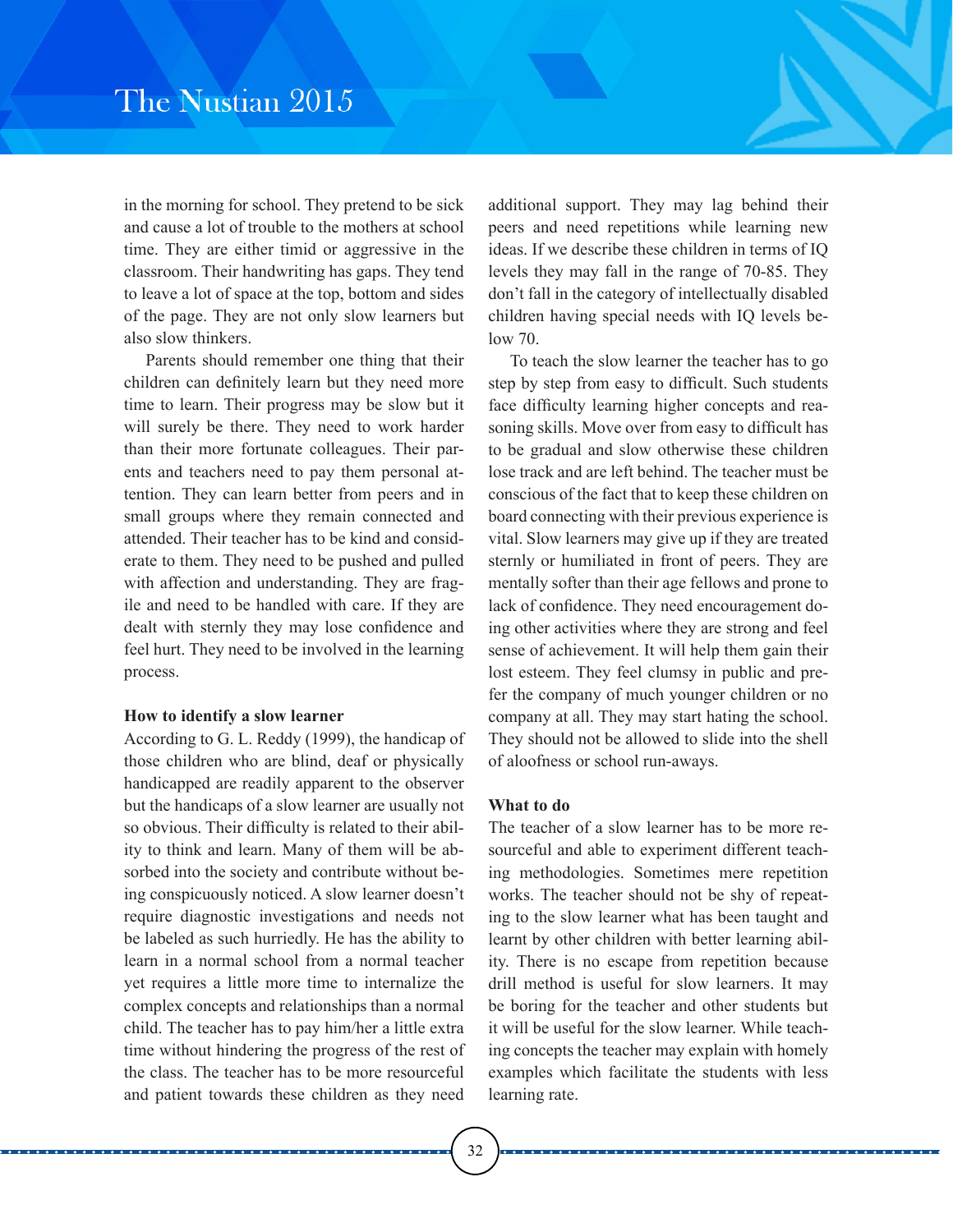Teachers and parents should understand that every human being needs appreciation, so do slow learners. Don't let any opportunity to say a kind word to them go unutilized. It may mean a lot to them. It may be related to their dress, appearance, cooking etc. Every kind word matters. It will revitalize them and their vigor to do even better in future. If the teachers and parents lose patience with their children then the children feel further neglected and lower in self-image. It may tarnish their personality for the good. Help them get out of the shell, don't push them into it. Their choice and opinion should be respected. They need to be given importance. Parents should not feel shy of introducing them to their friends and relatives.

These children require additional support which should be arranged for them where they get personal attention and help in doing their homework or understand the grey areas left at school. School teacher may not have adequate time to give to this particular child as she has other children to take care of. Additional after-school support is essential for such children to keep them with other children.

### **Social dimension of slow learner**

. . . . . . . . . . .

Most slow learners find it hard to establish strong social relations because of their low IQ or under developed social skills. They may be awkward at the dining table and may spill the tea or beverages on the table out of nervousness. They are shy and lack initiative in approaching the people and making new friends. They respond nicely and feel elevated if they are approached by the others for a conversation and socialization. This shyness may be due to lack of adequate communication skills, immaturity in social mannerism or just initial hesitation. They like to talk to the other children but cannot start the conversation with ease. They talk to the strangers only if they are talked to. **Passive behavior**

Slow learners are not unwilling learners. They are usually docile and cooperative. But learning at a fast pace is difficult for them. They need personal attention and support from teachers and parents in doing their homework. They need a word of encouragement from parents, teachers and peers for their hard work. They don't have time management skills; lack long term goals; are easily distracted. They lack focus and lose sight of their goal if there are sound interruptions, guests around or an engaging TV program being screened. They may be quite good at sports.

### **Empathy**

Parents, teachers and peers of the slow learner need to have some empathy for the child to understand the things from his perspective. No child should be degraded in front of the entire class particularly the slow learner. His / her mistakes should be communicated by the teacher in one to one sessions. Start with a positive note and then point out the areas which need improvement.

### **Fast learning may be superficial**

Ian Leslie, (2014) in her article 'Why you should want your Kid to be a Slow Learner' argues that fast learning may be superficial learning. She aptly quotes Abraham Lincoln's famous dictum, 'Slow to learn, slow to forget' to support her argument. She thinks that the materials or concepts learnt the harder way are difficult to forget. Things learnt easily may not be learnt at all. Those who learn slowly are usually good at application of knowledge to problem solving stage. Quick learners may be slow in application tasks.

### **Difference between slow learners and under achievers**

Slow learners are the children who find it hard to keep pace with other normal children due to less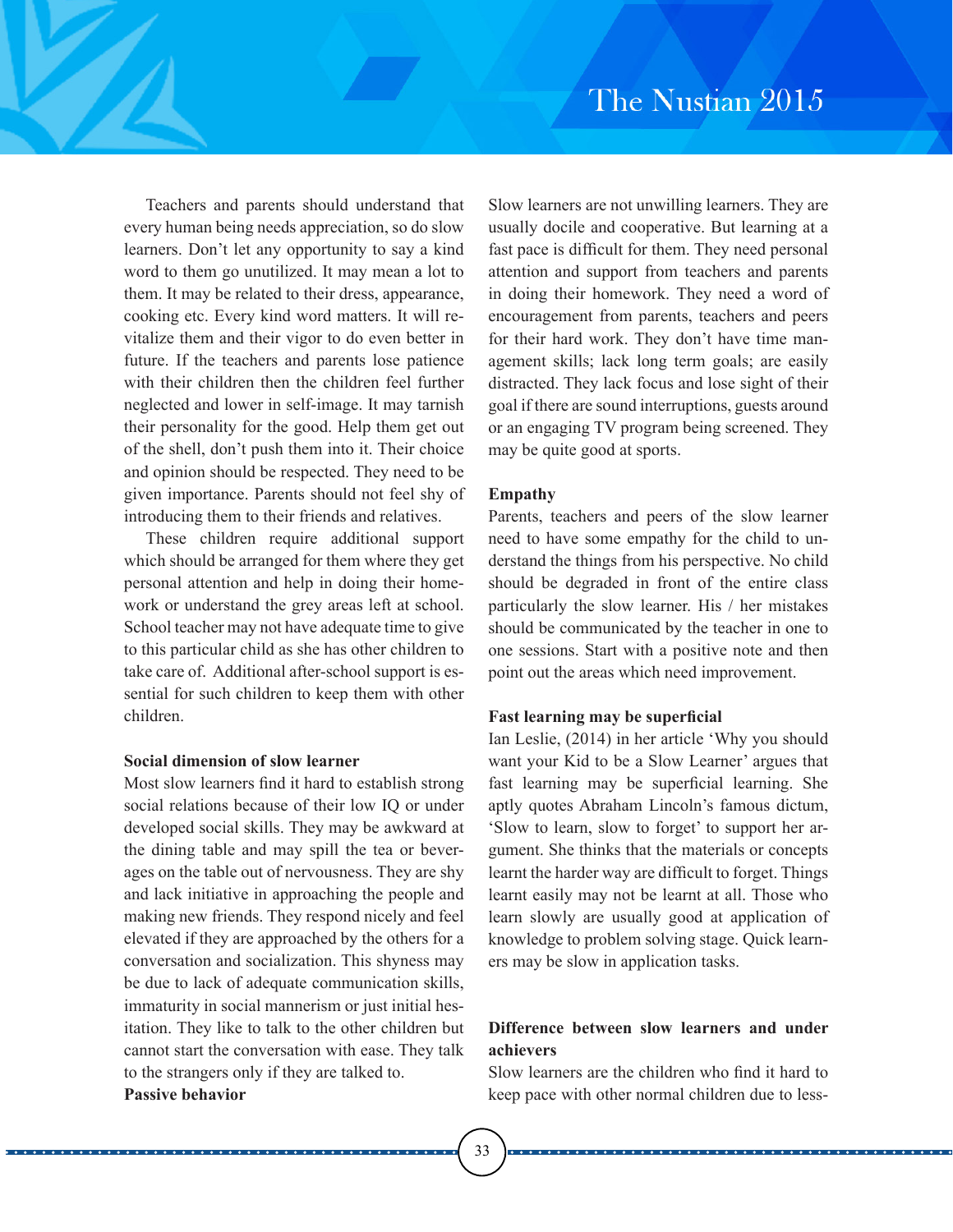er mental resource or intelligence levels. But the under achievers are the children who lag behind their peers due to some illness, deformity, handicap or personal circumstance like broken families etc. Under achievers have the potential but due to peculiar circumstances or handicaps they cannot make optimum benefit from their talent.

### **Learning disabled**

Kirk (1963) opines that the learning disabled are those children who cannot perform like their more fortunate peers due to deficiently developed communication skills having speech impairment, reading difficulties etc. kirk did not include the blind and the deaf in this category. A slow learner is born as such with his mild handicap but the learning disability may be due to some injury, illness or other causes. Executive function of the cognitive domain of some children i.e. retrieval of information from long term memory is slow. That's why they may be termed as slow learners. Slow learners normally have poor memory and find it difficult to retrieve information from long term memory. This difficulty arises due to their shorter attention span. Burt (1946) opines that of all the special mental disabilities that hamper educational process, the most common is the weakness in long term memory. Effect of initial learning is quite strong and difficult to erase. Not only learning but correct learning is also very important, otherwise the learner has to exert twice; first to reconcile that he learned something incorrectly and secondly that he is learning correctly the second time.

### **Traits of slow learners**

G. L. Reddy (1999) states that attention is of two types, a. selective attention b. sustained attention. Scanning is the ability to survey all available information in the environment. Searching on the other hand is related to selecting and adding to the

relevant information in the light of the previous experience of the learner. Sustained attention is related to focusing on the goal oriented processing and sifting of the information and separating the relevant from the irrelevant information. Due to individual attitudinal and cognitive style differences response of the learner will vary to the new information. Individual differences also include coping with emotional and reflective stimuli while responding to the task demands. If distracted easily by the irrelevant stimuli the learning process will slow down. If a learner overcomes this difficulty of not being attracted by the irrelevant stimuli he will cease to be a slow learner. Poor comprehension may be due to lack of motivation; very difficult input; information outside the sphere of the learner's experience. Unfriendly environment i.e. too hot or too cold may also affect the attention span of the learner. Presentation of the material to be learnt may be too poor and confusing which may adversely affect the comprehension of the learner. One way the attention span and comprehension can be made easy for the children is through associations. Apt associations make the material easy to grasp and be retained. Teachers of slow learners must know that. Correct perception translates the data into meaningful information. Schonell (1942) describes general intelligence as inborn all round mental power which is but slightly altered in degree by environmental influences although its realization and direction are determined by experience. Abstract reasoning is challenging for the slow learners.

### **Memory of slow learners**

Learning is directly related to perception of the data transmitted. The data will become meaningful information only when it is correctly perceived and retained in the memory. Before the data is sent to short or long term memory it is initially stored in the sensory register. Perceiving is a process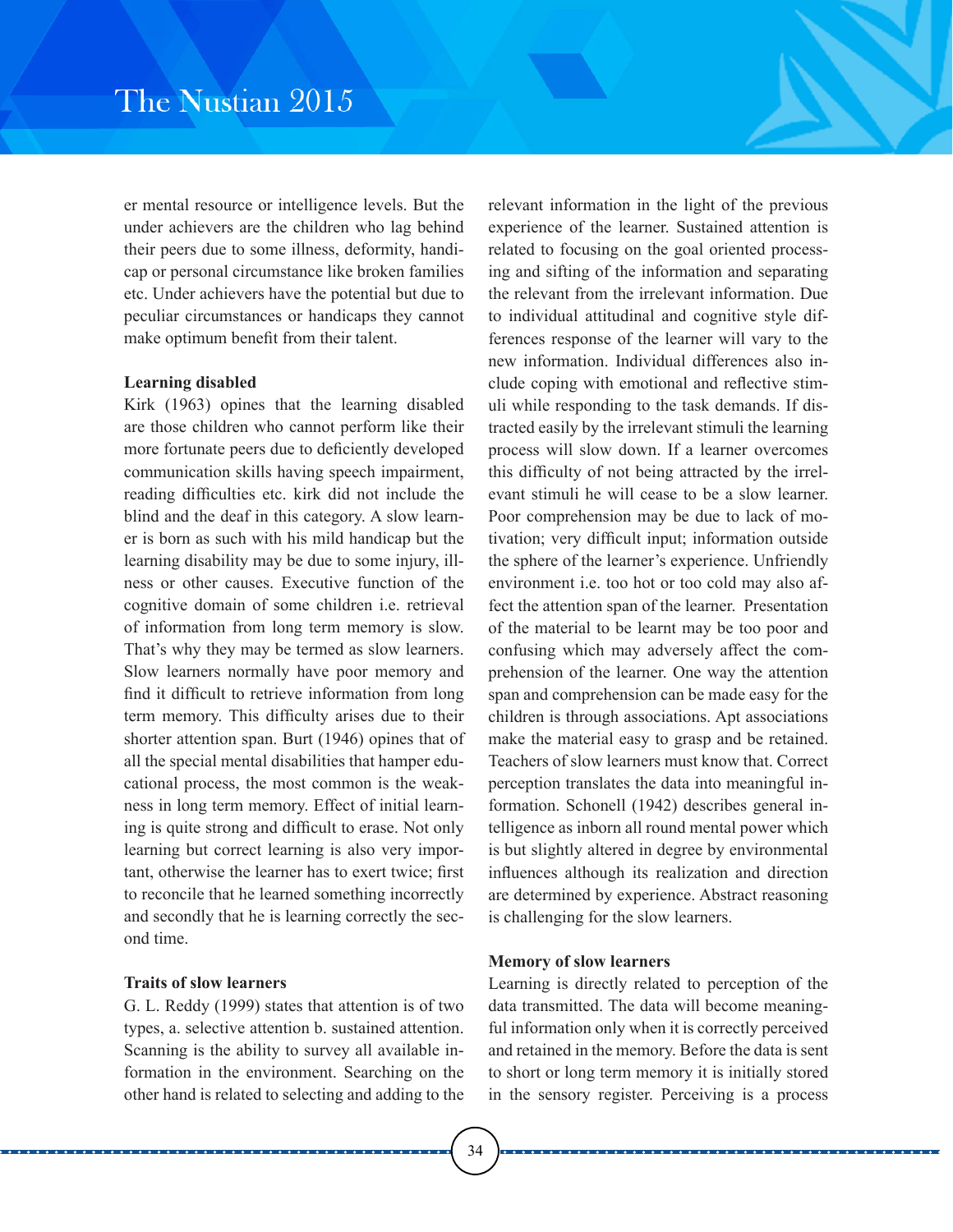which comprises discrimination, coordination and sequencing. As the term indicates discrimination enables the child to differentiate the data of various kinds from one another. Coordination allows the learner to integrate the relevant data from different sources into one body. Sequencing allows the learner to present the data in a logical and rational manner.

### **Communication Skills of Slow Learners**

Slow learners feel hesitation in expressing themselves properly. They don't know what to say and how to say. Tansley and Guillford (1962) opine that schools pay much attention to reading and writing which are secondary skills in language and lay less emphasis on speech which is primary skill. Teachers must be conscious of the fact that students must be able to speak effectively and understand correctly what is said to them. This is where the slow learners are lacking. It is difficult for them to choose the correct words and then express themselves properly. As a result they resort to gestures or practical manifestation of what they want to say. They usually have small vocabulary. Their speech lacks in coherence and order. They express things in roundabout way. Effective speech involves both good listening and effective talking. This is how the dialogue takes place. Slow Learners are poor at listening to messages and instructions. As a result they develop inhibition and avoid speaking where possible.

### **Principles of Learning**

. . . . . . . . . . .

There are eight principles of learning also called the laws of learning. Thorndike (1913) gave the first three principles i.e. readiness, exercise and effect, while five more were added later by other educational psychologists. Remaining five principles were: primacy, recency, intensity, freedom and requirement.

a. **Readiness**. You can take the horse to water but

cannot make it drink. Same holds true about teaching and learning process. Mental preparedness and cooperation of the learner is mandatory for effective meaningful learning. Otherwise the response will be like the one given by unwilling students of a math teacher who told the teacher to give them a class off. The smart teacher agreed. The teacher refreshed the students with a pleasant discourse for some time and then asked the students two plus two make how many breads? One of the students shouted to the others, 'comrades! The teacher means to teach us. Don't give him any reply'. Students learn the best when they are adequately motivated to learn and have clear objective in front of them.

- b. **Exercise**. The teacher should be aware of the fact that the things oft repeated are easy to remember. He should not be shy of repeating the things. Students' long term retention enhances if the material taught to them is frequently repeated. Success breeds success and students become eager to learn more when they have learned the previous lesson fully. Positive reinforcement from the teacher is also very important to raise the spirits of the students. No opportunity to appreciate the students should be wasted by the teacher. The mind can rarely apply in practical terms what has been learnt in a single exposure. Initial learning may be superficial and short term. Practice makes a perfect man. New vocabulary does not belong to you unless you master it by using the same in meaningful sentences of your own. Math problems need to be solved frequently and repeatedly otherwise the students forget the steps and formulas.
- c. **Effect**. Successful learning has a good effect on the learner especially if it is positively reinforced by the teachers, parents and the peers. It is the change within and improvement that the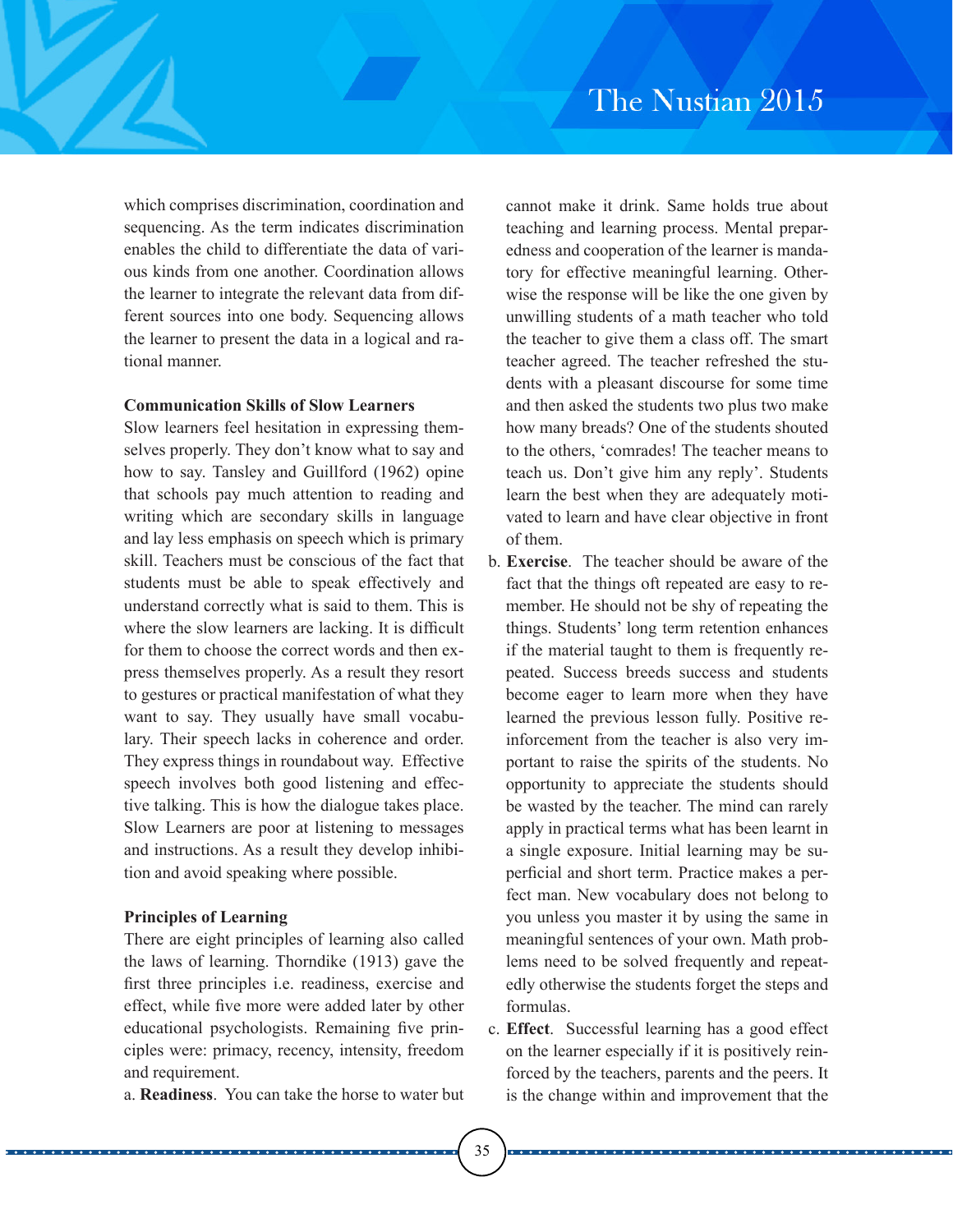learner experiences after successful learning in him. He will feel empowered with the acquisition of new knowledge. Success is a pleasant experience while failure is an unpleasant experience and so is its effect. The teacher should not let go off any opportunity to appreciate the student if he does well in a learning task. It will encourage him to replicate his good conduct and behavior in future too.

- d. **Primacy**. First impression is the last impression. First learning experience is long-lasting and difficult to erase from the memory. If a student perceives a concept vaguely or incorrectly the first time it is presented to him becomes difficult to change with the passage of time. Double effort is then required to unlearn what has been incorrectly learned. Then it requires to be learnt correctly. It is also observed that the first and last parts of a speech are better understood and recalled by the audience. To avoid monotony the teacher may like to use a distractor to nullify the effect of Recency.
- e. **Intensity**. Newspaper reporters are always running after thrilling stories to present to their audience. Why do they do so? It is to create thrill and excitement. Readers read such stories with great interest. A teacher will be more successful if he learns the art of creating thrill and excitement in his lecture. This thrill and excitement is intensity of the matter. More intense the matter better will be the learning experience. Instructor should employ various instructional techniques in order to teach specially to the slow learners. Multimedia can immensely help the students learn what they can see in real time situation. Good communication skills interspersed with useful gestures can enhance the effectiveness of the teacher to a good extent.
- f. **Freedom**. Coercion in education is counterproductive. Students should be free to choose what they want to learn and also be made responsible for its consequences. Learning takes place

at a better pace if the environment gives greater freedom to the learners and there is less stress on them. Stressful environment adversely affects learning.

g. **Requirement**. Learning is need-based. Without need, learning cannot take place. Greater the need, greater will be the motivation for learning. Learner must know what he wants to learn and what all is required to learn that. In order to become a medical practitioner you need an MBBS degree. You need money, time and good High School grades to get admission in a medical college. If you have all this it means you are ready for the MBBS degree program. You have met all the requirements for the degree program.

### **Intervention methods for slow learners**

Mark (2005) suggested following methods of intervention for slow learners in mathematics.

a. Teacher should be aware of the learning style of the student so that input may be given keeping in view the learning style of the student. b. Visual tools, hands-on lessons interspersed with cultural connections may be used suited to the multiple intelligences of the students. Gaming pedagogy be encouraged inside and outside the schools.

### **Bibliography**

Burt, C. (1946) *The Backward Child* U. L. P London. Reddy G. L., 1999, Reprinted 2006, *Slow Learners Their Psychology and Instruction*, Discovery Pub lishing House, New Delhi.

Mark, K. (2005). "A drive for alternative Lessons, activities and methods for teaching Algebra." Retrieved Jun 3, 2015 from karadimosmd@mathguide.com.

- Tansley, A.E., and Guilford, R (1962) *The Education of Slow Learning Children*, Routldge and Kegan Paul Ltd, London.
- Thorndike (1913), *Education Psychology*, New York, Routledge. 24 July 2015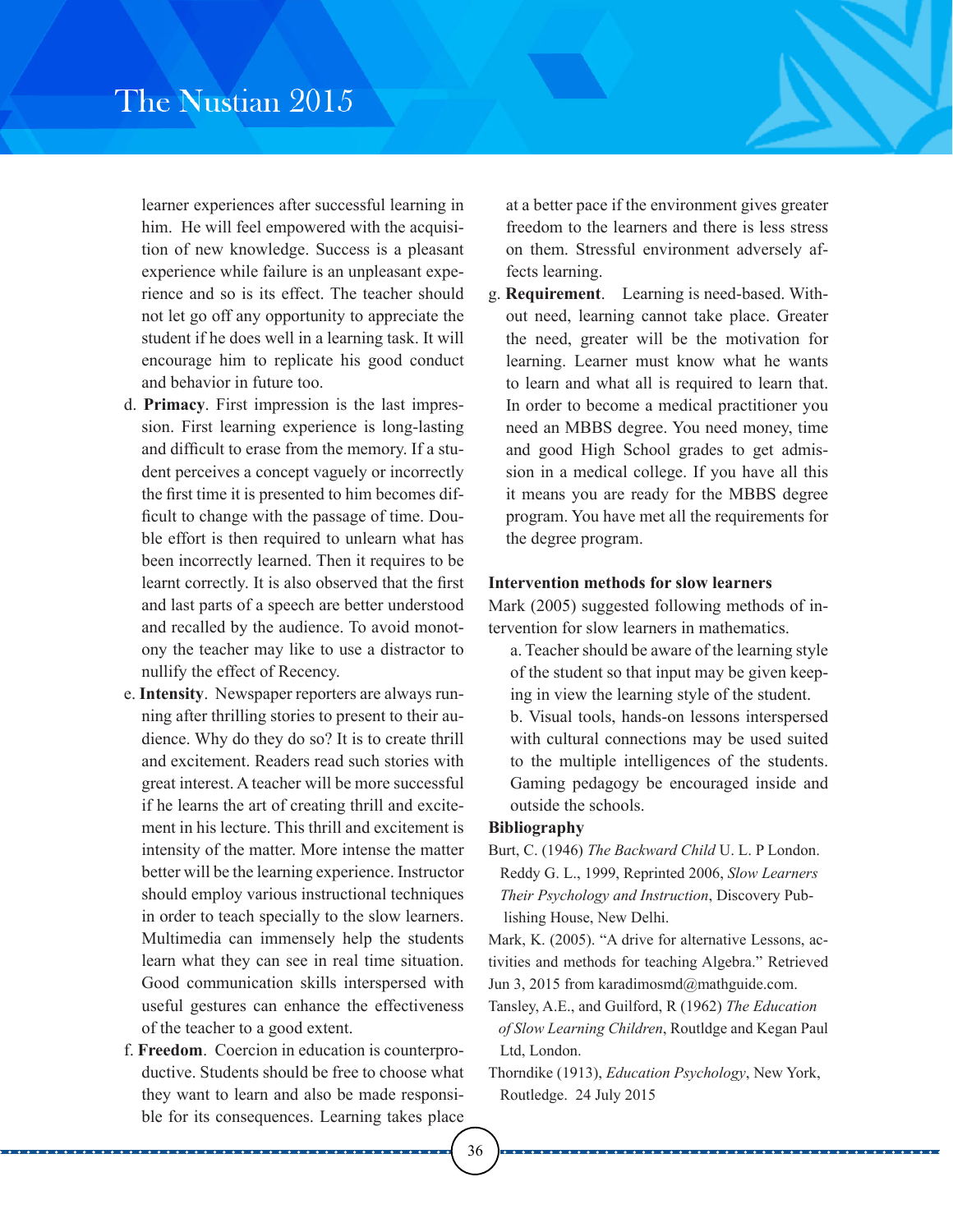# **The Ghost Dam**

### Abdullah Ashfaq Solehria

A dam has mainly two purposes, i.e., water storage (for agriculture / flood protection) and electricity generation. Kalabagh dam is one of the most easily conceivable proposed multi-purpose large dams in Pakistan. Its location is ideal as the site is not far from the major industrial centers of Pakistan which will supply construction material and thus cutting down the cost of the project as compared to the Diamer Bhasha dam which is located at an altitude of about 1.5 thousand meter above sea level and will also cause a substantial portion of the iconic Karakoram Highway to be submerged. The latter will cost almost \$14 billion, which is \$8 billion more than the Kalabagh. The Kalabagh is also located at a relatively lower altitude. As the dam is located downstream of the confluence of the Kabul and The Indus rivers, it will also be able to store excess flood water from the Kabul as well which is one of the largest of Indus' tributaries.

The dam will help irrigate lands of KPK which are above 100 to 150 ft of the normal water levels of the Indus. The dam will generate 2 to 3 billion dollars of annual revenue and thus, pay its cost in around 3 to 4 years and then start making profit. The dam will generate 3,400 MW of electricity which will be a substantial uplift in the generation capacity of the national grid which is already suffering from excessive shortage in electricity production. The more downstream a dam is built, the more catchment area it has from where water enters the reservoir. As this dam is the most downstream dam that can be built on the river so it has the maximum chance of capturing the maximum quantity of water during high summer flows. Geographically speaking, this dam is at a perfect location for supplying water through its irrigation canals to Balochistan, KPK and Punjab, while Sindh only needs its fair share of water from the dam as it already has very large headworks downstream for irrigation.

The Kalabagh dam will only be able to best serve its purpose when upstream projects like Diamer, Bhasha, Skardu, Tarbela, Akhori, etc are also completed as per schedule. In this way, these dams will store water from the main stem of the Indus during peak floods, while the Kalabagh can bear the force of the Kabul so as to help the flood situation downstream where the other five of the Punjab rivers will be showing their wrath, as there are no viable dam sites on these rivers except Mangla dam on river Jhelum.

Kalabagh dam will have one shortcoming. This is due to the fact that the dam has a small water storage capacity as compared to the annual inflow of the Indus at the dam site. During the disastrous 2010 floods, 60 Million Acre Feet of water flowed through Kalabagh in a matter of weeks as compared to a design capacity of 6.1 MAF. This shortcoming is in fact due to shortage of dams upstream except Tarbela. If dams like Diamer, Bhasha, Skardu/Katzarah, Kalabagh, Akhori, etc, had been there during the 2010 floods, the water stored then would have been available to this day or could have been slowly released to the sea and floods could be avoided.

But all these shortcomings can only be overcome if the politicians stop using the dam as their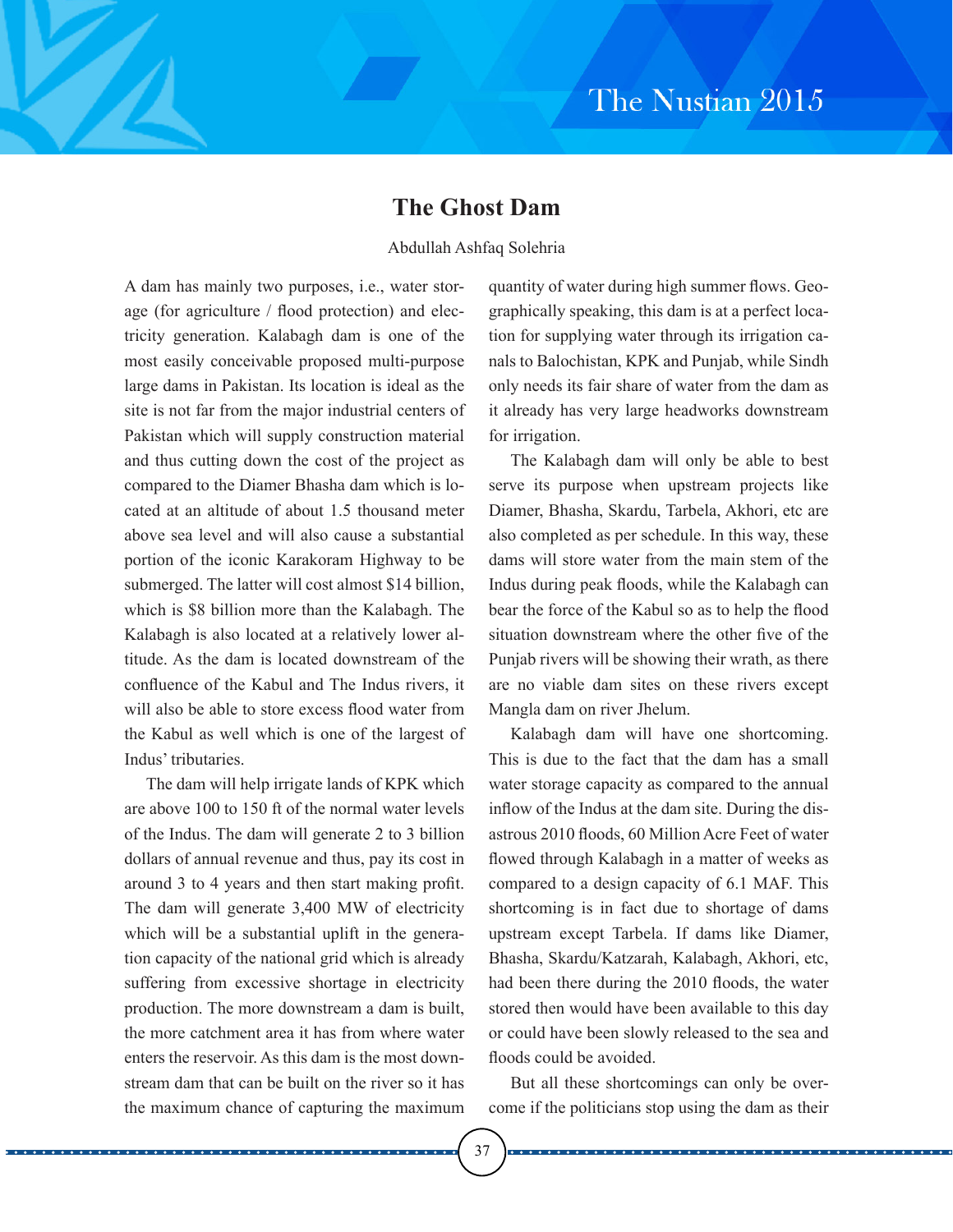trump card during election campaigns. Surely there are unfair things that happen with weaker/ smaller provinces but that doesn't mean you jam the wheel of a country which is already trying to move a truck on a single wheel. Then there is the covert interference by countries as the likes of India which bribe some politicians to oppose the construction of the dam by issuing emotional

statements. More importantly, the populace needs to be educated so that they are not misguided at the hands of politicians. People will need to be taught that "National Interest" should always come first. In the end, a large but steady amount of funds needs to be allocated and corruption uprooted, to resolve the power crisis in the country.

# **The Bookworms and Introverts**

Fazeel Ahmed,

I would like to discuss two types of people in this article. They are the introverts and the bookworms. First of all they are all different in their habits, hobbies and ways of living. Don't ever confuse them with each other. Introverts are defined as shy and reticent persons. They tend to avoid conversations and large groups of people. They are happy and content in solitary activities. Bookworms are people who like reading. Nowhere it is mentioned or said that bookworms tend to avoid large groups of people or conversations. Nowhere is there any proof that bookworms are just another form of introverts. And then there are introverts who happen to be bookworms. They are shy, tend to remain to themselves and in their free time read books.

Now that we are clear on what we are about to discuss, I would like to share the reason I have written this article. Majority of our society thinks of book reading as a boring and dull activity which only attracts fools and losers. Furthermore, there is also a misconception that a person who reads books is unsocial. And the third reason is that a person who is an introvert is unhappy, sad and wrong in his way of life. Books have the ability to take us out of our physical bodies and transcend into a world of infinite possibilities.

I don't know how and why book reading was marked to be dull. People don't seem to understand that books enable us to open doors to a new universe. Books help build dreams and make those dreams come true.

A person who understands the importance of books realizes that it is better to pick up a book, go snuggle in a blanket and read till you can't stay awake. That person realizes that what he has learnt through years of experience, he can learn it all through the flips of pages. These people swim in the black inks of paper. These people trust the words on the pages and follow it.

They are not unhappy or sad or unsocial. Bookish people can be and actually are social. They do have lives outside their books and are happy either way. Don't think or assume that they need some kind of help getting back in society, because they are not out of society. They are a very important part of society, which sets people on the path of education.

I would also like to shed some light on the matter of how people treat introverts. I have seen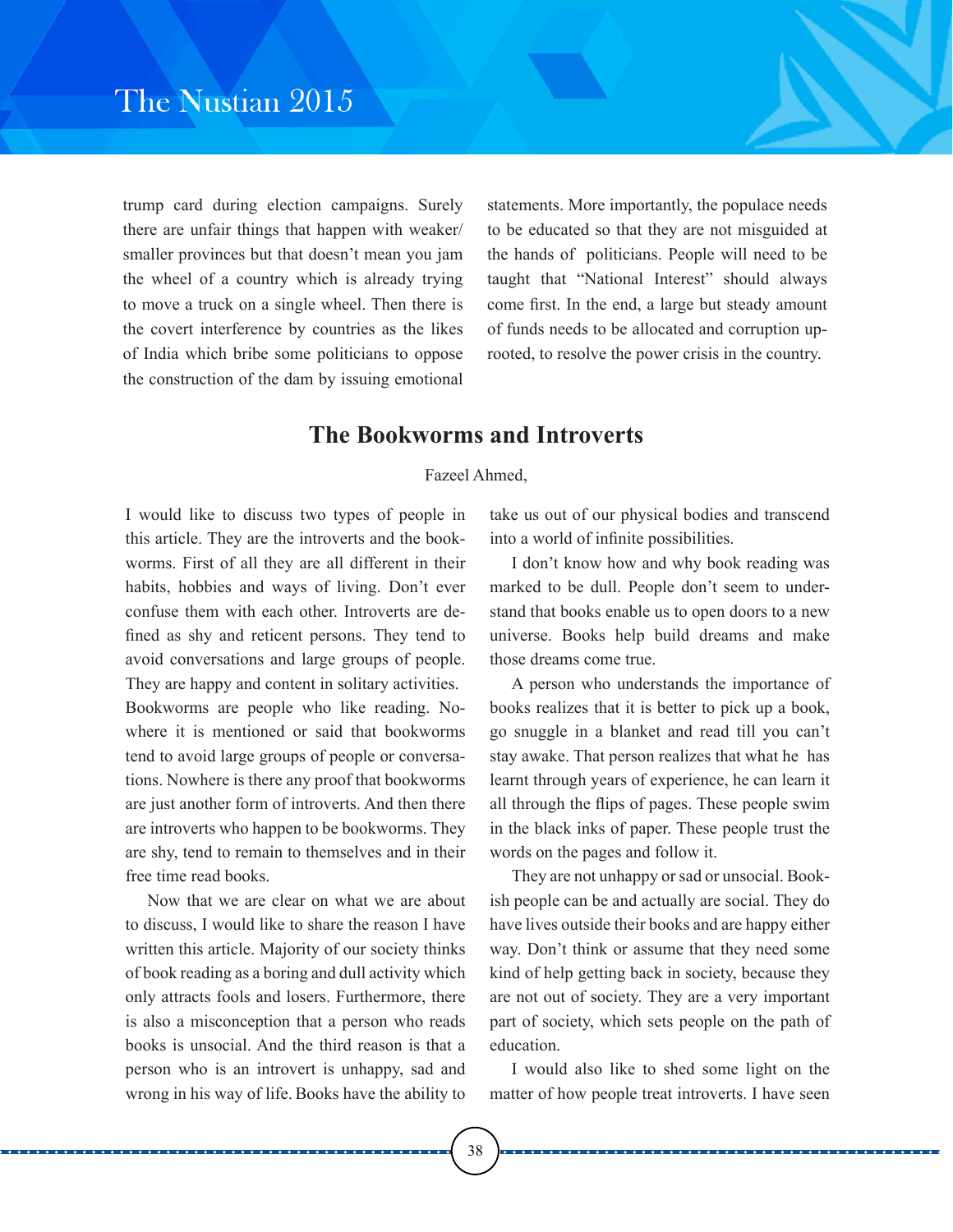many a time how introverts are being treated wrongly. They are judged, frowned and even pitied. Well I say on their behalf that introverts have a psychology of their own. They have their own way of life. Everyone should respect their freedom. They must also realize that being an introvert does not bring any harm to a person's life. There is nothing wrong with preferring solitary activities over group activities. There is nothing wrong with keeping to yourself and not taking part in gossips. There is nothing wrong in keeping quiet and silent and speaking only when addressed to or necessary.

In the end, I insist not to confuse, intermix and attribute one type with another. Not every introvert is a bookworm nor every bookworm an in-

trovert. There are some introverts who share the delight of reading for fun. They are both introverts and bookworms, and they are my favorite.

For myself, I prefer being all alone in a cabin in the woods . With clear blue sky in a winter's morning and cool breeze blowing, giving a feeling of a mother's love, I sit covered in a quilt with hot chocolate in one hand and a book in the other. I wish to be there, I wish to flip the pages of books as I get deeper into the story and the words. I wish that I have a chance to sit with a book while the world carries on its dull and boring activities not knowing the wonderful life I have in that cabin in the woods.

# **Are you a Pessimist or a Realist?**

Moatasim Farooque,

You want to take a big decision that will make or break your life. What should be your approach? Sitting around thinking all the bad things that could happen or rating yourself and telling your inside how much incapable you are for this? And, that whatever decision you take, the result is going to be total fiasco? Humble as it sounds, this attitude is beautiful in its true philosophical sense except for one fallacy: it fails to address the situation at hand. It is not going to help you in your decision making process.

People who think negatively about every situation and always anticipate the worst are what we call pessimists. They magnify the negative side of the truth. They pay more attention to their limitations and less to their problems. It is always best to look for your weaknesses and prepare yourself for the worst outcomes of your decisions. But it should not hold you back from achieving your goal. A pessimist concludes from a few failures that bad things are bound to happen to him and that no matter how hard he tries he is never going to accomplish his objectives.

A realist, on the other hand, not only looks for possibilities but also opportunities. A realist knows that no matter how bleak the future looks there is always a chance that things will turn around and that he and only he holds the power to turn undesirable outcomes to his favor. A realist recognizes that if things fail there is always a logical reason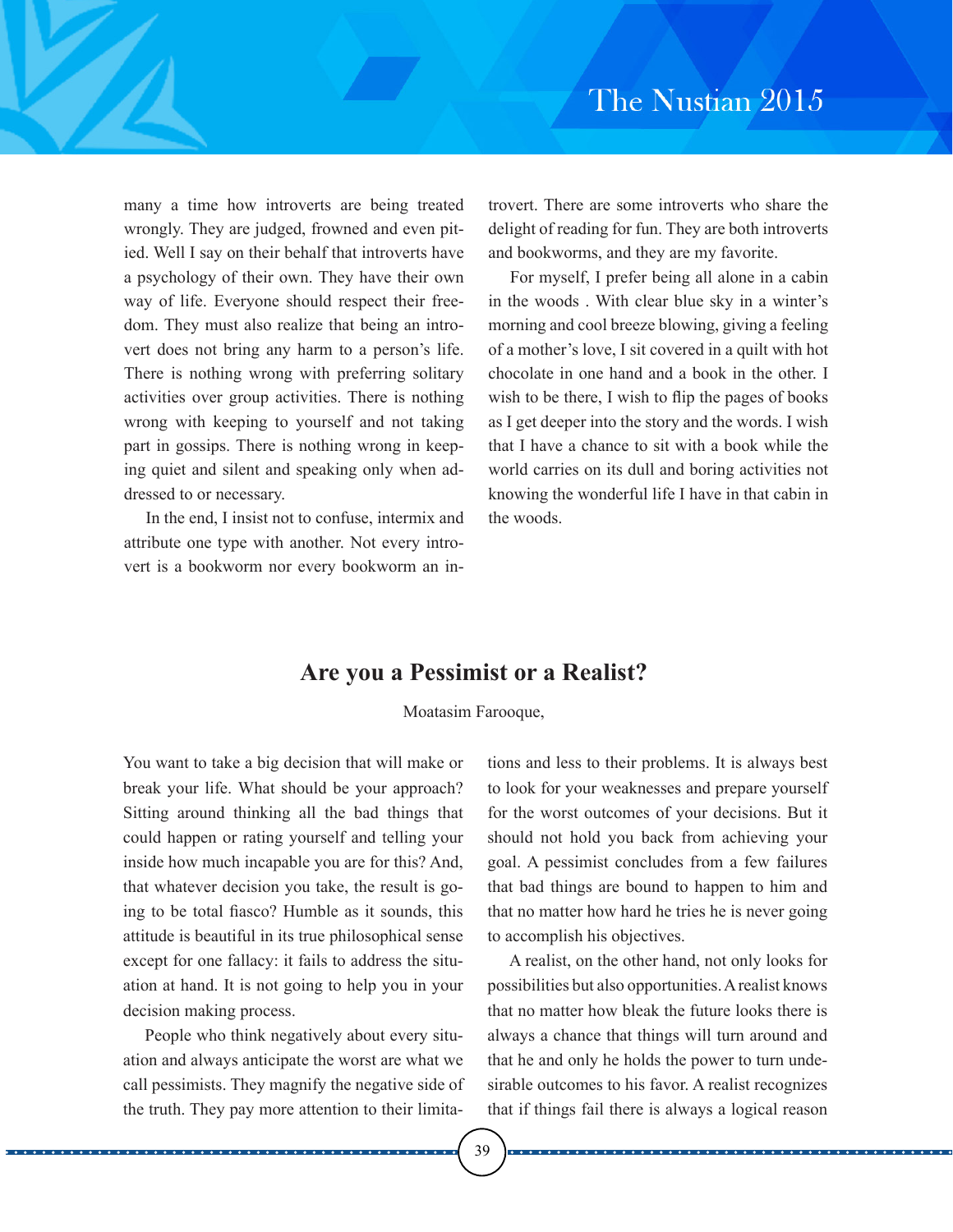to why. He doesn't put the blame of his failure on bad luck but rather he focuses on the causes of his failure and tries to amend them, so that he would not make the same mistakes again.

Let's elaborate it with an example. Suppose a pessimist and a realist both go to take a driving test. A pessimist would say (after failing his driving test) "I have just failed my driving test. I am a failure for life, there is no point in me attempting the test again" and a realist would say "I failed my driving test because I failed to execute two manoeuvers, the three point turn and reversing around a corner. I shall practice these both next week and take my test again when I become proficient at them." Who is more likely to get the license? Obviously the realist who looks at things from practical aspect. This quote from the man

who defied every hardship he encountered sums it all up:

"However bad life may seem, there is always something you can do, and succeed at. While there's life, there is hope", Stephen Hawking. Hawking arguably the greatest scientist alive was diagnosed ALS in his early twenties and lost the power to move his body. He was given by doctors less than a year to live. He is now 72 and still alive, and is responsible for some of the greatest discoveries in the field of Quantum Physics.

Your limitations and failures cannot be made the reason for your staleness. You must keep trying no matter what hurdles come your way. You must confront your difficulties and realize they are part of life. Once you recognize this fact you will become a realist.

### **Tackling Interview Questions Effectively**

M. Raheem, Assistant Director HR

Have you ever thought why some people are more successful than others in tackling interview questions? Why some people are more proficient in interviews while others linger their careers? Why some people end up getting selected while others lose a job?

Knowing how to put together strong points by answering the most common interview questions is obviously the secret that can get you a job. It is of utmost importance to know what to answer and how to answer a specific question that has been asked. Knowing your strong points is an art. Successful people never put everything on luck, but

they spend much time mastering the art of handling and answering the most common interview questions because they know how important those few moments are in their lives. If you do well in those few minutes it will make your entire career. There are different interview questions that are being asked from candidates during interview but most of the interviewers start their interview by asking "Tell me about yourself".

Many candidates don't know the basics of this question and start telling a story of their life which is totally inappropriate. In order to excel and shine in an interview, here is the secret by answering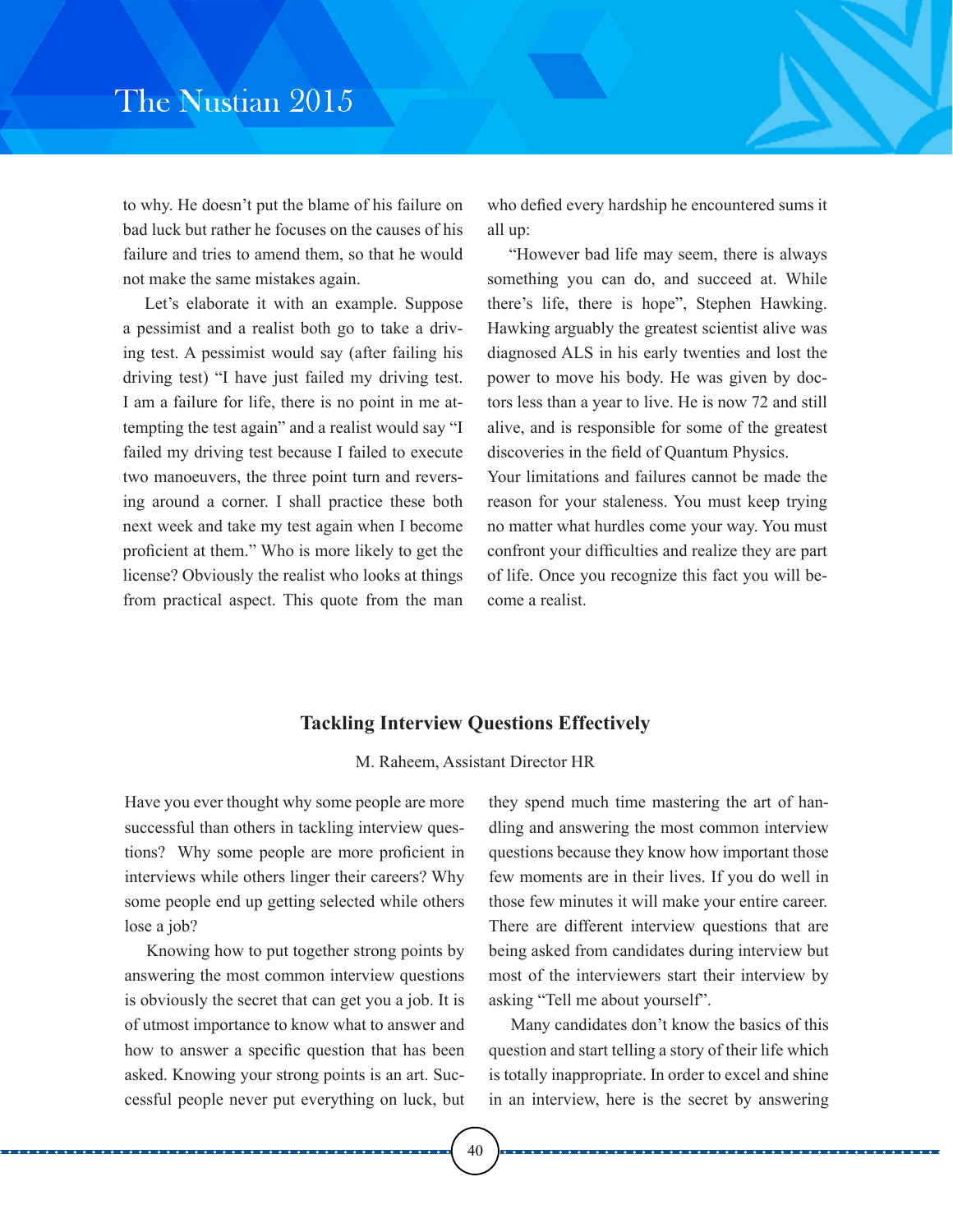this simple question.

#### **How to Answer: "Tell me about yourself"**

This question will be asked in most of the interviews regardless of job you applied for, qualification and the industry you have applied in. Personally I think it is the easiest question to answer, provided you know how to tackle it. In fact it is an opportunity for the interviewee to set the tone according to the environment and boost up self confidence so that he can start conversation confidently. It's good to be prepared for such type of questions.

This question is all about you-who are you? By you I mean your skills and expertise that one requires for the particular job you have applied for, not about your personal life. Most of the people start telling stories about their personal life or their favorite celebrity or ideal of life. It is always important to know what you are going to talk about. Start by talking about your current designation and the objective that you have written in your resume. Talk about your career development briefly but don't say out the whole resume.

Secondly, talk about your most recent achievements. Think at it as your elevator pitch; you have to impress upon the interviewer that you are the best match for the job; you have got all the expertise and skills that the employer is looking for. If

The minute I walked into the post office, the postmaster noticed the new earrings my husband had given me. "Those must be real diamonds," she said. "Yes," I said. "How could you tell?" "Because," she said, "no one buys fake diamonds that small."

. . . . . . . . . . . . . .

─ **Deborah Caudell**

you are a fresh graduate just focus on something extraordinary that you have done. Or if you have received any medal or certificate in co-curricular activities that can grab the attention of interviewer to listen to more from you.

Finally talk about your future plan/job role: What you want to do in your career or what best you can do for the particular job that you have applied for? Remain focused and brief. This could be number of years of experience in a particular industry or area of specialization. If you are a fresh graduate, just mention that you have done specialization in a particular field and want to pursue your career in the same field or mention if you have published articles but be specific.

A lot of smart candidates totally confuse this question because of over-thinking. Many candidates start narrating story about their life. It's an opportunity to sell your candidature to the interviewer. Don't repeat what you have written in your resume again and again; just express your points by showing why you would be an asset to the organization. So just sit down and take a few moments; you will find a way to present yourself to your full advantage. Nowadays, the competition for any good job is fierce. Dive right in with the approaches that are outlined for you and plan how you would respond in your next interview.

Watching a movie recently, I couldn't hear the dialogue over the chatter of the two women in front of me. Unable to bear it any longer, I tapped one of them on the shoulder. "Excuse me," I said. "I can't hear." "I should hope not," she answered. "This is a private conversation."

─ **David Carver**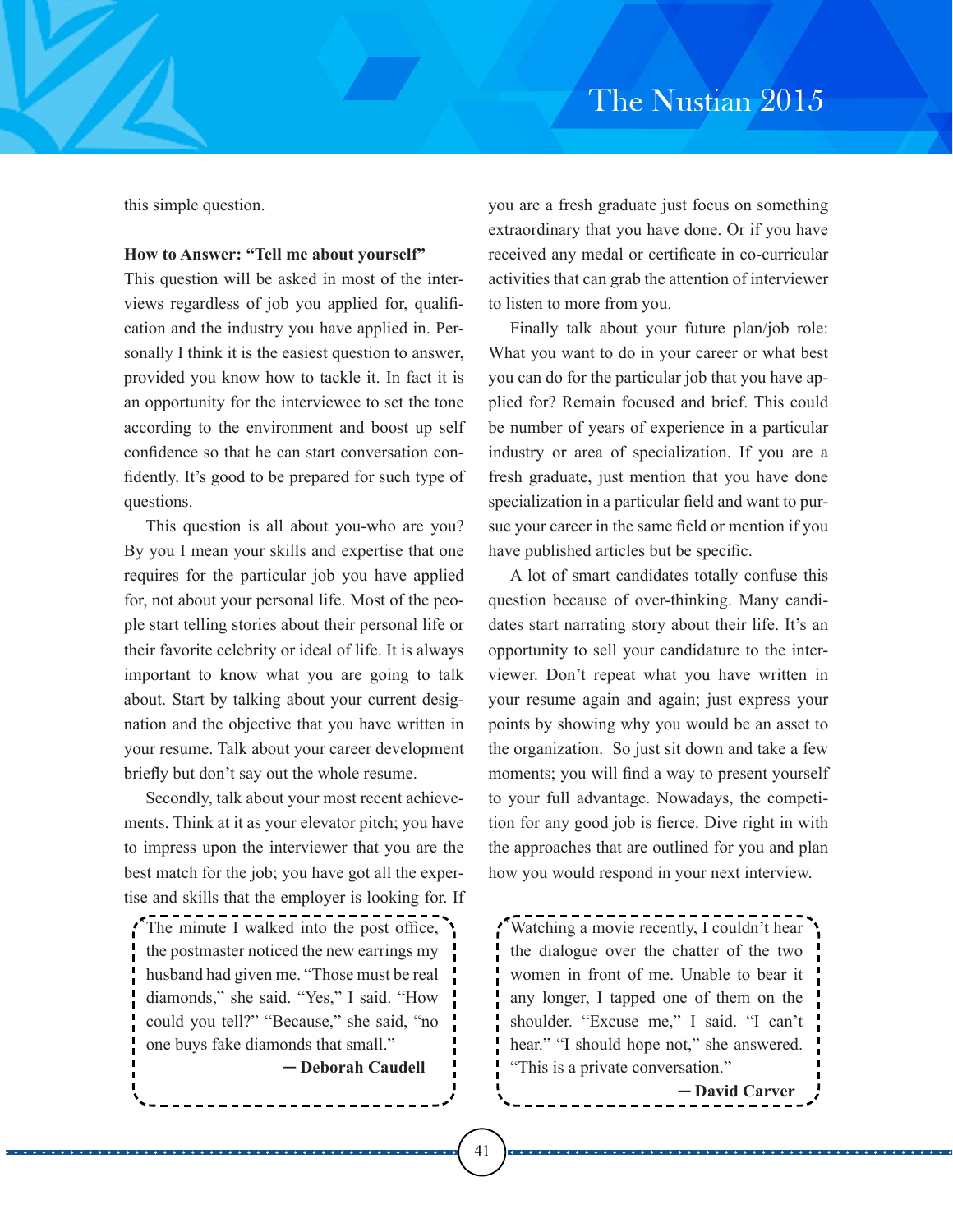# The Nustian 2015

# **Programming – A Passion**

Ramsha Khuram, SEECS

When we are young, we are taught to do so many things that we now do effortlessly. For instance, we can all relate to how we were taught the "Greater than" and "Lesser than" concept in Mathematics by associating the symbol to a crocodile's mouth. Now we are capable of comparing numbers and sorting long lists with such ease that we do not even realize how complicated the same task had seemed once. It seems like intuition and we fail to realize the genius with which God has engineered our mind, and adorned our thought process with delicate intricacies. It was the act of programming that made me marvel over the complexity of the human mind and appreciate how calculated it is to the letter.

To someone who lacks the interest and skill to program, programming seems like an acquired skill: shuffling of logic and playing with the syntax. To me it means hours of pondering over the human thought process and extracting how the human brain solves the simplest of problems in the most calculated ways. Programming actually develops awe in the greatness of God and the perfection with which he has created and programmed the human brain.

Like our parents teach us how to walk, count etc, we are meant to teach the computer to perform the task we intend for it to carry out. And of course, it is a machine so it cannot emulate our actions like we imitate our parents' actions. It cannot be taught. It is simply 'fed' with what we provide it with. In order to do so, we not only need to lay the foundation of how it thinks, but also ensure that we cater for every possible situation in the scope of the application. And in feeding the computers brain with logic, I see the role of creativity to be pivotal. I wish to employ my creativity in the field of Information Technology and become a part of the only discipline that is revolutionizing all other disciplines in the world - Information Technology. Programming is an art. True, but it is also my passion and that is the reason I intend to pursue it as a career in the future.

# **The Challenges of Today**

Muhammad Mustafa Masud, College of E&ME

The youth in Pakistan today is facing more problems and challenges than ever before. There is an enormous rate of increase in the population. Private and public companies are trying to copy

western practices regarding rules, regulations and job environments. There is a severe deficiency of proper planning about the use of human and capital resources, by our leaders. The inevitable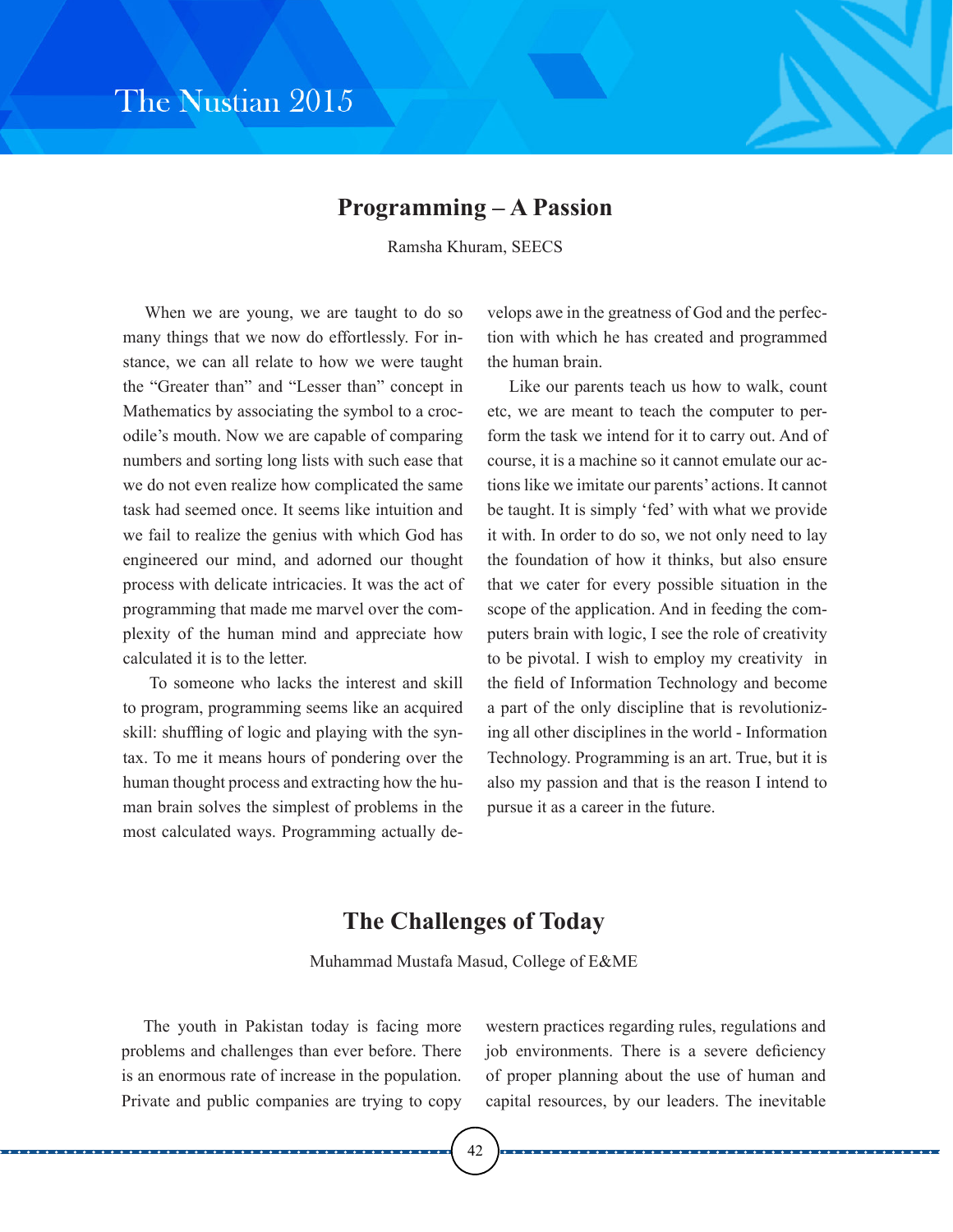fallout from these factors is a collapse of psychological health in our young people in addition to making the life of an average young aspiring individual very hard and complicated. It is therefore very important to first quantify these problems and then to plan accordingly in finding a solution.

The population explosion in Pakistan has led to a massive decrease in job opportunities. This increase in populace has been asymmetric, with already heavily populated cities of Pakistan bearing the brunt. A little planning from our leaders on developing new cities, uniformly across the country, would have made things a lot less difficult. The competition for resources, getting thinner by the day, is quite hard. Saturation has already sunk in. Today there are more people looking for a job than jobs available. The private sector in particular has started exploiting this situation by hiring young, inexperienced resources on extremely low salaries and demanding excessive and inhumane levels of labor from them.

There is an inclination in the public and private sector to follow western work environments. The working hours have been increased from six to eight in public sector companies and from nine to twelve in private companies. All the public sector seems to be gaining from this is an additional wastage of energy and human resource in office timings. The private sector seems to be capitalizing by putting more workload on its employees on a per week basis while paying them peanuts in proportion. The number of leaves per year has been cut down extensively and today the total number of holidays given for Eid in a year are less than those given for Christmas in the West. While employees in the West are encouraged to take a month off, in a year, from office to revitalize their

energies, this trend is discouraged in Pakistan. So companies seem to be reaping all the advantages, while their workers are getting none of the benefits of the western work environment. The reason why such injustices are present in Pakistan is that labor laws are either too feeble or there is an absence of authorities that can challenge and combat this exploitation. Also because of the absence of the above, employees are made to sign biased clauses on job contracts of public and private companies and, thereby, adhere to company rules that completely favor the employer and treat the employee unfairly during and after employment. One of such notorious rules is the sacking of a worker on a day's notice with no social security backup.

It is the job of planners in the government and private sector to enhance the opportunities of employment in a country. Sadly, this sector, like everything else in Pakistan is not being handled appropriately. While there is almost no effort to boost prospects and provide more jobs to skilled workers, there is also no check on institutes that provide training in an area. Some institutes keep producing trained personnel in an area, just as a means to mint money, where jobs have already gone scarce. This causes saturation and ultimately a waste of human and capital resources, not to mention the anguish the youth of this country have to face after going through extensive trainings and then have to learn that there were no opportunities in that area. It also indicates the lack of centers that provide career counseling.

All of the factors discussed above, along with other problems in the society have a negative psychological impact on today's youth. It is solely because of these problems that psychiatric disorders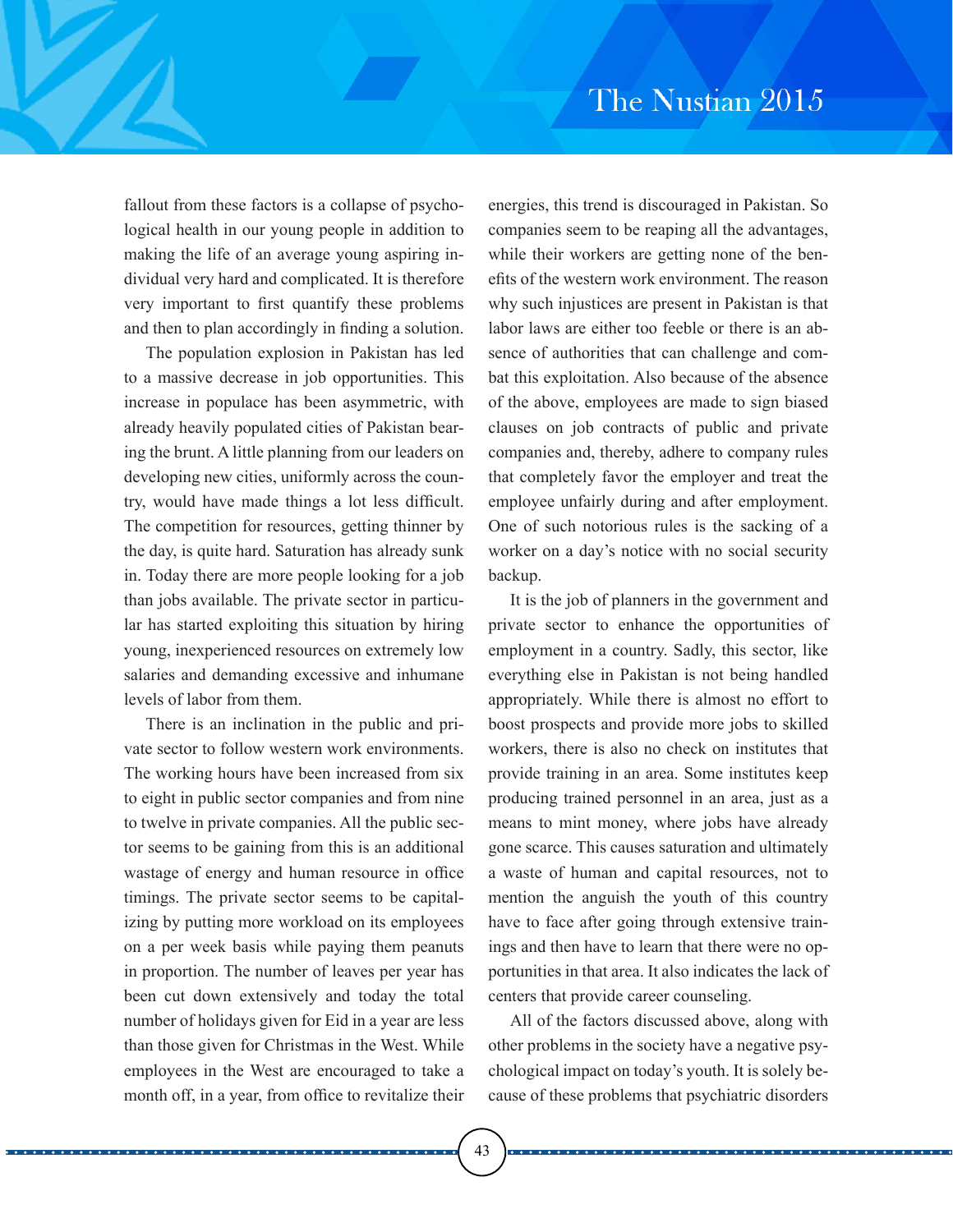like depression and anxiety, are at a rise, particularly in the young people of Pakistan.

Also identifying, quantifying and understanding are the first steps in solving problems.

Just to emphasize, the sole purpose of highlighting all these issues is to create awareness in the young lot before they enter the practical world.

# **I Need some Moderate People to Answer**

Mutayab Khalid,

This essay is going to be a challenging question to its audience. I live in a world where tolerance has almost faded away either due to the conventional mindsets or modernism as we call it now-a-days. It seriously intrigues whenever I am stuck up in a situation, I am going to write about a few lines later. After watching the videos of wedding parties on Facebook and pictures on other social media websites and on the other hand the shenanigans of the religious clerics mouthing out their Fatwas on petty issues making them a serious problem for the world out there, one starts feeling lonelier when one tackles with such problems.

The person today is either "My views are damn correct you better get hell out of here" by liberals or "We'll heck your head if you did any blasphemous act without any prior research" by religious fundamentalists. There are no in betweeners now a days. In this dichotomous and biased world we cannot practice to be mid-Yorker of it. We have to completely give up one thing in order to follow the other otherwise either you'll be called an extremist by a liberal or infidel by a vehement religious person. Or if there is any petulant mulla debating with you, then you will seriously be left with only answer to be sentenced to death for being blasphemous or to be dragged, stoned, and then finally cremated.

It is either black or white – no greys.

But really, what about all of those people who want to live in a world which gives them a little bit of both? What if they want both, religious values and freedom? My question is who is giving us voice? No one. No newspaper. No TV channel. No magazine. No influential person.

I think most of people daily suffer from this dilemma of being called *molvi* I or *Yahoodi* sytle *Apnaya hua hai*. ( You have adopted Jewish culture). Both groups have constantly been seen attacking each other creating hype on such not-soimportant issues. We need to think more critically on this issue. If there is someone in-between like me who can answer this question, please do. I am still vacillating to which side I should lean or should I stay an inbetweener.

`We were really confused. While transcribing medical audiotapes, a colleague came upon the following garbled diagnosis: "This man has pholenfrometry." Knowing nothing about that particular condition, she double-checked with the doctor. After listening to the tape, he shook his head. "This man," he said, translating for her, "has fallen from a tree."

─ **Patricia Longbottom**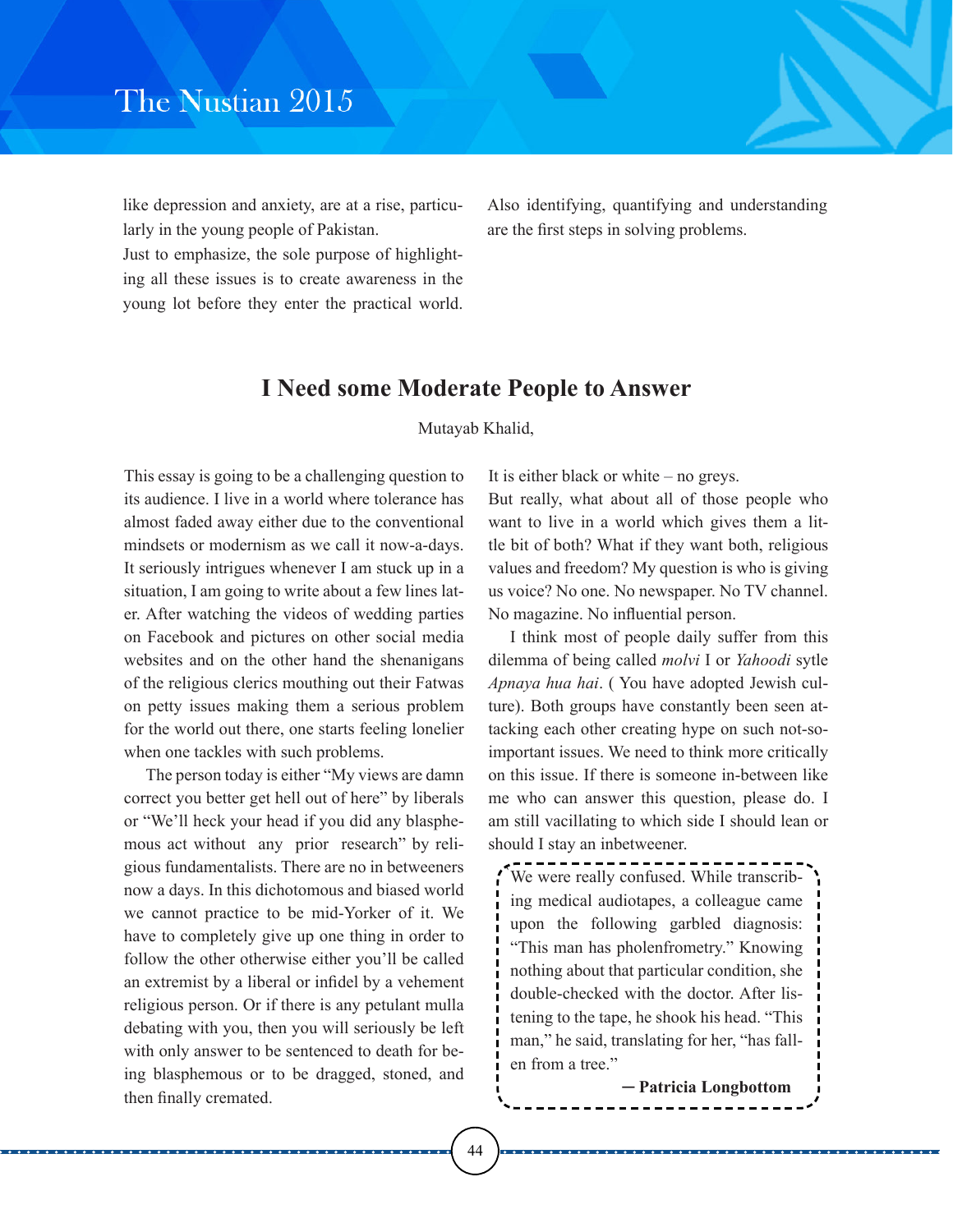### **Nature in Romantic Poetry**

Alia Razia Malik, MCS

The movement of Romanticism brought a paradigm shift in the genre of poetry in  $19<sup>th</sup>$  century. In England, the movement took its gear with the emergence of famous lake poets like Southey, Wordsworth and Coleridge. Among these, Wordsworth is much appreciated in Pakistan. These romantics reject the old Neo Classicism and foster the concept of rhythm, melody and love of nature in their verses. Neo Classical poetry illustrates the moral values in good taste, good manners and strict social regulations prevalent in contemporary aristocratic class of England. In contrast, romantics stretch poetic imagination to the common masses. They envisage morality as recognition of human nature itself. They propagate the new wave against artificialities of the industrial society and sought nature as an antidote to all miseries of humanity. We can see Wordsworth, Coleridge, Keats and Shelley among the popular reading circle in Pakistan.

Wordsworth harvests the concept of nature in connection with human beings. His emotional response to the perfection and elegance of nature sets forth the relationship which binds nature with human soul. His impressions for environment are to console the despairs and distress of his fellow beings:

Knowing that Nature never did betray The heart that loved her;

He seeks supernatural element in nature and perceives very presence of God in all the phenomena of nature.

And the blue sky, and in the mind of man A motion and a spirit, that impels All thinking things, all objects of thought And rolls through all things.

Coleridge exploits the nature with a sense of awe and mystery. In his view, God has manifested Himself in multifarious forms of nature, so all the forms of nature carry their own distinct spirit. When one is conscious of his own self that is in harmony with the nature, then one is aware of the Divine Presence too. For Coleridge the love of nature is the utmost form of prayer.

He prayeth well, who loveth well Both man and bird and beast He prayeth best, who loveth best All things both great and small For the dear God who loveth us He made and loveth all

These poets discern the value of Nature and rejoice in it. Nature takes them to the glorious, aluminous aura; a sweet and potent voice, the echo of God in their own souls that turns the universe into music. As Keats says:

Heard melodies are sweet, but those unheard Are sweeter; therefore, ye soft pipes, play on;

When Keats tries to search the human purpose in this world he finds the deepest meaning in the appreciation of natural beauty. The pleasure which man seeks in nature would unlock new vistas of wisdom and astuteness in life as he claims that:

Beauty is truth, truth beauty, - that is all Ye know on earth, and all ye need to know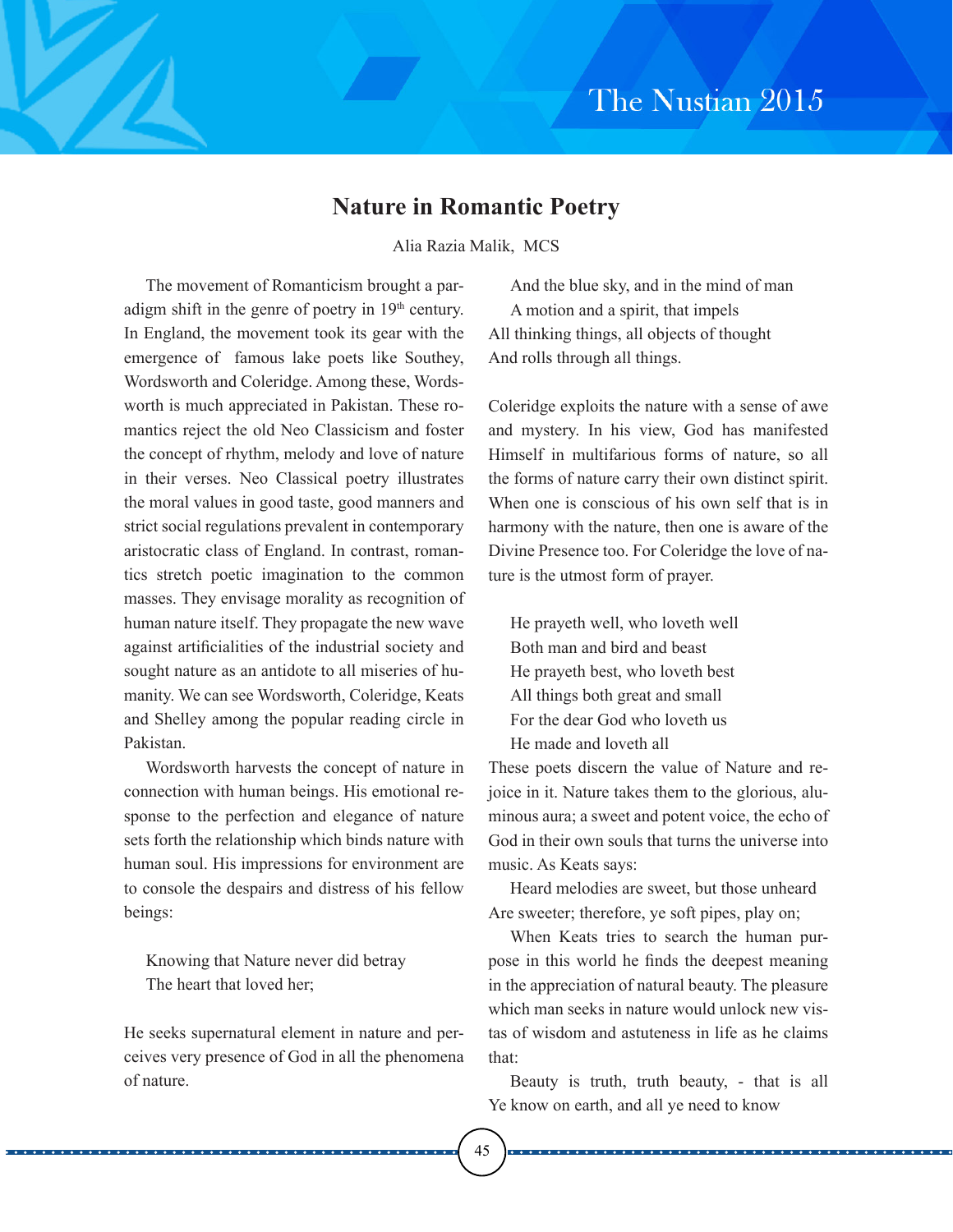Shelly turns to nature and gets the muse from a little skylark. The cheerful song of the sky lark in spring season has a special focus in English folk. The lark is a little brown bird that builds its nest on the ground. The male bird, especially in the spring season, rises in spiral flight up to the sky, singing ceaselessly its blissful song. It goes up and up till it is lost to sight in the sky and becomes what Tennyson calls "a sightless song"; as it is heard though not seen. Lark still sings as it descends and is not silent until it alights on the ground near its nest. It was the delight of one of these cheerful little birds that inspired Shelley to compose his melodious poem. He calls the bird "blithe spirit" and asks to teach:

What sweet thoughts are thine I have never heard praise of love or wine That panted forth the flood of rapture so divine

The endless ecstasy of the little bird reminds Shelley of the perplexity and melancholy of human life. What a contrast! The bird is full of bliss but Shelley wants to learn the lesson of happiness from this tiny spirit. He wishes to spread this message to all humankind to lessen their sufferings. Because Shelly senses:

Our sincerest laughter With some pain is fraught Our sweetest songs are those That tell of saddest thought

Shelley's own life was gloomy. He was an eager spirit, seeking perfection; his head was full of stunning dreams of impossible utopias. His health was frail and he was sensitive to criticism and ridicule. To such a person it was natural to think that the saddest songs are the sweetest. There is, however, a peculiar sweetness in sad music for most of us. The sad is still the music of humanity.

Yet it is not the end. Shelley is not doomed to despair; he lives on a ray of hope. He overwhelms in his exalted tone and preaches:

The trumpet of a prophecy! O Wind, if winter comes, can spring be far behind?

# **Emotional Bank Account**

#### Musharaf Aslam, MCS

We all know what a financial bank account is. We make deposits into it and build up a reserve from which we can make withdrawals when we need to. An Emotional Bank Account is a metaphor that describes the amount of trust that's been built up in a relationship. It's the feeling of safeness you have with another human being.

If someone makes deposits into an emotional bank account with another person through courtesy, kindness, honesty, and keeping his commitments to other, he builds up a reserve. Other

person's trust toward him becomes higher and he can call upon that trust many times if he needs to. He can even make mistakes and that trust level, that emotional reserve, will compensate for it. His communication may not be clear, but the other person will get his meaning anyway. When the trust account is high, communication is easy, instant, and effective.

But if someone has the habit of showing discourtesy, disrespect, overreacting, ignoring others, becoming arbitrary, betraying others' trust,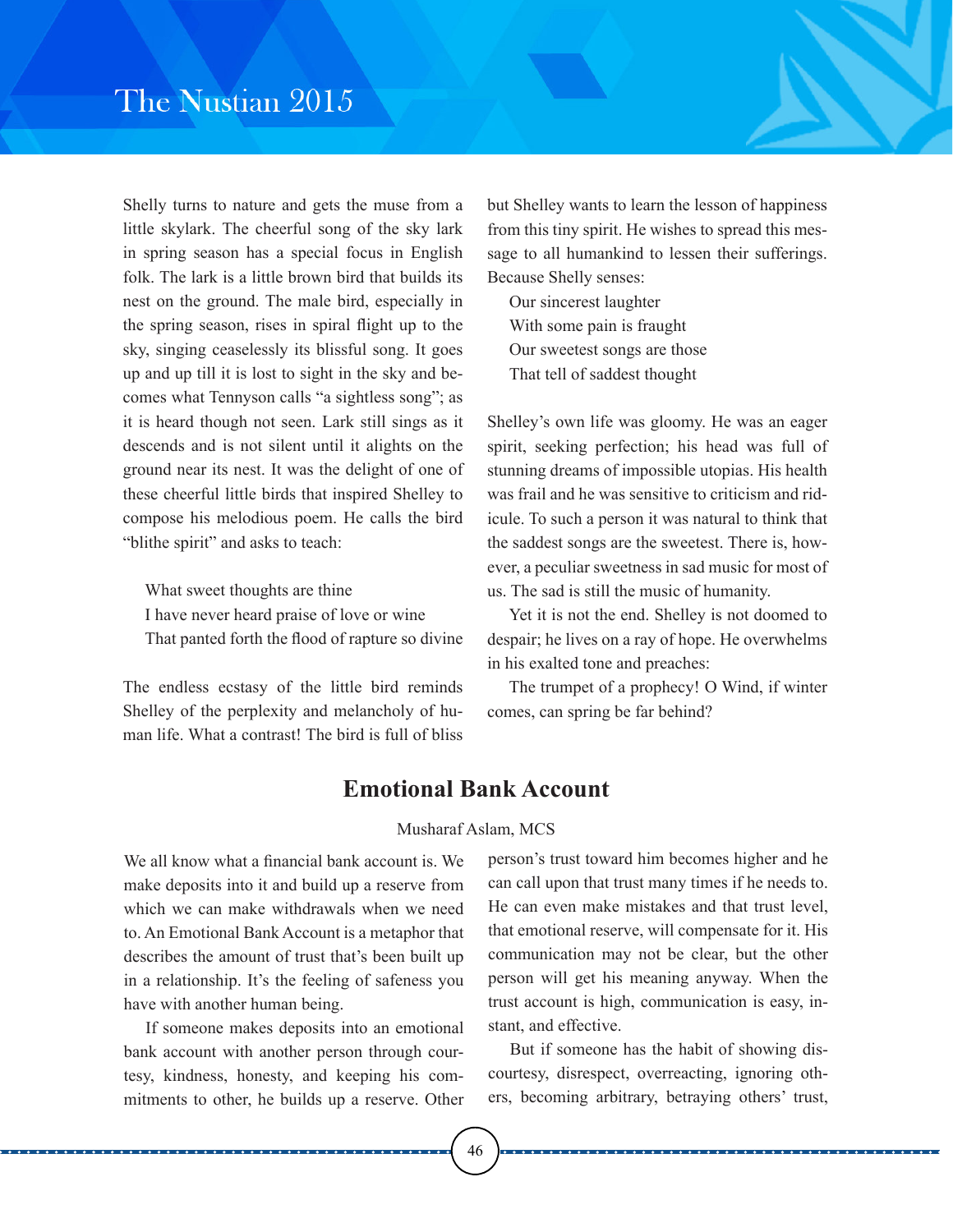threatening others, eventually his emotional bank account is overdrawn. The trust level gets very low.

If a large reserve of trust is not sustained by continuing deposits, a marriage will deteriorate. Instead of rich, spontaneous understanding and communication, the situation becomes one of accommodation, where two people simply attempt to live independent lifestyles in a fairly respectful and tolerant way.

Our most constant relationships, like marriage, require our most constant deposits. With continuing expectations, old deposits evaporate. If you suddenly run into an old high school friend you haven't seen for years, you can pick up right where you left off because the earlier deposits are still there. But your accounts with the people you

interact with on a regular basis require more constant investment. There are sometimes automatic withdrawals in your daily interactions or in their perception of you that you don't even know about. This is especially true with teenagers in the home. Remember that quick fix is a mirage. Building and repairing relationships takes time. If you become impatient with someone's apparent lack of response, you may make huge withdrawals and undo all the good you've done. It's hard not to get impatient. It takes character to be proactive, to focus on your circle of influence, to nurture growing things, and not to "pull up the flowers to see how the roots are coming." But there really is no quick fix. Building and repairing relationships are long-term investments.

### **A Global Challenge**

#### Usama Bin Sana, MCS

After the atrocities of 9/11, the most burning issue on the international media is, "who are the Global Terrorists and what is terrorism?"

These days, terrorism is a global problem and it has entangled the whole biosphere. It has manifested itself in different dreadful forms which include suicidal attacks, bomb blasts, hijacking and massacre on a massive scale.

According to the opinion of many national and international analysts, terrorism began after the atrocities of 9/11 when the victims declared "war on terrorism", targeting not just the suspected perpetrators but also the country where they were located. Former US President George W. Bush pledged to "Rid the world of evildoers" and "not let the evil stand".

In this reference of war on terrorism, Floward

Zinn said: "How can you have a war on terrorism when war itself is terrorism?" Everyone, living in the world condemns terrorism but they leave some questions unanswered for instance, What do we mean by "terrorism " and who are global terrorists?

The problem of definition is vexing and complex. There are, however, proposals which seem straightforward, for example, "The calculated use of violence or threat of violence to attain goals that are political, religious or ideological in nature through intimidation, coercion or instilling fears". If we turn the pages of history, for the grind up of terrorism, we find out that the struggle between G-8 countries for the supremacy over rich Central Asia to grab its natural resources encouraged terrorism a lot. During Afghan war in 1979, militant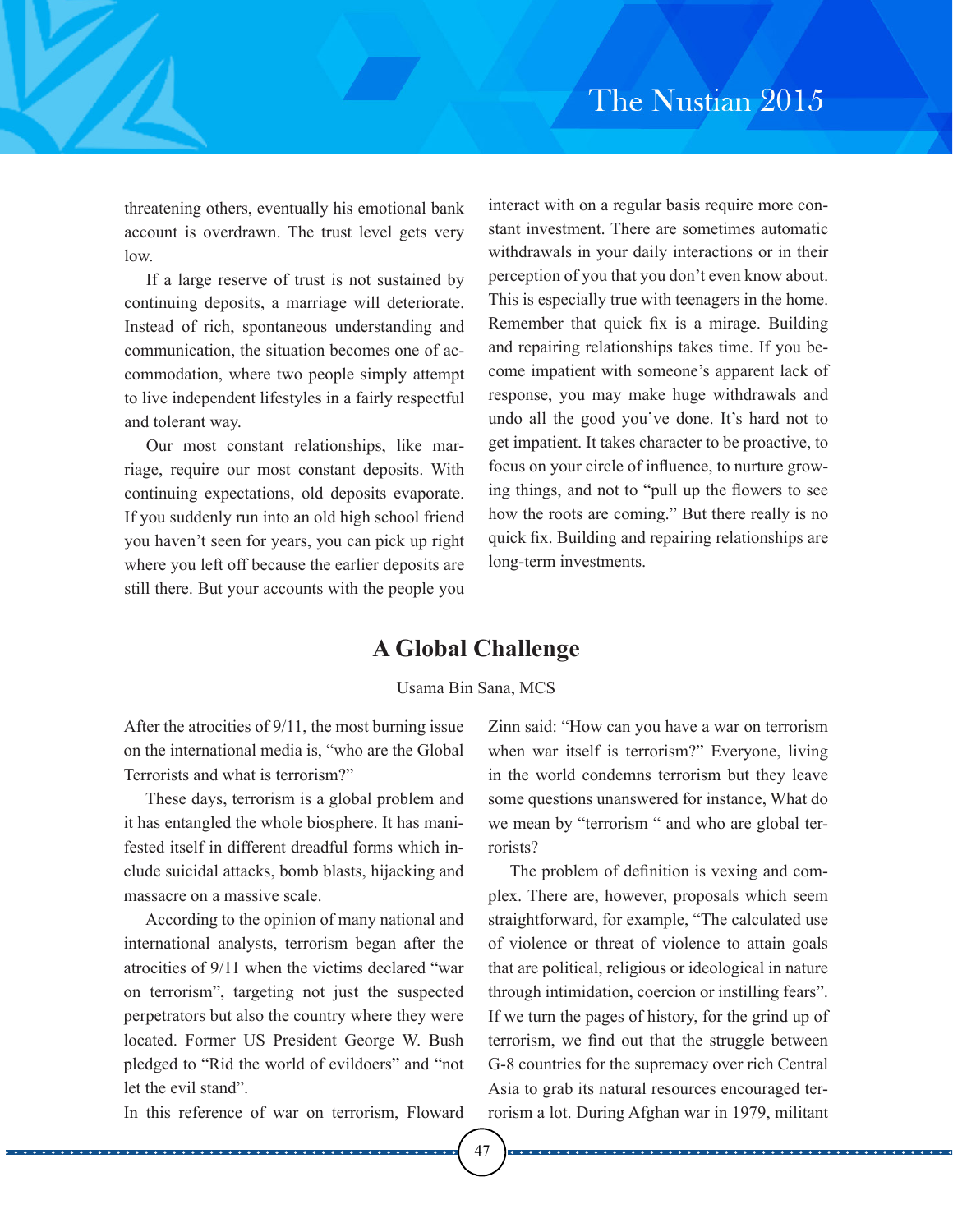# The Nustian 2015

groups were used by US for the destruction and downfall of USSR to convert the bipolar world into a unipolar one.

Terrorism has affected the socio-economic and geo-political scenario of this planet, and it has acquired its peak and the future of endeavour to overthrow it seems still dark. Noam Chomsky said, "Policy of war on terrorism has also charged innocent people"

Similarly, Martin Luther King said in this regard,

"War is the greatest plague that can afflict humanity. It destroys religion, it destroys states and it destroys families. Any scourge is preferable to it."

In our case, we are concerned with national terrorism which is diverse and varied. It is a matter of fact that our world has now become a global village and Pakistan is the frontline ally of ISAF and NATO forces to bring peace and stability in the region. In doing so, it has been influenced much more than any other country in the world after Iraq and Afghanistan at the hands of extremist elements. Yet Pakistan stands firm in its resolve to promote peace and prosperity despite different challenges. Pakistani armed forces are utilizing all available resources to uproot terrorism in all its forms across the country through operation Zarb-e-Azb. The military and democratic leaderships are in sync to provide the people a stronger and prosperous Pakistan. Therefore, together we must support each other and take radical steps to eliminate any form of terrorism which may cause hindrances in the smooth flow of life.

We firmly resolve to invest our physical and mental energies in eradicating the wild roots of terrorism from our sacred Homeland. It is not very far when our country will become symbol of global peace.

# **Managing Life's Issues**

### Shahid Aziz, MCS

How regularly have you been living joyfully and peacefully when all of a sudden life slaps you in the face with something startling? Everyone of us has issues, and the truth is that issues will never go away. They will simply change structure.

#### **Behind-the-scene problems**

Nothing turns into an issue until you make it so. You've most likely perceived that diverse individuals have distinctive assumptions of what issues are, and the amount of consideration ought to be given to any one thing. This implies that issues exist in our heads, and that we create them, characterize them, and alarm them.

#### **The most overlooked secret**

The key to managing life's issues is to understand that they are illusions of our creative energy. Indeed, they feel genuine. Life will dependably have "issues" and the best approach to manage them is to give them a chance to be. You don't need to attempt to break down, fantasize, or evaluate your issues. Give them a chance to evaluate themselves. The more you attempt, the more you fuel the issue, and the more hopeless you become. This doesn't mean you quit taking care of issues.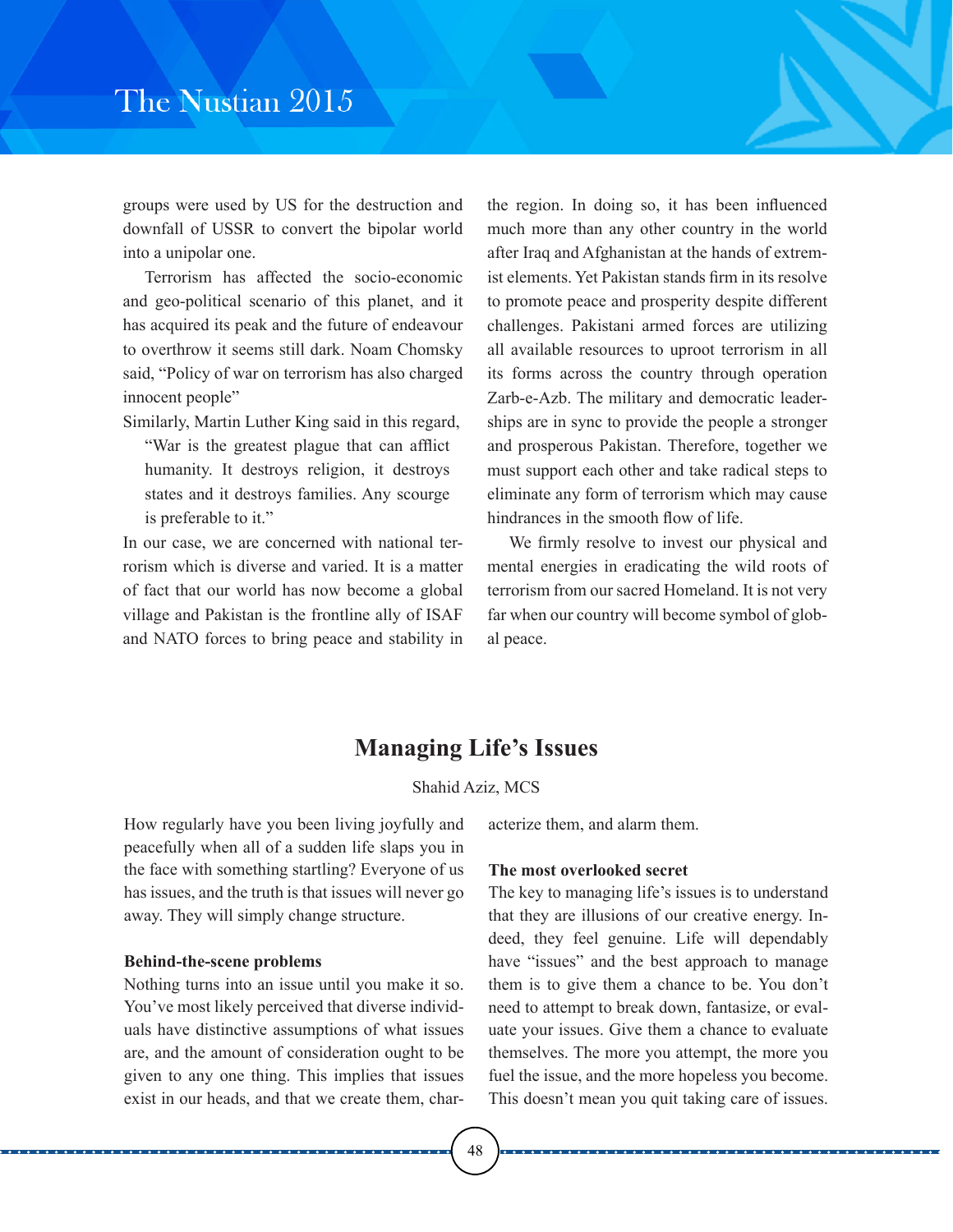It implies you stop the urgent stressing and dread mongering inside your head.

#### **How to stop the compulsive worrying?**

You can stop the franticness by basically staying present, and let whatever happens as it is. This could be greatly hard on the off chance that you find an issue that is paramount to you, however it is through those enormous issues that the greatest progressions happen.

#### **Why is life so hard?**

Life can appear intense now and again, however it is through these extreme times that you develop as an individual. It's uncomfortable, however that is life. It's an exciting ride with both highs and lows, which we all need to survive, so you should figure out how to manage the lows.

# **Self-knowledge**

### Fatima Nasim, MCS

Trusting ourselves is often underestimated or neglected by us. Most of us even don't know about our abilities; we are not aware of our calibre and above all, we don't even try to improve ourselves. Man is a wonderful creature. We are the crown of creation and can do wonders. The only thing we need is knowledge of our own selves which is one of the basic factors of getting success. A person cannot get success if he/she is not self-aware. Self-awareness is very necessary to attain some goals. If you want to be a champion then you must know yourself. First of all you should know that at what point you are standing, what is your actual goal, what abilities are required for achieving the goal, and how to develop these abilities or how to improve your abilities.

If you have fear of failing then take it positively because that fear could be your most powerful strength but remember that it could also be your most horrible weakness. Never allow your fears to occupy you, make them your strength and you can only do this if you know and trust yourself. I would quote Marilyn French here that:

"Our fears are a treasure house of self-knowledge if we explore them:'

After knowing yourself, the next step is trusting yourself. Trust that everything is possible in this world. If you think that you don't have sufficient inborn abilities then do not panic or be disappointed. You just need to calm yourself and say to yourself that you can easily develop this thing in yourself, then work hard for that purpose and Insha Allah you will end up developing that quality.

If you see a person with a lot of guts and abilities and he is doing a wonderful job then don't start underestimating yourself; instead say that if he can do that then so can you. And if a task seems to be impossible then you should say that I will definitely do that!"

Faith in yourself and your Creator is also a part of discovering yourself. It is one of the main factors of establishing trust in yourself. If something is not happening for you right now, that doesn't mean that it will never happen. Don't give up, and never say never. There is always a light in you that can lighten darkness. Remember that even miracles take time to happen so never lose hope if you are not getting to your goal. I would quote Robert H. Schuller here that "Let your hopes, not your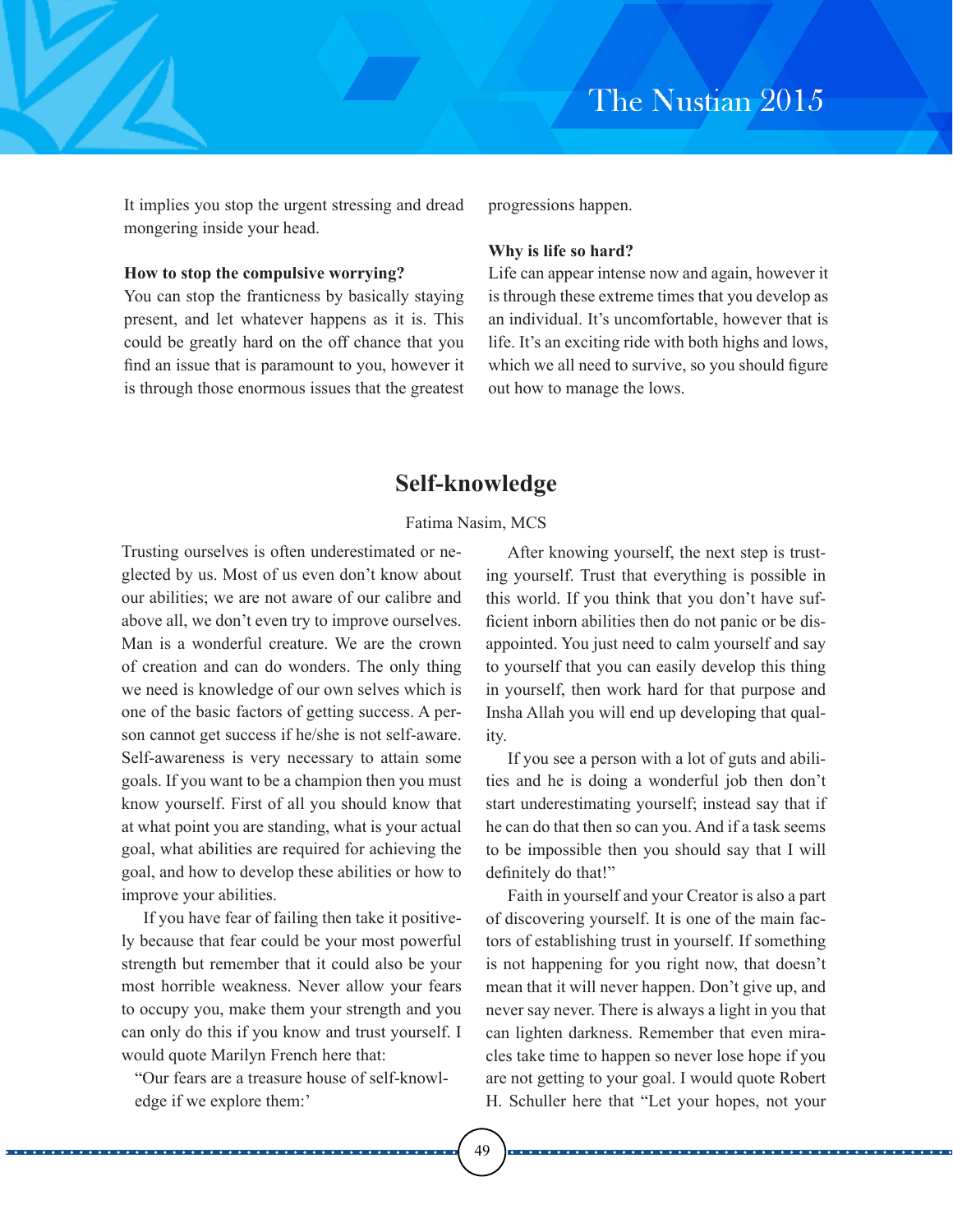hurts, shape your future:'

Look at history, the great names in history, were not the people with extraordinary minds. Most of them were average. It was their devotion and enthusiasm that carried them to heights of success. A big example is Stephen Hawking, a great scientist, who was a very weak student and was rusticated from the school with a note that he could not study. Another recent example is of Bill Gates, owner of Microsoft and second richest person in the world, dropped out from the university. Steve Jobs, one of the pioneers of Apple company, did not even graduate. We could also take examples of our heroes like Quaid-i-Azam, Allama lqbal etc. They were not the super humans, they believed in themselves and their Creator and after trusting their abilities they also trusted the abilities of Muslims of the subcontinent, and with that trust they started Pakistan movement and after an immense struggle they achieved their goal. These were just a few examples; there are a lot of other examples. Famous millionaire, Carlos S. Hello, was a shopkeeper. Warren Buffet, one of the richest people today, was a mere newspaper hawker. Famous footballer, Messi, was a waiter. If you look around yourself, you will easily find such people.

Remember that nothing in this world is impossible and at least for a human being nothing is impossible. Allah Almighty created us and He hid treasures in us, we just need to find them out. If a person succeeds in knowing himself, then he would know his Creator. It is an Arabic proverb that, "Self-knowledge is a way of knowing your Creator"

Don't underestimate yourself. Your biggest power is your own-self. Use your power, never lose hope. Self-knowledge has no limits and it is not possible to explain it in two to three pages because knowledge of everything climaxes at knowing yourself. So, continue discovering yourself throughout your life.

# **Rebound**

#### Hassan Kamran, College of E&ME

After a devastating failure, accept what happened. Wishing won't change anything; you have to move forward. Even major setbacks can be springboards to success.

- a. Determine why you lost
- b. Identify new path.

c. Seize the right opportunities when they are within your grasp. Why? Focus on your role rather than the circumstances that caused you to failure. Ask for candid feedback from the people involved, sympathy will only reinforce your biases. You won't learn anything without accurately determining where you went wrong. What now?

Don't avoid the issues, a focused exploration of all options will lead to a more productive transition. Try reframing the situation into a win. Revisit you goals, values, needs and priorities. Look for and test out new opportunities. It may be difficult but it is necessary to let go of your current expectations and identity. Do it! Choose a path. It may be frightening but you still have your skills and expertise, the lessons you've learnt and your redefined vision of success. The right opportunity depends on the moment you happen to be looking for it. We change dramatically as we transit through life.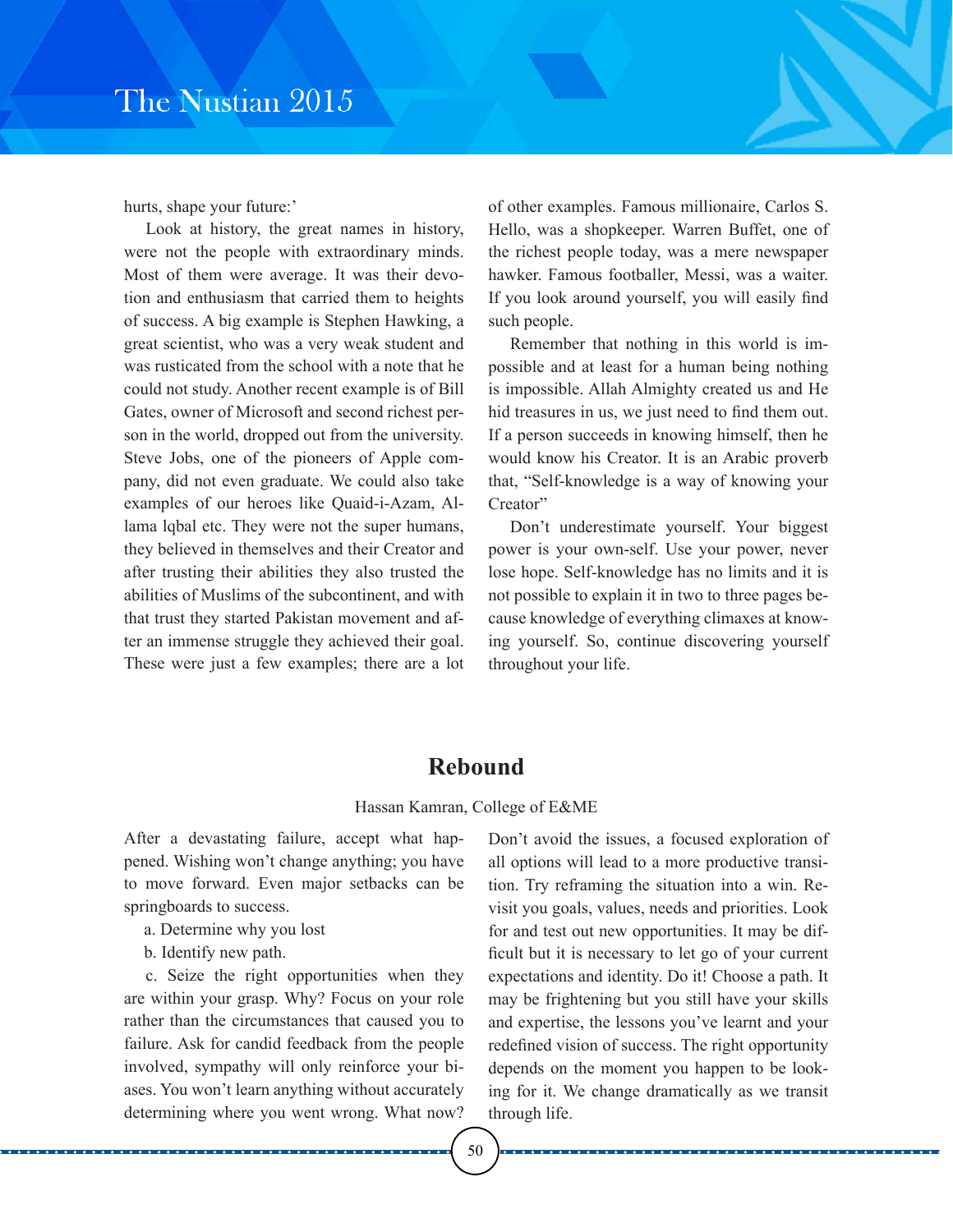# **Say No to Self-pity**

### Safdar Ali Khan, DD SCME

Self-pity is a defeatist mindset. When one thinks that he is a pitiable object and devoid of any virtue he indulges in pitying himself. Unfortunately, as a nation we have gone in self-pity mode, thanks to our intelligentsia and mullahs, who have made us believe that we can neither be good Muslims nor good people, despite the fact that people living in Pakistan form the best racial and cultural blend in the world. We possess the best racial stock and brains comparable to anyone in the world and still people propagate that we are a mob not a nation. We find all the faults in ourselves and decree that we are incorrigible people who cannot become a nation. Contrary to this, let us have a look at the world map racial, cultural, religious, lingual, regional diversities are found all around. Are, Americans, Russians, Germans, Chinese, Arabs, Persians, Indians, homogenous? Every nation has communal problems. So, why are we over-apprehensive about these minor issues, whereas all other nations feel proud with all much. From day one, we faced an enemy five times larger than us, but we got half of the Kashmir liberated, defeated the same enemy in 1965 war. 1971 is haunting us still because of our political/ military leadership, which were over a period of time going on separate paths. Motives of RAW and inept leadership purposely let one part slip out of our hands. We possess a valiant and highly professional Army, which has never let anybody threaten our external / internal security. Above all we are a nuclear power with ability to reach out to the enemy as far as 47000 kms away. We have the largest irrigation system with a very strong agri-sector, which is producing abundant wheat, rice, sugar and cotton enabling us to earn hard cash by exporting the

surplus produce. Despite our lackluster performance in the education sector, we are endeavoring to make up for the deficiencies. Imagine the new universities and research centres coming up in a decade.

Best of all we have a highly valuable strategic location on the world map, completion of Pak-China, commerce corridor will put us in riding seat economically. No country in the world can ignore us as a non entity, as we are a regional stabilization force. Even a superpower like America cannot ignore us and would like to stay with us to ensure regional stability. Chinese will stay indebted and Russians are vying to join us to trade in the Indian Oceans.

We possess tremendous national spirit, whether war or peace; as a nation, we stood united against any external threat or internal calamites. Attack on APS or floods, earthquakes etc, we stand united to face the challenges. Our valiant forces are the only one in the world which have taken on terrorism head on, irrespective of the cost in money or blood. Last of all, I want to assure Pakistanis that, we are a great nation, irrespective of minor irritants. We should not become desperate and display resolve by showing strength to fight challenges like terrorism, religious intolerance, corruption etc, by singling out and disrespecting those who bring shame to us. The concept of *Khudi*, by Iqbal is not meant to convert us into hermits, but people with self-respect having courage to live a gutsy life of superb character and tell the world that, we are a great nation, better than all. A bit of social responsibility and sense of ownership will put us in the lead. Thus be a 'proud Pakistani'.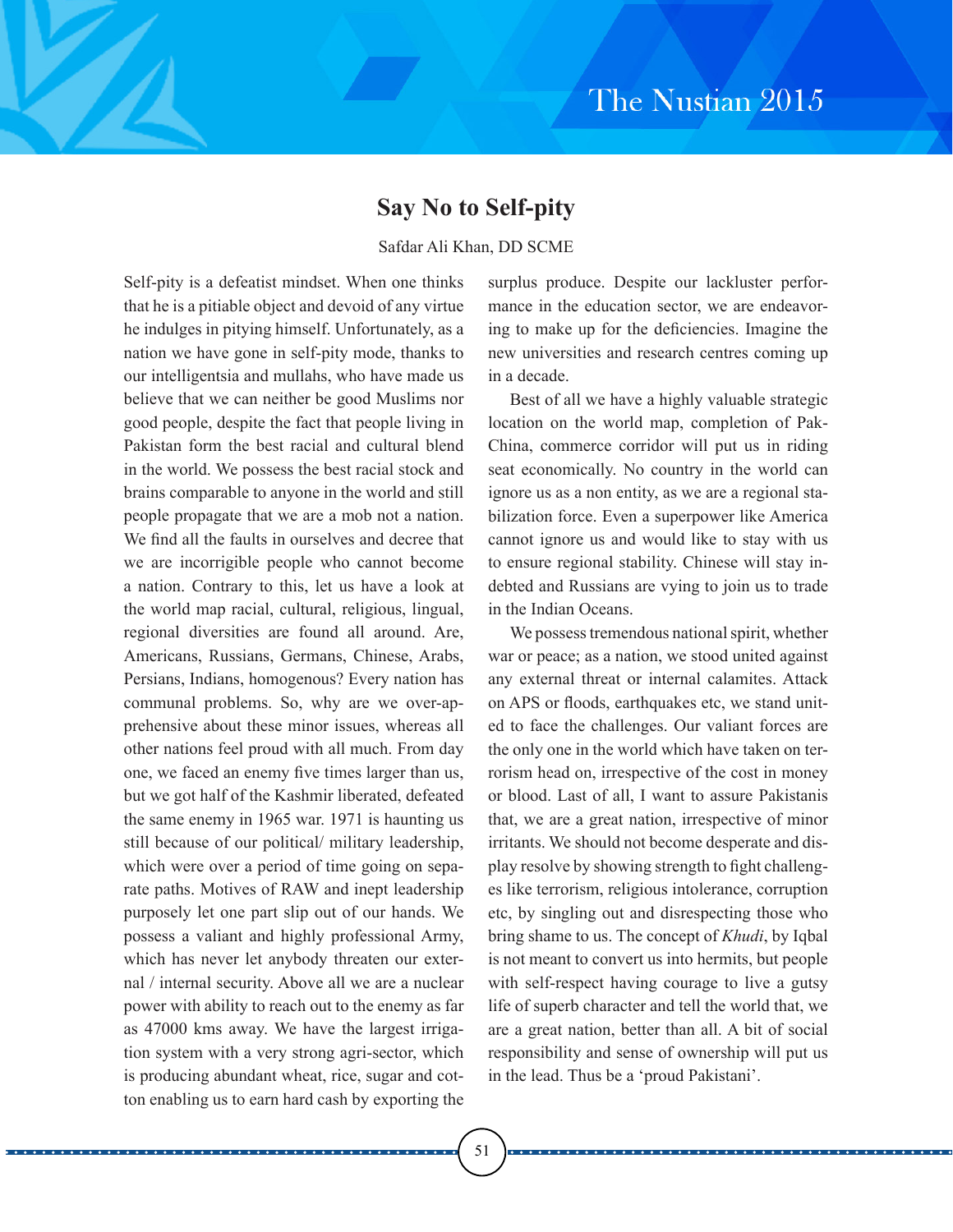

# **Recent Advancements in Technology**

M. Awwab Tahir, MCS

Computers are the best invention of  $20<sup>th</sup>$  century. They have great impact on the life of humans. Advancements in computers have brought about revolutionary changes across the world and new things are being invented on a regular basis with new ideas to make human life more comfortable and enjoyable.

In this article, I will be discussing the recent advancements in the technology and what are its benefits in our daily life. Some of the best advancements in the technology sector are given below:-

**• Drone technology has become widely used:**

We have seen a great advancement in the drone technology in the recent past. These are best used in wars and spying enemies without loss of lives.

### **• Advancement in 3D Printers:**

3D Printers are nowadays very popular in movies and art field as they create life-like pictures.

### **• Flying cars are now a reality:**

Flying cars are a type of aircrafts for daily use. They provide you transport like your car but you don't have to use any type of road. It flies and helps you reach your destination.

#### **• Voice can now be recognized easily:**

In recent past, progress has been made in voice recognition. Now it is very easy to control the computer or search on Google by just speaking.

### **Brown Burger is grown in lab:**

There are many efforts going on to control the hunger of the world. In this perspective, after 5 years and \$330,000 worth of research, brown burger is being made in labs which is as tasty and healthful as the real one.

### • **What was virtual is now reality:**

The Oculus Rift are virtual reality headsets which allow users to step inside their favourite game and virtual world.

#### • **Technology is now wearable:**

Wearable technologies are considered to be next big thing.

### • **Now you can see more than HD:**

Do you think 1080p is the best quality you have ever watched?

### • **Hard Disks are now made of Helium:**

Besides simply sounding cool, the new helium-filled hard drives introduced by Western Digital this year are a game-changer in storage technology.

### • **The Bionic Eyes:**

Great technology advancement: The Argus Retinal corrective is the 1st of its kind-a bionic retinal implant that helps individuals see within the same approach a hearing aid helps individuals hear.

### • **How computers are changing way of learning:**

Computers have made much progress in helping students and people who want answers to their questions.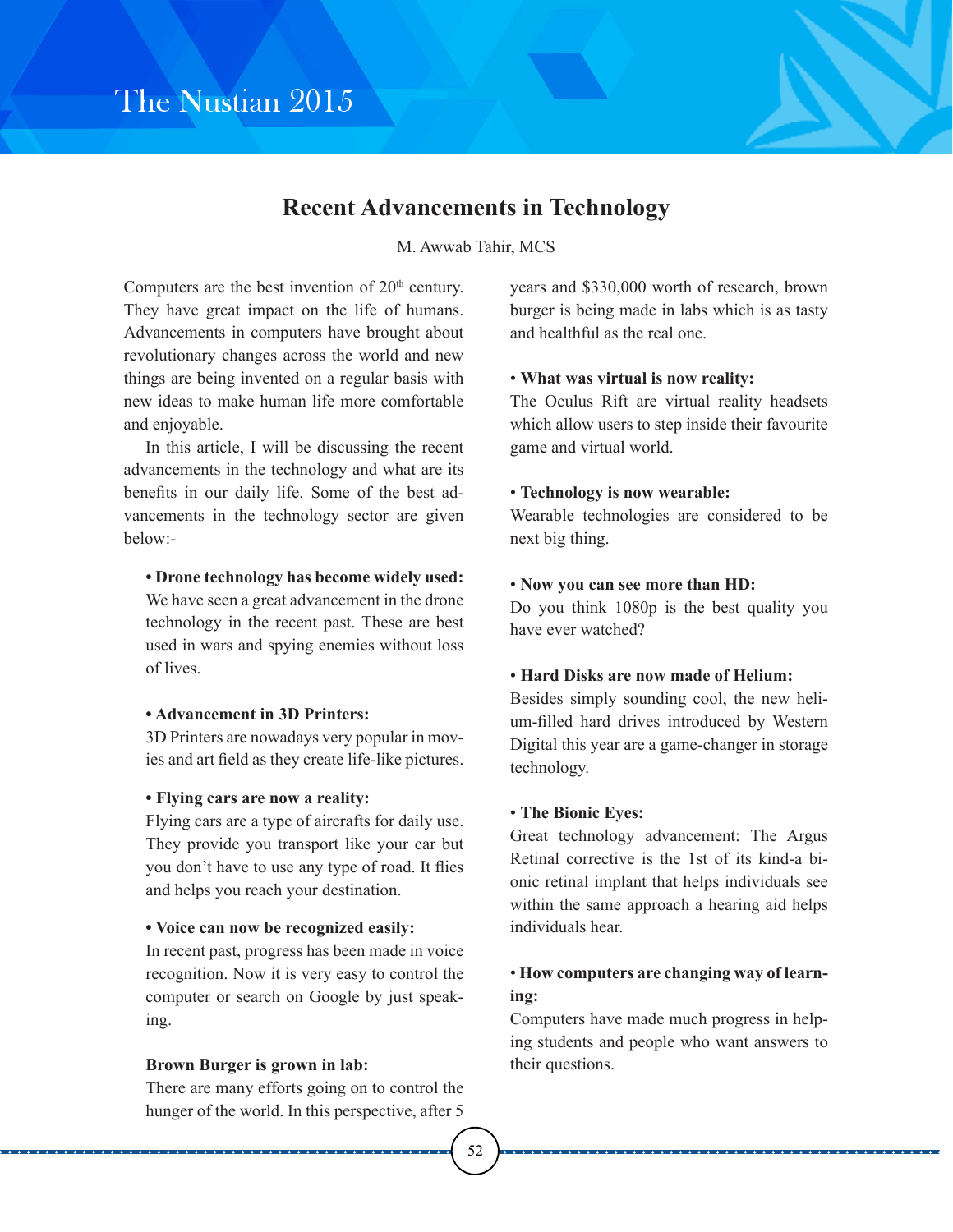### **Lahore is Lahore**

Aslam Bazmi, SEECS

"Where are you from, *Daddu* (frog)?"

"From Gujrat, sir."

"What a terrible place to live!"

"And *Kaddu* (pumpkin) where are you from?" "Me, sir? I am from Sahiwal."

"Well, not a bad place for a sheep like you!" Right, sir.'

"And what about you, Mr. Kojak?"

"Sir, I hail from Karachi". "Don't try to be smart, idiot. Tell me plainly where you have disgraced from."

"Sir, from Manghu Pir, to be precise."

"Yes, that shows very much in your crooked personality."

"OKay, Einstein, where are you from?" "You mean, sir, me?"

"Who the hell do you think I am talking to? I must sort out all your notions but tell me first where you have disgraced from." "Sir, I belong to Lahore."

"That's great. Lahore is Lahore, a city of gardens, a land of brave people, a great city of great people, ready to receive with open arms any Tom, Dick and Harry-and can tolerate even a goofy like you." All said in loud chorus, "Yes, sir!"

I was intrigued to eavesdrop on this historic conversation between a batch of newly inducted cadets and their course supervisor, Flight Lieutenant Malik, nicknamed Brilliant. He hailed from the downtown of Lahore and considered other than Lahorites a lesser breed. His face beamed with rare excitement whenever someone introduced himself as the resident of Lahore. Brilliant strongly maintained that only Lahorites enjoyed in plenty pure and delicious food. The rest were

eating insipid meals, and maybe grass or fodder. I had the singular honour of having savoured his rich hospitality only once, and I must say the home offered the best cuisine. I had to pay for it only through profuse praise now and then. Brilliant was extremely pleased to meet a visitor in my office, Mr Akbar, born and bred in Lahore, who was coincidently living in Lahore in the same area from where hailed the Great Brilliant. He asked the gentleman if he knew Gullu barber. When Akbar nodded affirmatively, Brilliant whispered in his ear that Gullu had the honour of circumcising him when he was a school-going child. Akbar whispered back gleefully in Brilliant's ear, springing surprise that he too had the agony of undergoing that butcher-barber's surgery and it took his cut several months to heal due to the infectious razor. At this point, both burst into a hysterical laughter, startling everyone around.

For several years, Brilliant jealously held the Eating Championship, beating every glutton in the air force at various dinner parties - setting the once hitherto unbeaten record of devouring in minutes one quarter of a roasted lamb, besides guzzling several chicken legs and half a dozen *Shami Kebabs* with a large bowl of *raita*. Just an hour after taking such a huge meal, he was found prowling around the deep freezer at home in search of *gulab jamins*. According to his truthful lady, he was caught red-handed by none other than his own watchful children. However, by that time Brilliant had wolfed down all the *gulab jamins*. The thief-papa barely escaped the kids' wrath and had to treat the children to their favourite ice-cream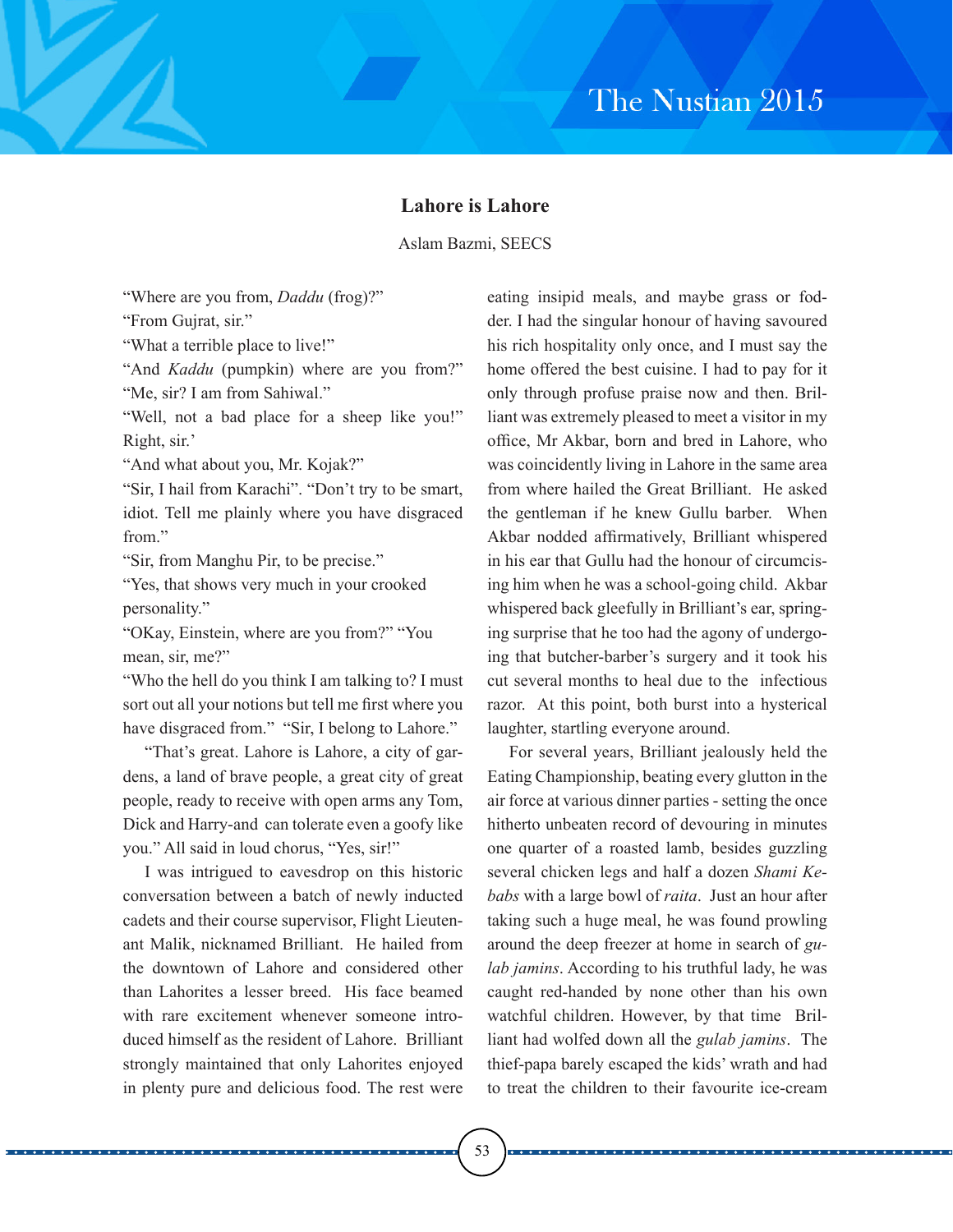the following day.

There are countless tales about Brilliant's naivety, gluttony, absence of mind and foolhardiness. He was indeed a walking source of fun and amusement of all kinds. We all looked forward to seeing him in some act of superb stupidity.

On a very fine morning as I was about to drive to Peshawar Saddar with an urgent shopping list, I was waylaid by Brilliant. A great window-shopper since his youthful days, Brilliant latched on to me for the next two hours. After sauntering around for well an hour, he rejoined me in a bookshop. As we were returning to our car, Brilliant recalled he had to buy some samaosas for his wife. He asked me to wait for him in the car, and he would be back in a short while. It was already very late but Brilliant was visible nowhere till I saw him emerge, with a confused smile and dishevelled hair, from a neighbouring car similar to ours. Probably, he was overly engrossed in his old pastime of ogling at beautiful women which inevitably led to a highly embarrassing situation. Absent-minded, Brilliant jumped into the neighbouring car with a lady ensconced on the driving seat who was feasting on a platter of hot crispy potato chips. Seeing Brilliant, she began to scream hysterically. Luckily, finding his otherwise truant wits around, the Brilliant quickly apologized wearing all innocence on his face. While exiting, his greedy hand couldn't help pinching instinctively a handful of potato chips from the lady's platter. On the way, he collided with a policeman to whom he gave his piece of mind there and then. On spotting me, he also gave me a sharp rebuke for negligently not standing by the car and letting him go astray.

Brilliant's motorbike was in shabby shape and badly needed re-painting. The paint bill appeared to hurt mortally his stingy pocket so he focused

on cheap solutions. One of our friends suggested to him that some tins of black and red paints were lying surplus in the compound of an air force store close to his house. The very next morning, Brilliant approached the store in charge, requesting him to dole out a modicum of black and red paint. Getting hold of the complimentary gift of the paint, he proceeded to undertake the artistic task of repainting his motorbike. An old brush lying in the kitchen came in very handy. He parked the motorbike in the backyard and then, rolling up his sleeves like Michaelangelo, he wielded the brush with masterly strokes on the motorbike with the assistance of his maid-servant. In just half an hour, the bike stood clumsily painted red and black with blobs of paints stuck to silencer and elsewhere. The poor two-wheeler wore a grotesque appearance for all to see and behold.

When I rode pillion on Brilliant's clumsily painted motorbike next morning, some naughty colleagues in the office mischievously greeted Brilliant on purchasing a new motorbike. Some had the audacity to demand sweets. They feigned extreme amazement when Brilliant revealed that it was entirely the magic of his artistic touch. The glib-tongued *Chacha*, an ace sycophant, advised Brilliant to sell the motorbike in such immaculate condition on a price of his own choosing and go for an old Suzuki 800 cc car. Brilliant had invested some money in a Ponzi scheme which promised to return his savings three-fold in two months' time. The investment was about to mature in a few weeks. This greatly bolstered Brilliant's dream of buying a car soon. Sadly, his aspiration shattered and crashed on his hearing the news that the investors had fled to Dubai for good.

Brilliant claimed he was a great catapult shooter and, in boyhood, was credited with shooting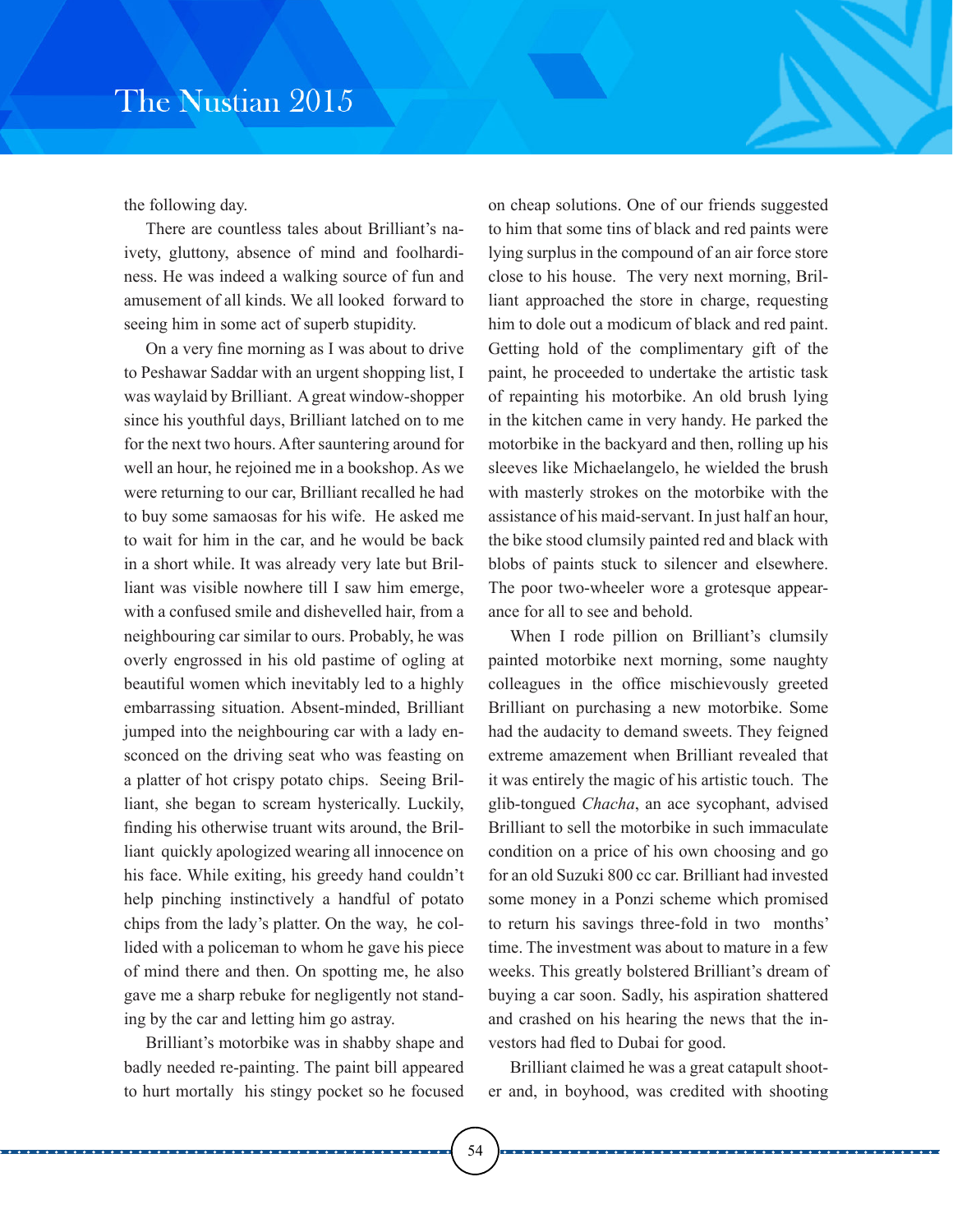many raw mangoes. One evening at his home city, Lahore, we both were strolling in a park in DHA. The place was humming with all kinds of fun and recreation. Standing yonder was a Khan Sahib with an air gun and a balloon-studded board hung over his shoulder. Brilliant showed unusual interest in testing his shooting skill. The Khan was a very intelligent person. He was quick to judge that Brilliant was pretty confused and dim. As a safe bet, he challenged Brilliant to shoot a balloon and claim 10 Rupees for each kill or hit just 10 balloons in any sequence and take away his gun, concluding, "Sir, the choice is entirely yours!" Brilliant greedily opted for the gun, pinning high hopes on his good marksmanship. Following the deal, the stage was set and many children flocked to the scene in no time. After gulping a tin of coke, followed by a few mock exercise-like jerks, Brilliant started off heroically, holding the gun firmly. He fired as many as 30 slugs, all unmistakably quite off the target, except the one odd fire that accidently claimed a single balloon. Finding the game unfair, Brilliant asked the Khan Sahib to hand him a catapult so as to complete his mission with a big bang. The Khan laughed off the demand over a cup of Qahwa, with some taunting remarks in Pushto.

One night at PAF Base Lower Topa, Brilliant was on Orderly Duty Officer. Someone mischievously leaked to him the fake news of Mess Secretary dating with a eunuch in his room. Considering it an act of violating the sanctity of mess premises and a grave breach of officers' code of conduct, Brilliant acted post haste. Taking along a provost NCO, he launched a sudden raid on the Mess Secretary's room. The room was bolted from inside which heightened Brilliant's suspicion all the more. He desperately banged and kicked the door,

shouting "open the door, damned" at the loudest pitch of his voice. The poor secretary, acclaimed for his pristine nobility, was taken aback to hear all this fuss. Brilliant switched on the lights and frantically started searching the eunuch in every nook and corner, even in the cupboard which couldn't hide even a small child. The next morning, Brilliant's 'abortive raid' became a big gossip headline among officers on the Base. Even the Base Commander was greatly amused.

In 1978, Brilliant was one of the avid listeners during the farewell address of Air Chief Marshal Zulfiqar Ali Khan at PAF Base Kohat. Finally, he succeeded in poking his nose by interrupting the dignitary on a point of 'disorder.' However, he was asked to wait for the question-answer session. As soon as the address was over, Brilliant leapt like a leopard and was the first one to shoot the first question, which sent the whole gathering to chorus laughter: "Sir, India is purchasing hitech Jaguars from America while we are sleeping. Don't you think this is a grave threat to our national security? What would be, Sir, your strategy to cope with the threat?"

Gracefully smiling, the Air Chief replied: "Well, Flt Lt Malik I quite share your concern. We do have a strategy to deal with the threat which, I am afraid, I cannot disclose at this forum. By the way, gentleman, Jaguar is an Anglo-French jet ground attack aircraft, and it has nothing to do with America."

Despite Brilliant's retirement 15 year ago, his wonderful memories never seem to retire or fade away. I often find in these reminiscences ample comic relief and some of the finest tickling tales to be shared with readers from time to time.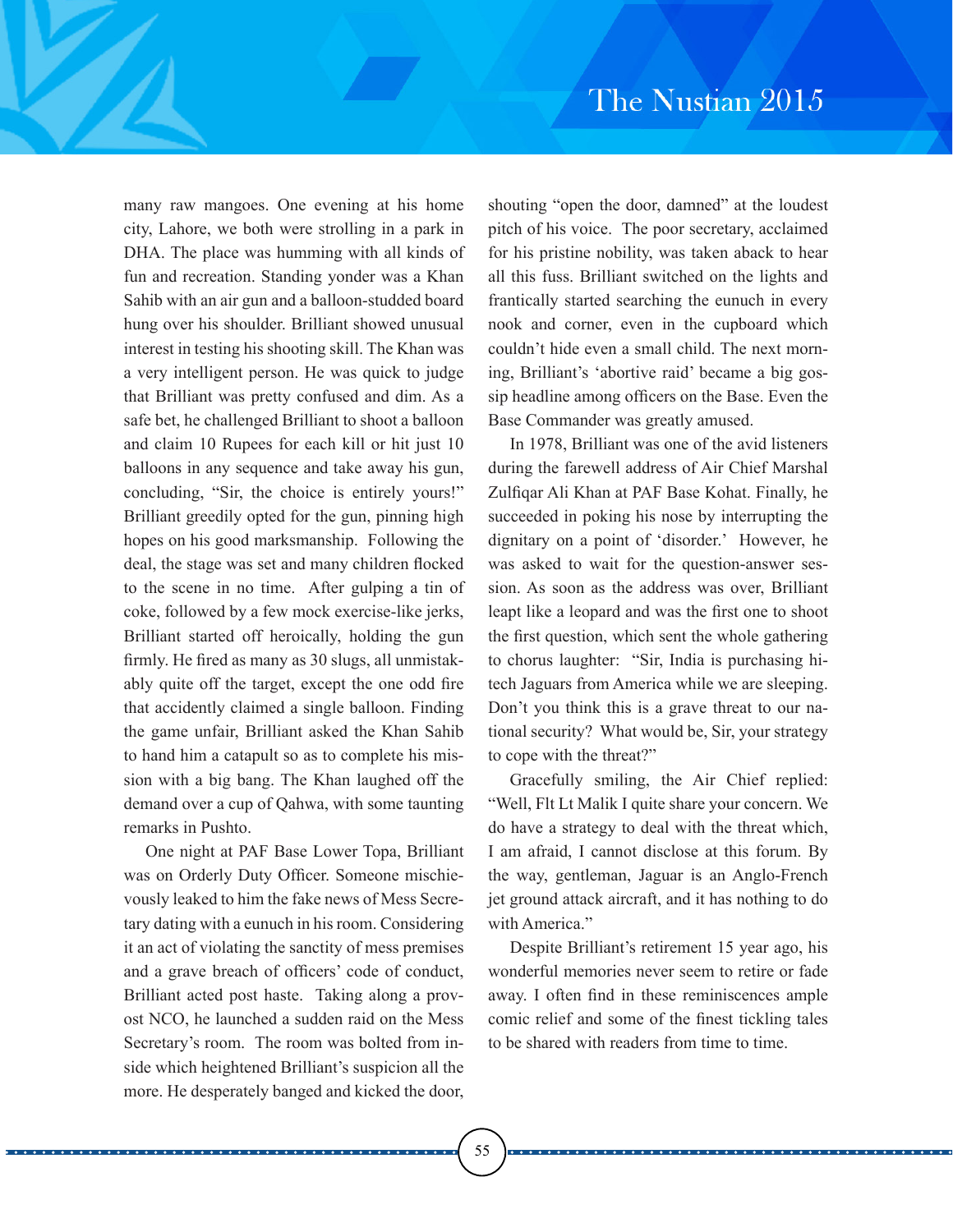# **Rozi and I**

### Safdar Ali Khan, DD SCME

A wonderful man of short height, long grey beard and subtle sense of humour, great intellect, yet simple in manners, Rozi Khan, is a good company. His very name has embarrassed me at times, while talking to him on telephone and pronouncing his name as "Rozi," because my old wife would suspect me of my involvement with some Rozi. One day he surprised me by disclosing that Shakespeare was from his area, a revered Pashtun. Once questioned by me, he narrated that, actually, there was a Pashtun poet by the name of Wali Muhammad Shaikh Peer. He was a great philosopher as well. Brits, stole his work and published it by the name of William Shakespeare. Incidentally Shakespeare has not written anything original, rather re-wrote works of others. So to change the topic, I interrupted Rozi, "tomorrow you may claim that Geoge Bush was form your village." He laughed and said, *yaara* (friend), his name and actions both are similar to us. Look, at the name, Bush, means '*Jharri*' in our language, so we do have, Jungal Khan (Forest head), Mangal Bagh (Tuesday garden) Pathar Khan (Stone Khan), Talwar Khan (Sword Khan), Azab Khan etc. Geoge Bush even behaves like our people. He is a brave man like our Khans, who do similar actions to maintain their supremacy. He can get us killed, destroy our property and in turn help us once we are at his mercy after total submission to his authority. But Rozi, he is president of an entire continent and your khan is head of a tribe, I quipped. Rozi again laughed while taking another dose of snulf, his favourite timepass and my worst punishment, which I undergo form time to time.

Rozi in his typical style said, "*Yaara*! Presidents, Khans, Chiefs, have same mindset. He has a vast country, large resources at his beck and call, destroys countries, controls their resources, kills their people to discipline them in the name of humanity while our Khans do the same at smaller scale and call it tribal traditions." His comparison and analysis made me speechless. A simple, straight and trustworthy friend, who talks sense, but makes you mad sometimes, by mixing, 'he' and 'she', so profusely that sometimes the other fellow may get suspicious of his gender. Normally he refers to his wife as 'Jatta hey,' but his brother 'aati hey.' This is peculiar to these wonderful people who are close to Arabs in eating habits, trade, treatment of women and weaker ones. Money minded like Jews, and brave, like themselves. Rozi and I were sipping tea, once, and another friend who had never met Rozi Khan rang up and, after exchanging pleasantaries, asked me as to what I was doing. I told him that I was having tea with Rozi at home. This news surprised him. He immediately questioned my character, taunted me and said '*hoon*' to which I replied him to join us. To arouse his curiosity, I requested him to bring some eatables for Rozi so that we could enjoy the evening. He joined us within half an hour and was stunned to see Rozi (Khan). He abused me for wasting his money by asking him to bring edibles for Rozi. Rozi and I had a lungfull laugh and still, I teased him on this issue. So my advice is that to never go after the names only. Pathar Khan may be very smart and handsome, and Rozi, totally deceptive.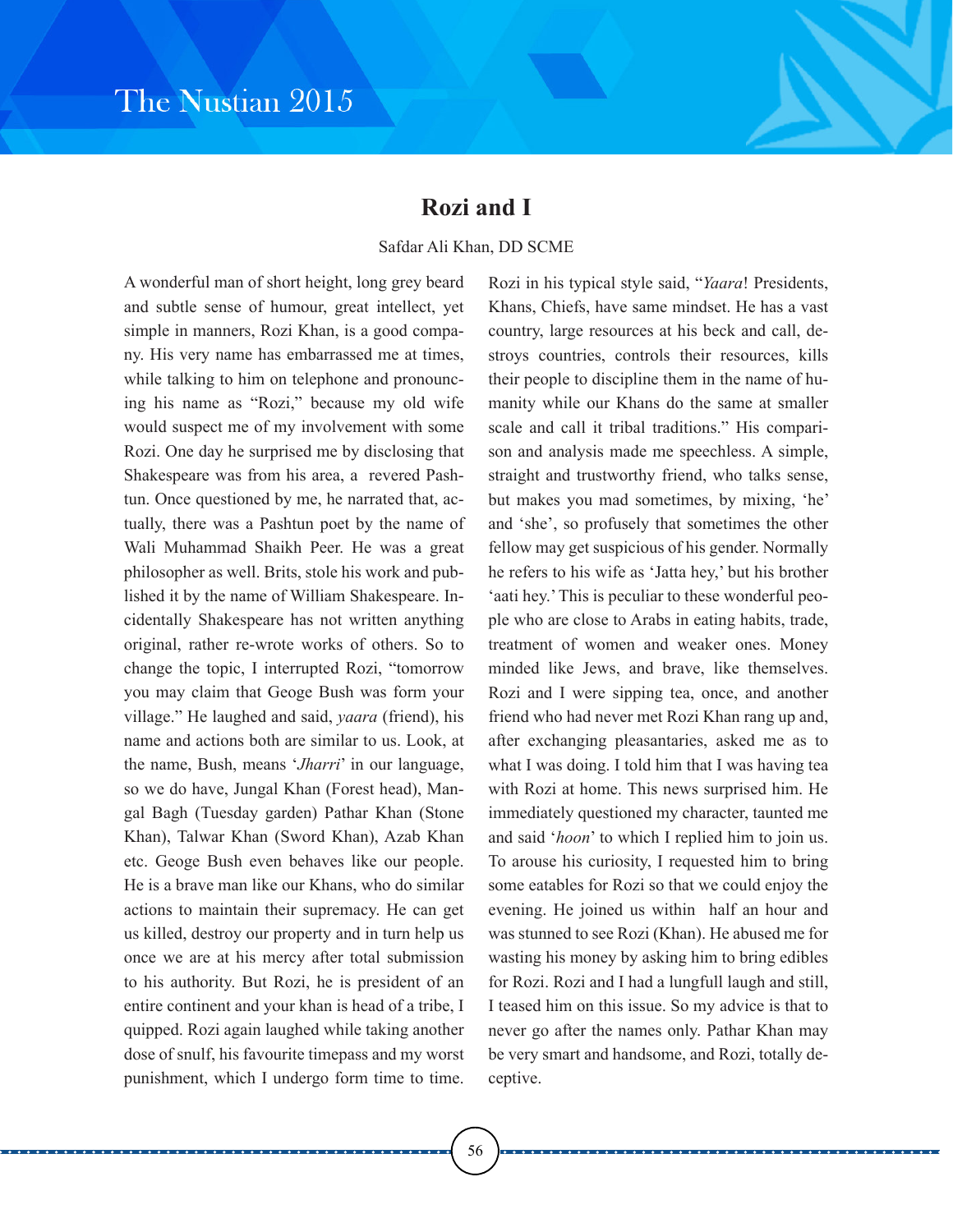## **The Haunted House**

### Zafar Abbas Naqvi

After the partition, my grandparents migrated to Pakistan from India, leaving everything behind. Since there was no proper governance, management or a plan on how to accommodate those migrants, my grandparents were simply asked to find and settle down in any home vacated by Hindus who had migrated to India just like my grandparents. My grandparents found an abandoned house in Rawalpindi and settled in. The house probably belonged to a family of lower caste Hindus of lesser means and was a very modest one. Keep in mind that we are talking about the 1940s, when having a TV or a camera in the house was similar to owning a rare Bengal tiger in Canada or having Wi-Fi in a village in Thar Desert. My grandfather was a school teacher and there weren't many educated people around at that time so he quickly gained respect among his neighbors who started calling him Master *Sahab* (Mr. Teacher).

So a few weeks passed and winter started to settle in. One day a neighbor knocked at the door and called for my grandfather and told him that he suspected that his house was haunted and he needed my grandfather's help to get rid of the evil ghost. He explained that there was a strange ghost hanging from his room ceiling and moving in circles, making strange noises. He further explained that in summer it was alright because the ghost didn't harm him but now that it was winter the ghost was killing him, as it was blowing cold, chilling air at him. The guy wanted my grand-

father's help, knowing that he was an educated man who might be able to talk the ghost into not bothering him. My grandfather didn't realize what seemed to be the problem until he agreed to go and see the ghost himself. As he entered the guy's house he saw the obvious ceiling fan switched on. Instantly my grandfather realized that the poor guy never had seen a ceiling fan or even heard of it because the technology wasn't very common in those days like it is now. The house this guy was living in probably belonged to some well-off Hindu person because it was a big house and even had ceiling fans which were considered a luxury. The guy got his hands on that nice big house just randomly like any other person who moved into an abandoned house. This guy lived in that house alone and had no family.

My grandfather came up with a cunning plan and told the guy that the ghost (ceiling fan) was a very evil one and would not leave him alone. He suggested to him that if he would like they could swap the houses as he could cope with the ghost somehow. The guy happily agreed and soon my grandfather moved into the big, lavish house and all he had to do was switch off the button of the ceiling fan which was right there on the wall and the poor guy had no clue what it was there for. The guy on the other hand, was also pretty happy with the deal he made with my grandfather since in that house there was no icy air-throwing ghost to haunt him.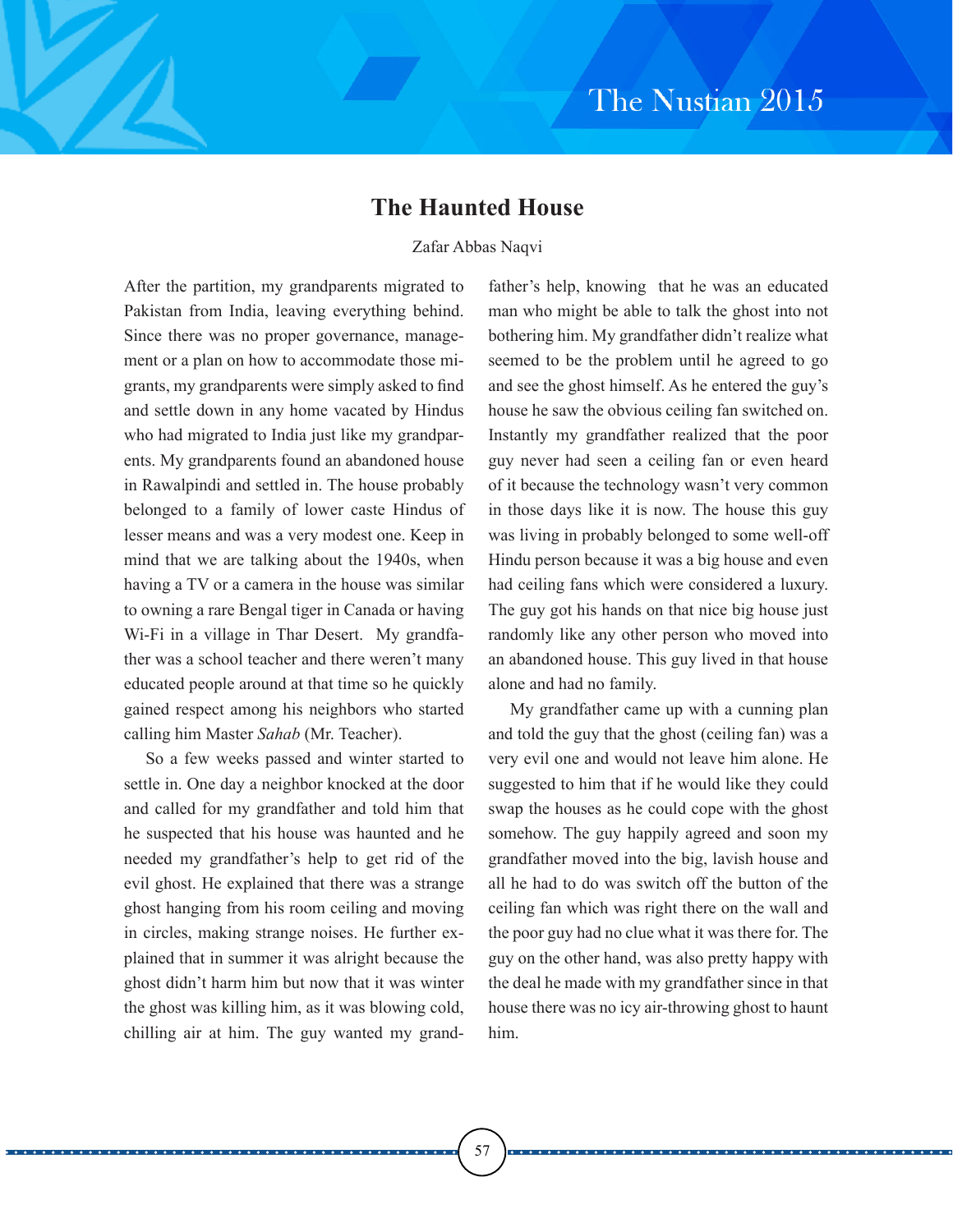### **The Weird Sorrow**

#### Ahmad Fahad, SEECS

I was ready. It had been so long since I met him. He had come after 8 years. The excitement overwhelmed me. We were best buddies; the thrill of seeing him again overwhelmed me. I kept staring at the clock. It was 7 pm. He would arrive any time. I saw my cellphone: the battery was full and signals were strong. Curiosity and fear mixed up into a sweet mixture.

The door bell rang. I ran to check it. And as I opened the door I saw a person wearing a long coat, with a small beard and questioning eyes. He inquired, "Is this you?" Yes, it was me. He knew it and we went out wandering here and there. We shared the old memories and laughed our head out. It felt so unreal. We didn't eat dinner but time flew so quickly. We were preoccupied.

Unfortunately, good things don't last long. Who knew the walk on the road would result into something I hadn't even thought about. Yes, I heard a sound of a tyre scratching against the road and before I could interpret it, the car hit me with a force which made me go in a gloomy, dark place. I couldn't see but I could hear. I heard the siren of the ambulance. I could hear them and they really cared for me. I was in the arms of my father. I tried to wake up for some time but my body was much more attracted to the dark place. I resisted. The rain started, and it was scary. I didn't know if I would survive but there was something that made me fight; something that had been there with me all this time. There was hope, hope to fight back. So I didn't let myself down. I opened my eyes. Everyone told me that I was alright but I kew they were lying. I have been through all this.

The doctor told me of the hospital and his name. I wondered why he did so. Until next day the same doctor came. He asked me the things he told me. I replied as consciously as I could. And then the smile on his face was fanatic.

Then doctors came and checked my eyes. There was blood in my eyes and it would take some time to heal. I was told not to worry. He also told my father the same who was standing anxiously looking by me. People were eyeing me up and down. I know him; he used to come to offer prayer, and the guy with him was his father. There were more people too: the whole neighborhood was here. But there was someone missing. I remembered, but before I could figure it out the doctors came for examination.

This won't take long; I will be on my feet and be able to score a century in cricket again much hope, much happiness. The good part is that I am alive but there is something missing in all this happiness. Where is he? I questioned myself. I looked here and there but couldn't find him. I asked my dad, but kept silent. Waves of horror swept across me. I started to think the worst. What happened to him? Was he alive? I didn't know.

After 4 days I came home. 'Get well soon' was written on a card attached to my cupboard. My room was decorated; it was all fine and good. But I went to find someone. I went to the place of the accident. I shouted his name. I cried. I couldn't find him. He was nowhere to be found. I would be the one who survived but it didn't matter if we both hadn't survived. I knew he would survive. I kept waiting when a car came and I could hear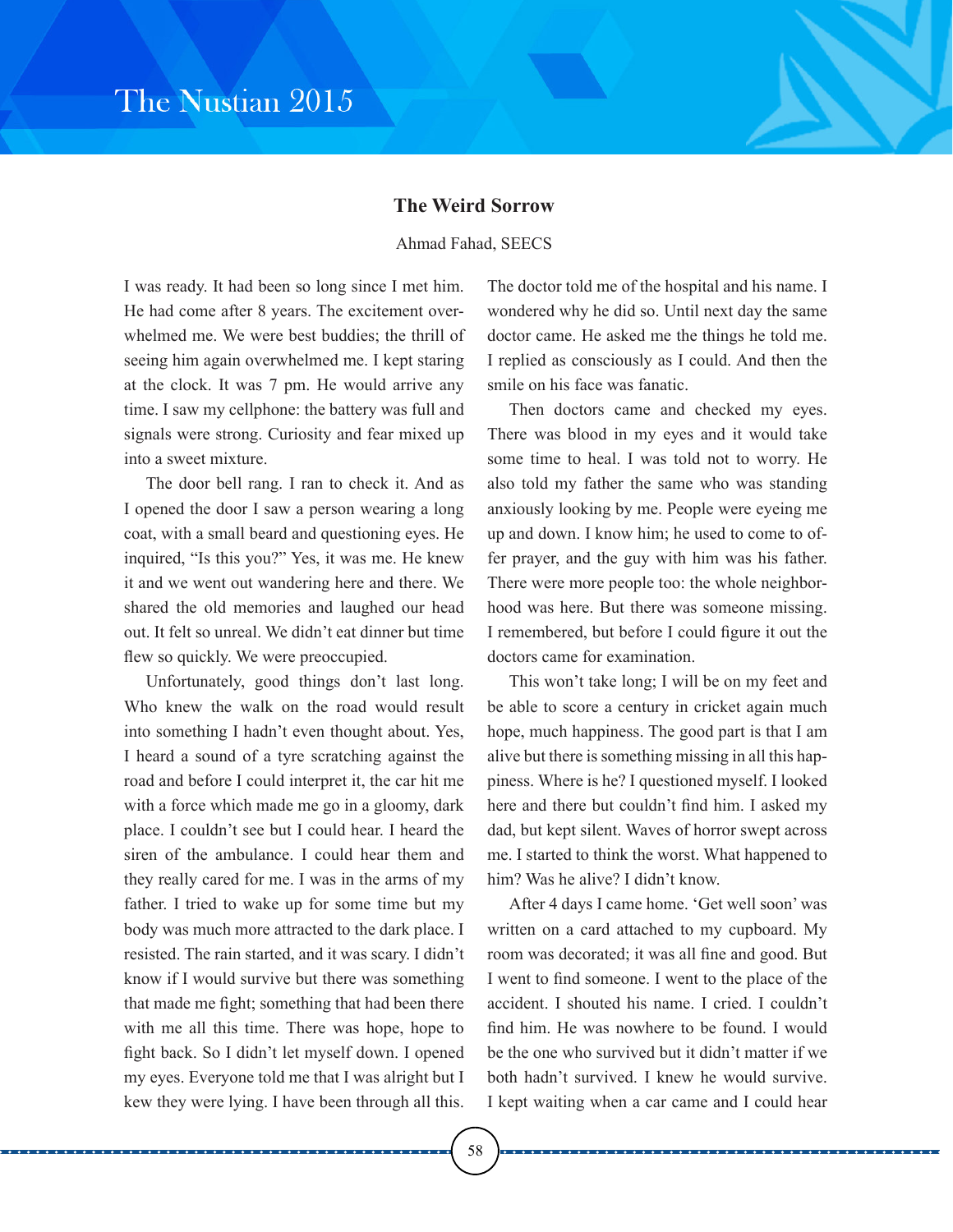my father calling me. I stopped. The car came and my father opened the rear door. Here he was, I couldn't believe he was alive. He stepped out, but he couldn't walk. I grabbed him by his arm. He had a fractured leg and a torn thigh muscle but he was smiling. His smile brought tears in my eyes. That was the same smile he used to give me when we were both caught in detention by the teacher. It was raining and he said nothing but his action had conveyed enough for me to interpret.

#### **Fishing with Robin**

#### Aslam Bazmi, SEECS

A widower with a rapidly greying head, Robin was a fickle-minded hero in his early-fifties. Actually named Ruban, he came to be popularly known as Robin, although he did not have even the remotest kinship, affinity or similarity with the legendary character Robin Hood, Robin Ghos or the poor Robin in the woods. With his good build and loud sonorous voice, he looked quite impressive. Robin sought voluntary retirement from military at the age of forty-five, aspiring to do something big in life with small half-hearted efforts. Initially, he chose to write a few odd stories in the hope to become a great writer of the stature of J K Rowling, the author of the celebrated Harry Potter series. Sometimes, he would grieve quietly, complain of the vagaries of fate and blame the world for callously ignoring his great work. Eking out livelihood was not a problem for Robin; he had inherited good land property from his late father. He was proverbially frugal in habits.

Mohsin alias Mithoo was quite good at knitting friendship with freaks and eccentrics because they are a proven source of great fun and amusement. So, Robin was an obvious choice whom he instantly welcomed as a valuable addition to the wonderful galaxy of his friends.

Robin tried to cultivate several hobbies and pastimes but he could pursue none as a life-long passion. First, he tried his hand at painting but after attending a few lessons in painting, he got fed up with this fine art-of course, not without producing some clumsiest paintings. One of these paintings alleged to be portraying a group of young children at play still hangs in Robin's sparsely furnished drawing room. The great Picasso exuberantly shows it to every visitor, including Mithoo on his very visit to his home. The aviator in him urged Robin to become a flyer and he excitedly joined a flying club. Thankfully, his poor psychomotor skills hindered all his attempts to fly solo and he was grounded for good. A bit heartbroken, he then turned to gardening but soon developed an acute allergy to everything green, including his green blazer that he would proudly wear as the former captain of the hockey team of his school.

When an old friend suggested to Robin to take up fishing as a good pastime, he took no time to hug the friend and this great idea together. The next day saw Robin feverishly engaged in making preparations. After having purchased two highquality fishing rods, one for himself and the other for Mithoo, he got down to preparing some tempt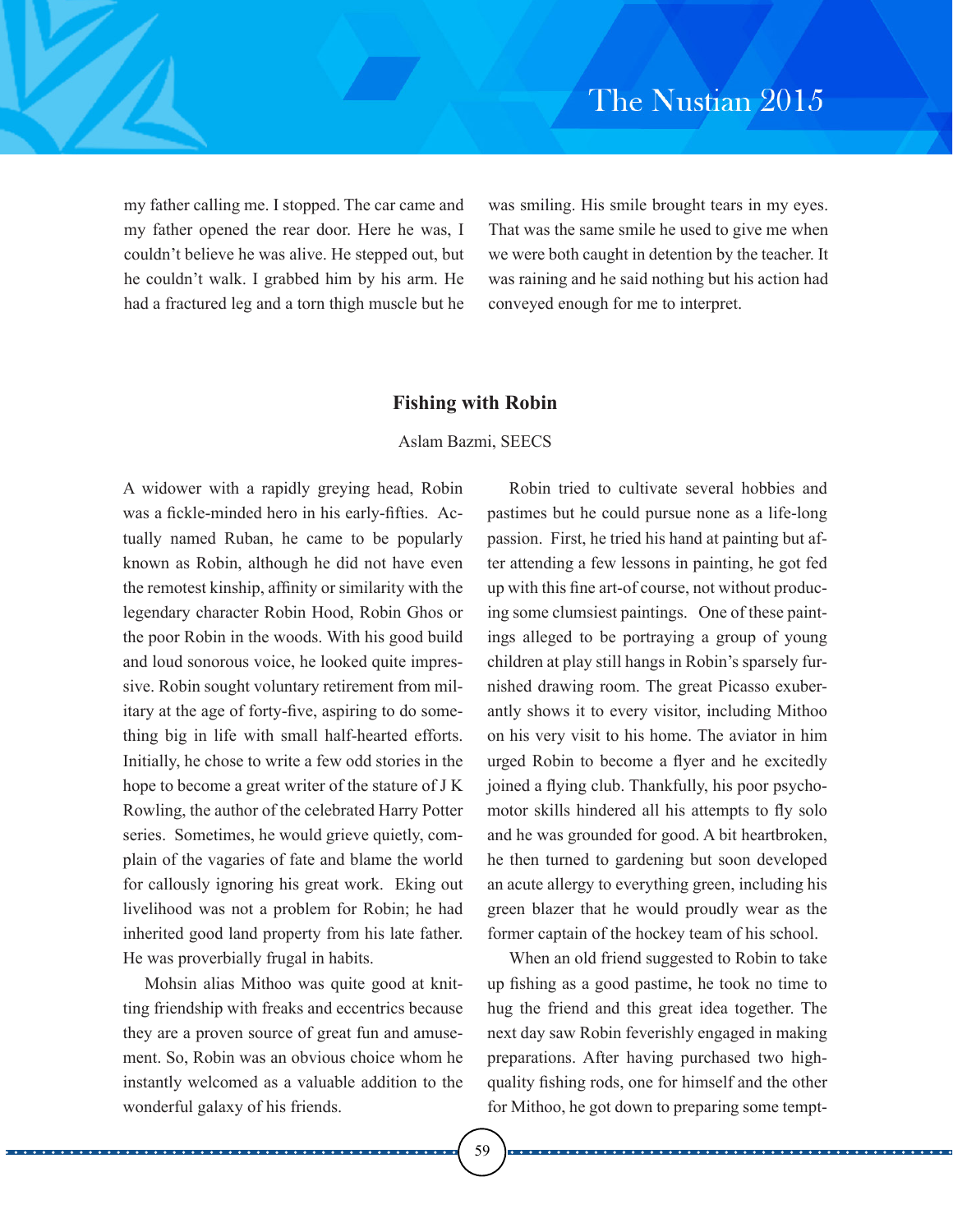ing bait balls. Mithoo was amused to hear his excited soliloquy: "Beef would not be the right thing. Mutton also smells bad. Chicken chunks should be fine. Maybe, modern-day fish are also diet-freaks, so let it be chicken meat to be on safer side," he concluded prophetically. Mithoo helped him shape meat slugs to attract a large school of fish.

On the D-day, as Mithoo rose to accompany Robin on their first date with fishing, Robin quickly suggested to change over as befitted the occasion... In a few minutes, Mithoo was there wearing mufti trousers, a new pair of joggers, and a green sweat shirt (which made Robin sneeze suddenly). Robin lent Mithoo a pair of his old ankle shoes, a loose fit for the latter's feet, but neither of the two minded it in great exuberance. Then, with his nose and mouth cupped in his left hand, Robin asked Mithoo to wear a shirt of different colour which he did in no time to spare Robin the further agony of colour allergy. In about 20 minutes, the two great fishers were at the bank of a dead stream on their maiden fishing mission. Like an expert angler, Robin minutely studied the place and then they selected a point which Robin's good instincts suggested to be a bountiful abode of fish. Losing no further time, they lowered their baits with high hopes and earnest prayers, manipulating their respective fishing rods like great anglers.

Hours went by inconsequentially. Then, suddenly Robin felt something tugging at his bait; his face glowed at the thought of some big fish in the trap. Together, they beamed and smiled in tandem, crooning some favourite song incoherently while pulling up the game. To their utter amazement, it turned out to be a big frog. They would have spent the whole day without catching any fish, had not a kind, elderly person passing by revealed that the stream had no fish and they should try their luck somewhere else instead of choosing to amass a variety of frogs, tadpoles or tortoises. There was a small dam not very far away, so they drove to that point in Robin's 1970 model Datsun car with an ample trunk.

No sooner than Robin and Mithoo had lowered their fishing rods in the lake, an official on duty rushed to warn that fishing was not allowed without a proper licence, for which they showed instant keenness. Once they had greased the palm of the guard on duty, the matter was amicably settled. Robin had already emptied the car trunk to its full capacity, ambitiously hoping to stack it with a good fish-load for a fabulous barbecue. They hurriedly lowered their fishing rods at two different points. As if all the fish were on a collective dieting session or had been summoned to some catwalk, none bothered to look at the chicken-meat baits. The sun was about to set, and one could see gnawing frustration writ large on Robin's face. Then, all of a sudden something got hooked to Mithoo's rod. He thought it was now his turn to receive the gift of a frog. Lady Luck finally pitied them. At last, they were able to catch a medium-sized fish, good enough to enact a small barbecue.

Being a great chef himself, Robin chose to prepare the game for the barbecue party on the following day. Back home, there was a short photo session with various poses of Robin, Mithoo and the fish. In one picture, Robin was seen parading the fish in his right hand and forming a victory sign by his left hand. Minutes after, Mithoo saw Robin devoutly massaging the prized fish with his choice condiments. Then, it was left to marinate in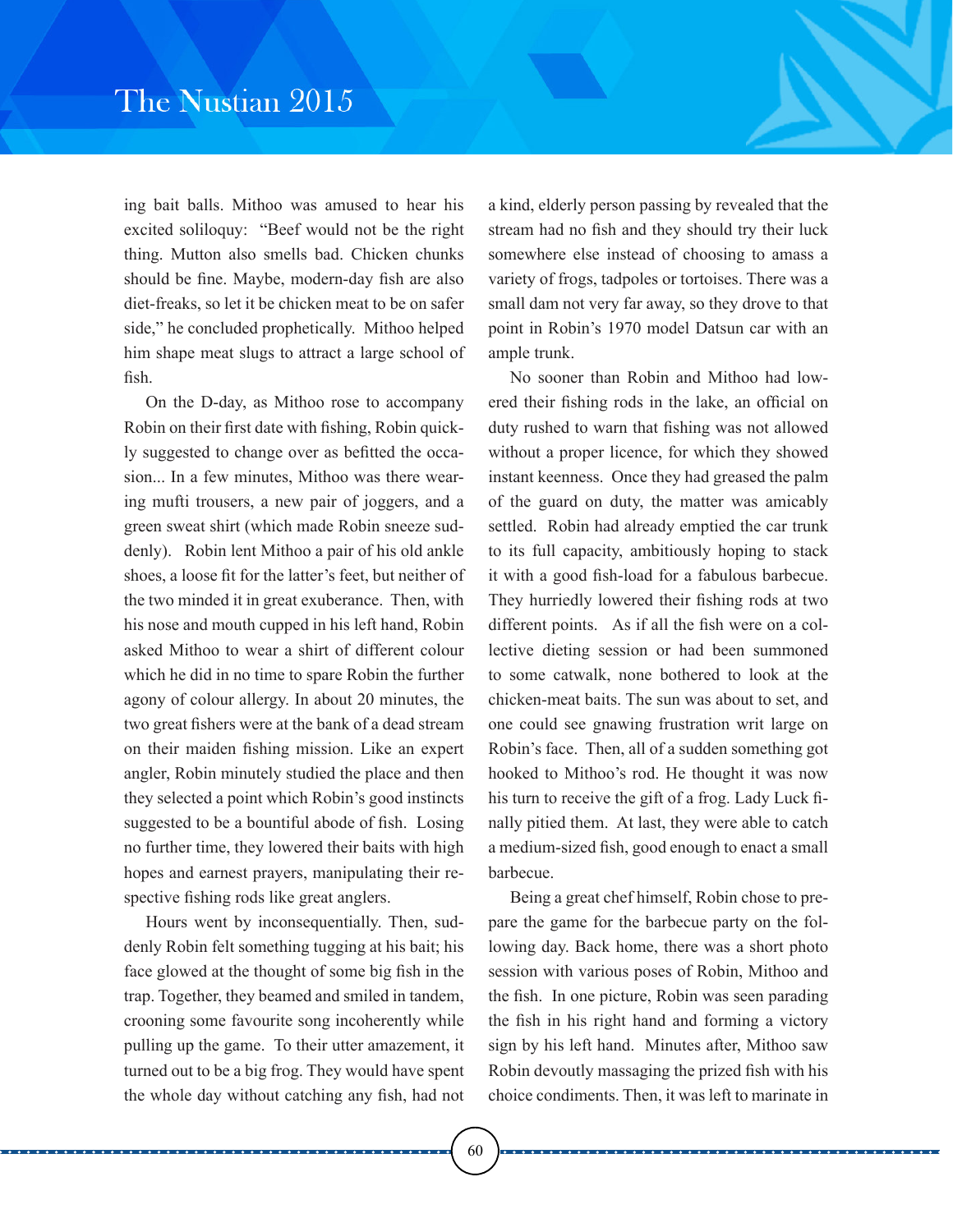the fridge for the whole night. Robin had several greedy glimpses of the tantalizing fish in different phases of the night, and so did surreptitiously his servant, Jugnoo.

There was already some hot row between Robin and Jugnoo when the latter had the audacity to ask for an increase in his salary. Robin's persuasion helped little to put Jugnoo's concern at rest. It seemed Jugnoo had taken the matter to his heart, and revengefully set the agonized heart on the fish. During the greater part of the following morning, Robin kept sleeping to make up for the wakeful hours of the vigil last night. This afforded Jugnoo a golden opportunity to make away with the marinated fish. A strange note that he left behind said, "I have collected my due pay-rise by taking away the marinated fish, ready to be roasted and savoured with my spouse. Thank you, Robin, and Allah Hafiz!"

Robin was devastated and remained drowned in deep grief for quite a few hours. When Mithoo broke the news of this theft to one of Robin's friends, Khan Baba, the latter came wearing a glum face to express commiseration and solidarity with a parcel of crisp fried fish. Robin pretended to be brave but his usual liveliness was conspicuously missing. Then, in a move unexpected of him, he decided to shift to Karachi, brushing aside everyone's persuasion to drop the idea. Mithoo has since lost every contact with Robin. Maybe, Robin held Mithoo equally culpable for the broad day theft of his prized trophy—the marinated fish!

# **Anguish**

#### Muhammad Sohaib Tariq, SEECS

The alarm rang, shattering the monotony of the room. The old, deformed body on the bed twitched slightly. The rumbling snores gave way to a low guttural breathing, like water rushing through a blocked drain. The alarm continued to ring, tearing up the last remnants of the stillness that ruled the house. Finally, with the aura of an ancient machine coming to life after a very long time, Bashir's hand reached for the clock, its wrinkled form coming to rest on top of it. Then, silence.

Bashir peered at the ceiling through his dull eyes. They had once twinkled like the stars; now they were dead and sunken into their sockets, the eyes of a defeated man.

It was the beginning of a new day, a new page in the life of an old man. Yet, there was no anticipation, no excitement, no happiness. For he knew exactly what the day had in store for him. He got up, raising his body ever so carefully off the bed. He sat on the edge for a moment and stared at his deformed feet. The years of ploughing fields and watering crops had taken their toll. Bashir had toiled through rain and snow, knowing that one day he would rest, one day his children would prosper.

No, that topic was painful. He had resolved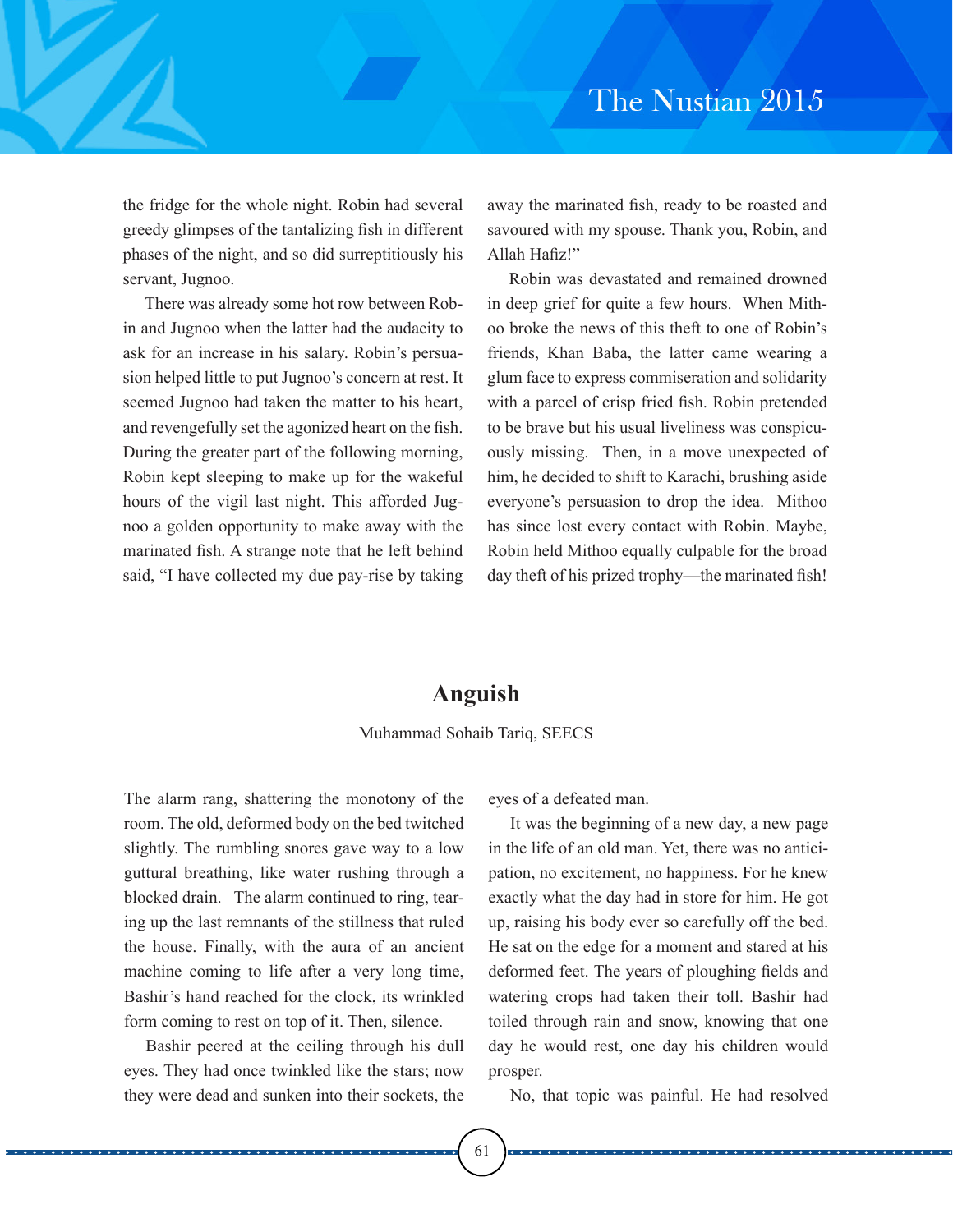not to think about them anymore and not to shed any more tears in remembrance of his children. He had not seen his children since they moved to the city. That was twenty years ago. Despite his failing memory, Bashir was able to recall how long it had been since he had last seen them. He had come to terms with it now. He had accepted defeat. He had accepted that he was an illiterate farmer whose children had no use for him.

All those nights he had dreamt about sending his children to the city for good education and all those days he had shed blood and sweat to realize his dreams. They had not been in vain. His children had all gone to the best university in the city. They had left behind their village. And their old father.

As the thoughts raced through Bashir's mind, a lump began to rise in his throat. He coughed. The cough brought a searing pain to his heart. Was that heartache? Or was it his illness?

What did it matter anyway. Pain was pain, no matter what caused it. He had grown used to it now; a constant companion, reminding him that he was still alive.

Ah life! It seemed he no more had any use for it. He had contemplated ending it; once and for all. But the thought of his children always stopped him. Some day, maybe someday they would return for him. No he mustn't get his hopes up. They were never coming back. And with that final thought Bashir got out of bed.

Eat, sleep, think. That was all he ever did. That was all he could do. Sometimes, if the weather was particularly good, he would go out into the fields, leaning heavily on his walking stick. He would sit by the river and watch the swans drift ever so gracefully in the water. He would watch

as the birds chirped and the sun shone through the trees. He would watch the clouds sailing by. As he sat there surrounded by nature, he would forget his pain for a moment.

But not today. Today Bashir's heart felt heavy. So he took his medicine and went to bed again. He woke up in the evening and had a few bites to eat. He felt much better now.

Bashir noticed the shriveled flowers in the vase by his bed. He would put in some fresh ones in the morning. With that final thought, Bashir set the alarm and went back to bed.

The alarm rang through the silence of the room. The sun was unusually bright. The birds chirped and the swans waddled through the water. The alarm rang and rang, but Bashir did not get up that day. The flowers just outside the window bobbed in the breeze. But inside, the flowers lay dying in the vase. And next to them, lay Bashir.

` Hospital regulations require a wheelchair for patients being discharged. However, while working as a student nurse, I found an elderly gentleman already dressed and sitting on the bed with a suitcase at his feet-who insisted he didn't need my help to leave the hospital. After a chat about rules being rules, he reluctantly let me wheel him to the elevator. On the way down, I asked if his wife was meeting him. "I don't know," he said. "She's still upstairs in the bathroom changing out of her hospital gown."

─ **Patsy R. Dancey**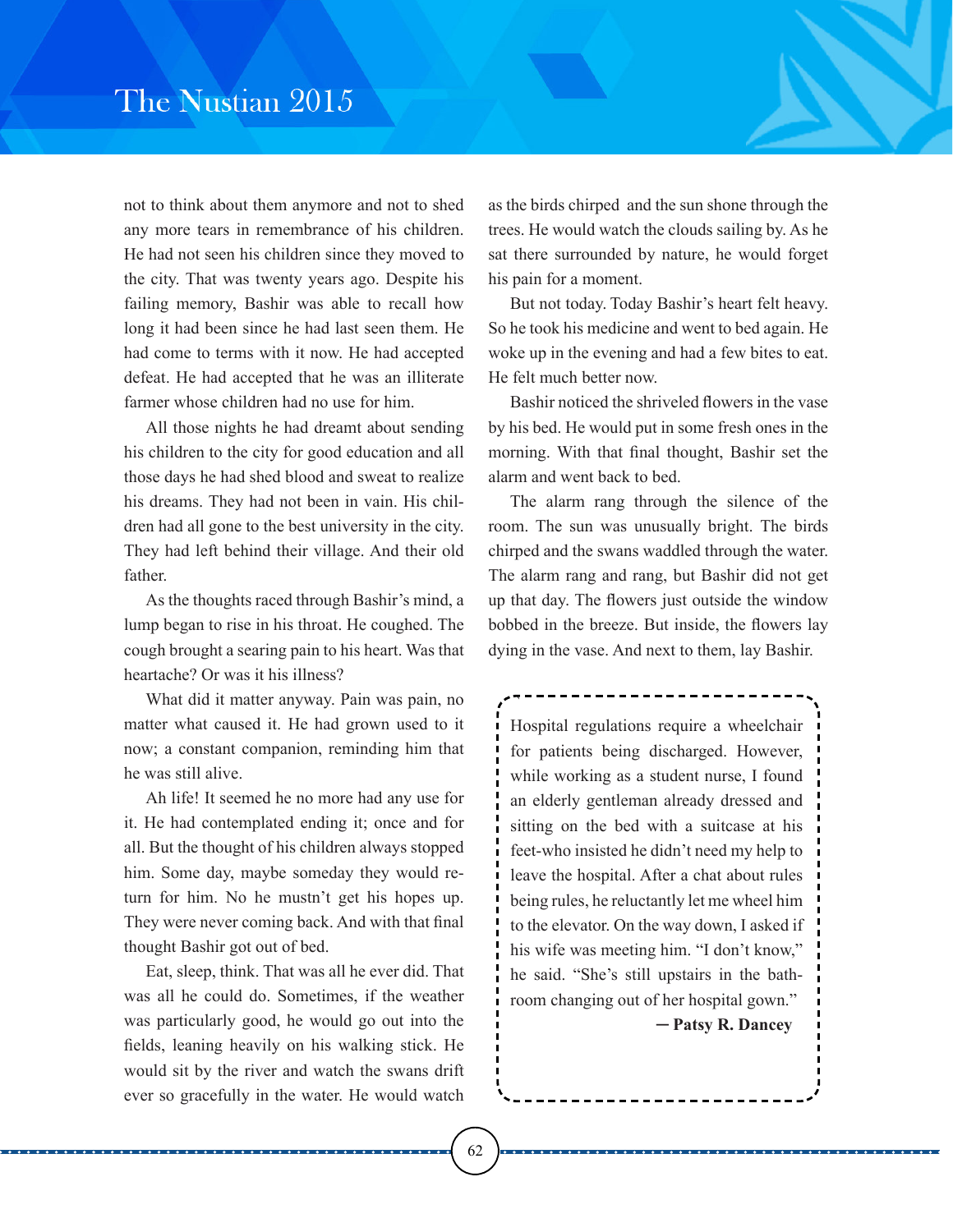# **The Pressure of Proving One's Gender**

Shabih-e-Zainab, MCS

Our society revolves around norms. Norms are the bases of culture but when they start to get on one's nerves, they are meant to be forgotten and buried deep in the past.

One of the norms is our perception of masculinity and femininity. Orthodox definition of masculinity is the ability to keep a lid on one's emotions, have an ego higher than Mount Everest, and to resolve matters at gun-point, and to adopt an authoritative role even when it's not necessary. On the other side of the fence, femininity is defined as keeping one's emotions on the verge of overflow in every situation, lacking physical strength, staying at home and always looking for a husband.

In the modern world, many people do not agree with the traditional definition of femininity due to the women's rights movements. The definition of masculinity still remains valid and causes mental stress as men are always struggling to prove they are masculine enough.

And anyone not quite according to the set definition is bound to live his or her life as an outcast. Face the negative criticism or simply face the peer pressure causing stress and loss of selfconfidence.

But why does anyone in this world have to prove

their gender? Why can't a man cry or why is a woman considered most feminine at home? The peer pressure does not let them be their true selves.

Many people find lame excuses for this peer pressure and relate it to religion or that these are all "built-in features." Prophet Muhammad (SAW) shed tears when Hazrat Hamza (RA) was martyred. Hazrat Zainab (sister of Imam Hussain (RA) preached the message of Karbala going from city to city as a prisoner even though there was a man among them. Prophet Muhammad (SAW) was never involved in a heated argument and never did he show any sign of anger. Hazrat Khadija (RA) was a businesswoman, and made important trade decisions on her own.

Going through history, Quaid-i-Azam Muhammad Ali Jinnah is an example. He resolved matters with brains rather than brawns. Razia Sultana led her own army. These people never followed the orthodox definitions of masculinity or femininity. They didn't find it worthwhile to have to prove their gender to people around them.

And it's time we leave these practices too, so that we can move to a better tomorrow, where we don't have to prove our gender.

### **Old Man's Wife**

#### Safdar Ali Khan, DD SCME

On a bright, sunny and equally humid day, I was sitting in my makeshift office, under a forty pounder tent sweating from all pores to discharge my duties, in martial law headquarters in Sahiwal as a member of complaint cell. Myself and the complainants were braving this hot and humid day in a small, semi-green lawn beside the canal rest house. A military jawan was disciplining the little mob and, being at the receiving end, they were behaving very nicely. Everybody walked up to me with his application which I could hardly read. It was during this exercise that I learnt that doctors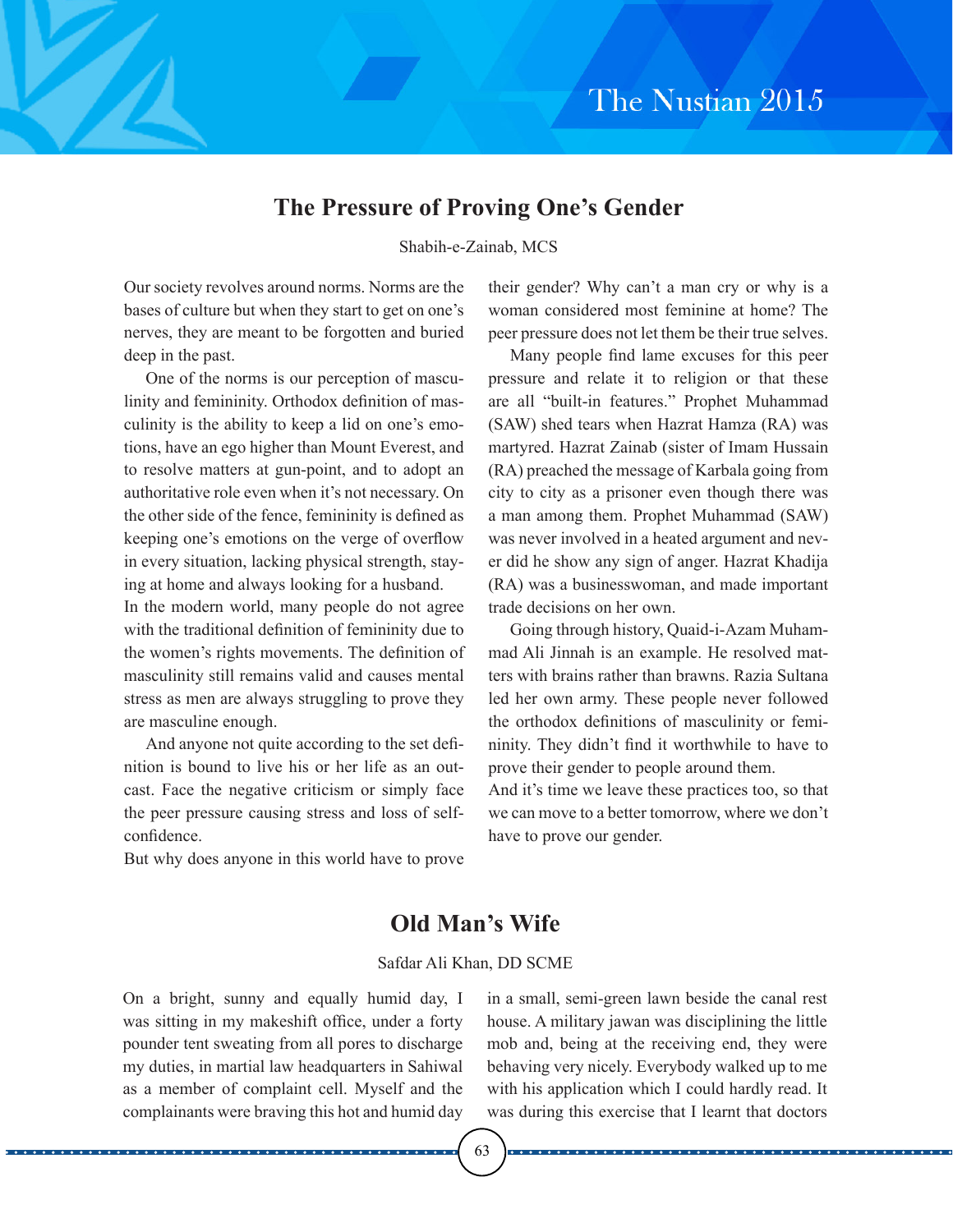and *Arzi Navees* (those who write applications in the courts for money) have similar handwriting which could be understood only by druggist and munshis (court clerks). Thus to fully understand the applicants' problems, I had to ask them a few questions, which meant five to seven minutes for each individual applicant; in the end, forcing me to write NFA (no further action) sign and handover to the applicant. To my astonishment, even educated lot left happily after these remarks. Once, I was through with half of the applicants I saw an elderly man, stooped forward and standing with the help of a stick, wearing a small white turban, dhoti and no shirt. Feeling pity on this fading soul, I requested all complainants to excuse me if I called the old man first, being very weak and old. Everybody agreed willingly to break the rule of first come, first served basis. I was contemplating that, his rude sons and daughters-in-law may have thrown him out of the house or some of his close relative or ruffian must have deprived him of his land or something. While I was forecasting his problem, he reached me. I got his application and without wasting time I asked him as to what his problem was, He said "puttar, meri swany murwa deo" (son, get me my wife back). My already heightened temperature due to insipid, false and fabricated applications spurred very high. How-

` ` My husband decided to install a light switch in our master bedroom. Cutting into the wall, he discovered a stash of bottles and boxes. "Honey!" he called excitedly. "Come see what I found!" I ran in and quickly realized that his next task would be to fix the hole he had made in the back of our medicine cabinet.

─ **Nola Pirart Wedded Blitz**

ever, controlling myself and thinking his wife may be of his age and gone to her sons / parent's house on some dispute of wards' marriage, as is normal in village, I said, "*Baba*, *Tuon es Umar Vich Savani Keh Karni Aey*" (What have you to do with your wife at this age). I heard a giggling sound as every one was trying to control loud laughter. By now my wit overrode my temper. I asked him "*Tery umar kitny hay*?" (What is your age?). He replied,(*Pachanvey sall hosi*) (Should be around 95 years). My next question was, "what is the age of your wife?" He said, "*Solan sall hosi*" (Should be around sixteen years). It stunned everybody, because, she could be of the age of his grand, grand daughter. I said, if she had consulted me before leaving you, I would have advised her to poison you. This old man started begging me "*Puttar, meen cheeh Hazar dittay haey, maandi sawany mangwa day*" I felt pity for the poor girl, cursed her parents, for selling their young girl to this old clown, and society for letting it happen, as well as responsible for marketing of daughters. I had no pity, tore his application, reprimanded and turned him away because I could not do anything more than this. If you have the sympathy with the old dragon and parents of the girl, you may help him, if you like, because I could not get his wife returned.

We rushed our four-year-old son, Ben, to the emergency room with a terrible cough, high fever, and vomiting. The doctor did an exam, then asked Ben what bothered him the most. After thinking it over, Ben said hoarsely, "I would have to say my little sister."

─ **Angela Schmid**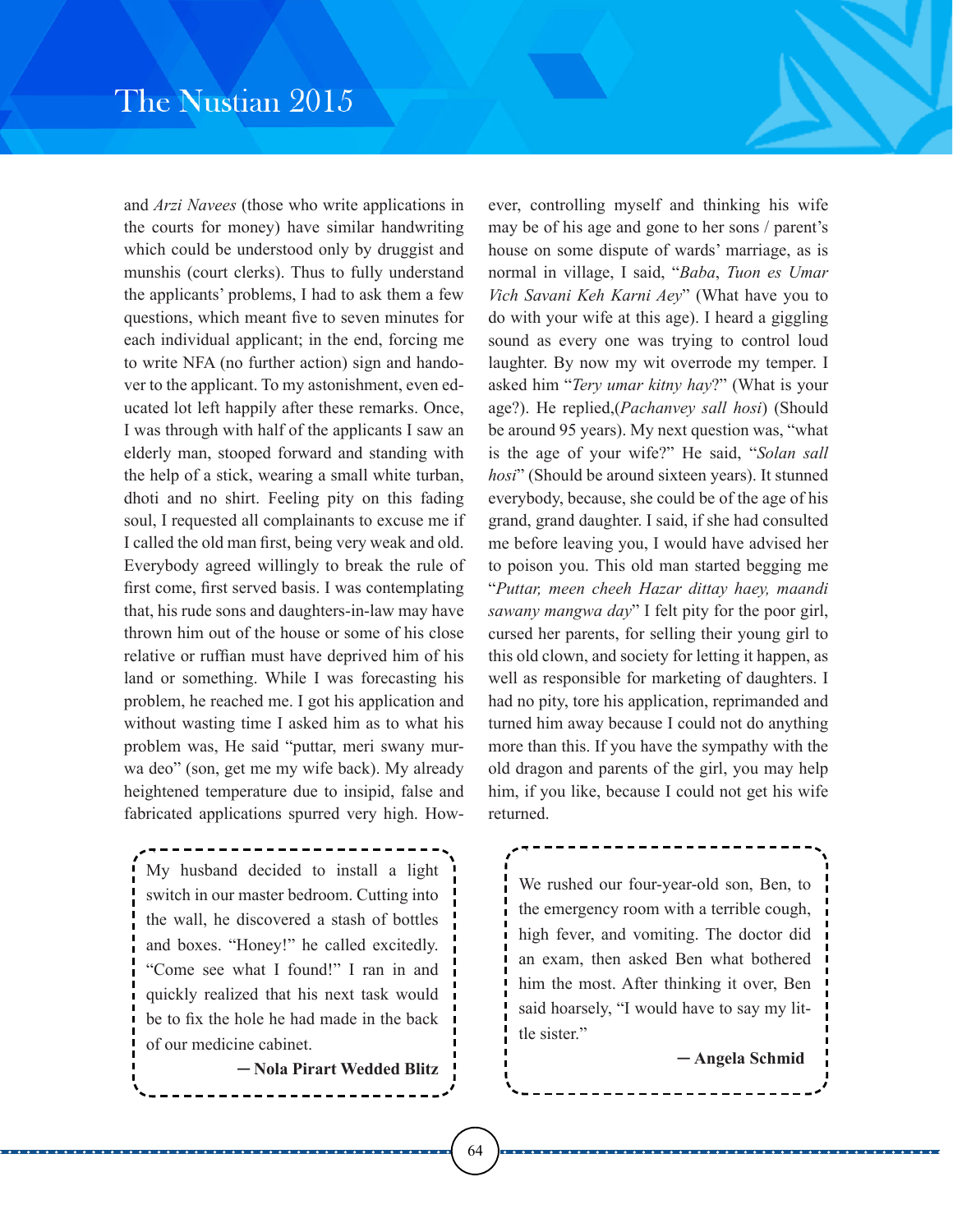# **My Teachers**

### Syed Babar Ali

I was very fortunate that throughout my stay at Aitchison, Mr. C.H. Barry was the Principal, infusing new life into the College when he took over in 1933 until his retirement in 1946. He was an excellent teacher, a great disciplinarian, and a rabid Tory. I remember my father had brought me a felt hat from England and I wore it to a cricket match at Aitchison. Mr. Barry came up to me and asked, 'What is your nationality?' I said, 'I am an Indian' and he said, 'Why are you wearing a hat that is not Indian?'

In 1941, my friend Harcharan wrote a letter to Mahatama Gandhi, who was on a fast unto death in jail, that he was praying for his life and he fully supported his cause. The letter was intercepted by the CID and sent back to Mr. Barry. I remember we were sitting in our class and the peon, a short Muslim fellow, whom we called the Angel of Death, came and asked for Harcharan Singh to see the Principal. Mr. Barry asked him, `Harcharan, did you recently write a letter to anybody?' Harcharan replied, 'Yes, I regularly write to my mother.' Mr. Barry said, 'No, anybody in politics?' Harcharan said, 'Yes, I wrote to Mahatama Gandhi.' Mr. Barry asked him what he had written. Harcharan told him and Mr. Barry said, 'You are a student here, you should not be bothered by these things. You should concentrate on your studies. Politics will come later.'

After Partition in 1947, Harcharan was elected to the East Punjab Assembly and was a Deputy Minister. On a visit to his village, the Inspector of the Police Station in the village came to pay his respects to Harcharan and brought his file, which was in the Police Station. Harcharan was very surprised to find in the file a letter from Mr. Barry to the Deputy Commissioner (D.C.) of Ferozepur saying `Harcharan Singh Brar is a student of Aitchison College. He is a snake in the grass. You have to watch him!' That letter went to the D.C. and was then passed on to the Police Station in Harcharan's village. This was before Partition and shows how the British kept an eye on their political opponents. Harcharan told me that he could use that letter as a certificate of distinction in the Congress Party!

I was once nearly caned at Aitchison. Mr. Gwynn was the Games Master. I was very keen on tennis and I went up to him and said, 'I want to see the tennis match between Iftikhar and Ghaus at the Carson Institute.' It was probably a long day and he said, 'No, you have to play games.' I still went to see the match and found that Mr. Gwynn was also there! He gave me a dirty look and the next morning he said to me, 'You disobeyed me. I am going to recommend that you be caned by Mr. Barry.' It was winter and I wore shorts under my trousers so that the caning would not hurt me. When I got to school, the Principal's peon came and called me to his office. Frightened, I went there. Mr. Barry was sitting along with Lala Dhani Ram, the Head Master, and Mr. Gwynn. Mr. Barry said, 'You disobeyed Mr. Gwynn.' I apologised and he said, 'You are very lucky. Today I have a bad pain in my back. You see this cane: I would have used it on you but I will spare you.' He thus let me off and that was the nearest I got to any punishment.

(*Excerpt from autobiography of Syed Babar Ali, with thanks*)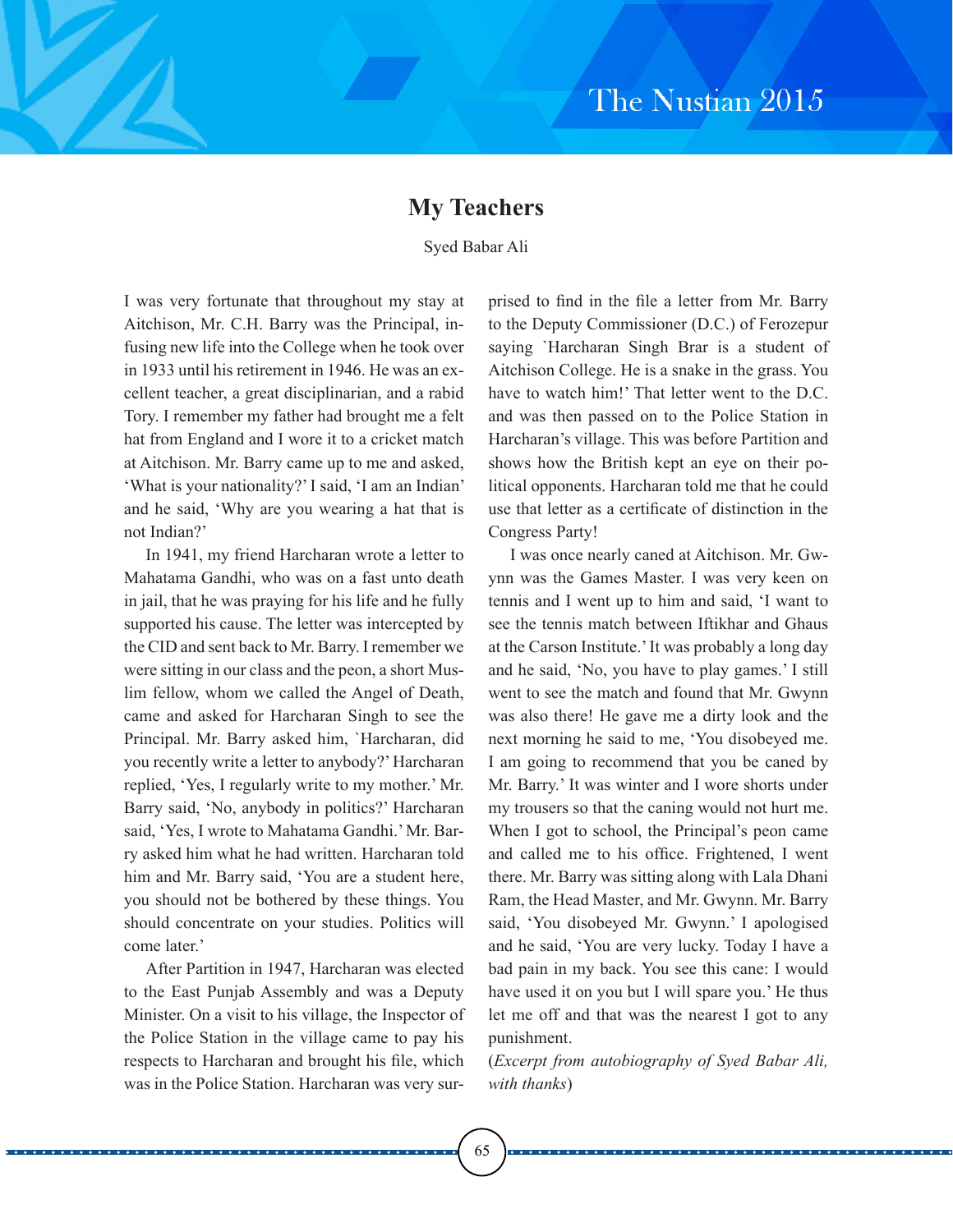# **14 August**

Mutayab Khalid

The  $67<sup>th</sup>$  Independence day of Pakistan! Happy Birthday Pakistan! Long Live Pakistan! Prosper Pakistan! The 67<sup>th</sup> Birthday of Iqbal's dream! The  $67<sup>th</sup>$  Birthday of Jinnah's struggle! The  $67<sup>th</sup>$  Birthday of Sir Syed's Ideology! And all those other exclamatory sentences we see, write, send, update on our status on Facebook, tweet, and including the leftover social media websites, will face the influx of.

But this is not enough for Pakistan to show our love. How much we care for it. How deeply rooted is our love for this country. Actually, this is not the need of Pakistan. Pakistan does not need our love instead. Shocking but correctly said.

The love for your homeland must be the reflection of your character, your attitude, your living style, your behaviour towards others, your services for your country, and most important of all, your education. All these things matter a lot on the way to a successful and prosperous hometown. If you lack in your good behaviour or attitude, then really it is a spit on the face of Pakistan because the way you act is being noted by all other nations and what they will say, "Oh are these Pakistanis?? These people love their country...??" Seriously don't. This is really the bad impression on the minds of other country dwellers.

In fact, what we do with motorbikes by removing baffles of silencers, and the irritating voice of scores of bikes when united together just leave others abusing naughty boys. Not only the bikes, 10-15 persons seated in a single car with the capacity of at-the-most six people. Loud music, national anthems and songs in cars driven on roads is not love for Pakistan but contemptible behaviour.

The state which has given us the identity, we feel proud to present ourselves as a Pakistani, our green passport, the crescent and star all are pride of us. The homeland where we can live without any sort of slavery, can breathe in the air of freedom, can smell the fragrance of brotherhood and unity, can taste the sweet dessert of prosperity and can feel and enjoy everything that can enrapture us. All these opportunities are, in fact, the blessings in disguise of our Almighty bestowed upon us. But it is a pity that this day is red blooded for the heart of Pakistan i.e. Karachi. The dilapidated situation of law and order is really embarrassing and we have failed to relieve the pains and groans of Karachites as the metropolis has been bathed in human blood. The city of lights is now somewhat a haunted place for inhabitants. The locality is bristling with crimes, and law makers have unsuccessfully given up trying to reconcile the peace and tranquillity of the city.

"We people want immigration for Australia, want jobs in America, want to settle in Dubai, want to have scents of Paris, want to put on the fabric of French brands, and want to eat Italian and Chinese cuisines. We want to speak English and want to watch Hollywood movies." This is us Pakistanis.

Now, coming to main point that today, still there are many people around us who lost their parents, some lost brothers, and some of the peo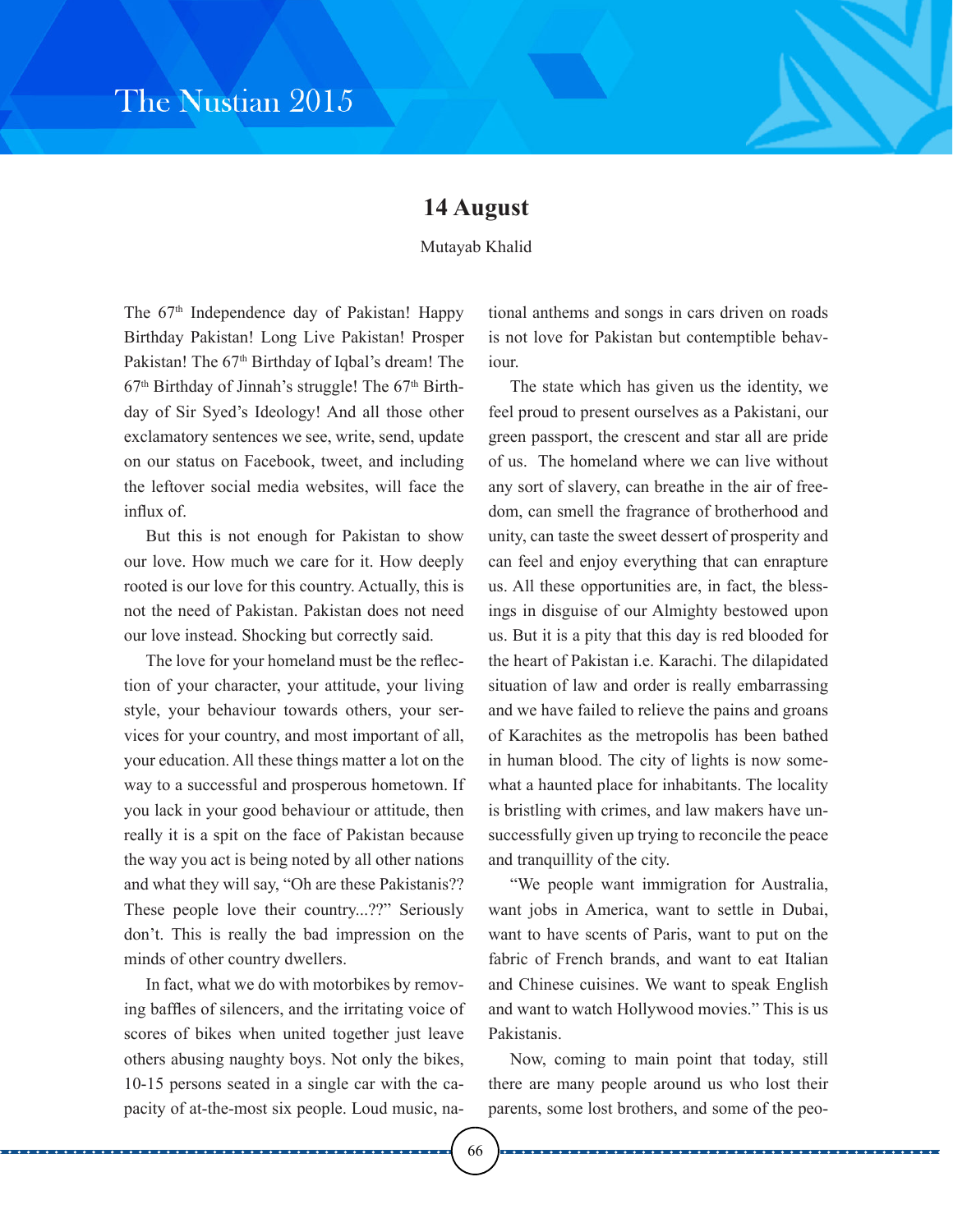ple lost their sisters. How tiresome and burdensome it would be for them to swallow the bitter pill of separation, knowingly that their family is still there. How difficult it was for a mother to see her son being slaughtered in front of her by Indian cops. The remarks after this tyranny were "This Is your Pakistan (*Yeh hai Tumhara Pakistan*)." How troublesome it would be for a brother to see his sister being humiliated and dragged in the streets of the subcontinent. What about the massacre of Muslims in the train on board to Lahore when, in the middle of journey, Sikhs shed the blood of innocent Muslims and then the whole train was set on fire? Many girls jumped into the wells just to save themselves from being raped and killed by the oppressors. The lakes of blood, the roads and streets dressed up in red clothes, the heaps of Muslims' dead bodies were all around.

### Lord Robert said,

"When I passed through Chandni Ckowk in Delhi, there were heaps of departed souls lying here and there."

The foundation of Pakistan is laid not only on the basis of "two-nation theory" but the blood, bones and flesh of our ancestors served as the mortar ingredients. This is what we value. This is what we have to take care of. This is what we have to pay the debt for. Indeed it is a debt which is still to be paid. We have to pay it. Have a look at today's Pakistan. Is this the dream of Iqbal? Is this the struggle of Quaid? Is this that state for the sake of which millions of Muslims put down their lives?

So, this day is not a celebration only but it has its own demands and purposes. The foremost purpose is to follow the rule "believe in yourself." Secondly, the change about which we had long gossip sessions with our mates is the change which we people will bring. This is possible by just focusing on our responsibilities as a citizen. Just have a look on other nations and the difference will be conspicuous. The rule is "God helps those who help themselves." So, help yourselves, otherwise we will only be a crowd leading towards a mysterious place or a boat heading towards an unknown seashore. No one knows about it. Instead of relying on others to come to help you, start off with something that is productive for you and your country also.

# **A Letter to Father of the Nation**

Sohail Farid, MCS

Respected Sir,

I know you wish to see the prosperity and progress of Pakistani nation. Also you wish to see unity, faith and discipline in our nation. You want to see the Muslims of subcontinent as a united and strong nation. Sir, our nation has witnessed many events since you left us.

Being Pakistani, we strongly believe in de-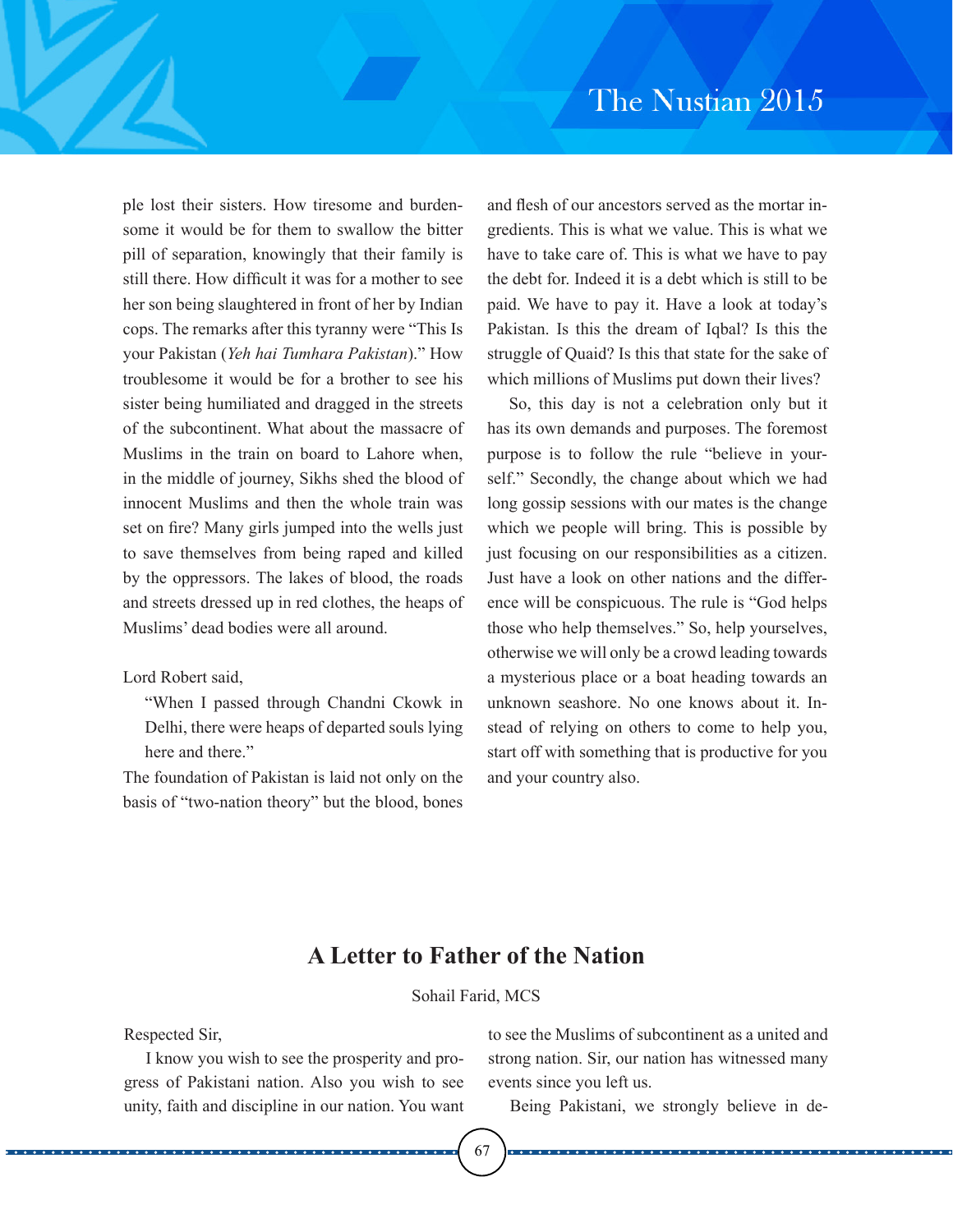mocracy and its potential to remarkably change the fate of our people through justice, peace, and equality. Our government is trying its best to augment the living standards of the economically underprivileged segment of the society, which constitutes the vast majority of the population.

Dear Sir! We have tremendous potential of progress, and possess excellent natural and human resource so some people happen to have mala-fide intentions towards us. Many extremists try to disrupt the peaceful lives of my fellow Pakistanis. You taught us to work hard and get education but extremists killed over a hundred students in Peshawar on 16 December 2014, just to stop us from making our country stronger. But Sir! No cowardly action can ever put down our resilience and we always remember your words that Muslims are never afraid in testing times.

Mr. Mao and Mr. Washington's states are developing fast whereas yours is still on its way to meet all challenges of today's world. It's all about time. The darkest hour is just before the dawn. We are doing all which is needed to move ahead. We

have adopted the modern educational system. We remember the meaningful poetry of Iqbal and we respect him a lot. We have hung his photos with yours in every office and have composed his poems into songs so they may prove to be more heart touching to the youth.

The Quaid taught us that we are one nation irrespective of religion, caste and language. We have your words engraved on our minds and hearts and we are slowly approaching our goal of being the world's developed and strongest nation. But we are just 65 years old on the map of the world; we are just new. So we need a little more time to manage our problems and you know this nation can do wonders.

Being the only Muslim atomic power of the world, nations of the world and Muslim Ummah in particular look up to us for guiding them to maintain peace in troubled parts of the world. Keeping in mind your golden words and eternal message, we assure you that we will make your nation proud by overcoming all hurdles in our way. *Pakistan Paenda Baad*.

### **Terrorism in Pakistan─How to Eradicate it?**

#### Muhammad Uzair, MCS

Terrorism is the biggest threat to Pakistan's progress. Its roots can be traced back to 1979, when there was an effort to kick out Russia from Afghanistan. But the problem became severe after 9/11. And now in 2015, it's become a menace for our motherland. I do not want to go into detailed history of terrorism in Pakistan. But the million dollar question is: what are the ways to eradicate or to overcome this most dangerous problem? The

right answer to this question can bring our nation back to the road of progress in all fields of life.

The most important factors are unity and commitment. These are very important to achieve any objective. All stakeholders of the society need to unite and become committed to this one agenda: to eradicate terrorism from every nook and corner of the country. But after a bloody war, we still see some of the stakeholders of the society who are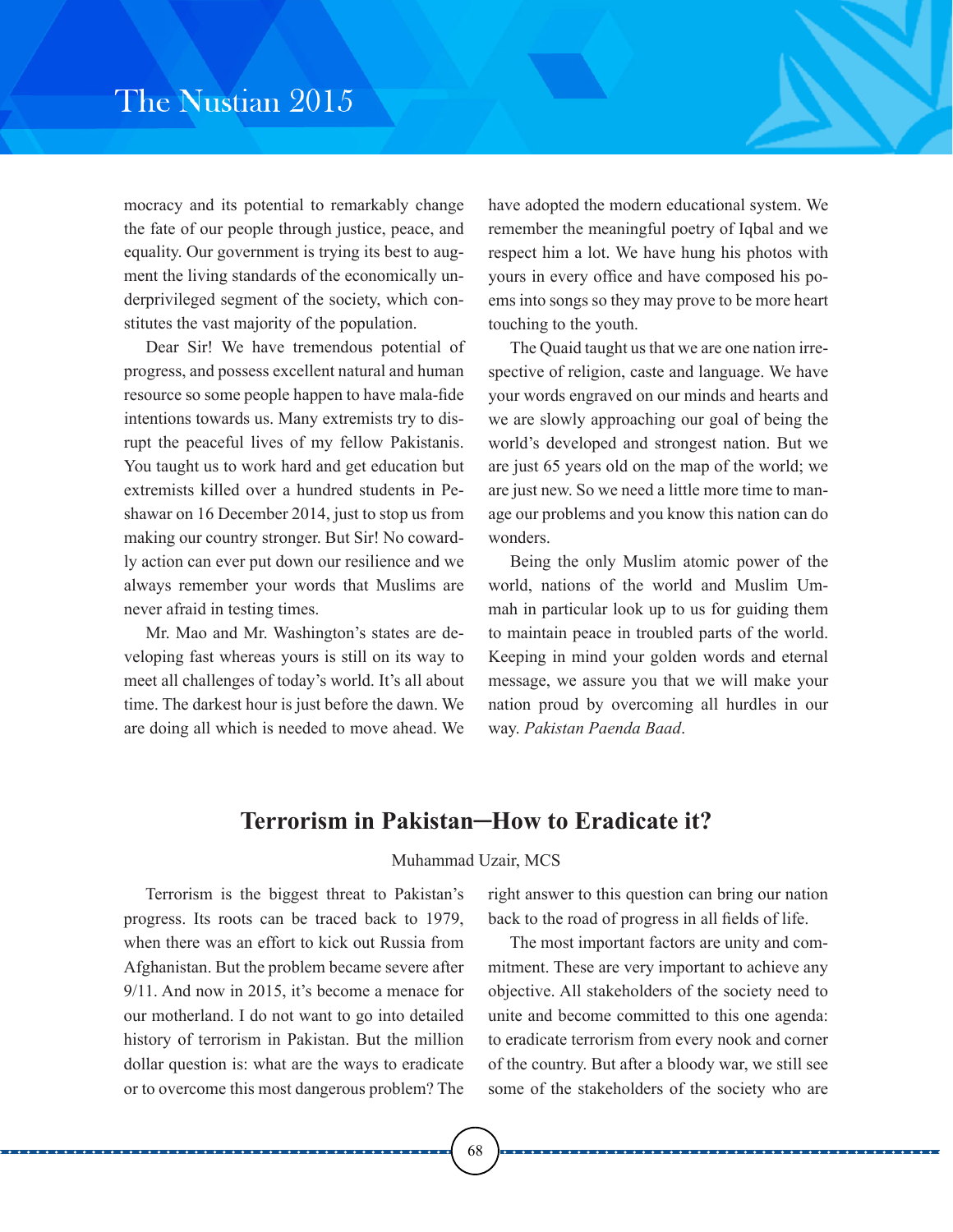supporting the extremist designs of the terrorist groups. I do not clearly know what their intentions are but one thing is very clear: they are working against the country's betterment. First, we need to bring back these people to the right direction using the process of dialogue.

Parliamentarians can play a very constructive role in this regard. They can use their influence in the right direction to convince the people of their constituencies to say no to all sorts of terrorist activities. They can easily inculcate in the minds of people the vision of a terrorist-free society and a progressive Pakistan. But it is also a fact that we do not see any useful role from these so-called representatives of the people. It is high time they came forward to save the future of Pakistan.

Religious leaders in any society can play an effective role in the times of crises. But the case of Pakistan is different regarding war on terror. These influential leaders were in some respects close to the terrorist organizations and to their self-professed ideology in the past. But it is the requirement of time that these leaders must come forward to use their influence in the society against all types of terrorism. They can play their effective role using mosques, speeches and writings to guide the ignorant masses of the country. There is still a large section of the society in Pakistan who prefers to listen to these religious leaders at any cost. So why are we not utilizing the influence and potentials of these leaders in true sense?

Civil society is another major stakeholder. It is not playing its due role against war on terror. The close observation of this modern world demands that, in times of crises, civil society must come to the forefront to help the state machinery. But in Pakistan, the civil society is yet to exert its full influence. A mass movement is required to defeat

. . . . . . . . . . . .

the ideologies of terrorist organizations. Civil society can lead this mass movement very effectively. But this should be a collaborative effort from all stakeholders of the society. Because working alone against the threat of terrorism can't bring the desired results as required. Education is another very important way to eradicate the root causes of terrorism. The first step should be to provide a uniform system of education to the masses. This system of education must be free from prejudices and sectarian violence. It also includes both religious and modern education at equal ratios. This will help create citizens with a balanced approach towards life. Although it is a very lengthy process, it is very important. Because we need to clear the minds of young generation about the extremist designs of terrorist organizations.

Good governance is another area which needs more attention. The only important step taken so far is to equip security personnel with latest weapons and to increase their salaries, and compensation in case of casualties. But the policy-makers of Pakistan (after entering into the dangerous war on terror) did not create a suitable mechanism through which terrorism could be checked effectively. For example, there is no accurate data of people residing in the country. There is no check and balance on foreigners' activities in the country. There is no effective way to check cross border terrorism from Afghanistan and India. There is not sufficient training mechanism for security personnel to counter terrorist organizations' plots. Our intelligence and law and order agencies can start door-to-door campaign for checking and registration of population. Also, institutional working should be done according to rules and regulations. This will convey a message to people that Pakistan's future largely depends on good governance,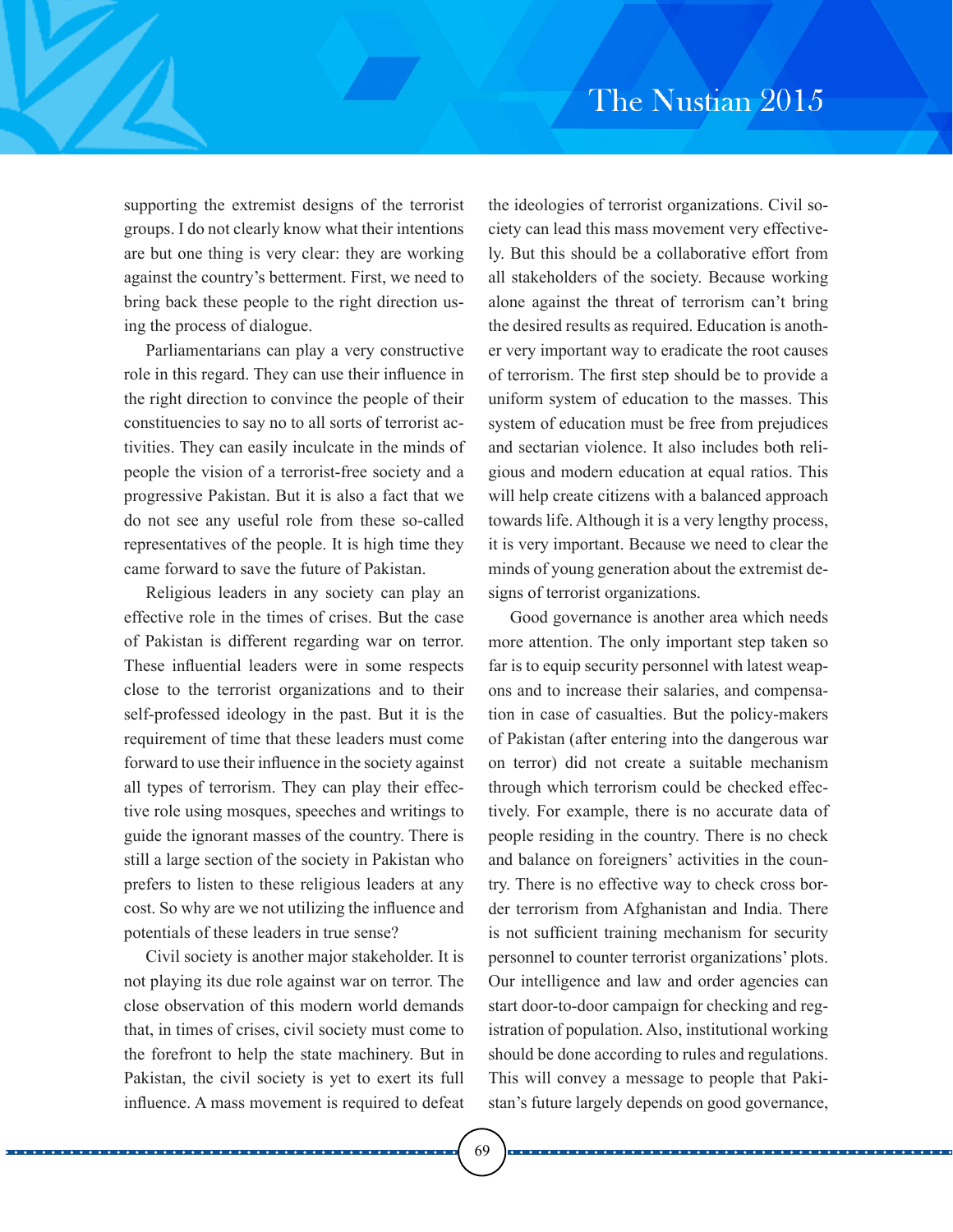and ultimately they will participate in development of their country.

Also, there is an urgent need for the military to come forward and state explicitly the present situation regarding the war on terror to all citizens of the country. This strategy will clear the confusion present in the minds of many people. Because Pakistan is the most affected country in the world in war against terrorism.

The role of parents and teachers can't be denied in times of crises. Because they are the main architects of nations, but we see no efforts from any side to utilize their full potential regarding elimination of terrorism. We are not carrying out any type of collective efforts within homes, schools, colleges and universities against terrorism. It is about time that the builders of nation came forward to save the country's future. After all, terrorism is our common enemy, and we can't see a prosperous Pakistan without eradicating it.

All these major efforts must be initiated simultaneously and must be communicated to all citizens through electronic and print media. This is also one of the most demanding area for the media to work on. The media needs to channelize their efforts in a constructive manner to inform people how they can beat terrorist designs. After all, a united approach and combined efforts for a good cause can only make a nation strong and prosperous in all respects.

### **The Way Towards Change**

#### Areeba Farooq, MCS

So today I woke up feeling all glum about what's happening in our country. Being a staunch supporter of the recent protests in the country, it was quite dismaying that still there was no outcome, and that it was going nowhere, but then this thought occurred to me: How did we expect that the sit-ins/ protests would bring a "revolution" in a country where we do not really hesitate before telling harmless little lies for our petty benefits? We need to do our own thinking independently and know what's right, rather than following what the majority does and then wanting a "revolution" overnight, that's like living in a fool's paradise. Here I would like to quote an Anglo-Saxon Bishop:

"When I was young and free and my imagi-

nation had no limits I dreamed of changing the world. As I grew older and wiser I discovered the world would not change, so I shortened my sights somewhat and decided to change only my country. But it too seemed immovable. As I grew into my twilight years, in one last desperate attempt, I settled for changing only my family, those closest to me. But alas they would have none of it. And now as I lie on my deathbed I suddenly realized: If I had only changed myself first, then by example I would have changed my family. From their inspiration and encouragement I would have been able to better my country and, who knows, maybe even change the world."

So the point is, how can the "*tabdeeli*" take place in a country where every individual's blood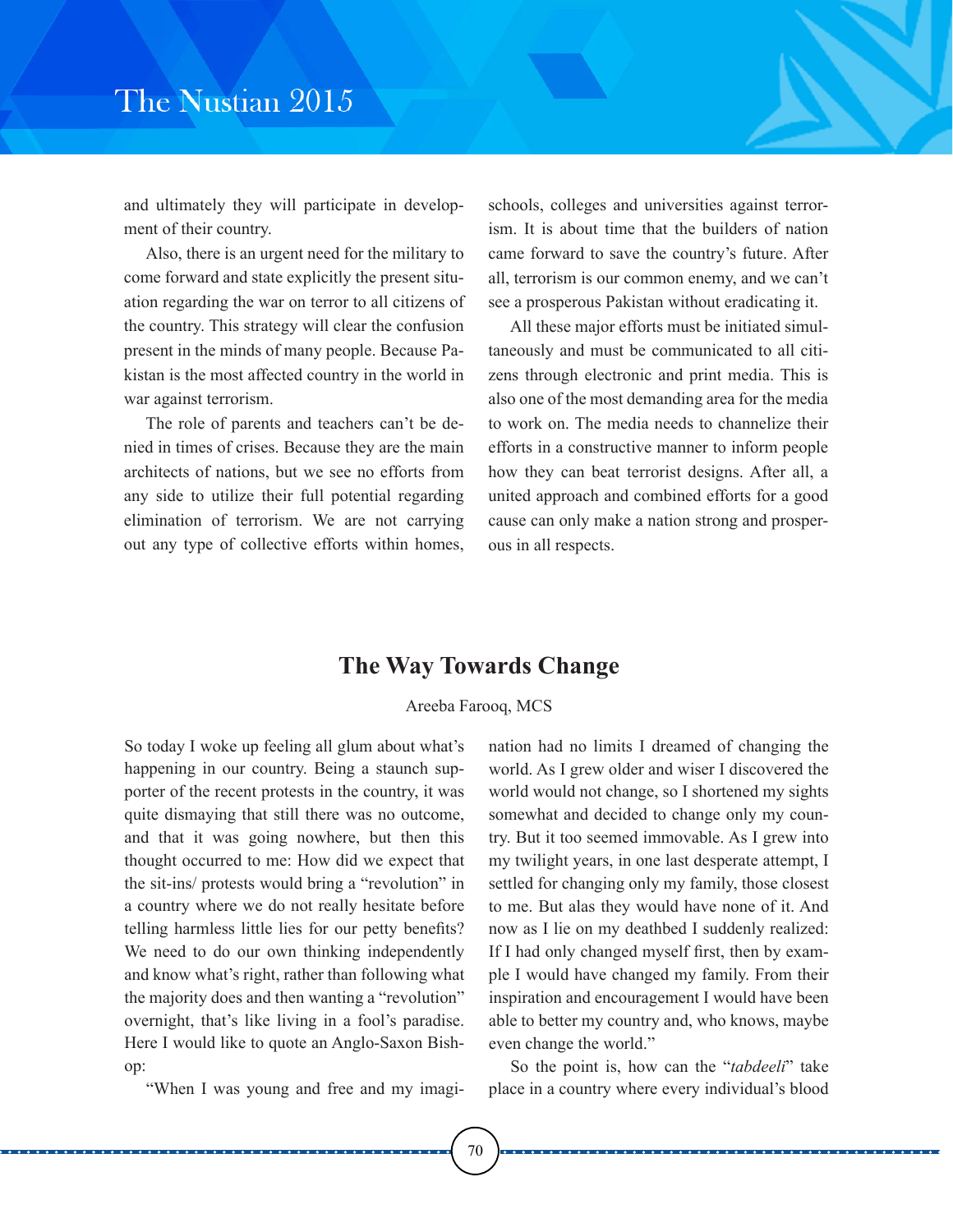contains the essential components of lies and deception? Revolution is not about changed leadership, it's about changed heart and mind. Hence, the change always begins from within a person and once we change our own selves, the surprise is that others may change as well.

"Indeed, Allah will not change the condition of a people until they change what is in themselves."

−(Al-Qur'an)

In the end, even though we Pakistanis have a lot of shortcomings, our brighter side cannot go

unnoticed; a country which is known for spending so much on charity, a country which has been badly affected by terrorism, yet never backs down; a country whose people are known to be the most hospitable ones, and the list is never ending. Still, on an individual level we need to better ourselves to reach our true potential, because Pakistan's real charisma has not been witnessed by the world yet.

"Yesterday I was clever, so I wanted to change the world. Today I am wise, so I am changing myself." (Rumi)

### **Visit to Northern Areas**

Muhammad Usama, MCS

It was Eid-ul-Azha, when all our family gathered in my grandfather's house. All my cousins, uncles, and aunties were there. We all wanted to go out on a picnic somewhere. So it was decided that we would go to Naran Kaghan valley on the second day of Eid. The program was made according to which we were supposed to leave at 8 o'clock in the morning on the second day of Eid, but as usual, everyone was late. With minimum delay we were able to leave at 12 o'clock. We left Chakwal in the afternoon and journeyed by motorway to Burhan. From there we set off to Abbottabad. There was a huge traffic jam near Abbottabad, thousands of cars were stuck in that traffic jam. We reached there at almost 5 o'clock and stayed in that traffic jam till almost 10 o'clock. Then it was decided that it was a waste of time to stay in that traffic jam and we should come some other day. The traffic was stuck because it was Eid day and everyone was out for a picnic, like us. We all were very disappointed and unhappy with the decision but we couldn't do anything. So we came back to Chakwal and there was no picnic that day. The program was shifted to the next weekend and postponed. There also was a change in the plan that only male family members would go for the excursion.

Next Saturday we all got ready to go to Naran-Kaghan valley. Last time there were three cars but this time there were only two. My two cousins, uncles and father were going with me. The weather was very pleasant that day. We journeyed through Haripur, Abbottabad, Balakot and many other beautiful cities. The scenes were magnificent and very beautiful. There was lush green grass on the hills; water was rushing down the hills. There were pine trees everywhere. Houses on top of the hills looked beautiful. All the houses had almost the same design suitable for local climate. People were cutting wood from trees. The houses were mostly made up of wood. We reached Kaghan at 5 o'clock, but didn't stay there. We reached Naran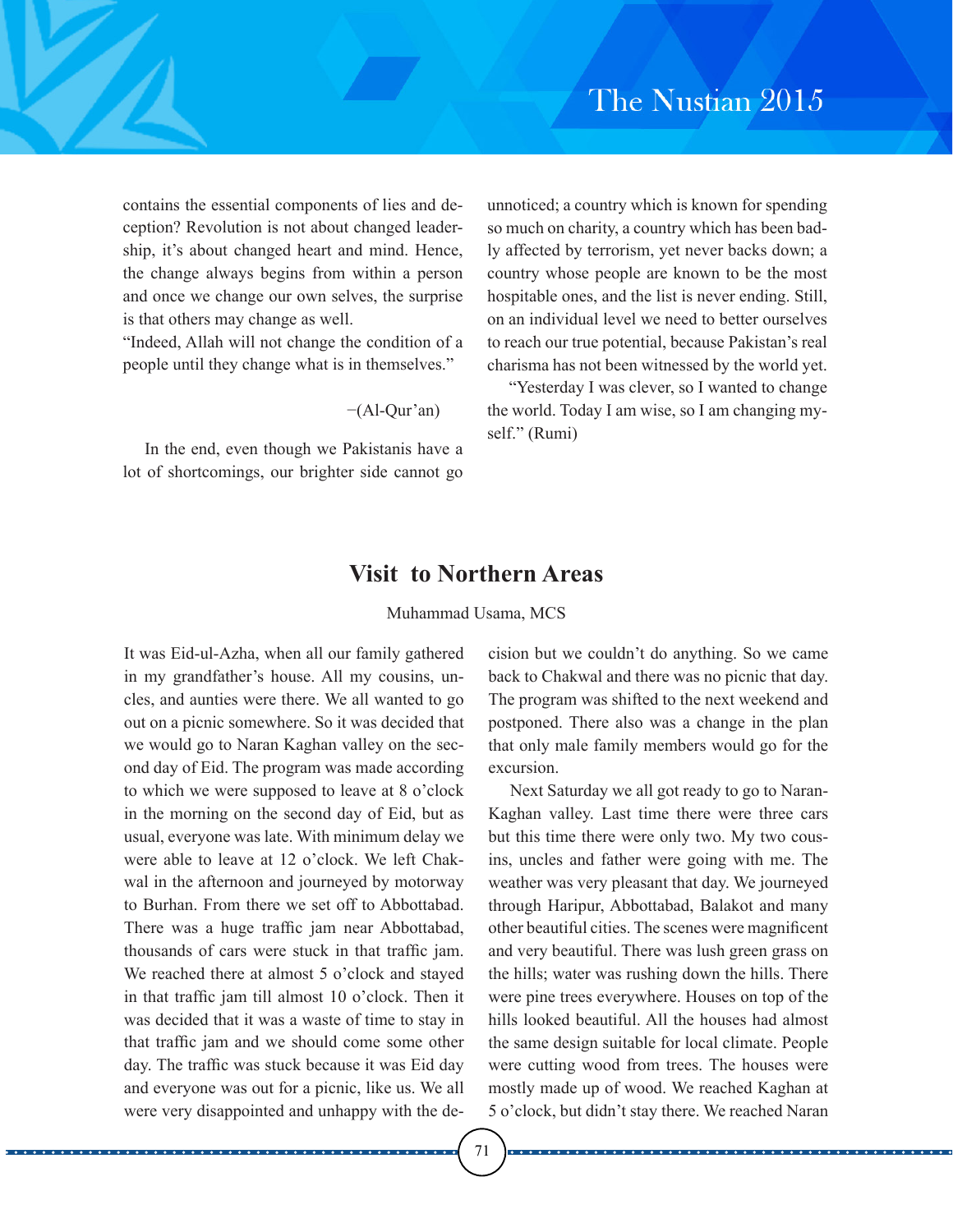valley at almost 6 o'clock. It was a beautiful valley, surrounded by very high hills. There was a bazaar in which there were many hotels and shops selling cloth, souvenirs and dried fruit. We hired a jeep from Naran to take us to the Saif-ul-Malook Lake. The road to the lake was very narrow and went to the top of the hills. The road was broken and no car other than a jeep could be driven on it. We reached Saif-ul-Malook Lake at 9 o'clock. We hired a room in the hotel; there was only one hotel on top of the hills near Saif-ul-Malook Lake. We slept well that night and in the morning we saw one of the most beautiful scenes we had ever seen. Saif-ul-Malook Lake was all surrounded by very high hills and the scene was magnificent. We spent that day admiring the beautiful nature Allah

` ` A male friend of mine, an engineer at an aircraft company, works for a woman supervisor. An active member of women's lib groups, she often shows up at work wearing buttons featuring feminist slogans. One day, her latest button, "Adam was a rough draft," proved too much for my friend. The next day, he showed up at work sporting his own button: "Eve was no prime rib."

#### ─ **Phyllis Reely**

The teacher in one of our local grade schools was showing a copy of the Declaration of Independence to her pupils. It passed from desk to desk and finally to Luigi, a first-generation American. The boy studied the document reverently. Then, before passing it on, he gravely added his own signature.

─ **Katherine T. Floyd**

had created. The next day we hired a guide from there and we set off on foot to Ansoo Lake which was even higher than the Lake Saif-ul-Malook. It took us 5 long hours to climb up to such a height. Climbing up the hills was very difficult and tiring but in the end when we saw Lake Ansoo, our tiredness was gone. It was one of the most beautiful scenes of the world. It was very exciting, standing above the hills in cold wind and looking upon the half-frozen lake. It took us another 5 hours to climb down the hills. We went to the hotel, stayed there for the night and, early next morning, we were off to Chakwal. This was the best picnic I ever had, because I admired the beauty of nature and came to know that our country Pakistan was a very beautiful piece of land.

Driving with my two young boys to a funeral, I tried to prepare them by talking about burial and what we believe happens after death. The boys behaved well during the service. But at the gravesite, I discovered my explanations weren't as thorough as I'd thought. In a loud voice, my fouryear-old asked, "Mom?" "Yes," I whispered. "What's in the box?"

#### ─ **Ginny Richards**

A family was celebrating their daughter's fifth birthday at a local restaurant when the little girl's father noticed her looking sadly at a moose head on the wall. Someone had placed a party hat on its head. Her father knelt beside her and explained why some people hunt animals. "I know all that," the child sobbed. "But why did they have to shoot him at his birthday party?"

─ **Jerry Bundick**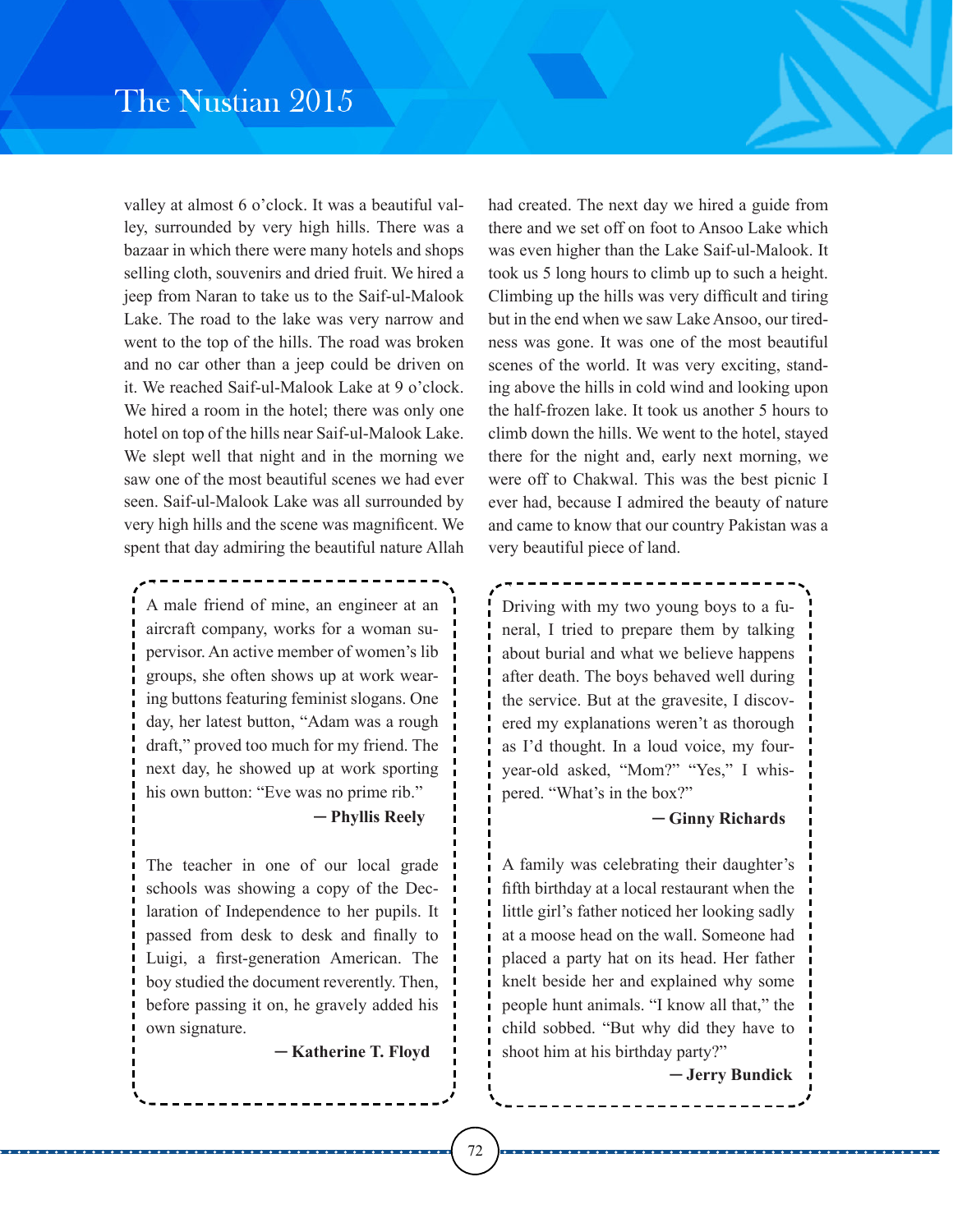#### **We Shall Rise Again**

Mahnoor Amir, AM College

One religion, one God, one Prophet and one faith Our sacred soil fraught with blood, valour and sacrifice Courage, bravery, resilience our forte Selfless efforts that would never abate Tormented are the hearts, agonizing is the pain But by the Divine Decree, we shall rise again!

Times are low, asperities multitudinous Challenges are many, adversities innumerable Yet faith is adamant, devotion unshakable Valour so dauntless, gallantry so vicious Tormented are the hearts, agonizing is the pain But by the Divine Decree, we shall rise again!

It takes centuries for nations to rise We're just a child, so frail and candid Seventy years is not much, just the first step The triumphs of the future, the coups, the successes would suffice Tormented are the hearts, agonizing is the pain But by the Divine Decree, we shall rise again!

Hope is what we never lose Honesty our policy, fearlessness our differentia Grace our criterion, respect our hallmark Time passes by, but the fidelity never goes Tormented are the hearts, agonizing is the pain But by the Divine Decree, we shall rise again!

Fighting all odds, making our way through Our life, blood and flesh for our country alone Love for the motherland in our hearts and souls Stormy is the sea, but stronger is the ship's crew Eased will be the torment, abated will be the pain By the Divine Decree, we shall rise again!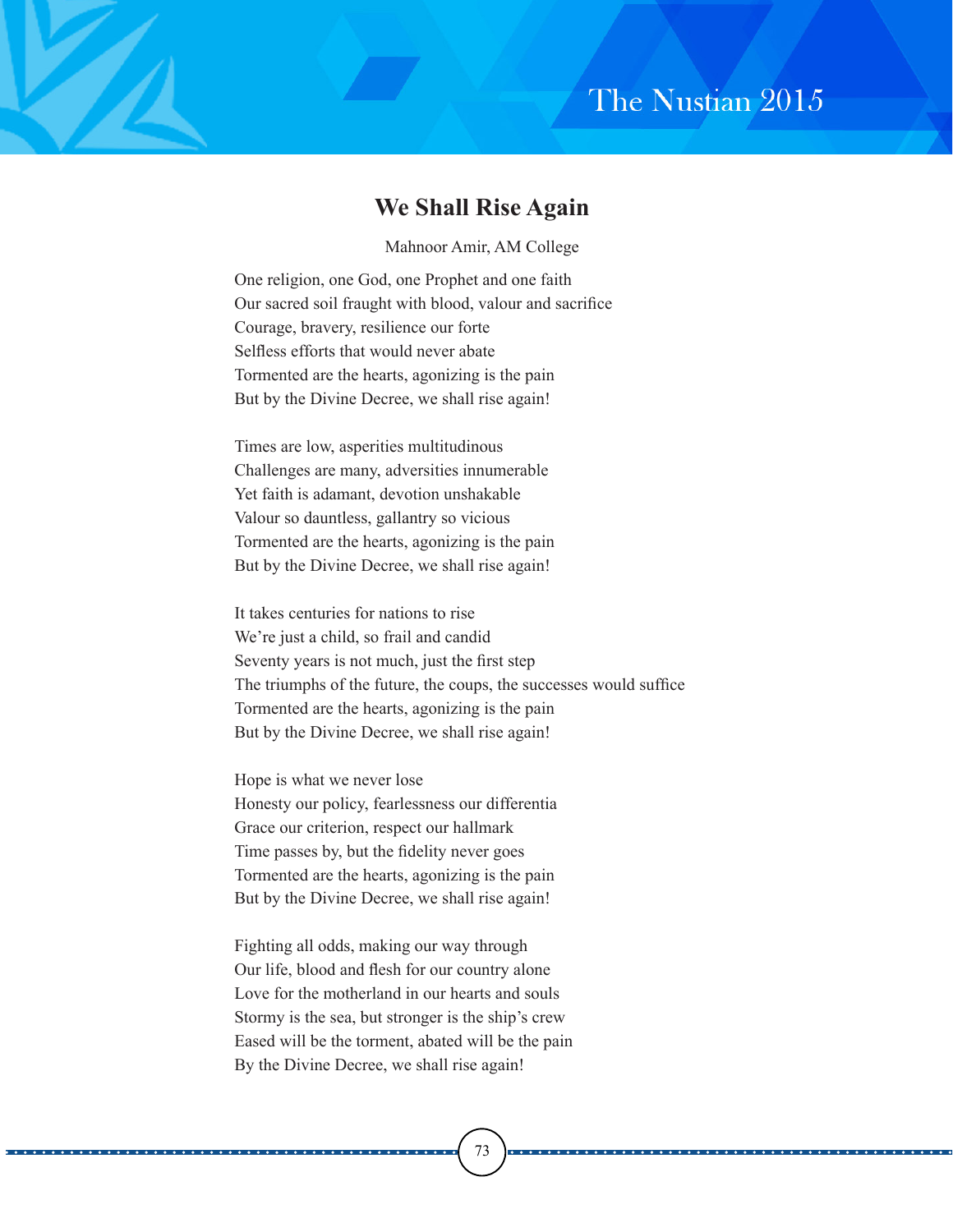#### **Untimely Departure**

**(***Peshawar School Incident***)**

Furqan Khalil

Why must I go to school Oh Mother! Why can I not sleep? But child no good can come To lie at home forever And so I must embark To face another dreary day Not knowing what beholds, The future, today Bells toll and lessons begin But flapping winds I hear Not a bird And not a bat but Death's angel Nears for me, he comes, I fear. A crimson sky above me floats Below a river flows Of blood and fire And forlorn desires, And so Death's hand

I take to depart for the world above Below I glance; The world fades What was so important I cannot remember All I hear are a woman's cries: "Why oh, why? Must I go on in a world without my child" And now we pray A solemn prayer For those departed souls Peace be upon them And peace for us May the black winds abate And a glimpse of light, A glimmer of hope Bow before terror, we say "nope."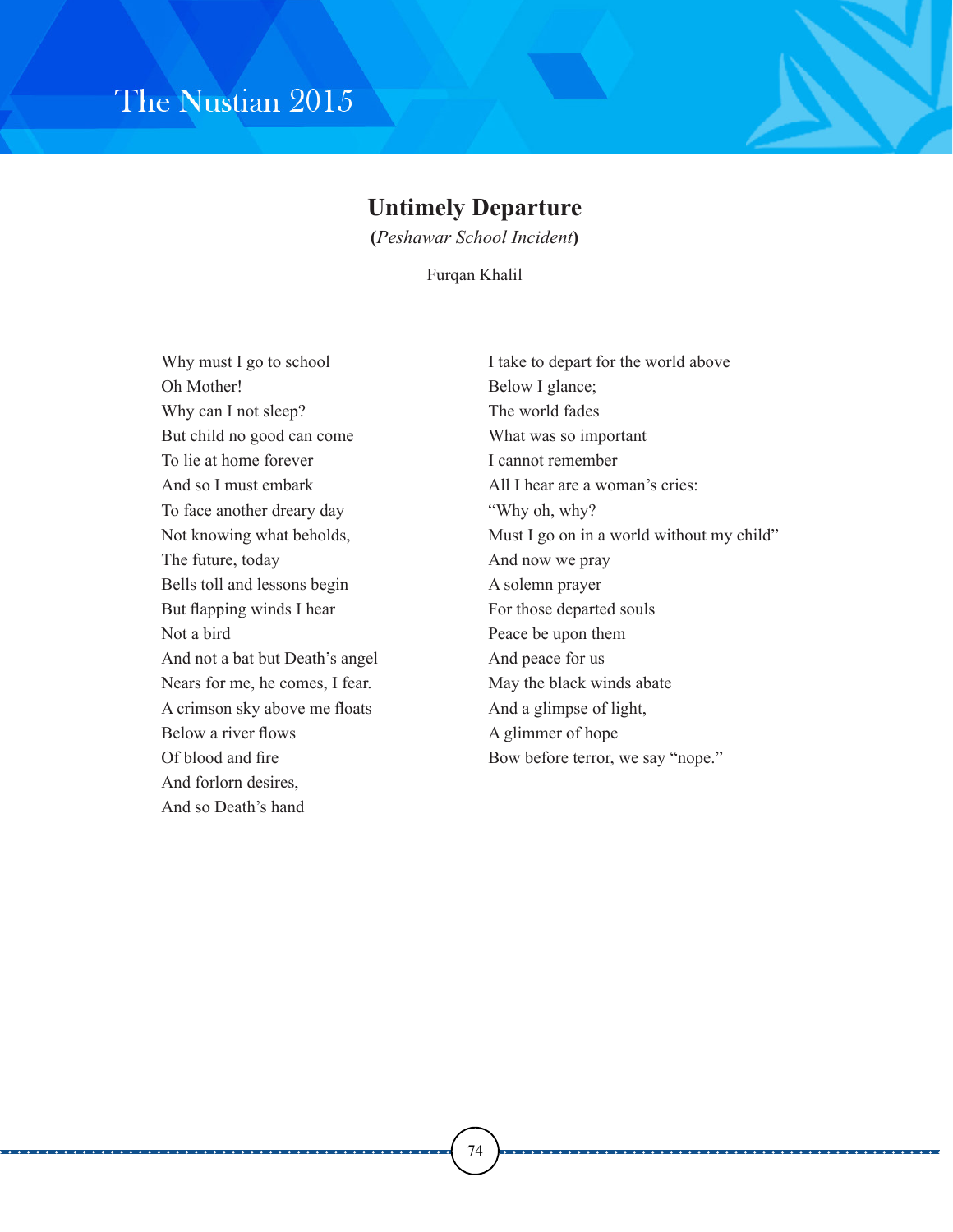### **Veiled Creature**

Ramsha Khuram, SEECS

O, veiled creature Hear me out You're no son of Adam I know without doubt Devoid of a heart You're utterly brainless Blood stained hands You're pathetically shameless Their tears bring you joy? Their corpses relief? They're no toys! In humanity have belief. For God's sake open your eyes, Ears and hear me out. Listen considerately to their grievous cries You'll realize you're a monster, no doubt

### **The Flower Bed**

Ramsha Khuram, SEECS

I sat amidst lights painted gold As the fragrant orange flowers stared blankly at me Wondering if their beholder would be strewn They seemed to be hiding, invoking my mercy For they knew not that while I admired them I needed not a souvenir of their beauty I had finished my poem appreciating them And I was leaving them there for others to see!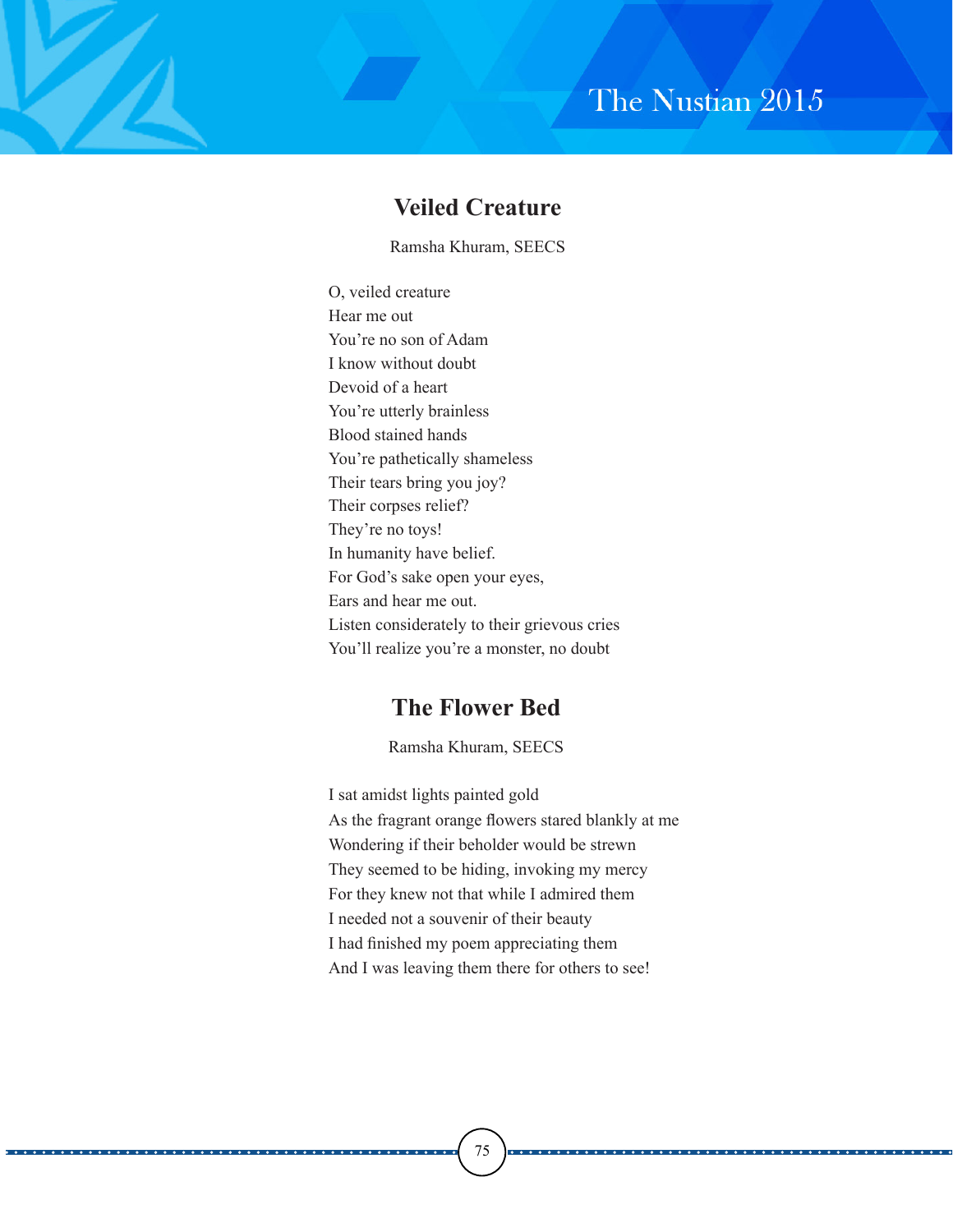#### **The Better Love**

Muhammad Makhshif Tanvir, SEECS

I am late in telling you this You are the reason for my bliss The day starts full of joy Thinking like I am that boy Who got the love which you had Had my shoulder when you were sad The memories all which I find Blossom a niche in my mind When arguing over trivial matter And wishing you to be better Playing with your hand in my hand Being the Romeo of my land Bothering high when you complain Acting like now all in vain Hugging you at times you have pain Thinking like it's all my gain I love the pain which you feel

When I have wounds, you can't heal Laughing tight on my joke Hearing heartily, my stupid talk Teasing me, when I am sad Then taking shelter of your dad

We are away, now missing those times I miss you, now just in rhymes Believe me we still are near When you weep, I shed tear I am shy in my love Never could say to my dove Sorry people, poem is twister I am talking, about my sister Don't drop your jaws, I am fine I love the sister most, who is mine!

#### **I Closed My Eyes**

Ummul Baneen Fatima, SNS

I closed my eyes

I was distracted while they stabbed They bled my heart out, and I was unaware They broke me into pieces and I stared They left the battlefield, feeling victorious But then, I had not even joined the battle

Let them celebrate, let them feast For I am still breathing and not dead It's my heart they have taken And to me it will always belong I will fight, I will raise hell For God is mine from beginning till end

76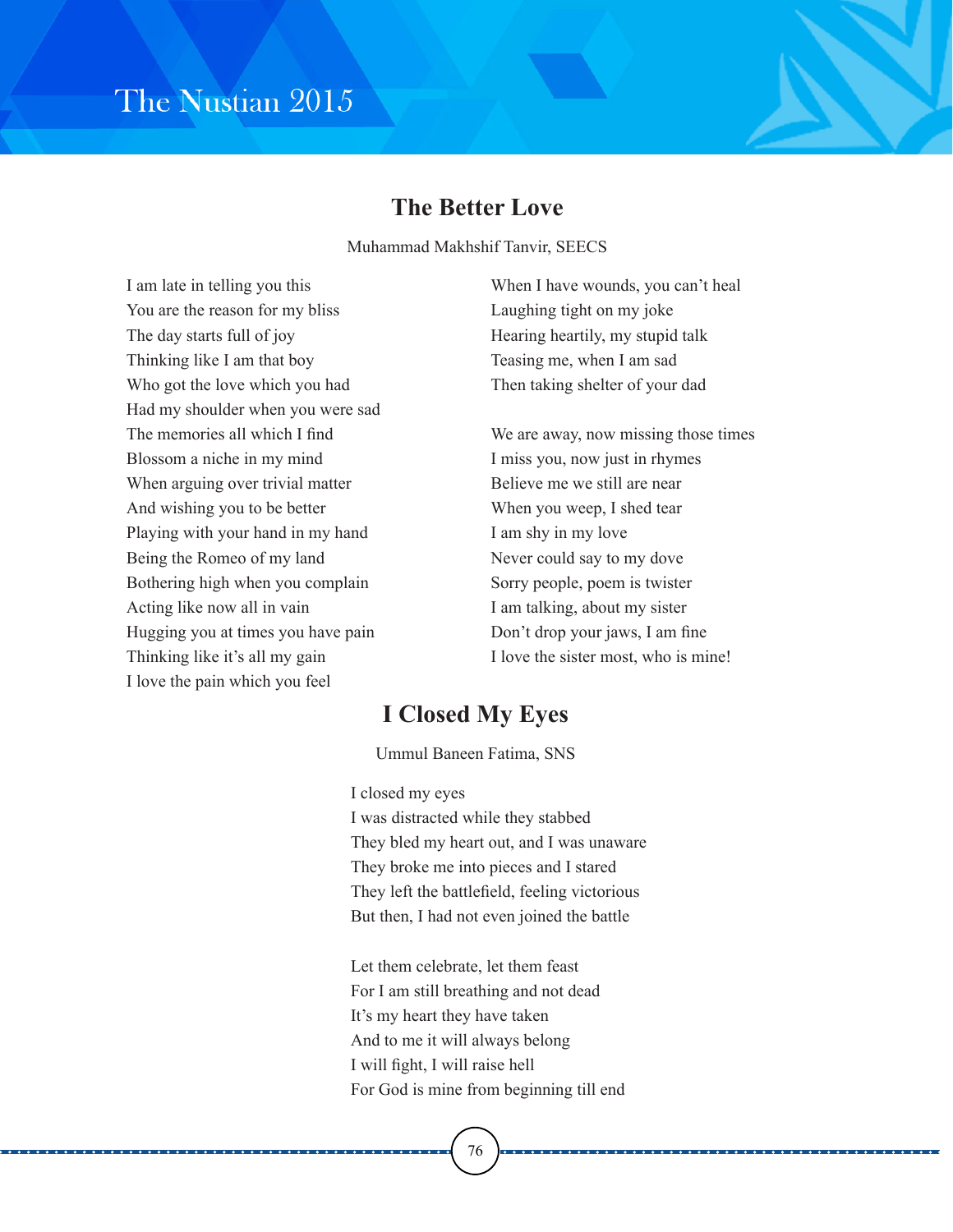#### **We Are Over**

You know I miss you more You'll be back, I'm sure The moments we have spent together Never easy to forget them either When your name I ever hear Your vague image becomes clear Whenever I walk on roadside alone I blame myself for why you've gone It took years for a relation to build But in a few seconds, I got it killed Oh, you never think of the pain you give How tough it will be for me to live The place where you left me, mate I can't stop myself to go there and wait I am hopeful that you will come To awaken my nerves that are numb That rain reminds me of promises you made It also reminds me, that they were fake How hard it can be, think for a while Don't snatch from me the reason to smile Ah, I did my best for this gap to cover Alas! I have to accept, "We are over." M. Abdullah Nawaz, SEECS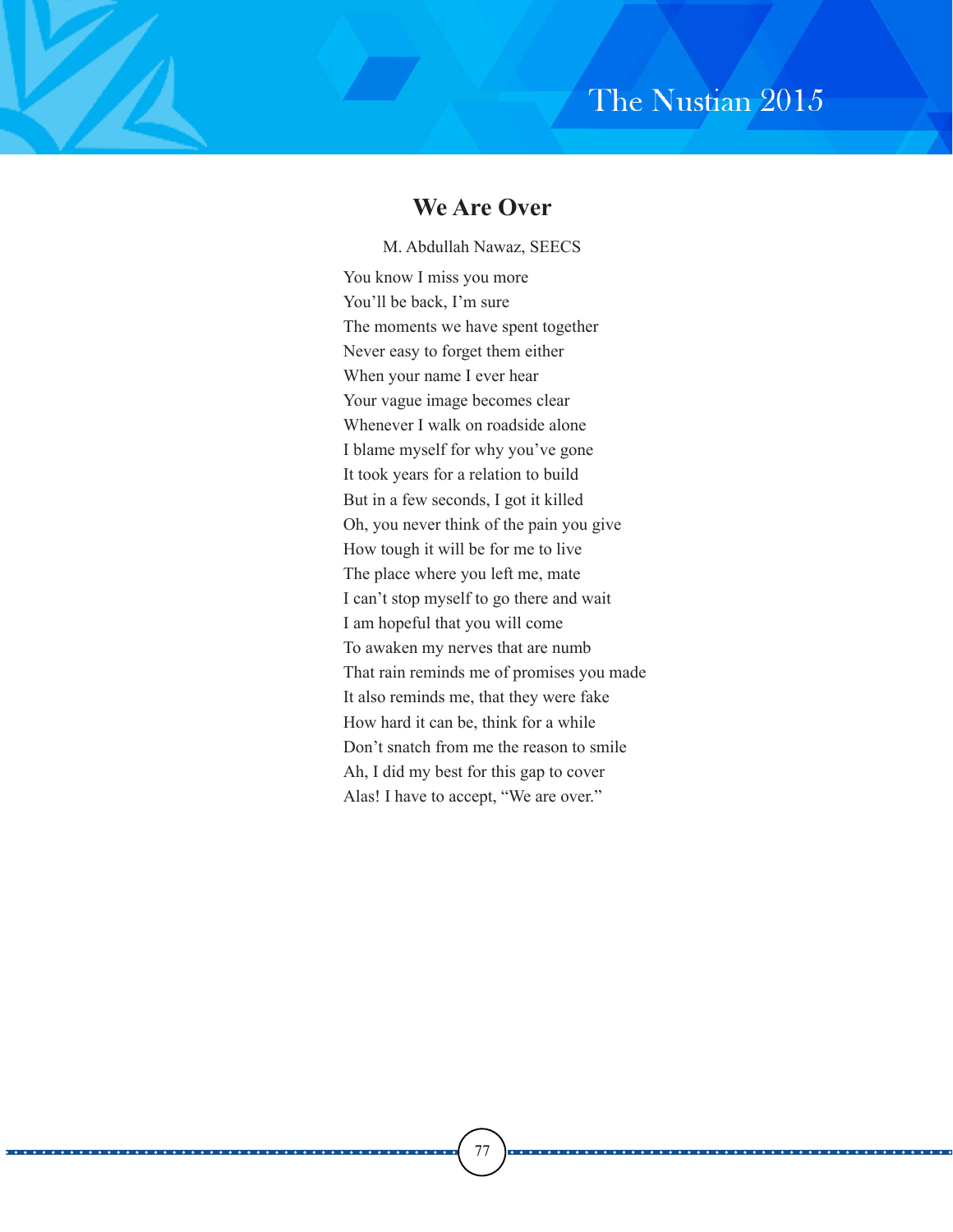

### **Let's Renew the Friendship**

Muhammad Makhshif Tanvir, SEECS

I am not as bad as you think I never thought of myself a king I couldn't be a good friend but I am sincere How do you think I didn't care? I wish you all could have got the art Your eyes could see in my heart I miss that zeal as well my zest Part I spent with you really was the best Going to school late

I remember the time when we met Huh! My eyes again are getting wet

It's a cute life we spent together How beautiful was every get-together!

Having a hundred in the pocket, Driving the bike like a rocket

Thinking us as best Having broadened our chest Waiting outside closed gate

Making lame funny excuse Winking when going to amuse

Making fun of a troubled friend Feeling sorry in the end

Making fun of teacher's gait Childlike cursing our own fate

Feeling like a hero on a girl's smile Then acting stupid for a while

Let's move back on that land Let's not be friends, a "castle on sand"

Many are the memories we have now We grew apart I don't know how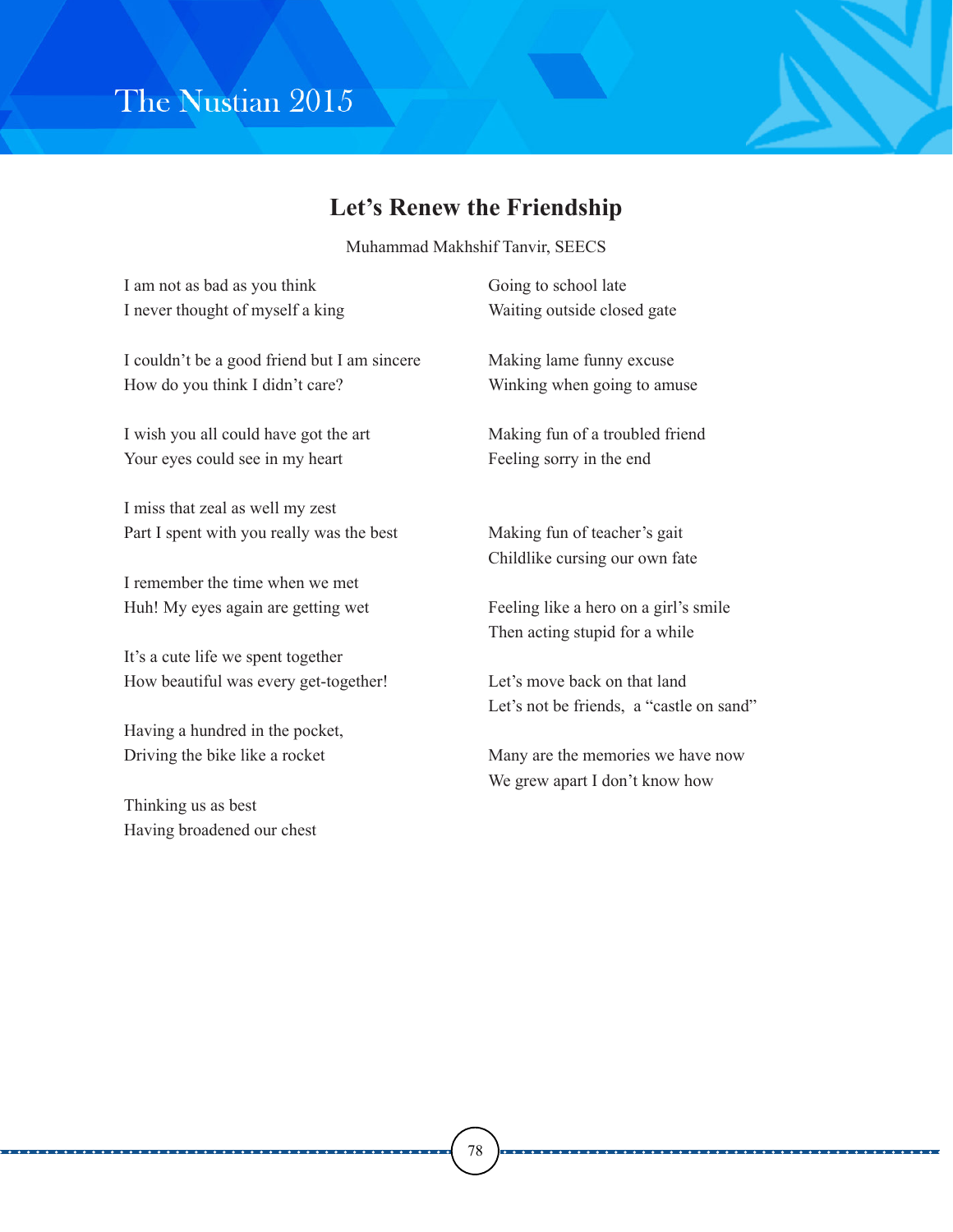### **A Man of Great Sanity**

Amna Khalil

I am not a speaker of good eloquence But still can give you some words Words of greatness, within you A gem and Samaritan, you are Your calm and cheerful demeanor Makes everyone feel delight I know... Every encounter teaches us And some leave fingerprints on someone's heart Ours was such an exciting one You know...? I was ordinary Until you made me extraordinary You are the illustrious one In the city of my heart Soul of mine, has drenched By your teachings of positivity I know.. My impact won't affect After my departed... And I still want to give you more words Words of eternal happiness Words of unprecedented success And the last words of mine Yes You are a man of great sanity!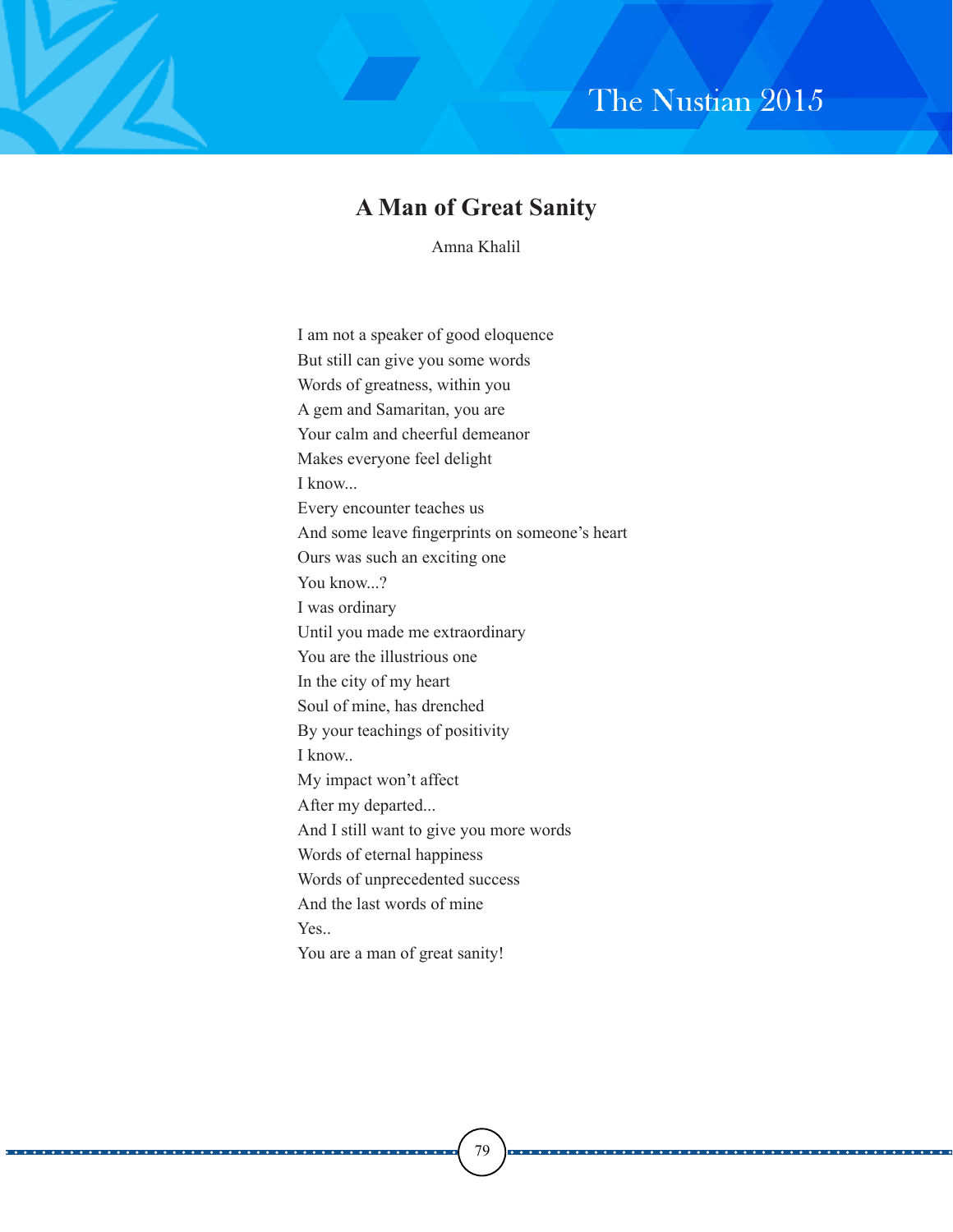#### **A Man who Lost his Soul**

Faran Ahmed Hameed, CAE

Alas, the man lost his kith and kin Cared for hoots, indulged in all kinds of sin Just wanted praises for his rendition For the man was given to a life of ambition

Slowly he made a mess of his very own self Nothing could quench his thirst, ate like an elf Only money mattered, no caste, colour or creed For the man was given to a life of Greed

At last, there were none to love or care Selfish ways led him into this snare No one to share or stoke a tender fire For the man was given to a life of Desire

Eventually, the man gave up his soul Gave up light, embraced the ghoul All his possessions, turned ash and dust For the man was given to a life of Lust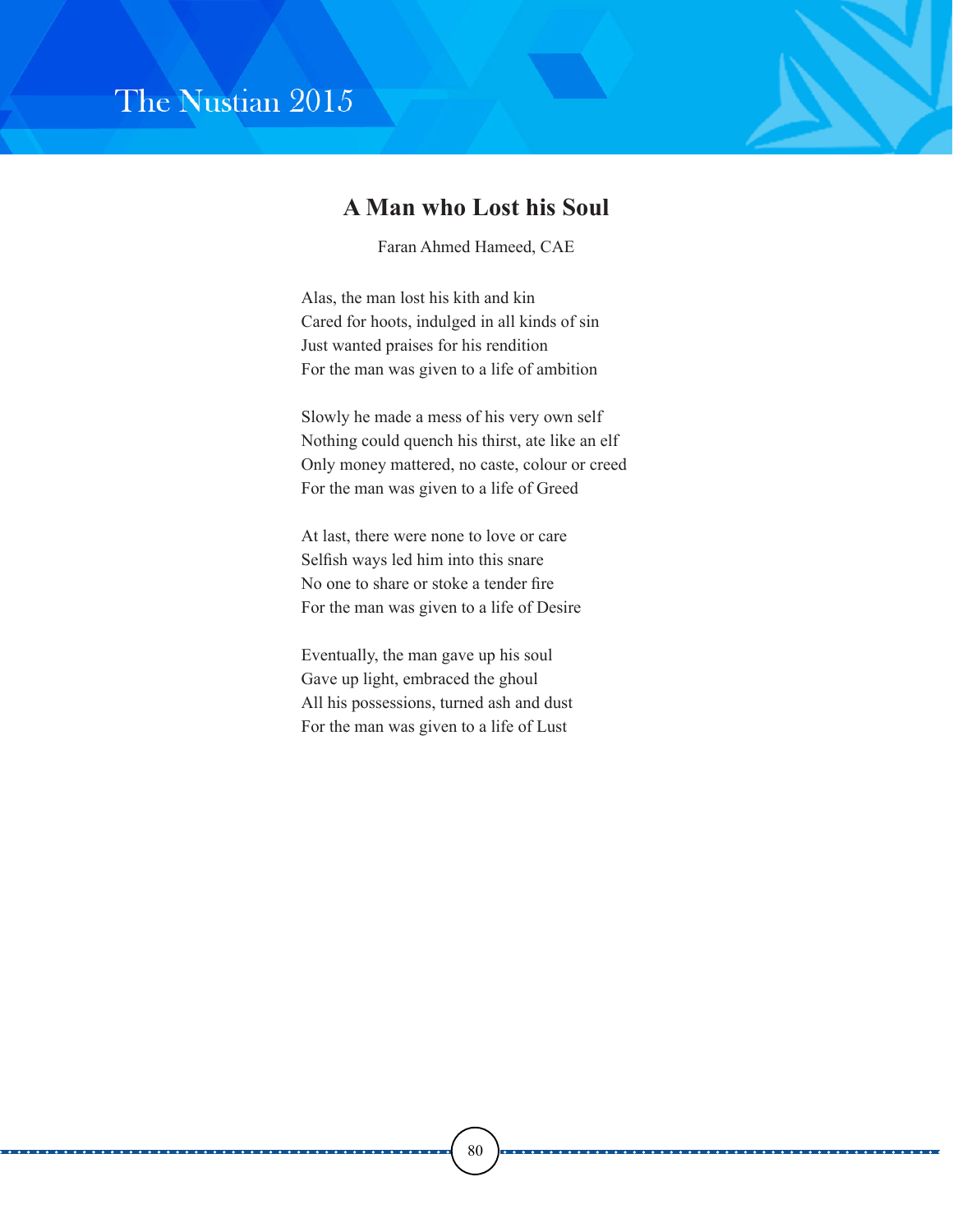#### **When I Cry**

Mutaher Ijaz, MCS

Who cares when I cry Unnoticed I am like the blue sky To whom shall I complain? World at peace, I am in vain No one knows what sorrows are Like the soldiers from a tragic war Life is a burden of heavy loan Helpless I am standing alone A selfish place this is I tell you Every man for himself, the saying is true The expectation of people from you so high Yet no one cares when I cry.

#### **The Human**

Mehar Mushtaq, MCS

To melt in the sun Or reflect the heat To drift with the winds Or to stand strong To be an autumn tree that waits until death Or be the one that hopes again to grow To be as hard as a stone that can never be crushed Or be a candle wax in playful hands that moulds To be as bold as rocks that gives away the fears Or is a coward being able to love To be a desert sky that has no rain to fall Or to be the weeping eyes that hide in the dark To be the sun in sky which brightly shines alone Or be the stars that watch their company fade To be an object that would break just once to death Or be human being that breaks to live again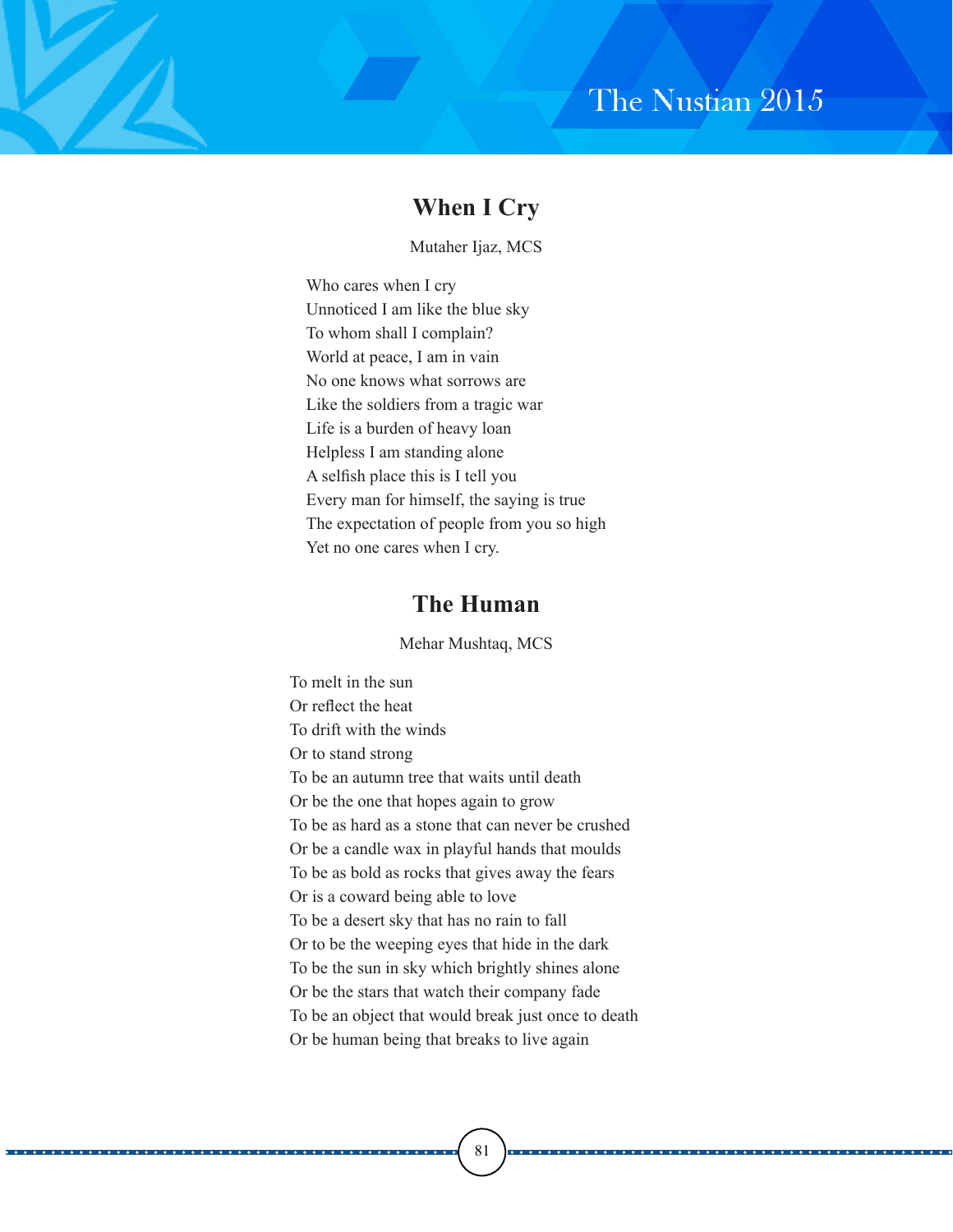#### **Spread the Wings!**

Now that I am planning to spread my wings I won't be heeding to spoken things Tasmiya Sheikh, MCS

I will aim high, as I can I won't let anyone ruin my plan

The breeze herself will take me high I will try to kiss the sky

I won't try to desist you down Instead I will ask you to come along

Be strong to rip the dud label You need no wings to be an angel

We shall all soar in grace Making this fey land a tranquil place.

#### **Suicide Bombers**

Saad Ahmad, MCS

It's hard to think at first How they can stoop so low? In quenching their egos' thirst Give humanity a death blow In shedding blood, in taking lives They find some sort of unique joy Like rotten zombies, with beastly drives They love the tears; make humans cry Their spiritual decadence, their moral destitution Tets fuelled under guidance of their pseudo-gods With guns, with bombs, with power of swords They want to change the world for sure They themselves are victims of a complex fraud They want no love, no peace, yet battles more And continue to murder in the name of God.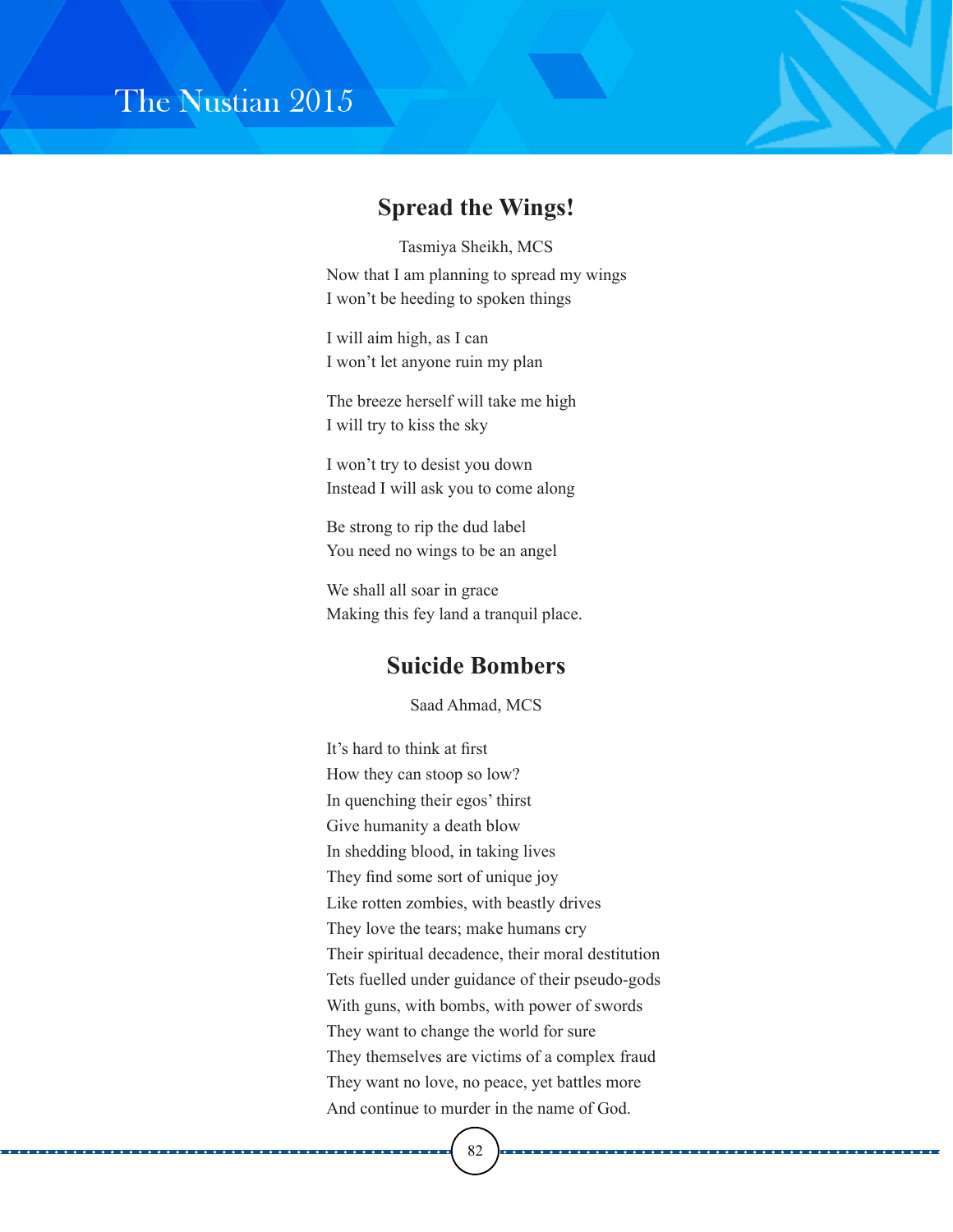#### **Recovering**

Saad Ali Khan, MCS

As I walk down this road This new road I have taken I glance back over my shoulder Perhaps I am mistaken Yet I see once again As I've doubted before That those days are behind me I'm not hers anymore Sometimes the images Creep into my head Of the smoke swirling and whirling As I looked almost dead A shiver slips And crawls up my spine I again reassure myself That this life is mine It surprises me to see That I've done so well I almost don't believe I've escaped that living hell She had a grip on me Like nothing ever has before She burrowed in to my brain So that I could think no more Now I am my own Steering my own way Turning to God, not her To be sure not to stray I don't have to be weak I don't have to give in She is powerless to me No longer will she win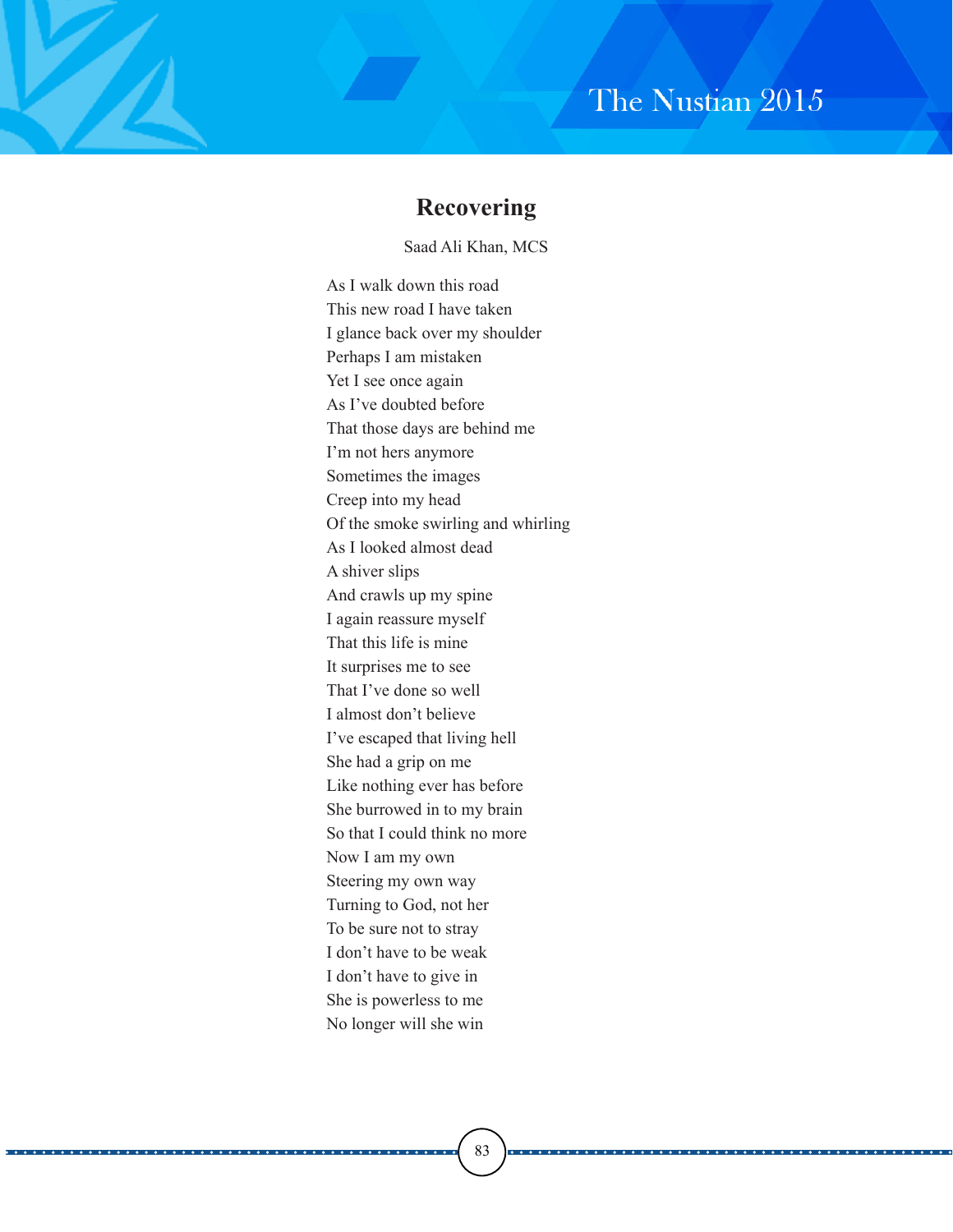#### **Crossroads**

Nawal Bate Aamer, MCS

At crossroads My footsteps falter As a thousand thoughts cross my mind I take a deep breath, hoping for them to falter Need a desperate break from this daily grind.

At crossroads With passion that wildly burns And uncertainty that's ever so vast A storm inside of me churns, Stirs up the unending abyss of my dark past.

At crossroads I need to take a stand, give all the possibilities a Thought Make a choice, it's mind over matter I have all that by people is well sought Yet I lack that one element that makes the rest Simply shatter

At crossroads I take a leap for it I'm sure there's something on the other end Jumping, I'm scared just one bit I breathe my last breath before I finally take that One turn around the bend

At crossroads I meet my fate There's no sadness, no despair, I've had my share So goodbye to all the people that gave me nothing But hate To the people that cared, life's never been fair.

84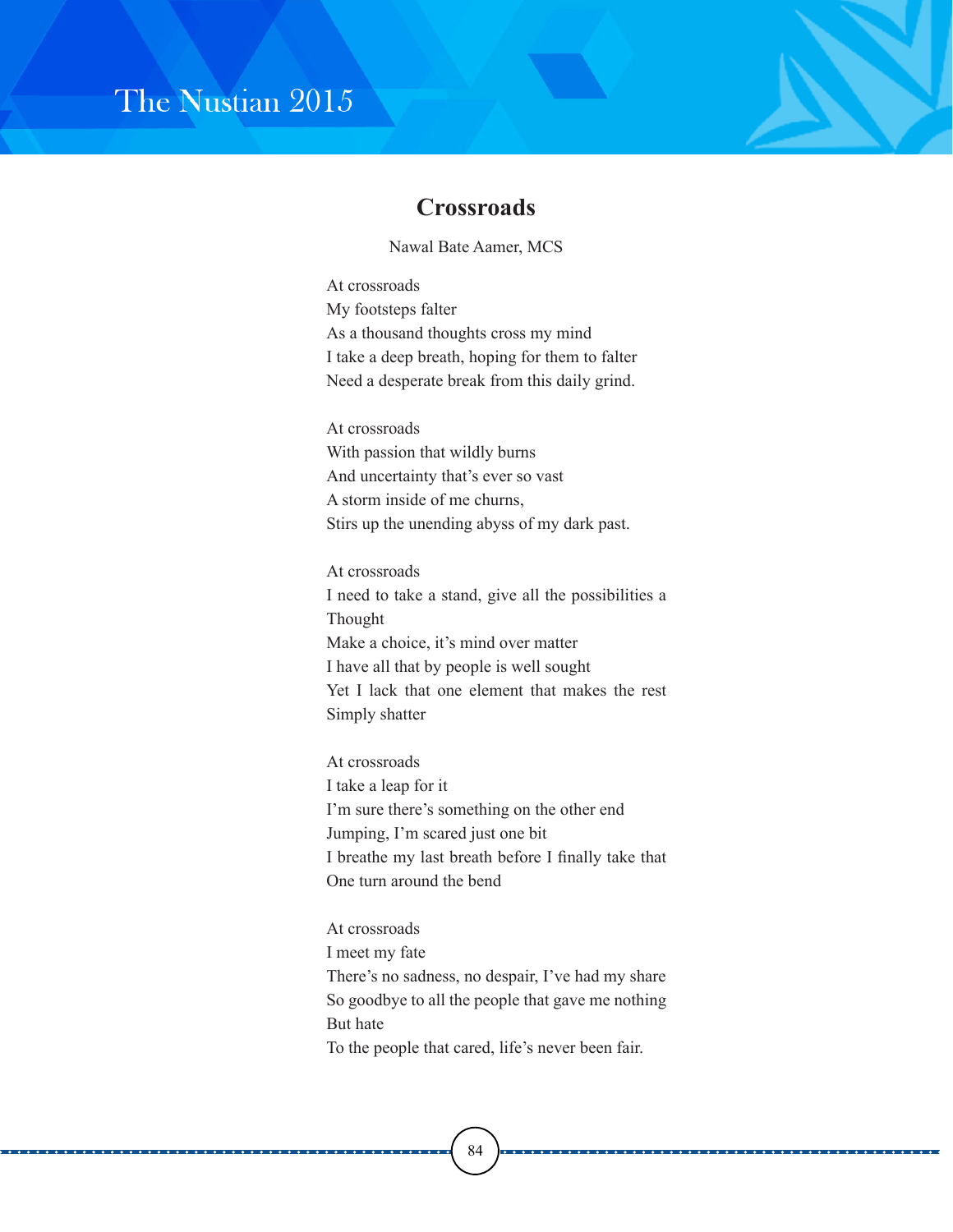### **Yes I Love Things More**

M. Abdullah Nawaz, SEECS

| I admit that I am materialistic               | Yes, quite easy for things to replace         |
|-----------------------------------------------|-----------------------------------------------|
| Coz I think I am quite realistic              | Got fed up, or they are broken in case        |
| I don't care about others' feelings           | It's painful when you are left by someone     |
| When I know they are with no meanings         | When one has surely decided it to be done     |
| The car, I'd love very much                   | You keep things with you till you want        |
| Than the companion, with no touch             | To stop from someone going, sorry! You can't  |
| The house I must prefer to take               | You won't agree with this I know              |
| Over the person whom I know is fake           | Get yourself hurt by letting someone go       |
| I want to listen to songs when in leisure     | The pain at that time you feel                |
| Instead of word whose futility, can't measure | You'll see it's difficult, this wound to heal |
|                                               |                                               |

I pass my time in games to play Because you broke my heart no one could say I am happy with things for which I care But no one is around with whom I can

#### **Note:**

*The basic theme of this poem is about a person who started loving material things after getting hurt by people. So he at once decided to reserve his love for such things. But in the end he gets to realize that he needs people around him too.*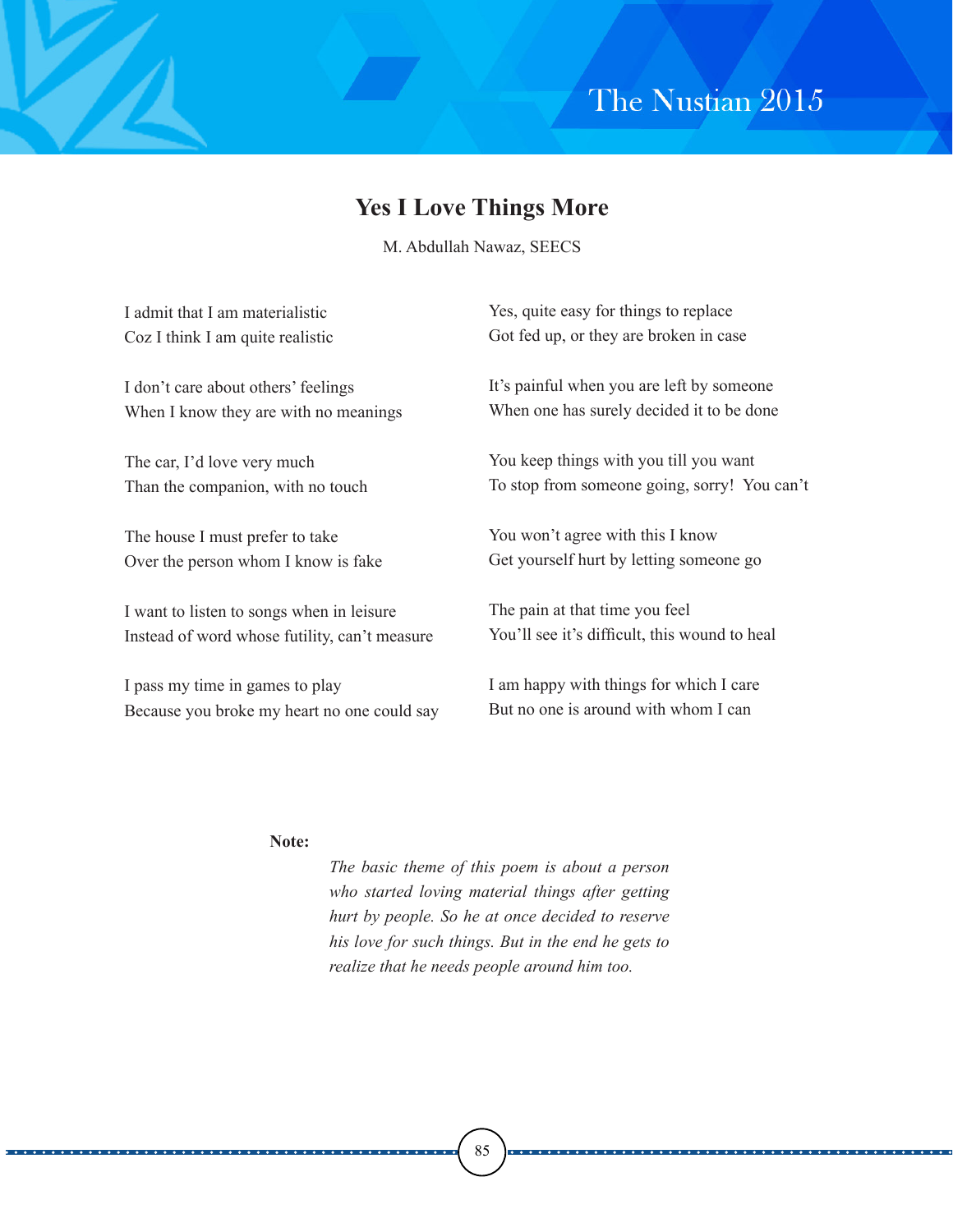. . . . . . . . .

### **The Colour of Thine Heart**

Novera Tahir, MCS

Thou feels an outcast Due to the colour of thy skin

Thine spirits go down Whence the works call it a sin

Hath thou forgotten What matters is inside

Thou shalt not grieve Thine heart should take pride

The colour of thy skin doesn't matter When thy heart is pure

The indifference of this world Thou shalt not have to endure

To bequeath thee with this virtue He had to take something away

It was only colour of thy skin Thine heart should be gay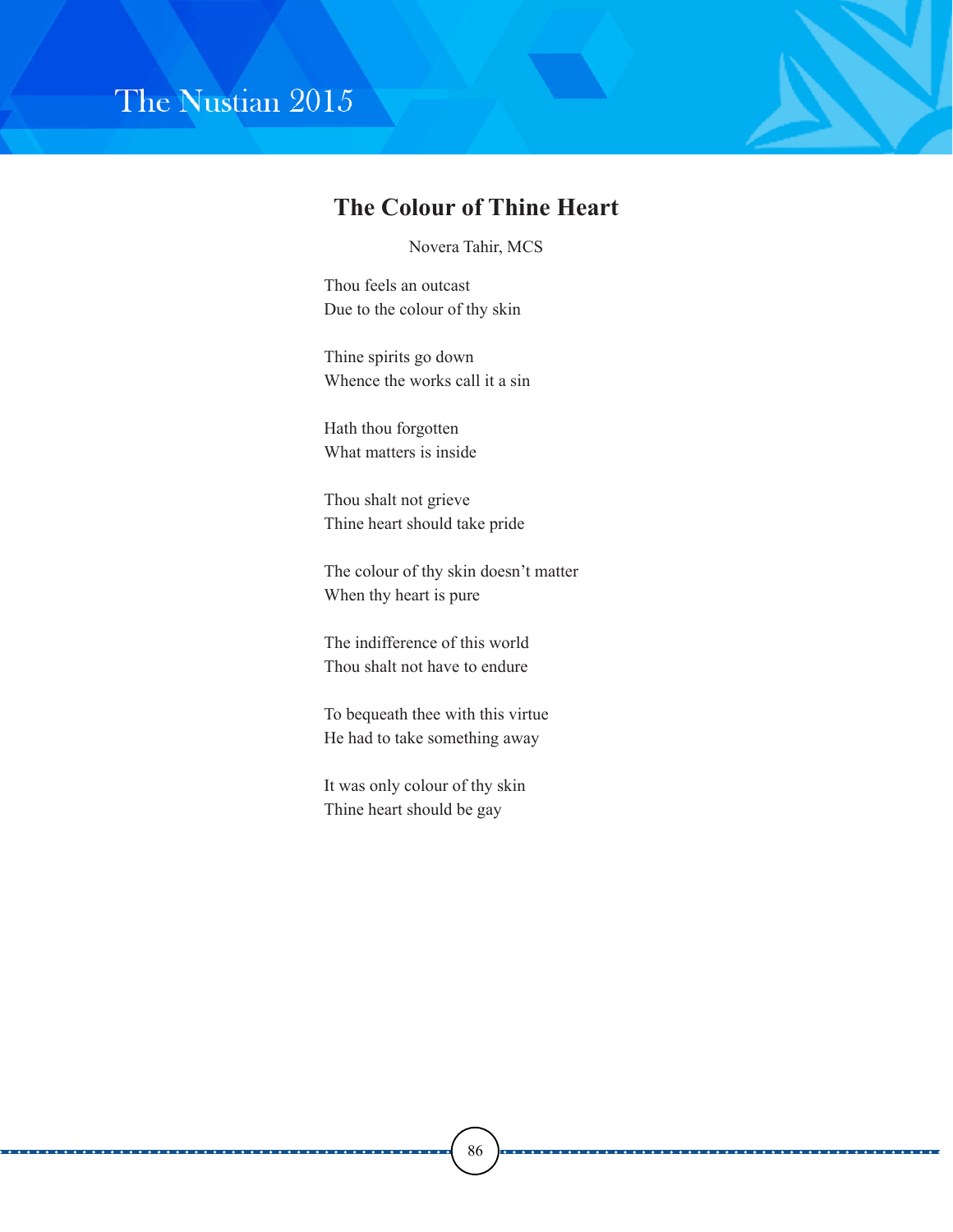#### **We Don't Care**

Huma Razzaq, MCS

We are so deaf and really blind We sit at home, we waste our time

We scoff at those in need I wonder how we could do these deeds

We are cowards on a colossal scale When of helping others, we always fail

We sit at home, waste opportunities Never help those in difficulties

People get killed here and there Floods and corruption but we don't care!

Allah, we always forget And when we do, we soon regret

Forever becoming unkind and cruel By helping others we could become gems and jewels

We could shine like stars, go past Mars If we help those with problems to solve

We could educate the illiterate Be more considerate

Hear my words, save Pakistan from this curse Stop it going from bad to worse

If we follow Islam, be level-headed and calm If we stop becoming atomic bombs

Pakistan's future could be really bright And our nation's progress will take flight.

(*In'sha' Allah*)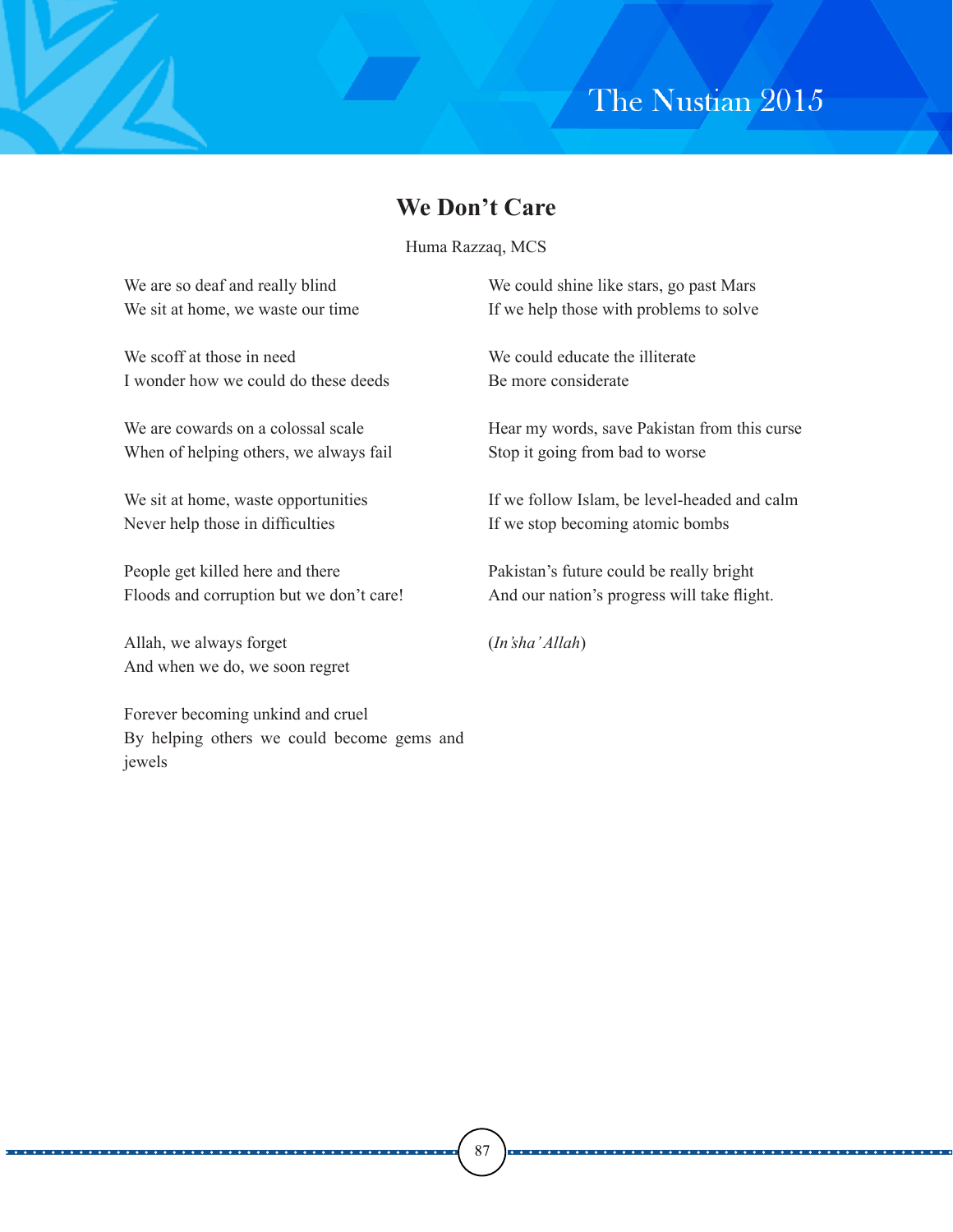### **The Fog**

Hira Binte Asim, MCS

The frost returns, the chill wind calls Wearing heavy white her delicacy gone

Inching forward she knows it's time The greeting wind lost in her embrace uttering only faint chimes

Her prancing feet rest assure With thirsty eyes she looks for more

Tapping feet she merely waits To swallow victims she has the bait

Those far oft steps, she's heard him now Her wandering eyes no furrow in brow

Lost in thought he carelessly marches on With no idea what fate he has called upon

He's captivated by her white dress, mind locked in cold reins He walks towards her, blood rushing through his veins

Mounting desires, he's ignorant of the chimes warn His clouded senses lead him on, demons calling towards the fall

She closes on drawing his breath He's trapped now sketched in wrath

His heart wrenching screams bear no sound His wide open eyes lifelessly bound

A terrified witness, the leaf falls Nobody knows he's lost, forever gone

A smirk builds up her smug facade Gracefully tugging her dress in a singing ballad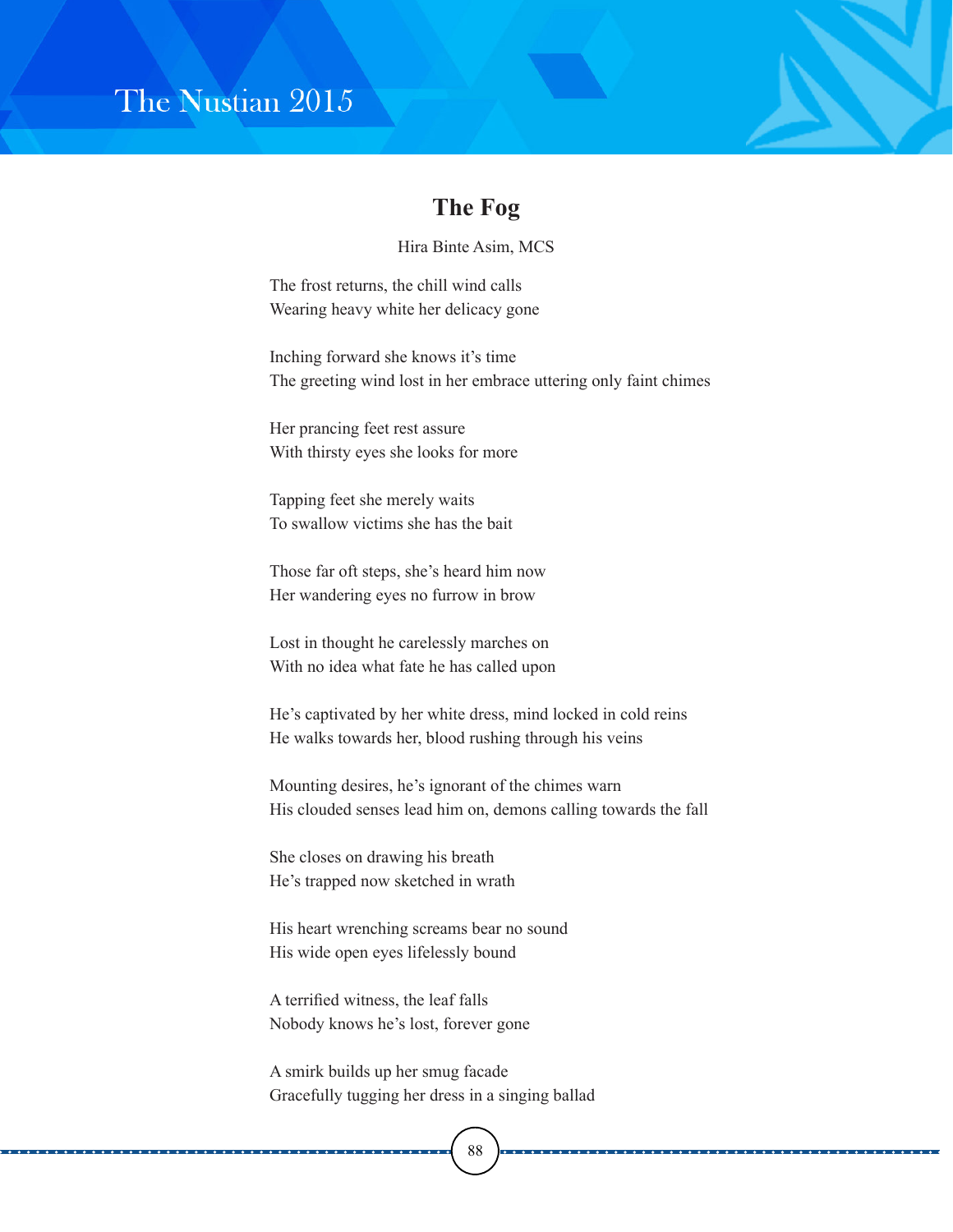She strolls in arrogance crossing the graveyard Little playful laughs, she's headed for the park

She's the fog, the lady in white She's thirsty for more, run for your lives!

### **Story of a Back Bencher**

Muhammad Badar, MCS

No matter what happens in the class I am always upto my own tasks

Sitting on the last bench I always sleep But when exams are near I always weep

The teacher had come and he has gone Sitting on the last bench I always yawn

On the last bench come sweetest dreams But they always end when teacher screams

Looking at the situation I wonder and dream Will I be at front like the nation's cream

Even then I love this sorrowful trench Because I am writing this poem still on the last bench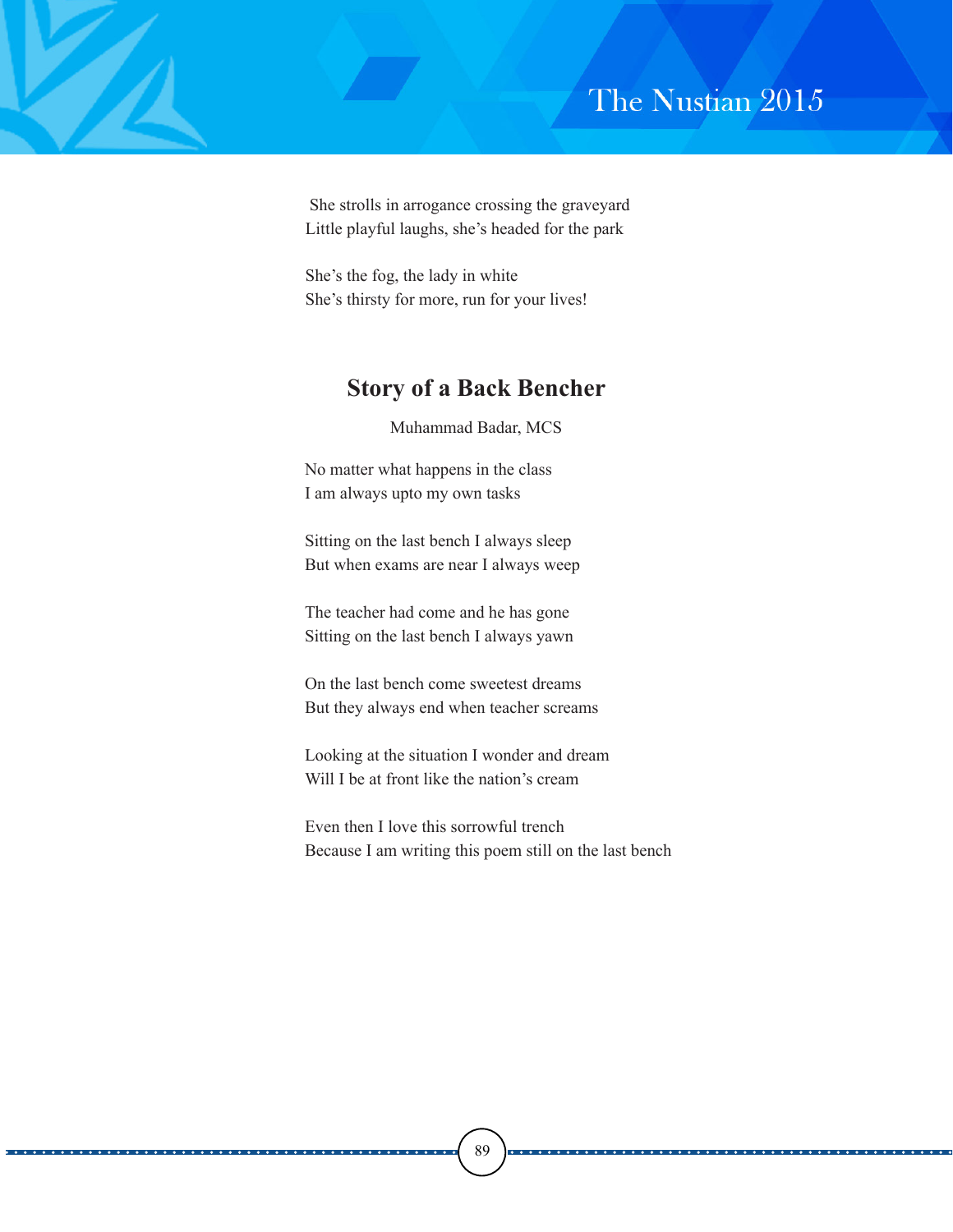#### **I am the Soldier**

**(***Dedicated to a Martyr Friend***)** 

Zohaib Nazir, MCS

I am the soldier, the passionate, the bold

Always prepared no matter it's hot or cold

Defending the borders of the land of pure

I am standing alone

Always ready to sacrifice for my home

I am the soldier, the fighter, the warrior

I am the one who never compromises an attack on my borders

I stand in hot days

I stand in dark nights

To let my countrymen enjoy their sleep

And yet some people berate the soldier

For they don't know the vigilant, brave soldier

Giving all he has

For this country I am a soldier

Who never lives but never surrenders

Never ask what this country gave you

If you do, then should a soldier die for you?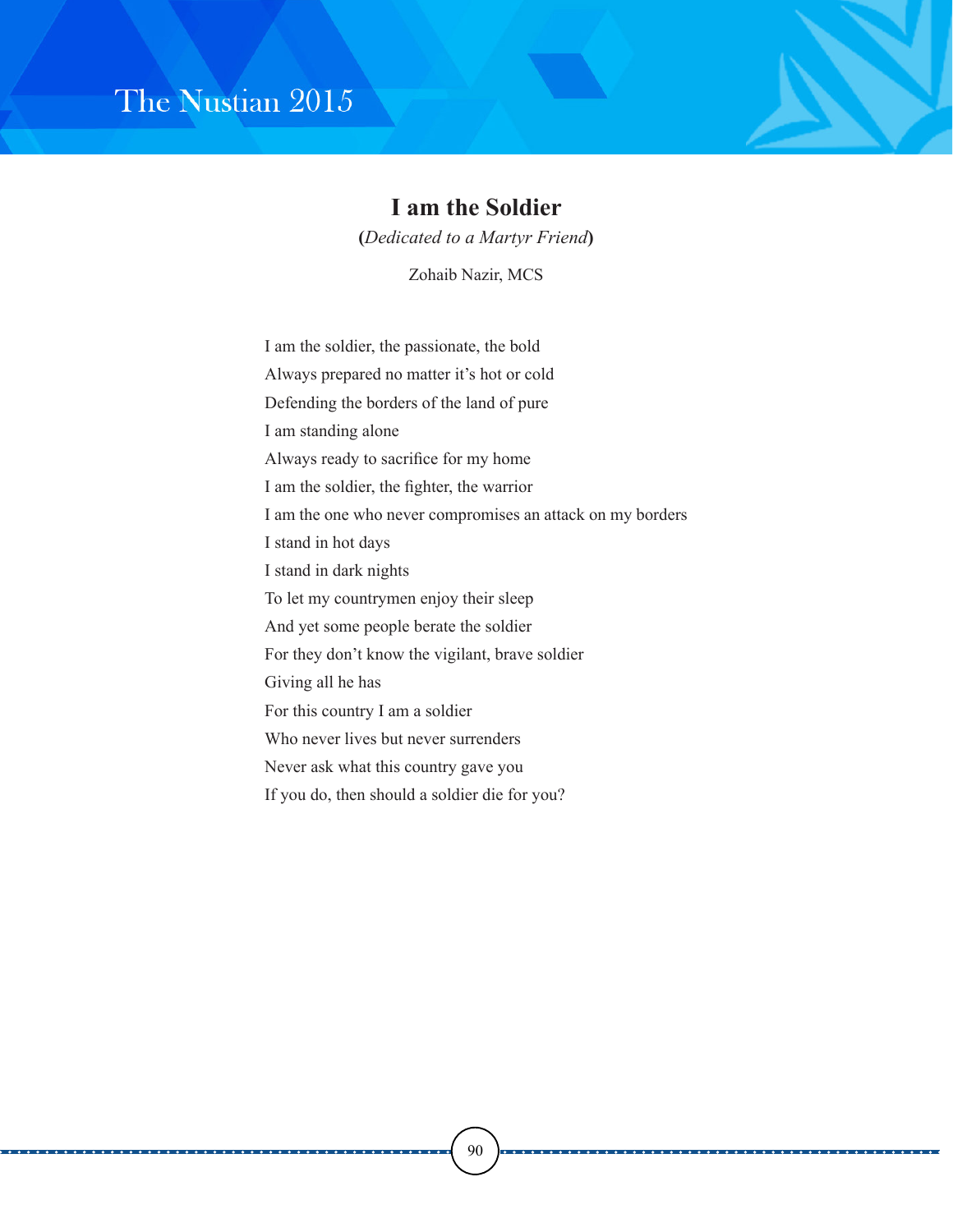#### **For My Beloved Mother**

#### Muhammad Kashif, CAE

- If you were water then I would have become a swan that never left even if it dried
- If you were the sun, I would have become the sand to face every heat that you reflect
- If you were a sea, I would have dived in you to measure your depth
- If you were the rain, I would have been a river where you could fall to add to my might,
- If you were a flower, I would have been the tears to water you always,
- If you were the wind, I would have been the cloud to walk with you always wherever
- If you were a spark, I would have been a melting candle to keep you shining
- If you were a bird, I would have become the strongest nest to shelter you from the world,
- If you were in pain, I still would have taken you inside to break myself away
- If you were a dream then I would have slept silently to death,
- If you didn't remain, I would have turned myself into nothing!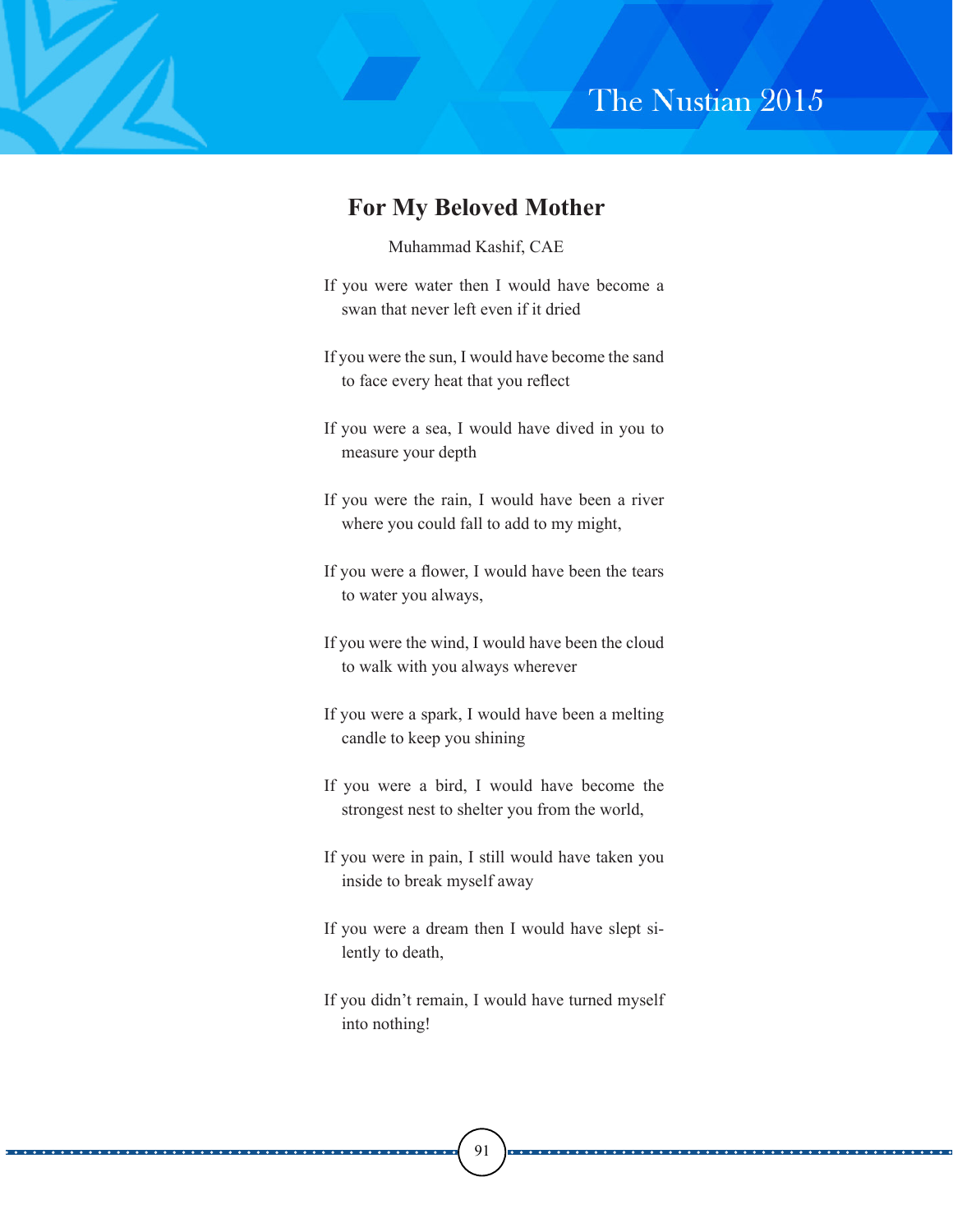#### **Remedy, O Remedy!**

Affan Bin Usman, SEECS

Walls of delusional existence Lights of framing reference Reflections of darkened solitude Loneliness of awakening realities Agitation of provoking sorrows Sorrows filled with failure Failure of achieving the achievement Achievement of disturbed ventures Roof without a base They asked for a roof without a base Roof they got, base was just a ploy Vague was the base, meager was the skeleton Failure it was, as it should have been For success comes with intrigued scope Scope originated from disoriented beliefs Beliefs that were compiled intuitions Lost they were, lost they shall be They were allies with dreaming Awakening sorrows, resulting invisible wounds Whilst solitude was their only remedy Solitude, was their only remedy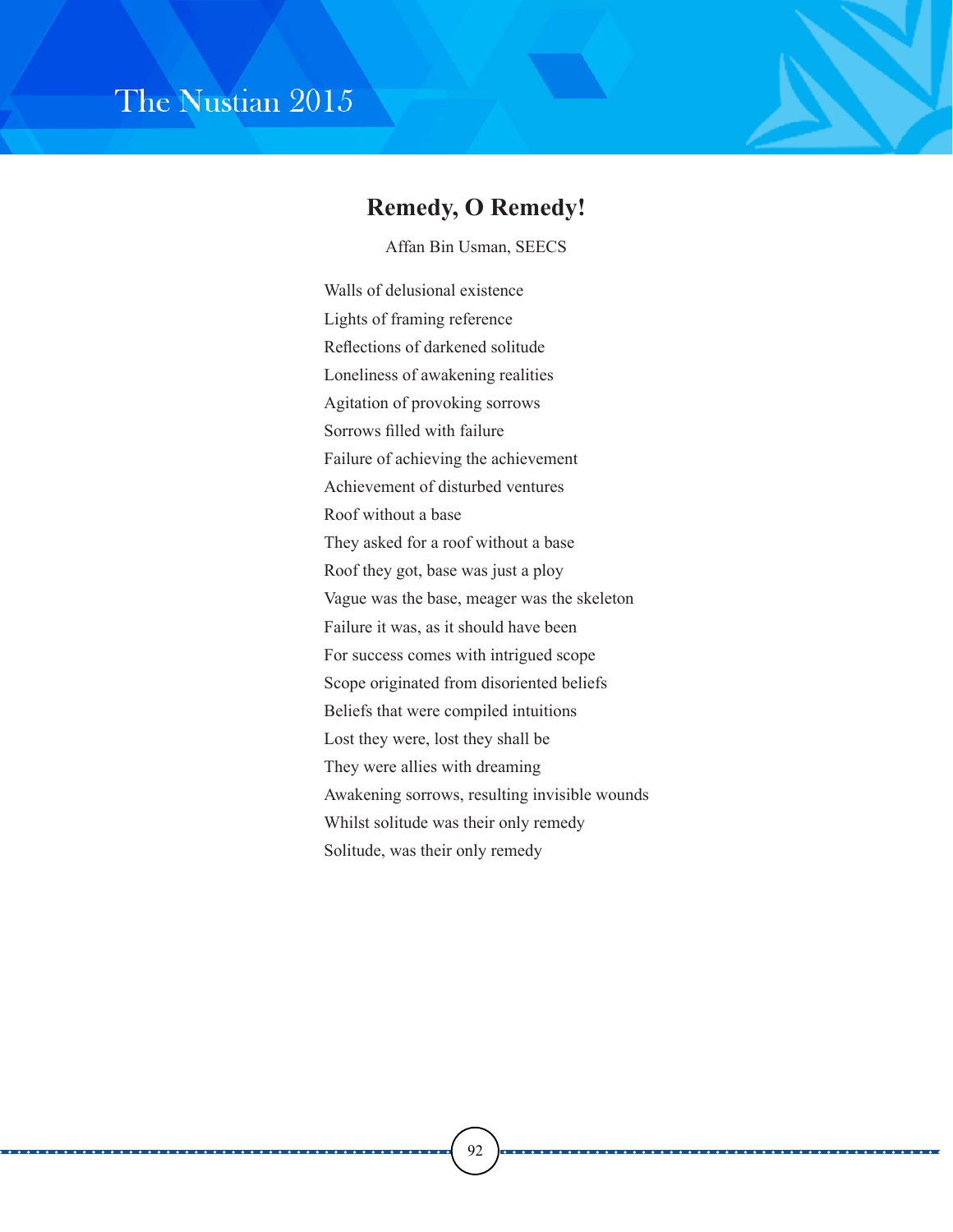#### **The Dream Catcher (***A tribute to Roald Dahl***)**

Maira Yasir, SADA

Beyond the coal seams Past the purple skies A single solitary peak lies The Peak where the Dream Catcher can catch dreams.

Dreams fly around the Peak Like fireflies, shining but meek Dreams fly around the Peak Dreams, Dreams, and nothing but Dreams Like fireflies, light and sleek Dreams fly around the Peak The Peak where the Dream Catcher can catch dreams.

Dreams of success, Dreams of joy Of sailing past the tides of Troy You only need to try, to seek The Peak where you can catch dreams.

The dreams increase by the passing day And the dying night Everyone dreams, but no one tries To summon the will, the might To come thither to the Peak, The Peak where they can catch their dreams.

Dare the barren plains, Dare the burning blaze And make your claims Find your dream among the swirling nest A nest of the World's dreams. Find your dream hidden on the Peak Take your dream and hold it tight Lock it in a glass jar, full and bright And remember the Peak where you caught your dream.

93